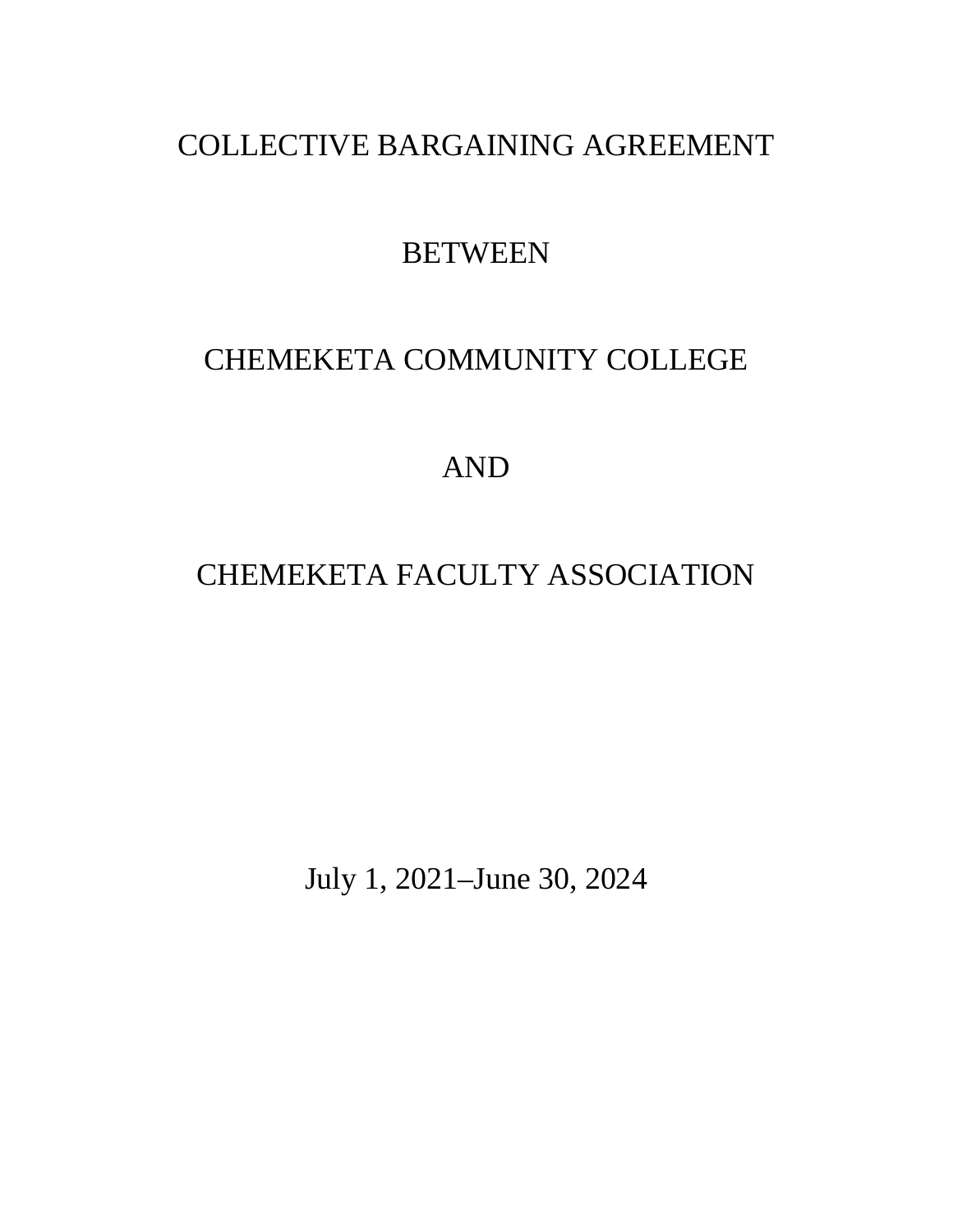# 2021–2024

# COLLECTIVE BARGAINING AGREEMENT **BETWEEN** CHEMEKETA COMMUNITY COLLEGE AND CHEMEKETA COMMUNITY COLLEGE FACULTY ASSOCIATION

This Agreement between the Chemeketa Community College District Board of Education and its representatives, hereinafter referred to as the "College" and the Chemeketa Community College Faculty Association of the Oregon Education Association as certified by the Employment Relations Board, and hereinafter referred to as the "Association." Executed this first day of July 2021, at Salem, Oregon, by the undersigned officers of authority on behalf of the College and the Association.

FOR THE ASSOCIATION FOR THE COLLEGE

SAO. N.M

President Board of Education

lud /1

Jackie Franke

Chemeketa Faculty Association Chemeketa Community College

Chairperson—Negotiation Team President/Chief Executive Officer Chemeketa Faculty Association Chemeketa Community College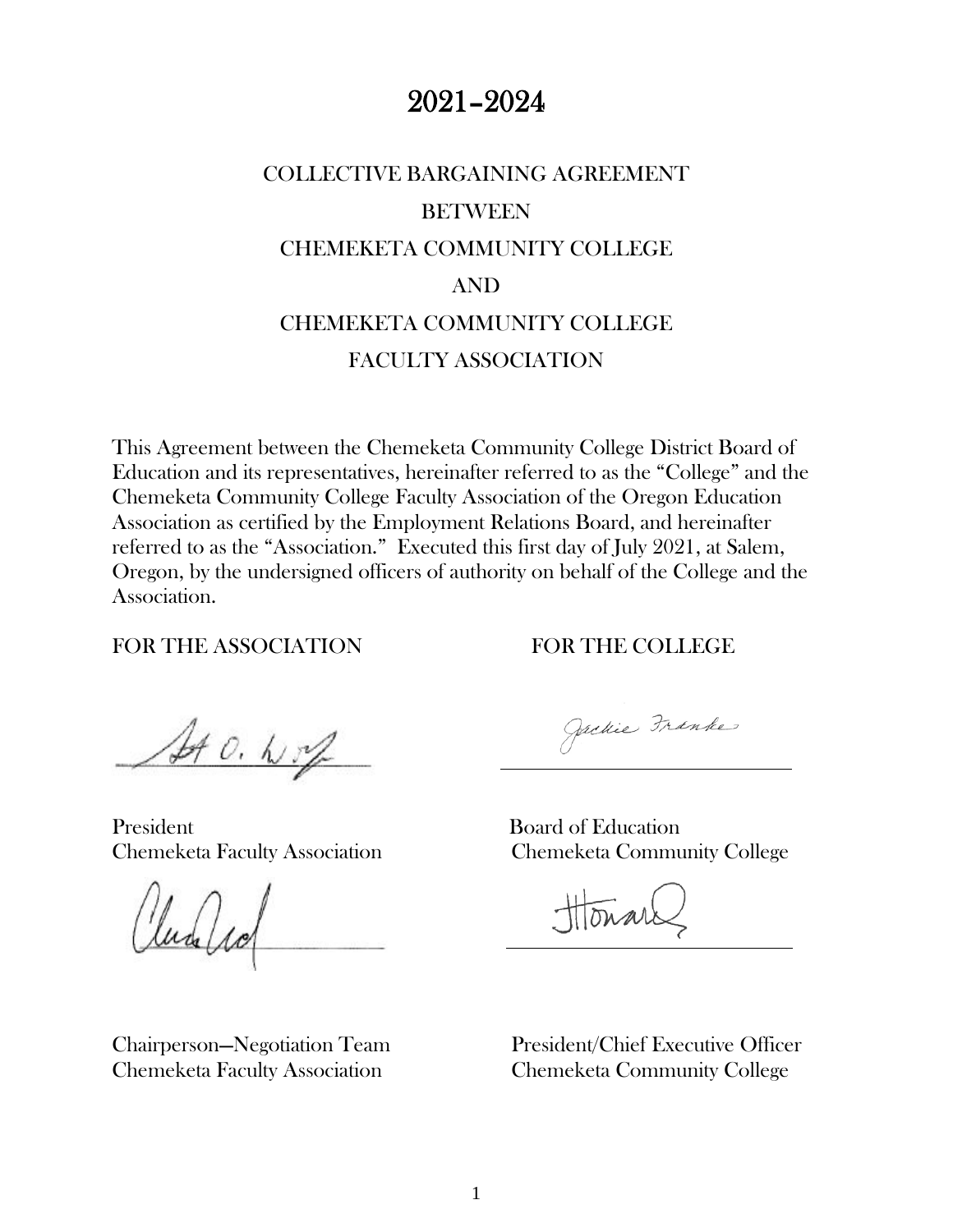# **TABLE OF CONTENTS BY ARTICLE**

| <b>Article/Section</b>                                                               | <b>Page Number</b> |
|--------------------------------------------------------------------------------------|--------------------|
| A. Bargaining Unit Description<br><b>B.</b> Definitions                              |                    |
| C. Exclusions to Unit                                                                |                    |
| D. Adjunct Faculty                                                                   |                    |
| E. Part-time Faculty-High School Programs                                            |                    |
|                                                                                      |                    |
|                                                                                      |                    |
|                                                                                      |                    |
|                                                                                      |                    |
| A. Use of College Facilities                                                         |                    |
| <b>B.</b> Transaction of Business                                                    |                    |
| C. Association Communications<br>D. College Board of Education Agendas               |                    |
| E. President as Advisory Representative to Board                                     |                    |
| F. Access to Information                                                             |                    |
| G. Bargaining Unit Rosters                                                           |                    |
| H. Compensation or Release Time for Association Representatives                      |                    |
| Use of College Copy Center Facilities<br>Ι.                                          |                    |
| J. Association Investigations                                                        |                    |
| K. Collaboration on College-Wide In-service                                          |                    |
| ARTICLE 6—UNLAWFUL HARASSMENT OR DISCRIMINATION10                                    |                    |
| A. Nondiscrimination                                                                 |                    |
| B. Promotion and Maintenance of a Respectful Workplace                               |                    |
|                                                                                      | .11                |
| A. Definitions                                                                       |                    |
| B. Workload Limits for Affected Programs and Disciplines<br>C. Order of Retrenchment |                    |
| D. Notice to Faculty Members                                                         |                    |
| E. Reassignment Consideration                                                        |                    |
| F. Recall Provisions                                                                 |                    |
| G. Rights of Full-Time Grant Status Faculty Members                                  |                    |
|                                                                                      |                    |
| A. Maintenance of Files                                                              |                    |
| <b>B.</b> Working Files                                                              |                    |
| C. Placement of Materials and Rebuttals                                              |                    |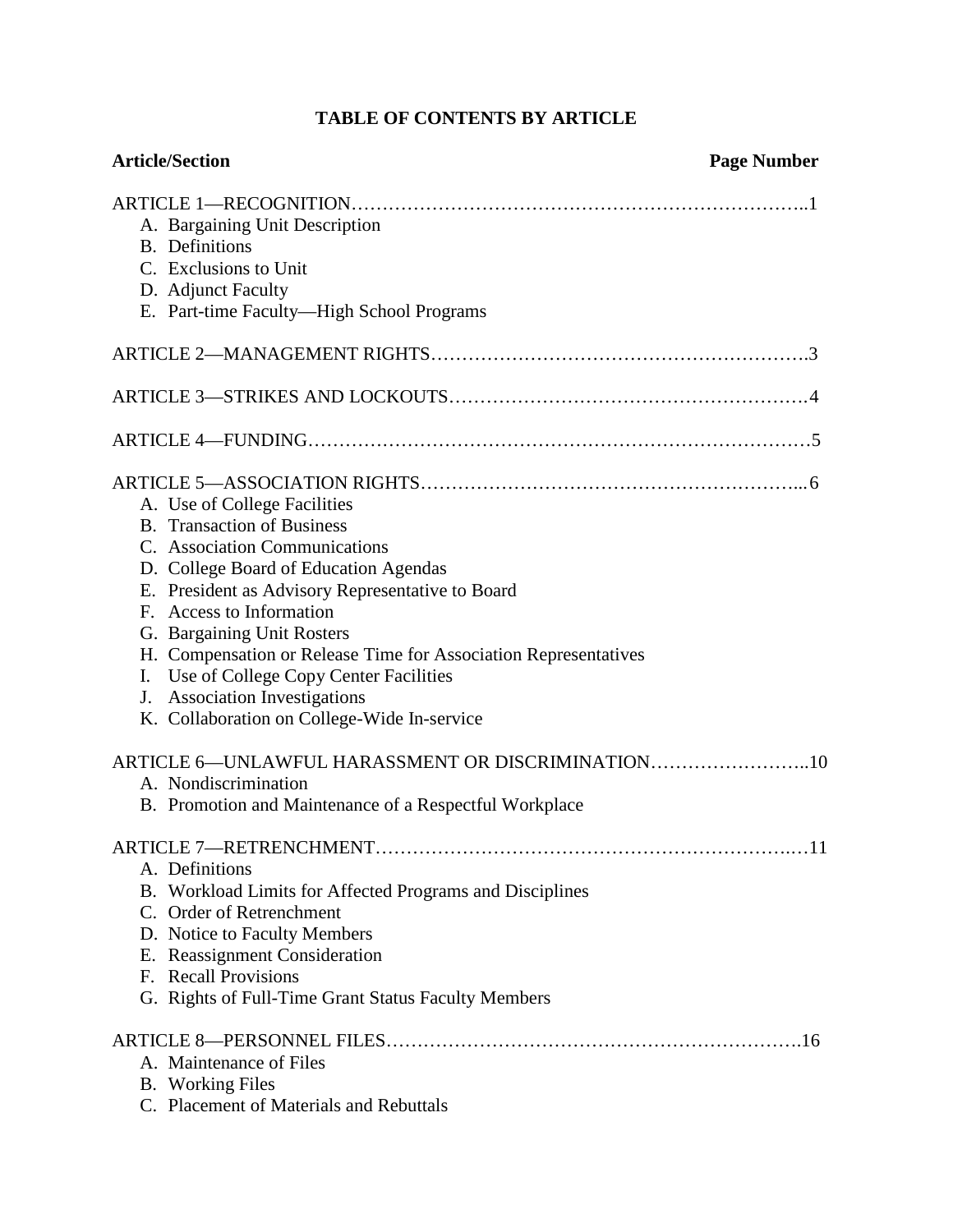| <b>Article/Section</b>                                                                                                                                                                                                                                         | <b>Page Number</b> |
|----------------------------------------------------------------------------------------------------------------------------------------------------------------------------------------------------------------------------------------------------------------|--------------------|
| D. Inspection and Use of Files<br>E. Use of Official File Material                                                                                                                                                                                             |                    |
| ARTICLE 9—PARTICIPATION—PART-TIME/ADJUNCT FACULTY                                                                                                                                                                                                              | 18                 |
| A. Purpose of Evaluation<br>B. Evaluation Methods for Faculty<br>C. Probationary and Grant Status Full-Time Faculty Evaluation<br>D. Improvement Plan—Full-Time Faculty<br>E. Part-Time/Adjunct Faculty Evaluation                                             |                    |
| ARTICLE 11-VACANT POSITIONS, NOTIFICATION, TRANSFER,<br>A. Full-Time Faculty Positions<br><b>B.</b> Faculty Positions<br>C. Internal Positions<br>D. Application Updating                                                                                      |                    |
| A. Full-Time Faculty<br>B. Part-Time/Adjunct Faculty                                                                                                                                                                                                           |                    |
| A. Definition and Use<br>B. Full-Time Faculty<br>C. Part-Time Faculty<br>D. Notification and Verification<br>E. Sick Leave in High School Partnerships                                                                                                         |                    |
| A. General Long-Term Leaves<br><b>B.</b> Short-Term Leaves<br>C. Benefits During Leave<br>D. Return from Leave<br>E. Return from Long Term Disability Leave<br>F. Parental Leave<br>G. Family Medical Leave<br>H. Return from Parental or Family Medical Leave |                    |
| ARTICLE 15-SABBATICAL LEAVE-FULL-TIME FACULTY37<br>A. Purpose and Definition<br>B. Eligibility<br>C. Application Process<br>D. Selection Process<br>E. General Guidelines for Sabbaticals                                                                      |                    |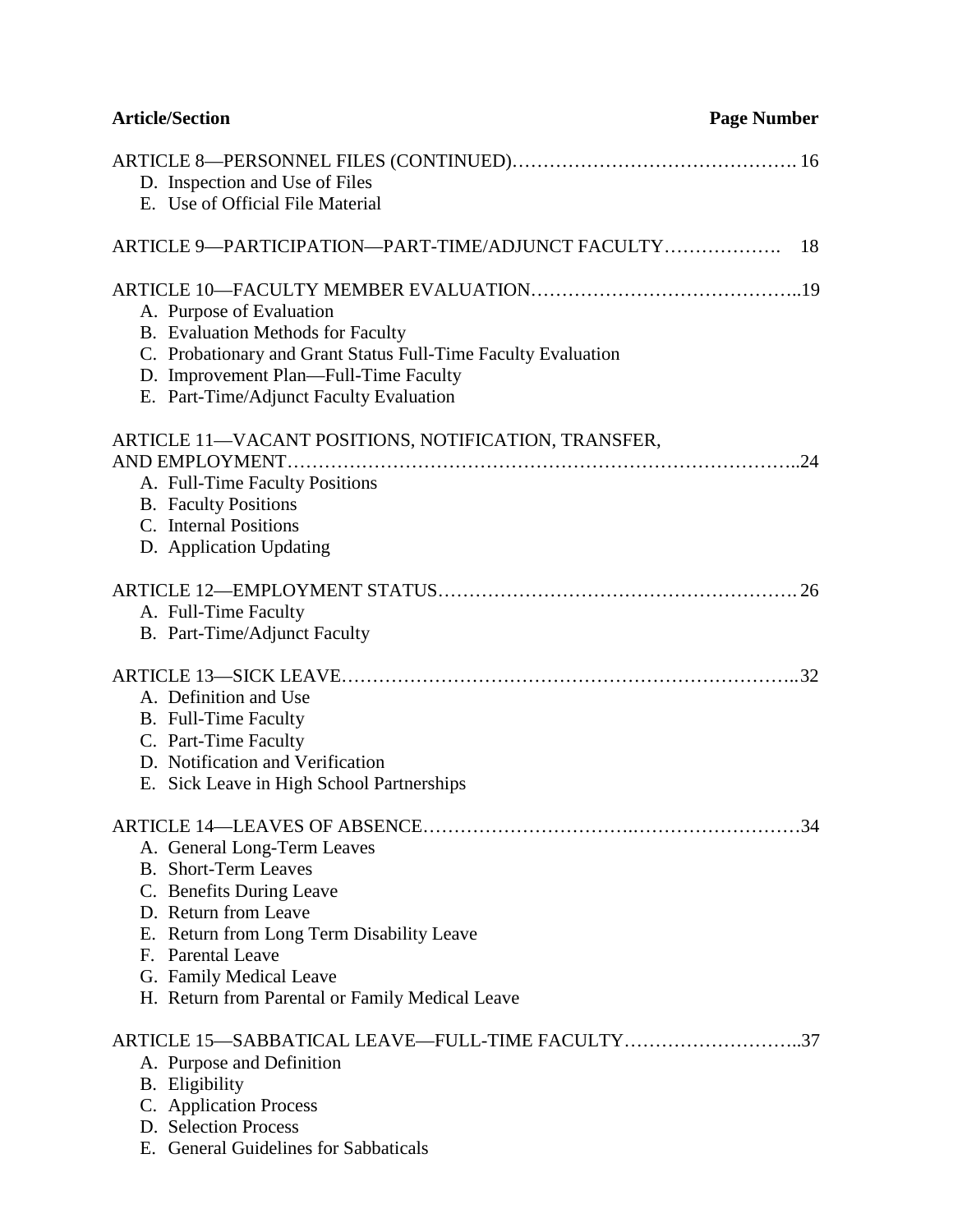# **Article/Section Page Number**

| ARTICLE 15—SABBATICAL LEAVE—FULL-TIME FACULTY (CONTINUED)37<br>F. Compensation<br>G. Conditions of Leave                                                                                                                      |
|-------------------------------------------------------------------------------------------------------------------------------------------------------------------------------------------------------------------------------|
| <b>ARTICLE 16-PROFESSIONAL DEVELOPMENT AND EDUCATIONAL</b><br>IMPROVEMENT<br>A. Tuition and Expenses for Required Activities<br>B. Full-Time Faculty<br>C. Full-Time Faculty Educational Loan Program<br>D. Part-Time Faculty |
| ARTICLE 17-BEREAVEMENT LEAVE-FULL-TIME FACULTY44<br>A. Provisions<br>B. Definition of Immediate Family<br>C. Notice to College                                                                                                |
| ARTICLE 18-POLITICAL LEAVE-FULL-TIME FACULTY45<br>A. Public Service<br>B. Running for Public Office<br>C. Return from Leave                                                                                                   |
| ARTICLE 19—PERSONAL BUSINESS OR EMERGENCY LEAVE46<br>A. Conditions for Leave                                                                                                                                                  |
| A. Conditions of Service<br>B. Obligations to College                                                                                                                                                                         |
| A. Eligibility<br><b>B.</b> Annual Allotment<br>C. Timelines for Using Tuition Waivers for Part-time and Adjunct Faculty<br>D. Faculty Enrollment in Classes<br>E. Self-Support Classes                                       |
| .49<br>A. Adoption of Calendar<br><b>B.</b> Full-Time Faculty<br>C. Normal Work Period for Part-time/Adjunct Faculty<br>D. College Facility Closure                                                                           |
| A. Full-Time Faculty<br>B. Part-Time/Adjunct Faculty                                                                                                                                                                          |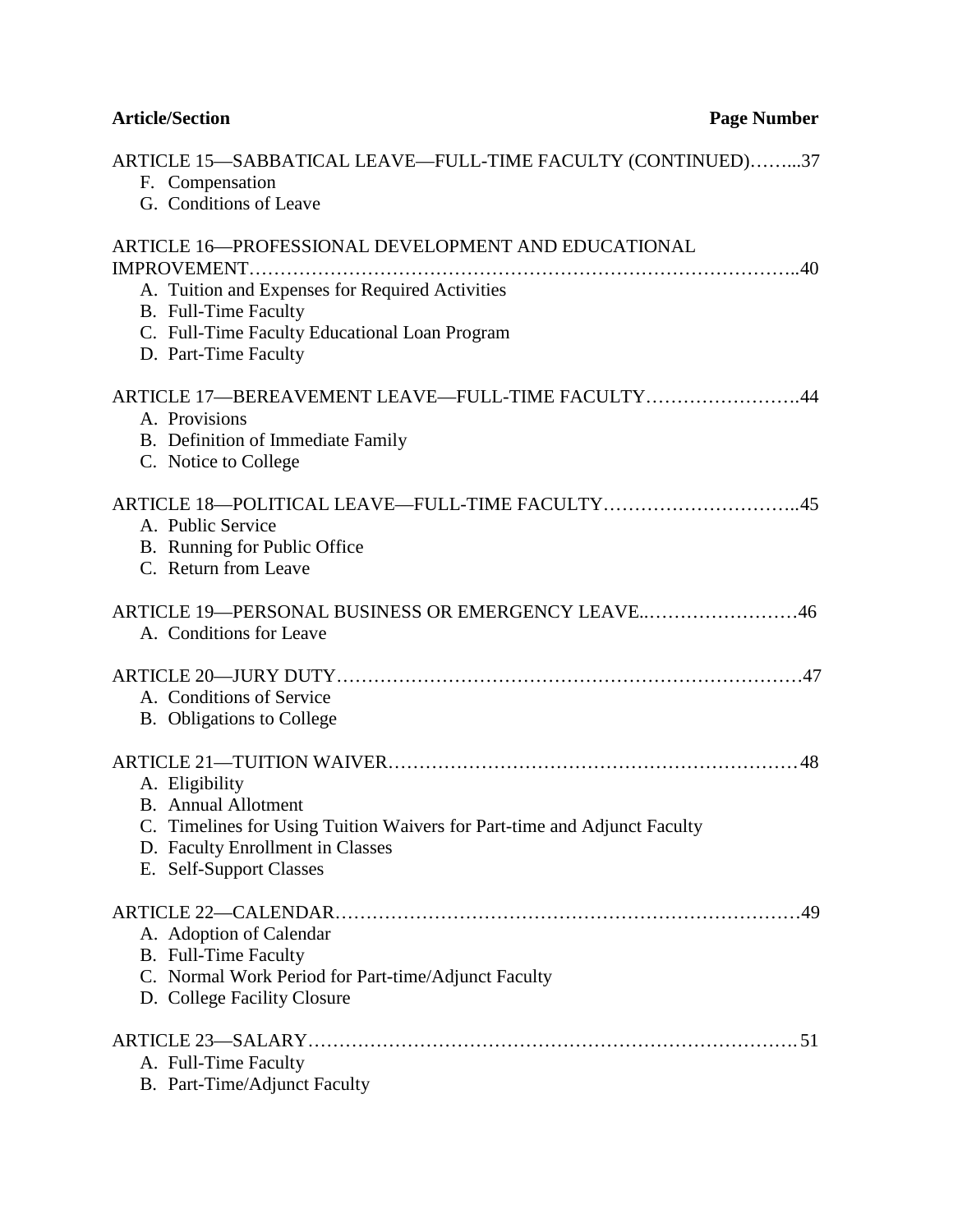| <b>Article/Section</b>                                                                                                                                                                                                                                                                                                      | <b>Page Number</b> |
|-----------------------------------------------------------------------------------------------------------------------------------------------------------------------------------------------------------------------------------------------------------------------------------------------------------------------------|--------------------|
| A. Normal Teaching Load<br><b>B.</b> Online Courses<br>C. Large Class Size<br>D. Full-time Faculty                                                                                                                                                                                                                          |                    |
| A. Committee to Investigate Alternatives to Current Insurance Plans<br>B. Insurance Plans Available—Full-Time Faculty<br>C. Payment of Premiums for Coverages in Article 25.B.1<br>D. Payment of Premiums for Coverage in Article 25.B.1.f<br>E. Dual Coverage—Full-Time Faculty<br>F. Retirement Options-Full-time Faculty |                    |
| A. Instructional Methodology<br>B. Selection of Textbooks and/or Materials<br>C. Provision of Textbooks, Materials, and/or Equipment for Part-time Faculty<br>D. Determination of Student Grades<br>E. Curriculum and Program Review                                                                                        |                    |
| A. Public Understanding and Support of Academic Freedom<br>B. Academic Freedom in Its Teaching Aspect                                                                                                                                                                                                                       |                    |
| ARTICLE 28-ASSIGNMENT OF OVERLOAD AND NON-CONTRACT<br>A. Applicability of Article<br>B. Order of Assignment<br>C. Notice to Part-Time/Adjunct Faculty<br>D. Pro-Rated Contracts<br>E. Full-Time Retirements                                                                                                                 |                    |
| A. Criticism of Performance<br>B. Just Cause for Discipline<br>C. Right to Be Represented at Meetings<br>D. Nondiscrimination<br>E. Personal Life<br>F. Notice of Resignation<br>G. Complaint Processing<br>H. Privacy                                                                                                      |                    |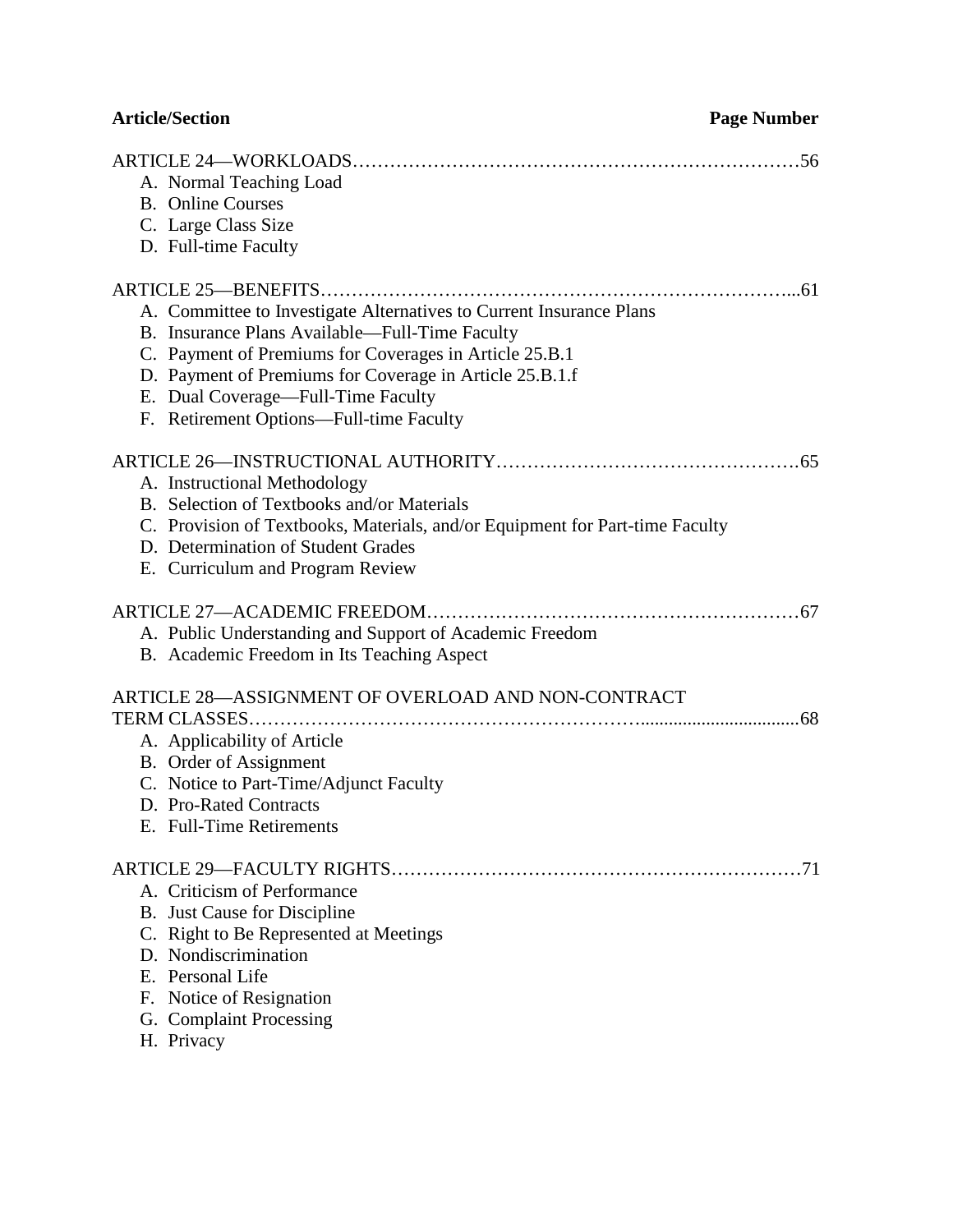| <b>Article/Section</b>                                                                                                                                                                                                                                                                                                                                                | <b>Page Number</b> |
|-----------------------------------------------------------------------------------------------------------------------------------------------------------------------------------------------------------------------------------------------------------------------------------------------------------------------------------------------------------------------|--------------------|
| ARTICLE 30-OWNERSHIP OF INSTRUCTIONAL MATERIALS75<br>A. College Ownership<br>B. Faculty Ownership                                                                                                                                                                                                                                                                     |                    |
| A. Association Dues<br><b>B.</b> Hold Harmless                                                                                                                                                                                                                                                                                                                        |                    |
| A. Definitions<br>B. Purpose<br>C. Initial Resolution of Issues<br>D. Steps for Formal Grievance<br>E. Costs of Arbitration<br>F. Initiation of Group Grievances<br>G. Association Grievances<br>H. General Provisions                                                                                                                                                |                    |
| A. Full Agreement<br>B. Mandatory Subjects of Bargaining<br>C. Changes in Personnel Policies<br>D. Severance Provision<br>E. Precedence of Agreement<br>F. Individual Employment Contracts<br>G. Duration<br>H. Payroll Deductions and Electronic Transfers<br>I. Notice of Modification or Termination<br>J. Status of Expired Agreement<br>K. Printing of Agreement |                    |
| <b>APPENDICES</b>                                                                                                                                                                                                                                                                                                                                                     |                    |
|                                                                                                                                                                                                                                                                                                                                                                       |                    |

| Appendix A-2b—Part-Time (Adjunct) Faculty Salary Schedule |  |
|-----------------------------------------------------------|--|
|                                                           |  |
|                                                           |  |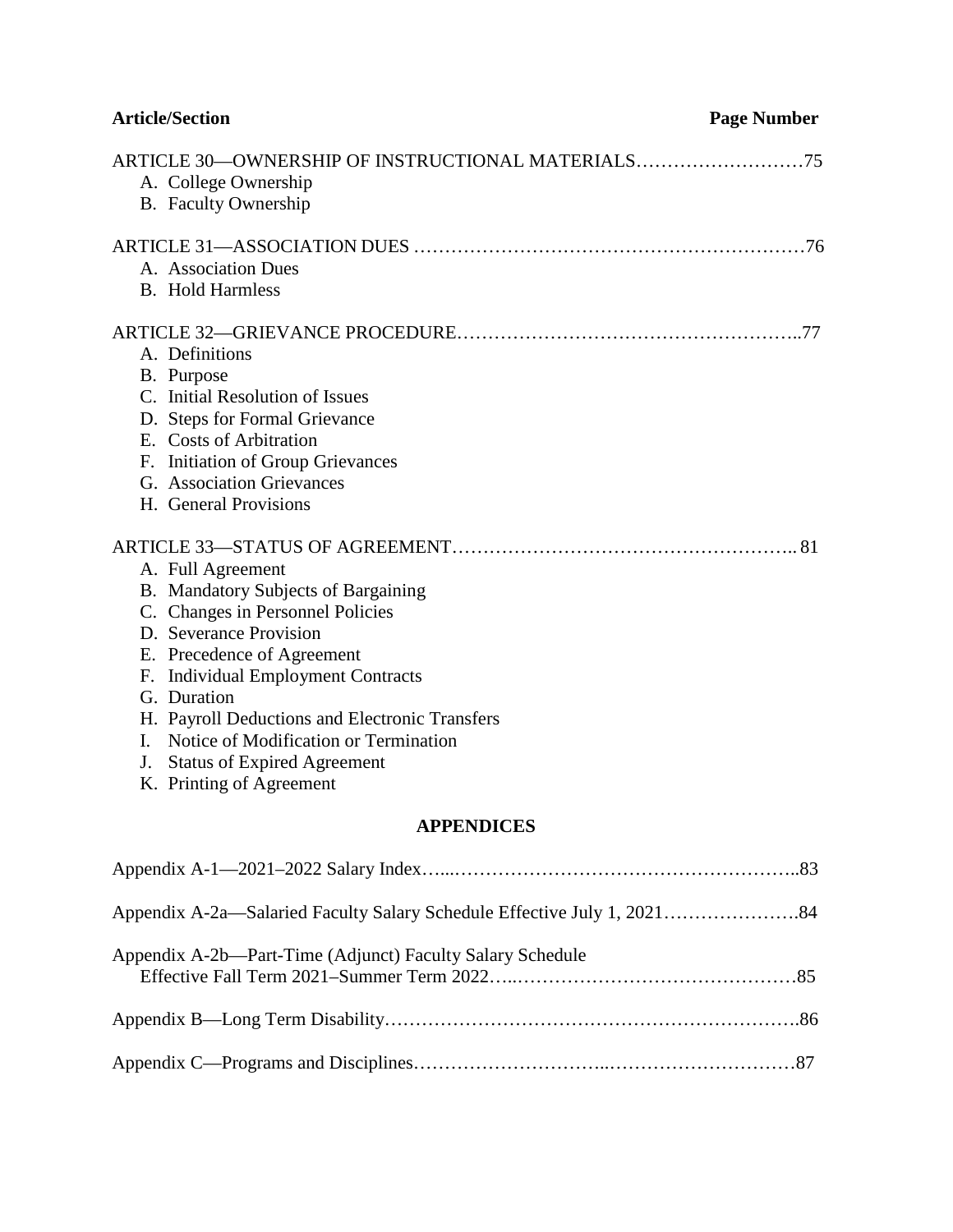# **ARTICLE 1—RECOGNITION**

#### A. BARGAINING UNIT DESCRIPTION

Chemeketa Community College hereby recognizes the Chemeketa Faculty Association, affiliated with the Oregon Education Association and the National Education Association, as the exclusive representative of a merged bargaining unit consisting of employees hired by the College primarily to perform the following duties:

- 1. Teaching credit courses,
- 2. Teaching noncredit courses in Adult Basic Education, Agribusiness Management, English for Speakers of Other Languages, High School Partnerships, and General Educational Development,
- 3. Counseling, such as student mental health and career,
- 4. Performing as program chair,
- 5. Referencing, teaching, and curating,
- 6. Teaching cooperative work experience/internship instruction/occupational skills training,
- 7. Providing professional development education support to faculty through the Center for Academic Innovation,
- 8. Providing editorial and instructional support for Chemeketa Press,
- 9. Performing duties that the College and Association mutually agree are best performed by bargaining unit members.

#### B. DEFINITIONS

For the purposes of this contract, the following definitions apply:

- 1. Full-time Faculty: Those faculty members hired into positions designated as full-time faculty positions by the College.
- 2. Part-time Faculty: Those faculty whose duties are described in Article 1.A and who are
	- a. Scheduled to work three (3) instructional load credits (ILCs) or more per academic term;
	- b. Scheduled for not more than 28 ILCs in an academic year with the exception of those whose assignments are described in Article 1.D. and 1.E;
	- c. In programs that are funded by agencies other than the College (programs or courses funded by monies greater than fifty percent (50%) from outside sources/agencies [not for individual tuition reimbursement]) that exceed the average fifty percent (50%) workload limitation in Article 1.B.2.b by signing several contracts.

Employee(s)/Faculty/Member(s)/Instructor(s): Unless the terms employee, member, instructor or faculty are specifically identified as being full-time or part-time/adjunct, these terms will reflect the members of the entire bargaining unit.

d. Scheduled for twenty percent (20%) or more of a full workload in a non-ILC based position.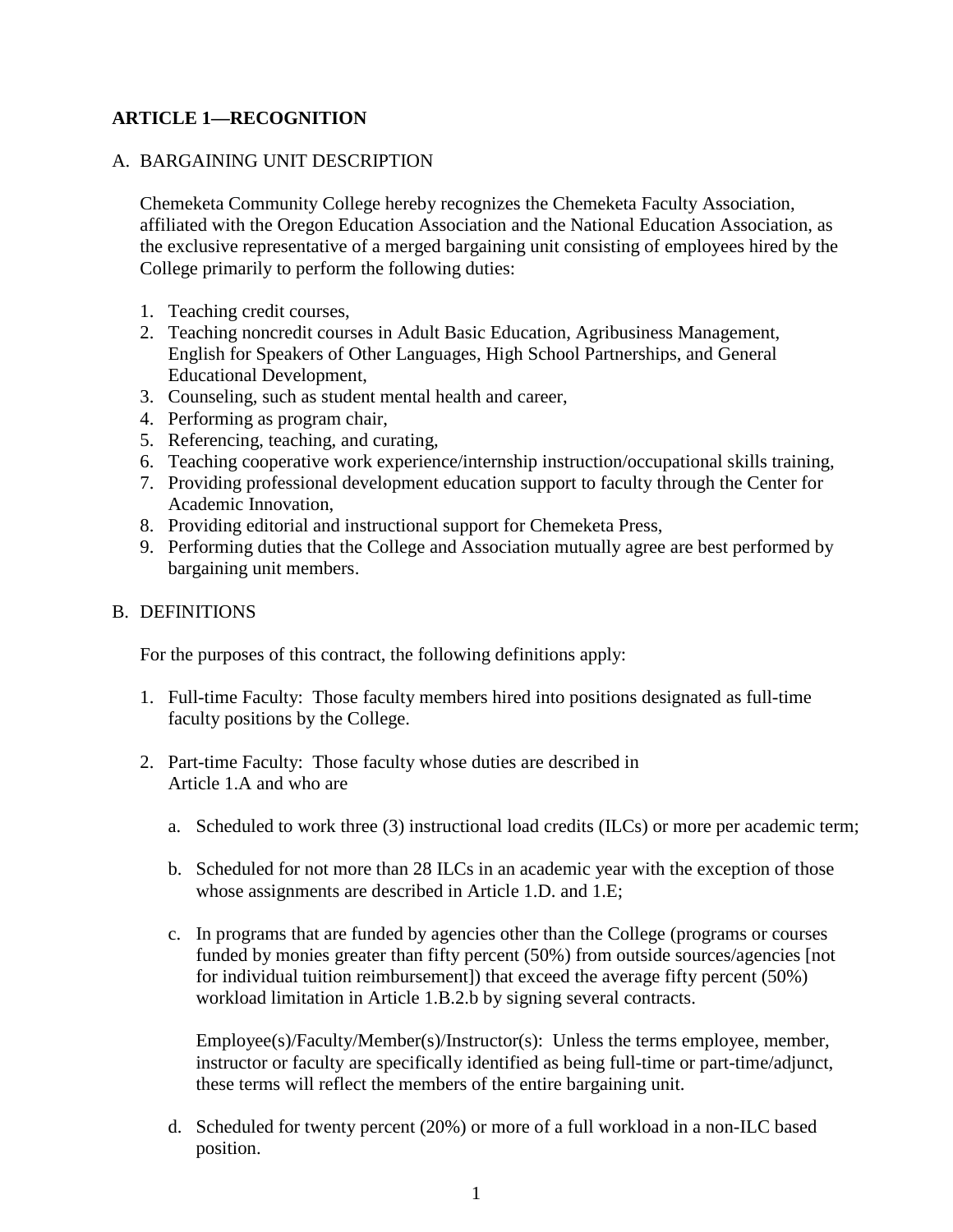# C. EXCLUSIONS TO UNIT

Specifically excluded from the bargaining unit are supervisory and confidential employees, employees who are members of another College bargaining unit, and employees scheduled to work less than twenty percent (20%) of a full workload or three (3) ILCs per academic term.

# D. ADJUNCT FACULTY

For every faculty position above 190, the College may schedule one (1), but never more than a total of five (5) part-time faculty to teach above the ILC limit in Article 1.B.2.b. These adjunct faculty positions will be up to forty-five (45) ILCs or the equivalent for non-ILC positions in the standard academic year (Fall/Winter/Spring). Part-time faculty who are on Step 5 or above are eligible for these positions. Chemeketa full-time faculty retired from PERS are not eligible for these positions.

- 1. Adjunct faculty hired under this section will be offered:
	- a. An annual course schedule defined in Article 12.B.2
	- b. The same health insurance benefits as a regular full-time faculty as described in Article 25.
- 2. No more than three (3) one-year contracts may be offered to any one individual. No more than three (3) consecutive one-year contracts may be offered within the same program without the College, at its sole discretion, declaring the position vacant and recruiting for the vacancy as described in Article 11.

# E. PART-TIME FACULTY—HIGH SCHOOL PROGRAMS

Part-time/Adjunct faculty in high school programs who are funded by agencies other than the College may be assigned up to 28 ILCs by signing several contracts funded by separate agencies.

ILCs taught in the high school programs by part-time/adjunct faculty will be counted as part of their district-wide ILC teaching load.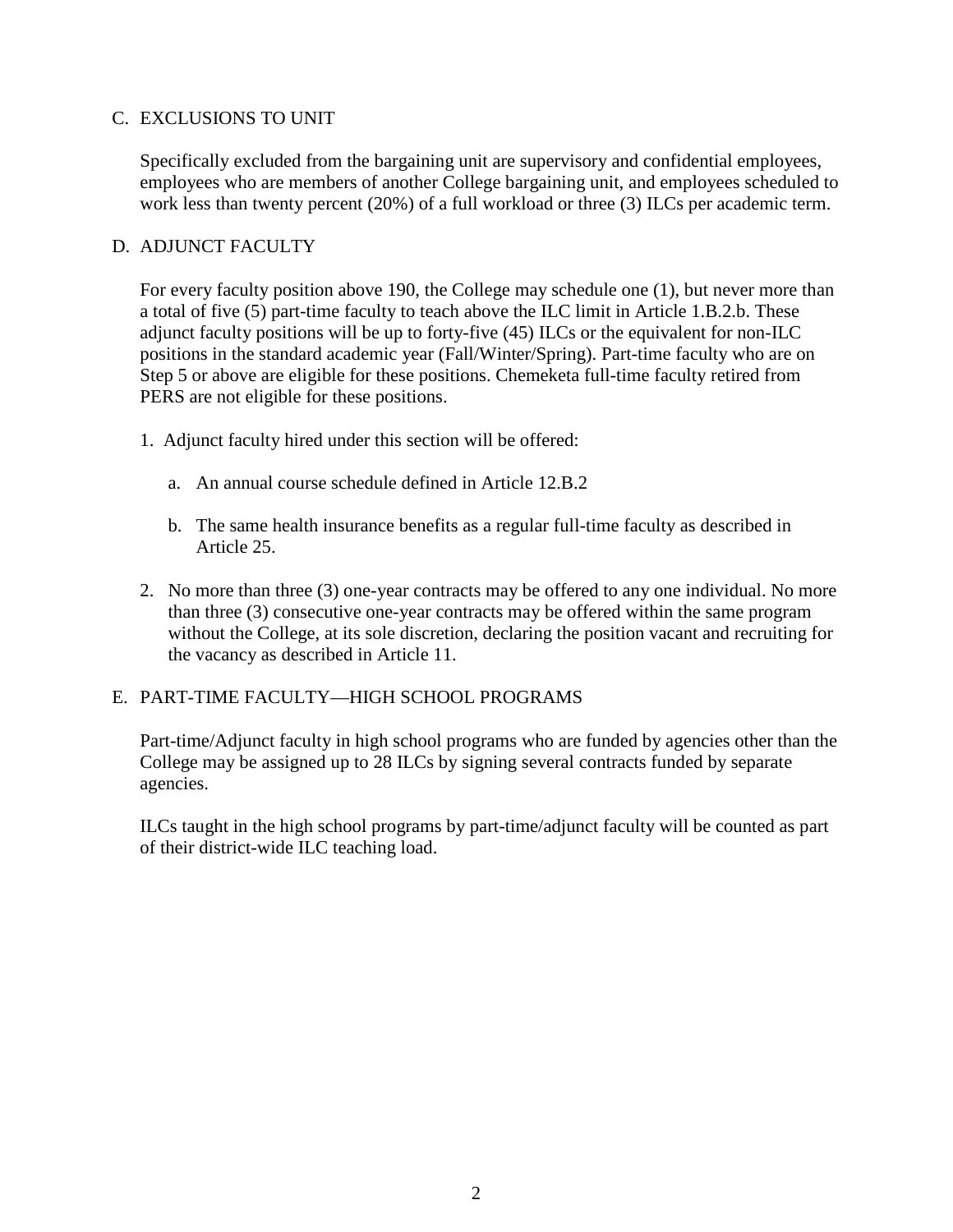# **ARTICLE 2—MANAGEMENT RIGHTS**

The Association recognizes that the College has the responsibility and authority to manage and direct and otherwise control, on behalf of the public, all of the operations and activities of the College. The College retains all rights and prerogatives not specifically restricted by this Agreement.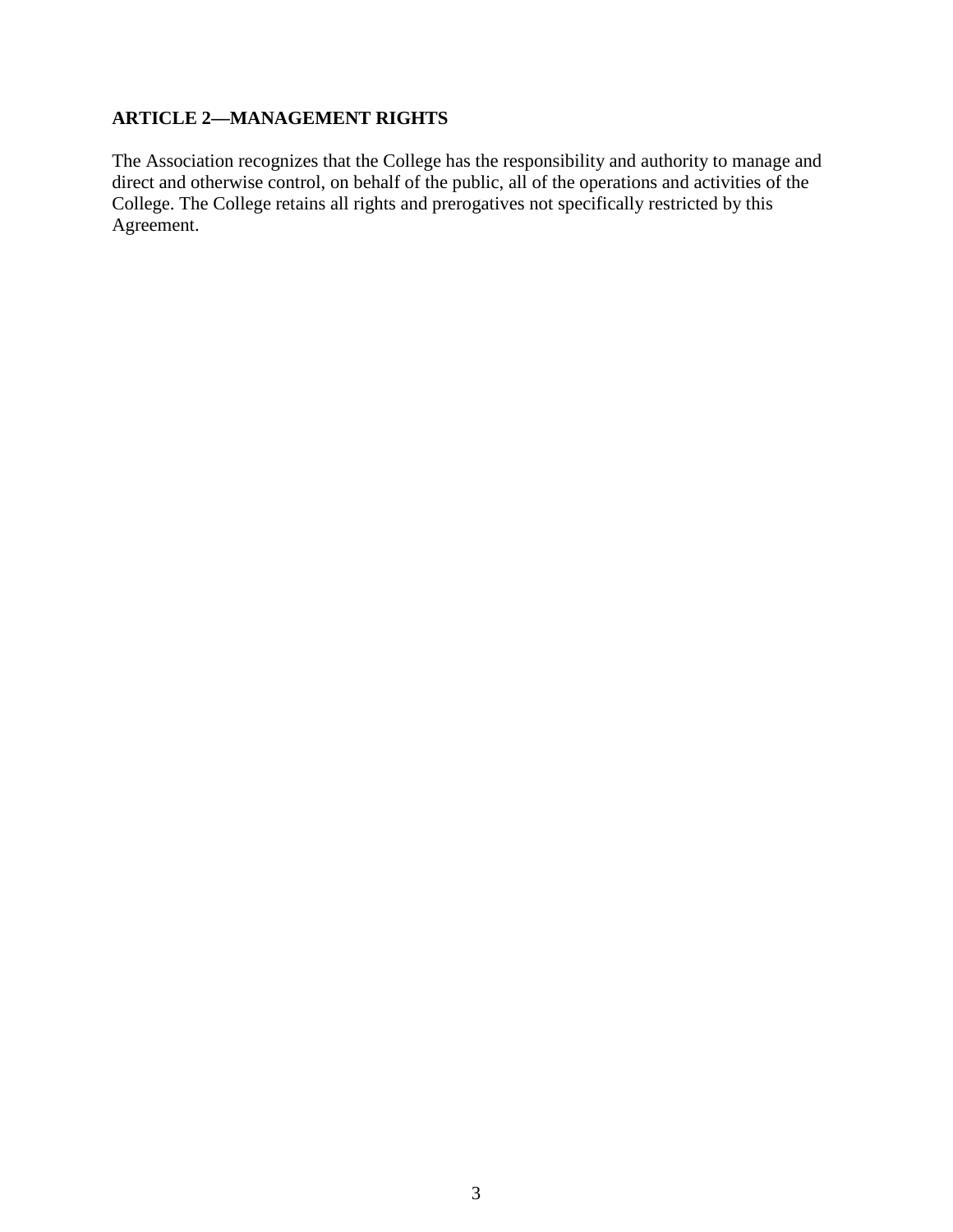# **ARTICLE 3—STRIKES AND LOCKOUTS**

The Association agrees that during the term of this Agreement they will not participate in a strike, work stoppage, slowdown, picket line observance which interferes with a faculty member's normal duties, or other concerted work action at the College. Faculty who participate in any such action may be subject to appropriate discipline. The College agrees that during the term of this Agreement there will be no lockout of members of the bargaining unit.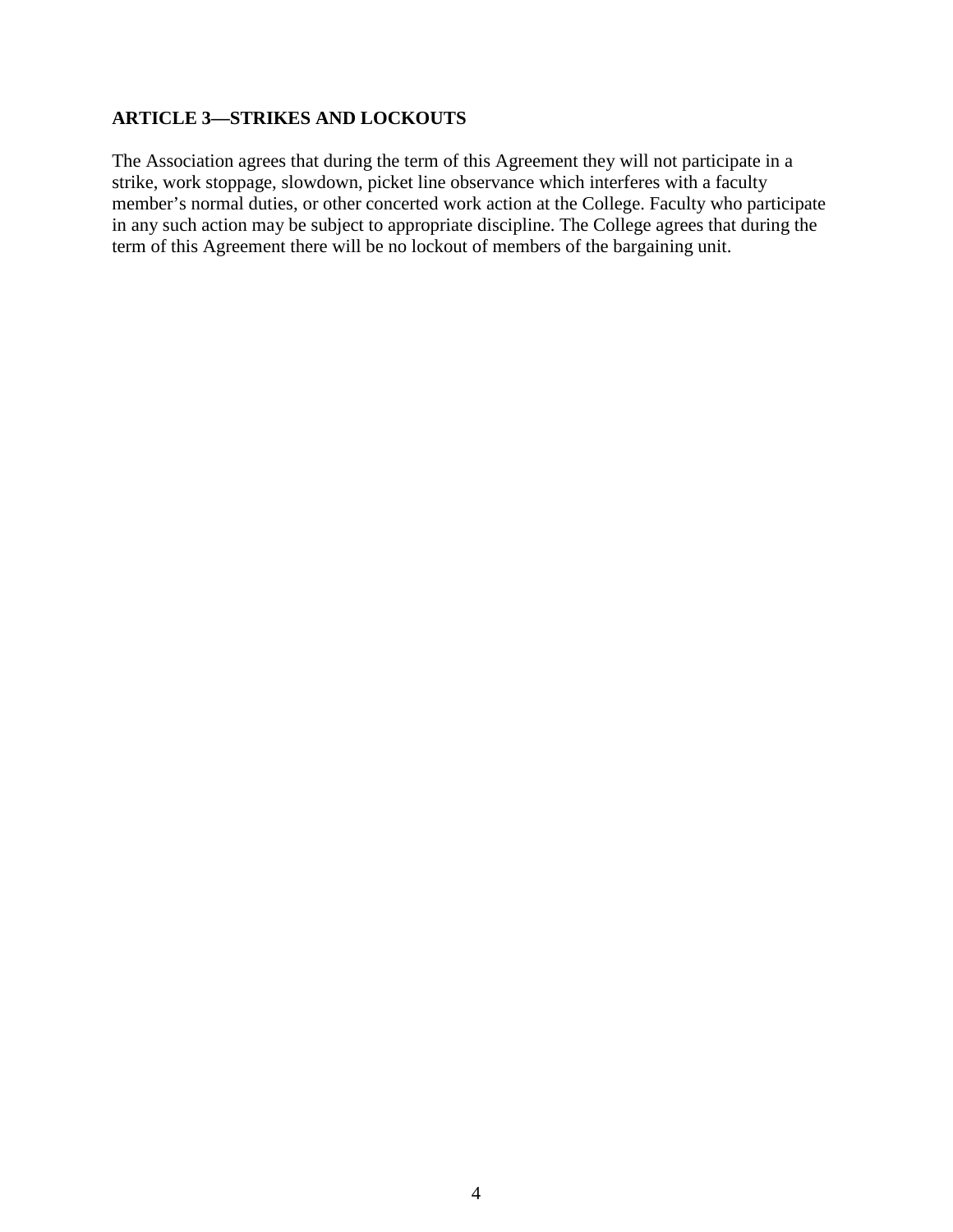# **ARTICLE 4—FUNDING**

The parties recognize that revenue needed to fund the provisions of this Agreement must be approved by established budget procedures. This Agreement, therefore, is entered into contingent upon approval of a budget sufficient to fund the Agreement. The College agrees to include in its budget requests amounts sufficient to fund this Agreement.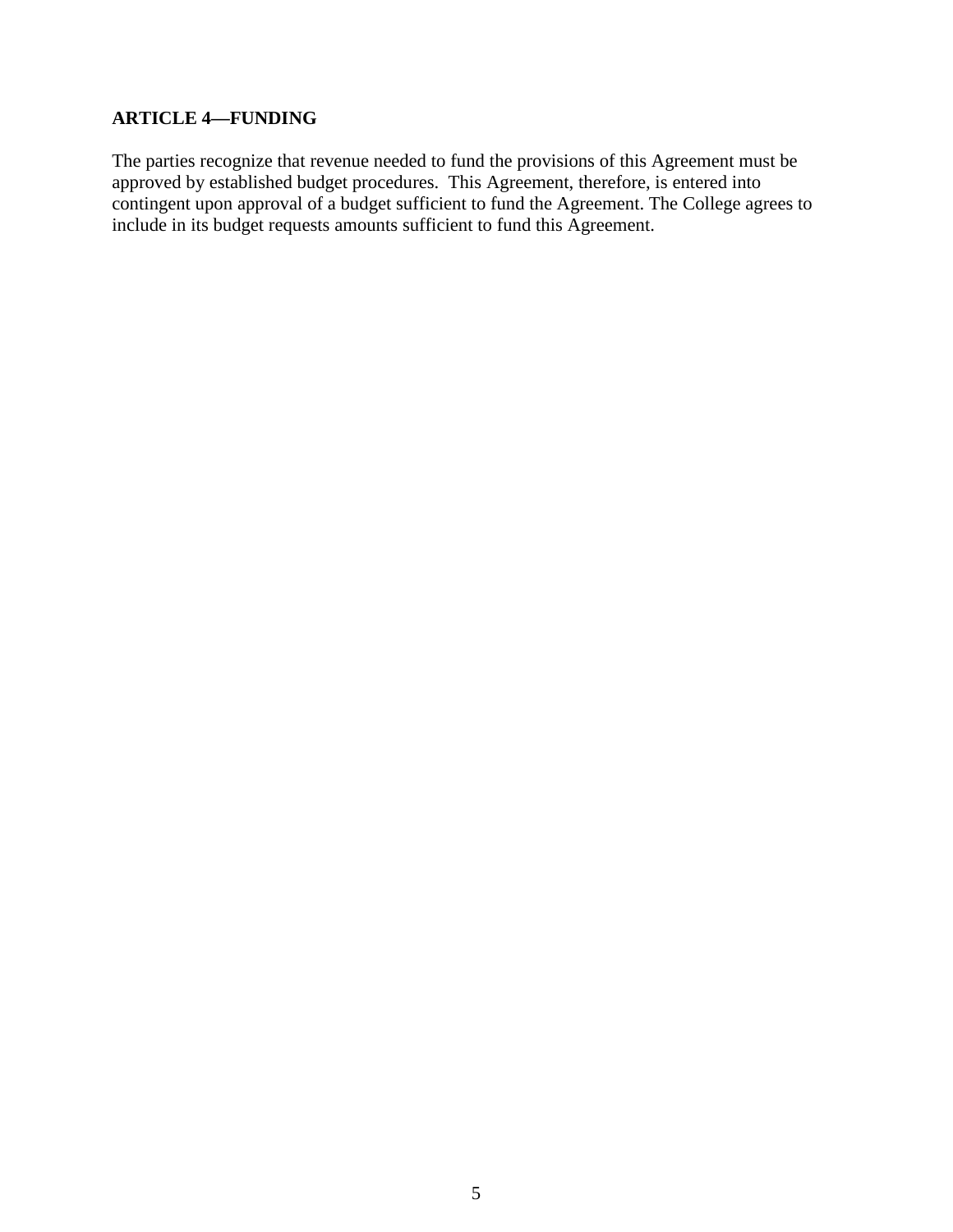# **ARTICLE 5—ASSOCIATION RIGHTS**

# A. USE OF COLLEGE FACILITIES

The Association and its representatives shall have the right, without charge, to use College facilities for meetings and shall be provided office space on the main campus. College facilities shall be scheduled in advance through normal College procedures when they are required for meetings.

#### B. TRANSACTION OF BUSINESS

Association business shall be transacted at such times that it will not interfere with the performance of the faculty member's regular duty.

# C. ASSOCIATION COMMUNICATIONS

The Association shall have the right to reasonable use of channels of communication at the College—such as the College's mail, email service, and faculty mailboxes—to communicate with bargaining unit members regarding collective bargaining, including the administration of collective bargaining agreements; the investigation of grievances or other disputes relating to employment relations; and matters involving governance or business of the Association. The Association's use of the College's electronic resources will comply with College Policy 1760—Electronic Information Resources. If the College is considering any change to Policy 1760, the Association will be invited to participate in those discussions.

The Association shall have the right to use bulletin boards or display spaces in buildings housing four (4) or more faculty.

# D. COLLEGE BOARD OF EDUCATION AGENDAS

The College shall place on the agenda of each regular meeting of the College Board of Education any matters brought to its consideration by the Association as long as those matters are made known to the College President's office in accordance with College policies and College regulations.

#### E. PRESIDENT AS ADVISORY REPRESENTATIVE TO BOARD

The President of the Association shall be the official advisory representative to the College Board and may attend all regular and special meetings of the Board. The representative may participate in all public proceedings with voice but without vote. If the President of the Association is unable to attend the meeting, another officer of the Association may substitute for the President. The Association shall have the right to distribute a written report to the board at all regular meetings.

#### F. ACCESS TO INFORMATION

The Association shall be furnished agendas, minutes, budget documents, and other written materials falling within the provisions of College policy and ORS Chapters 192 and 341.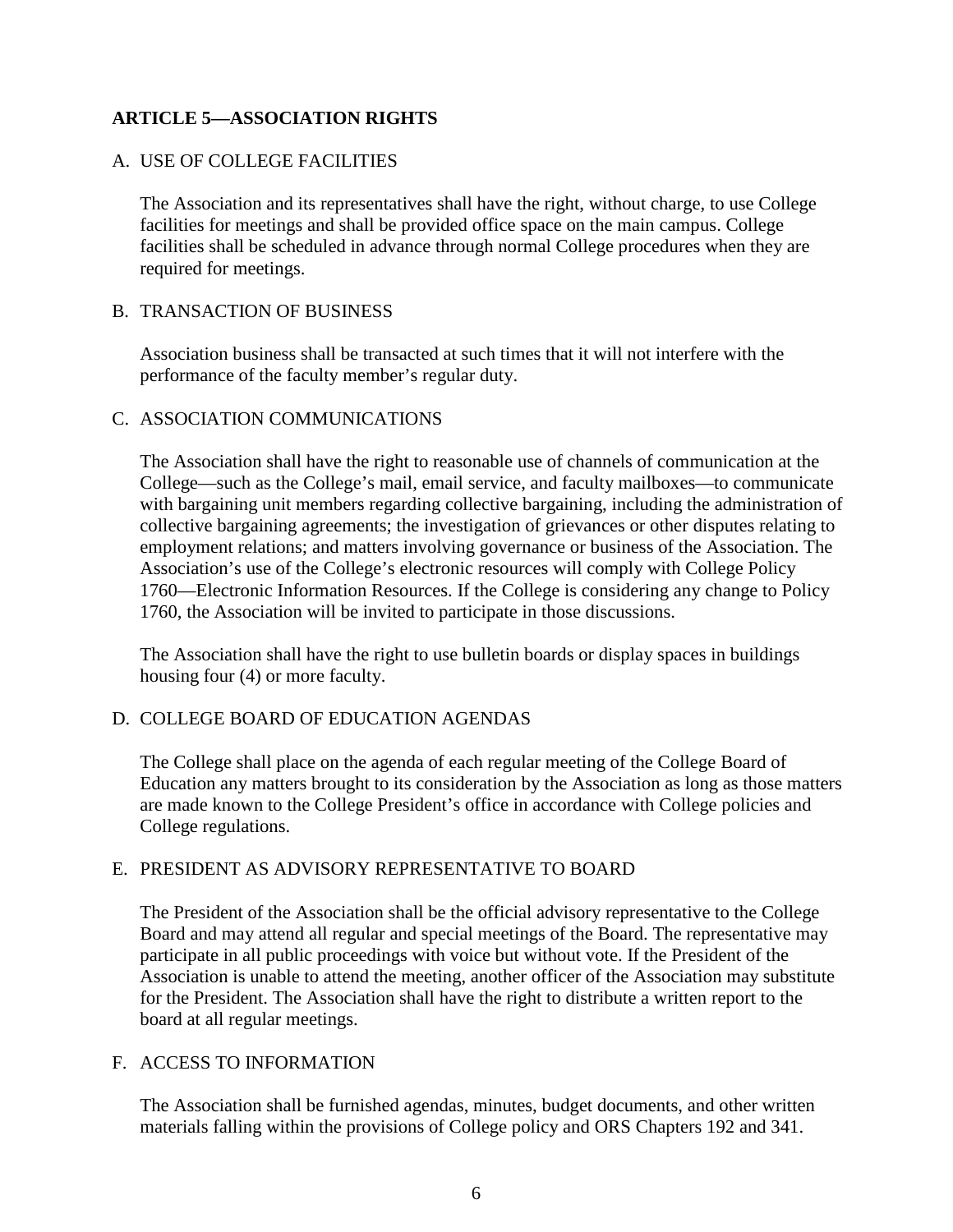# G. BARGAINING UNIT ROSTERS

The College will provide the Association available member information when it is provided to Oregon Education Association (OEA) in an Excel-compatible file or other editable digital file format agreed to by the Association:

| Name                          | Date of Hire                 |
|-------------------------------|------------------------------|
| <b>Cellular Phone</b>         | Home Phone                   |
| Work Phone                    | <b>Work Email Address</b>    |
| <b>Personal Email Address</b> | Home Address/Mailing Address |
| Job Title                     | Salary                       |
| <b>Worksite Location</b>      |                              |

The Association may also request a copy of the updated report throughout the year, as necessary.

Within ten (10) calendar days of the date of hire, the College will provide the notice of hire, including employment status, for any newly hired faculty member.

#### H. COMPENSATION OR RELEASE TIME FOR ASSOCIATION REPRESENTATIVES

1. The Association may annually purchase release time for full-time faculty at the highest step on the current year's part-time salary schedule inclusive of any benefits to a maximum of 34.5 ILCs for representatives designated by the Association or commensurate work release for faculty whose primary workload is not ILC-based. The Association will purchase this release time at an amount equal to any and all costs associated with it.

A maximum of 22.5 ILCs (or commensurate work release for faculty whose primary workload is not ILC-based) of the total may be used for release time for the Association President.

The Association may pay stipends directly to adjunct/part-time faculty of their choosing to work on Association business, including the processing of grievances. These arrangements will not affect workload limitations.

- 2. Notice of the amount of workload reduction requested, for the Association President and Vice President of Full-Time Faculty, shall be given prior to July 1 of each year for the following academic year, unless agreed otherwise by the President of the College. The Association will notify the College of any other bargaining unit member to have ILC release 60 calendar days prior to the starting date of the effective term.
- 3. The College will pay for a release of four (4) ILCs per term or commensurate work release for faculty whose primary workload is not ILC-based at the highest step on the part-time salary schedule for both the Association President and the Vice President of Full-time Faculty to prepare for and participate in College Board of Education meetings, College Council meetings, Contract Management meetings, and grievance meetings. If a part-time/adjunct faculty member or non-ILC based faculty member is designated as the Association President, then the College will pay the equivalent of four (4) ILCs per term or commensurate stipend for faculty whose primary workload is not ILC-based at the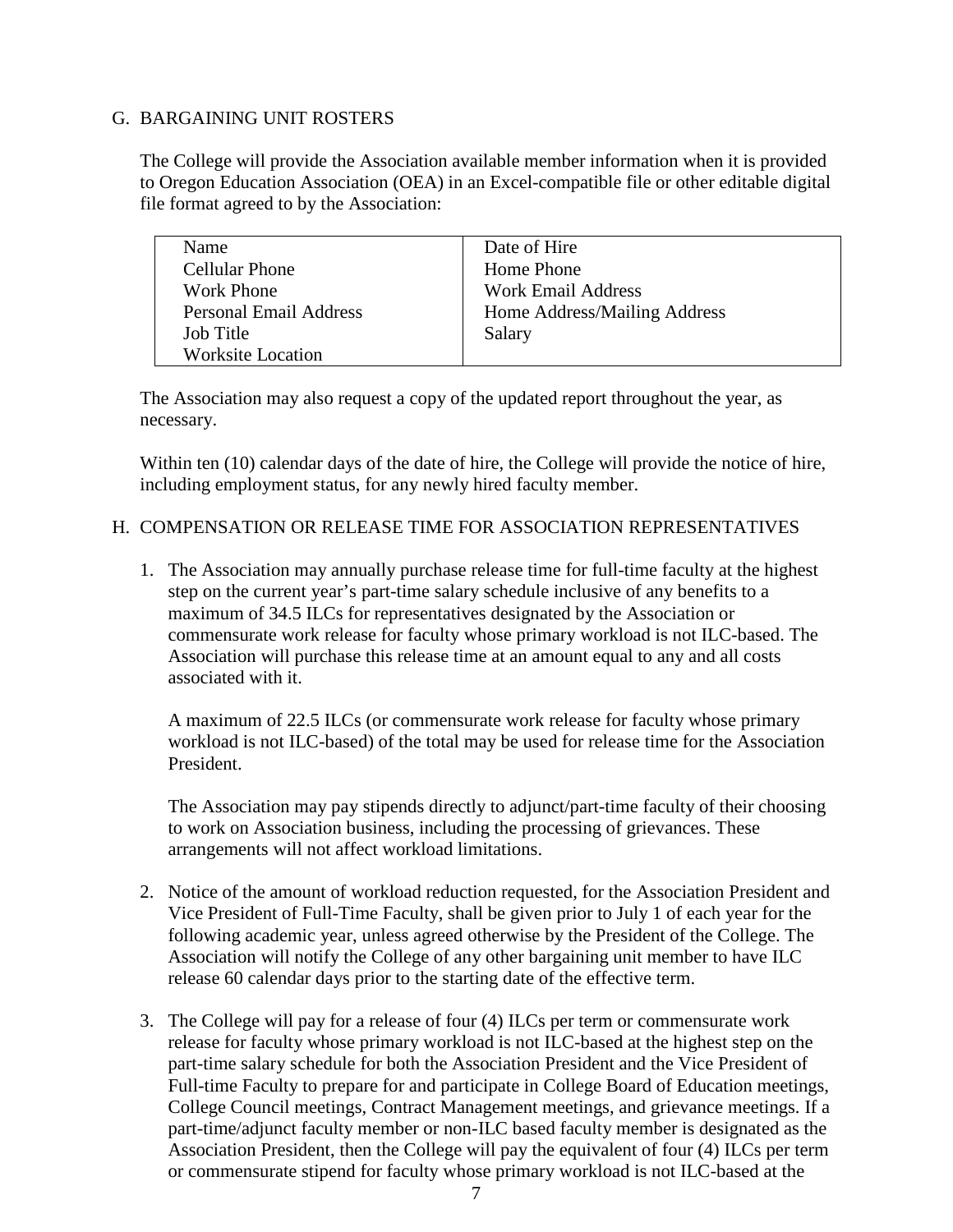highest step on the part-time salary schedule. This arrangement will not affect parttime/adjunct workload limitations.

The College may, in addition, offer either ILCs of release time or a commensurate stipend to the Association President, Vice President for Part-Time Faculty, and/or Vice President of Full-Time Faculty for participation in other activities designated by the College.

- 4. The Association Vice President for Part-time/Adjunct Faculty will be offered at least one (1) class per term during the year including summer as long as they are qualified and the courses are available. While holding said position, the faculty member will have assignment preference over other full-time and part-time/adjunct faculty for overload courses.
- 5. For the purpose of this article, one (1) ILC will be considered equivalent to two (2) hours of work per week for eleven (11) weeks.

# I. USE OF COLLEGE COPY CENTER FACILITIES

The Association shall have the right to use the College copy center facilities at the same cost as other college clients, provided they follow copy center procedures.

#### J. ASSOCIATION INVESTIGATIONS

- 1. In furtherance of its duty to represent its members, the Association has the right to conduct investigations regarding alleged violations of this Agreement committed against bargaining unit members. This includes the ability to contact relevant College administrators. The Association may meet with bargaining unit members during the member's regular work hours at the member's regular work location to investigate and discuss grievances, workplace-related complaints, and other matters relating to employment relations.
- 2. The Association and people designated by the Association to act on its behalf have the right to request interviews with potential witnesses.

The College will neither prohibit nor discourage non-supervisory employees from providing information to persons investigating on behalf of the Association. The College cannot require that interviews with non-supervisory employees be scheduled through the College or that non-supervisory employees be accompanied by the College representatives in such interviews. Whether the employee meets with the Association representative alone or without a College administrator or refuses to meet with the Association representative, it is the employee's choice and there will be no negative consequences, retaliation, or reactions from the College or Association regardless of the choice.

- 3. The following procedures will be followed, depending upon whether the Association seeks or does not seek College cooperation in arranging interviews of non-supervisory employees:
	- a. If the Association or its representatives determines they will approach directly any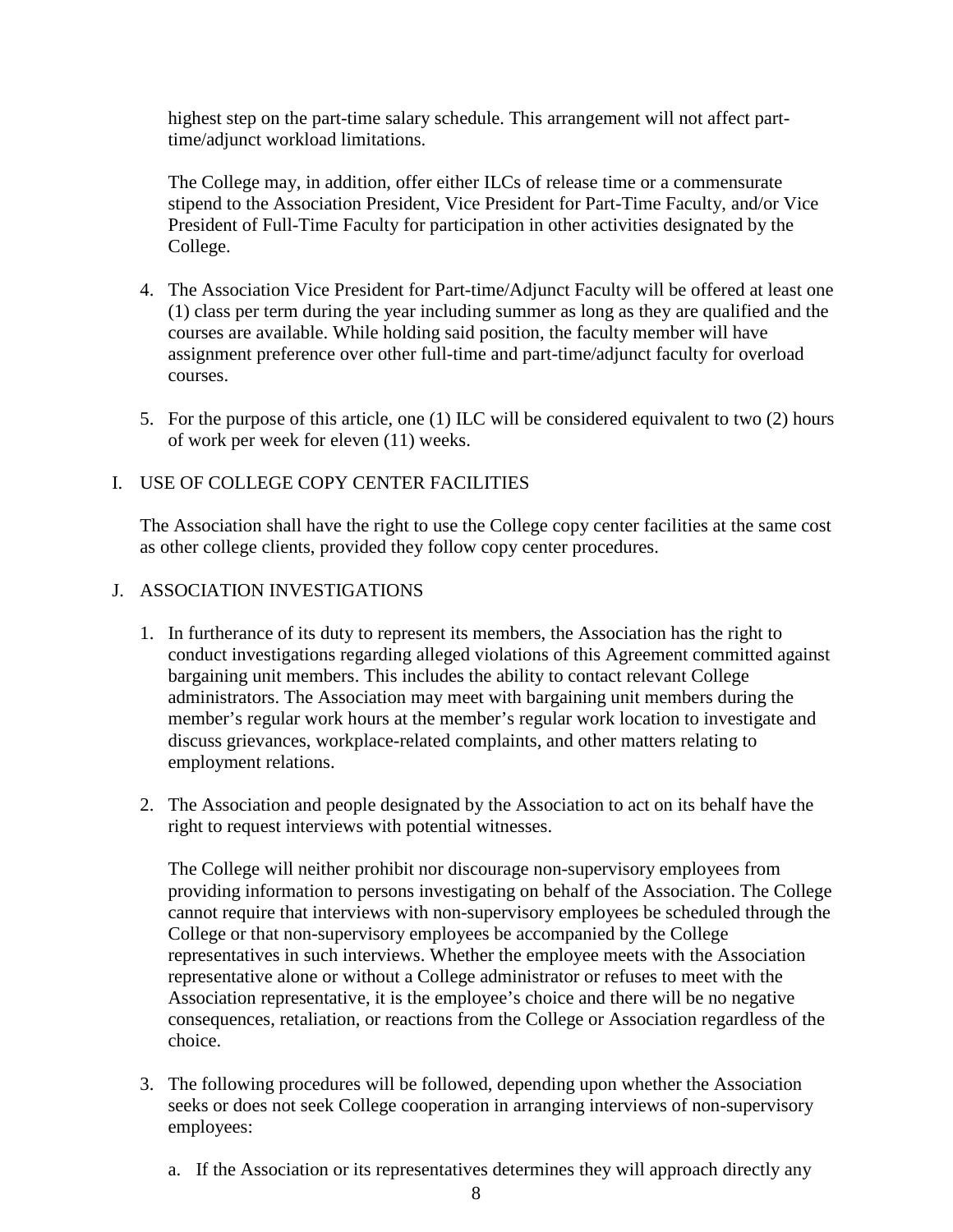non-supervisory employee to request an interview:

- 1) The Association may make that request without notice to the College.
- 2) Any non-supervisory employee so contacted is free to agree to an interview or refuse to be interviewed by Association representatives. Such employees need not seek permission from or notify the College of their choice to meet directly with Association representatives.

If employees wish to be accompanied during such interviews, they may ask their labor organization to provide them with separate representation. They may also ask the College to provide a supervisory-level staff member to sit in on the interview, and the College will decide whether to grant this request.

- 3) Interviews with non-bargaining unit College employees will be conducted at a time as determined in collaboration with the non-bargaining unit employee's supervisor. Interviews will not be conducted in places on College property where the interview would interfere with College business or with other employees' use of facilities. Brief telephone or personal contact may occur on duty for the purpose of scheduling off-duty interviews, or setting an off-duty time and method for further communication about these matters. The College cannot otherwise direct non-supervisory employees when they can and cannot meet with Association representatives if those representatives are not seeking the College's assistance.
- b. If the Association or its representatives determine that they wish to contact the College to ask for assistance in arranging for interviews of nonsupervisory employees:
	- 1) The Association President or their designee will clearly identify to College officials in advance of any contact by attorneys, private investigators, or other persons acting on the Association's behalf.
	- 2) The College shall reserve the right to take the position that it has no obligation to agree to this request to arrange interviews for Association representatives.
	- 3) If the College agrees to assist in arranging for interviews of non-supervisory employees, or if the College agrees, upon request of the employee to furnish a supervisory-level employee to sit in on the interview, such interviews will be conducted at mutually agreeable times and places. The College may have a representative present at such interviews if it chooses.

# K. COLLABORATION ON COLLEGE-WIDE IN-SERVICE

The College will include a member of the Association on the committees planning events that are related to College-wide In-Service days. Issues that may arise from this will be resolved through Contract Management meetings and will not be subject to the grievance process.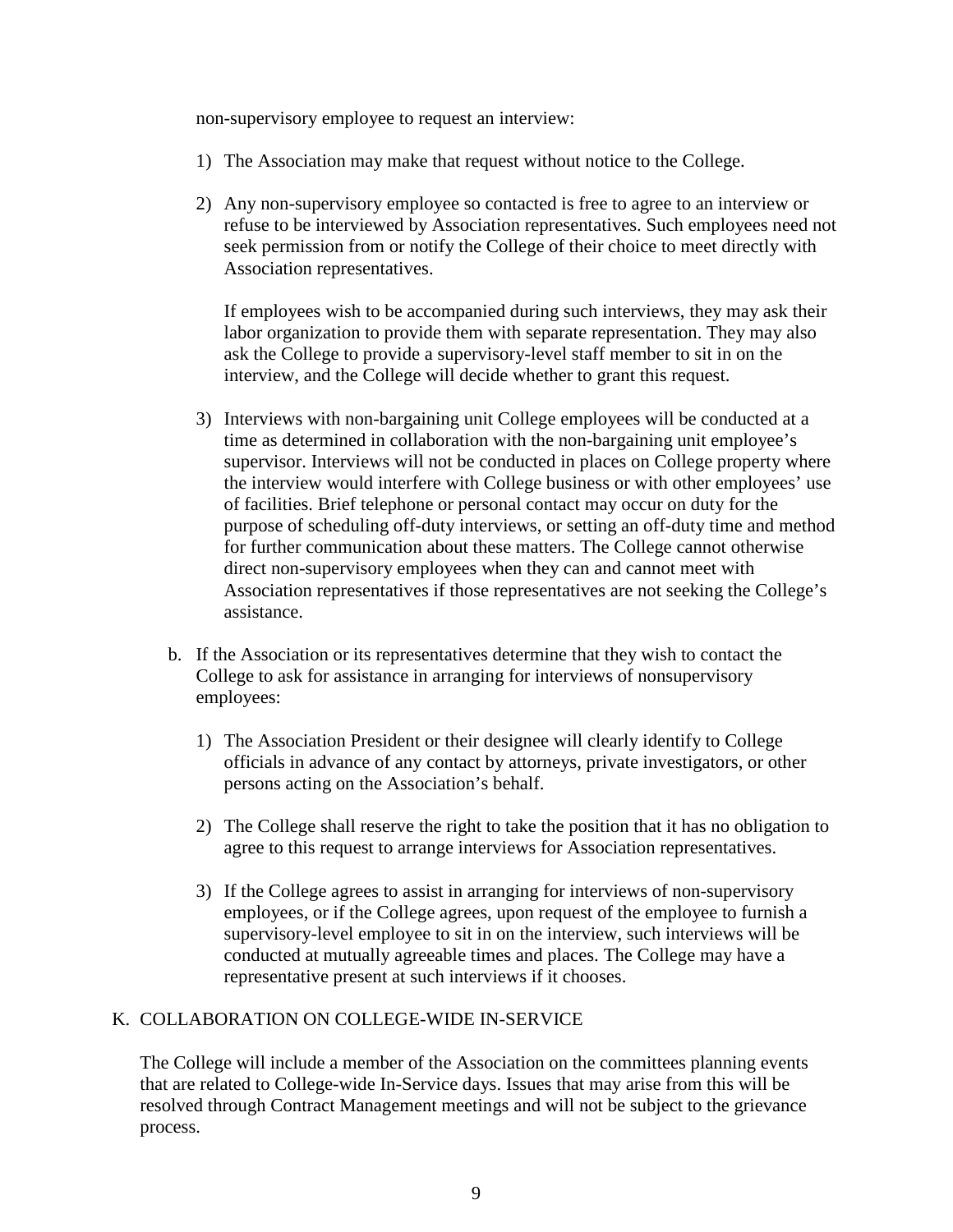# **ARTICLE 6—UNLAWFUL HARASSMENT OR DISCRIMINATION**

#### A. NONDISCRIMINATION

The College and the Association affirm their adherence to the principles of free choice and agree that they shall not unlawfully discriminate against any employee.

#### B. PROMOTION AND MAINTENANCE OF A RESPECTFUL WORKPLACE

All employees are expected to interact with co-workers and the public in a professional, respectful manner. Additionally, all employees are expected to comply with State and Federal civil rights law and College policies/procedures 1750 (Harassment/Discrimination), 1751 (Sexual Harassment), 1752 (Respectful Workplace), and 1753 (Consensual Relationships). This includes refraining from any type of behavior, action, or language that could be reasonably perceived as unlawful harassment or discrimination.

If the behavior involves alleged unlawful harassment or discrimination, the complainant may either contact the College's Title IX Officer, the Affirmative Action Officer, or the Director of Human Resources, or may file a complaint to the appropriate local, state, and/or federal agencies. Complaints alleging violations of this article shall be excluded from the grievance procedure.

The College will follow the procedures identified in Article 29.G if a faculty member is alleged to have violated any of the college policies mentioned above.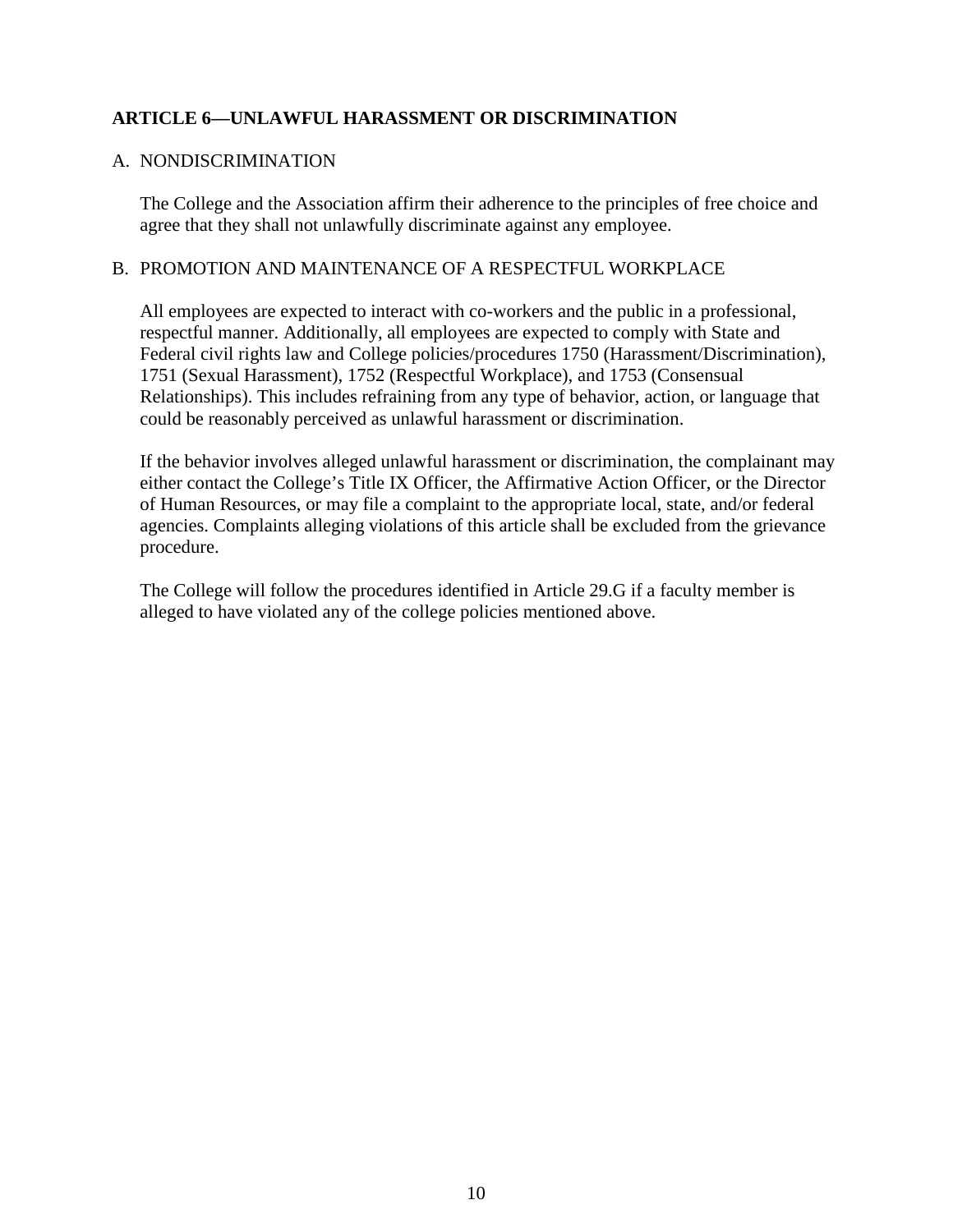# **ARTICLE 7—RETRENCHMENT**

Article 7.A through Article 7.F applies only to full-time probationary and regular status faculty members. Full-time grant status faculty members are covered only under Article 7.G. Trial status faculty members are not covered under this article.

# A. DEFINITIONS

1. Retrenchment

For purposes of this Article, retrenchment is a reduction in bargaining unit personnel or a reduction in a faculty member's workload made necessary by a lack of financial resources, low enrollment, or as a result of organizational or technological changes. If retrenchment is deemed necessary by the College, then reduction of personnel or reduction in a faculty member's workload shall be applied as hereinafter set forth.

2. Program or discipline

For the purposes of this article, "program or discipline" refers to the programs and disciplines listed in Appendix D.

3. Budgetary Organizational Unit

For the purposes of this article "organizational budget unit" refers to the discrete organization number used for budgetary and expenditure tracking.

- 4. Seniority
	- a. Seniority is the length of continuous service from the most recent date of hire in a program or discipline throughout the district where the faculty member has two (2) years of full-time work experience within the last five (5) years. Seniority shall not be broken by approved leaves of absence, or transfer to a non-bargaining unit assignment with the College which is thirty-six (36) months or less in duration.
	- b. Faculty members who are employed by the College outside the bargaining unit shall not accrue seniority while they are outside the bargaining unit. In any case, if they remain outside the bargaining unit for more than thirty-six (36) consecutive months, they shall relinquish all seniority rights.
	- c. A faculty member in a program or discipline who subsequently takes a grant-funded assignment in the same program or discipline shall maintain and continue to accrue seniority in the program or discipline from their original date of hire.

# B. WORKLOAD LIMITS FOR AFFECTED PROGRAMS AND DISCIPLINES

1. Up to twenty-five (25) ILCs per academic year may be taught in the program or discipline by part-time faculty or as overload by full-time faculty (Article 24.D.3 and Article 28). If more than twenty-five (25) ILCs per academic year are offered, the College will be required to recall any eligible non-grant status retrenched full-time member. (Article 7.F).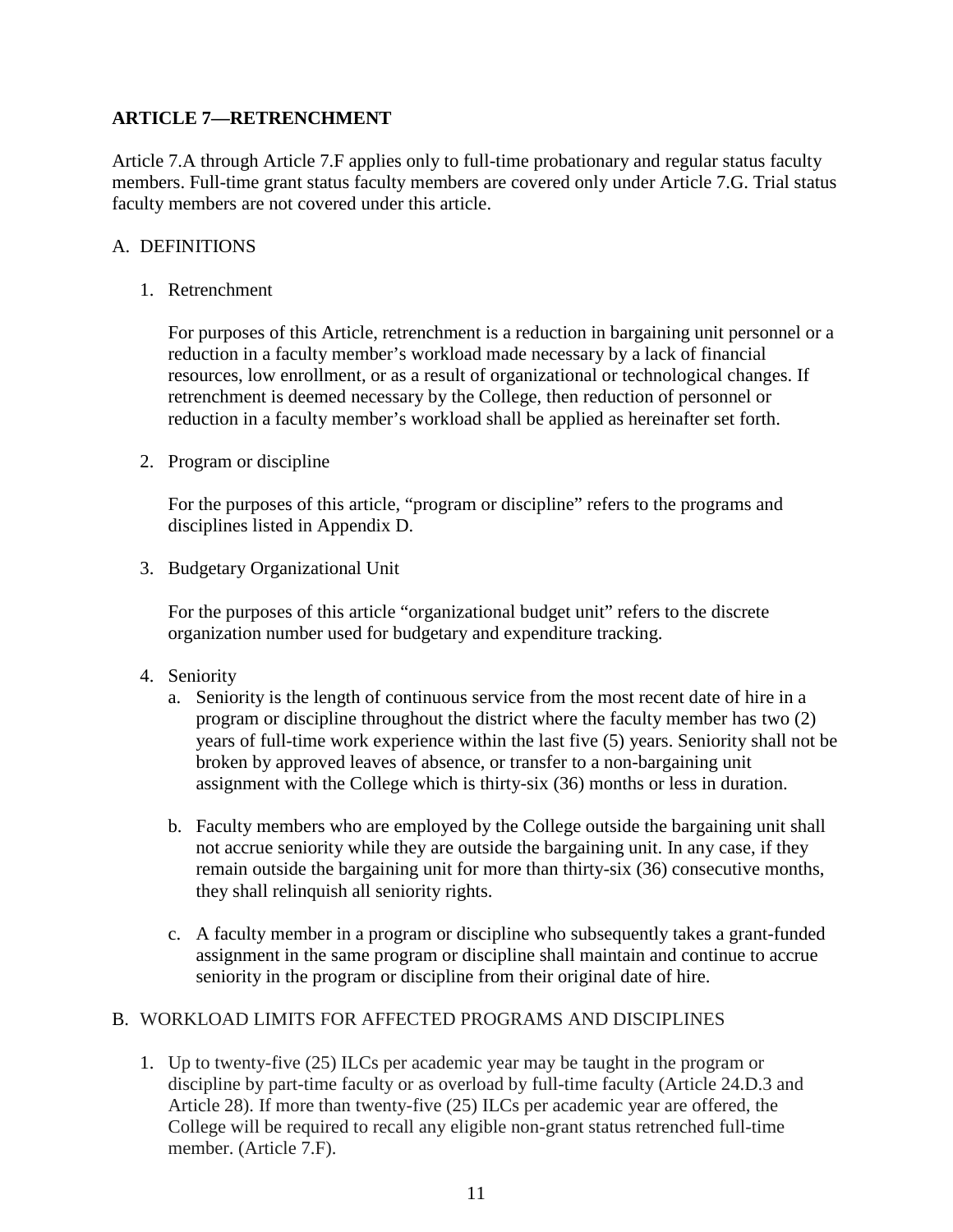Any part-time courses will first be offered to the most senior eligible retrenched full-time faculty member.

- 2. The following applies if a retrenchment occurs among faculty teaching courses in any of the following:
	- Developmental courses (pre-100 level course numbers) in Reading/Study Skills, Math, or Writing
	- English for Speakers of Other Languages (ESOL)
	- Languages (other than English)
		- a. Up to 275 student contact hours per academic year of non-credit courses may be taught in the program or discipline within the impacted budget organizational unit by part-time/adjunct faculty. Up to 275 contact hours per academic year may be added to the Community Education offerings at the time of the retrenchment.
		- b. If more than 275 contact hours are offered, the College will be required to recall any eligible retrenched full-time faculty member.
		- c. Any instructional workload will be offered to the most senior eligible full-time faculty member (Article 7.F).

# C. ORDER OF RETRENCHMENT

- 1. If the College determines that retrenchment is necessary, retrenchment shall be made in the following order within each affected program or discipline throughout the district:
	- a. Temporary faculty members
	- b. Probationary faculty members
	- c. Regular status faculty members
- 2. Retrenchment shall be made in inverse order of seniority throughout the district-wide affected program or discipline, provided the remaining faculty members have the necessary qualifications to teach the remaining courses and/or perform the remaining duties. A faculty member is qualified to teach if they meet the minimum qualifications of the most recent job announcement or have taught the remaining courses within the last five (5) years.

# D. NOTICE TO FACULTY MEMBERS

- 1. When the College determines that a retrenchment is necessary for non-grant status faculty, it must occur at the end of an academic year and the College shall:
	- a. Notify the affected faculty members and the Association by January 31 of that academic year.
	- b. Prior to May 31 of that academic year, provide the faculty member and the Association an opportunity to present and discuss alternatives to retrenchment, such as reassignment or transfer.
- 2. The effective date is defined as the faculty member's last day of employment.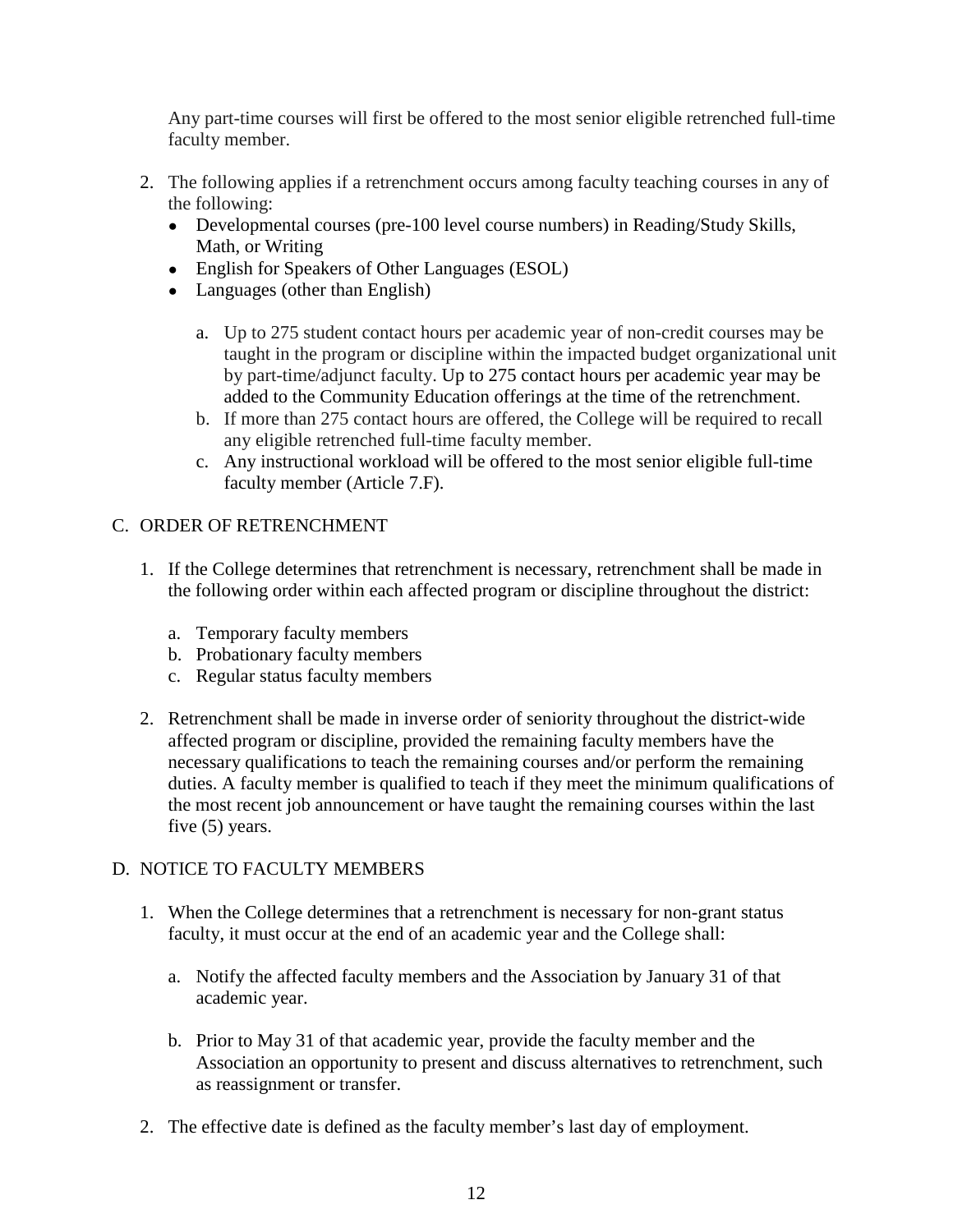3. The College will continue paying the employer contribution of health insurance premiums called for in Article 25 through September 30.

# E. REASSIGNMENT CONSIDERATION

- 1. Faculty members who are reassigned or transferred may be required to complete specified activities in a reasonable, specified period of time for the purpose of more completely equipping themselves for their new assignments. Article 16 shall not apply to this situation. Failure to meet these requirements may result in the retrenchment of the faculty members from their previous positions.
- 2. The specified activities for affected faculty members shall be determined by the appropriate administrator after conferring with the members of the faculty members' new department(s). These activities shall be determined only after an examination of the academic preparation, previous experience, and other background of the persons affected.
- 3. Qualifications for positions shall be no more than what would normally be required of new hires.
- 4. Costs associated with such retraining may be borne by the College and/or may be loaned to the faculty member at the discretion of the College. Such a loan may be forgiven if agreed-upon conditions for the loan have been met.

# F. RECALL PROVISIONS

A non-grant status faculty member affected by reassignment, transfer, or retrenchment shall have recall rights within their district-wide program or discipline for thirty-six (36) months and shall be recalled in inverse order of being reassigned, transferred, or retrenched provided they are qualified to perform the assignment to which they are being recalled.

- 1. Nothing in this Section shall preclude the College from offering a retrenched faculty member another position at the College for which the College determines they are qualified. In such a case, the provisions of Article 11 would not apply.
- 2. The College will consider the recall and reassignment or transfer to vacant positions which become available in the bargaining unit during the recall period. The training requirements and guidelines in Article 7.E could also apply to this situation.
- 3. Qualifications for recall shall be no more than what would normally be required of new hires.
- 4. Notice of recall shall be sent by certified mail to the most recent mailing address provided by the faculty member to the College.
- 5. A faculty member declining recall to a position of the same or greater salary as the position which they originally had shall forfeit further recall rights.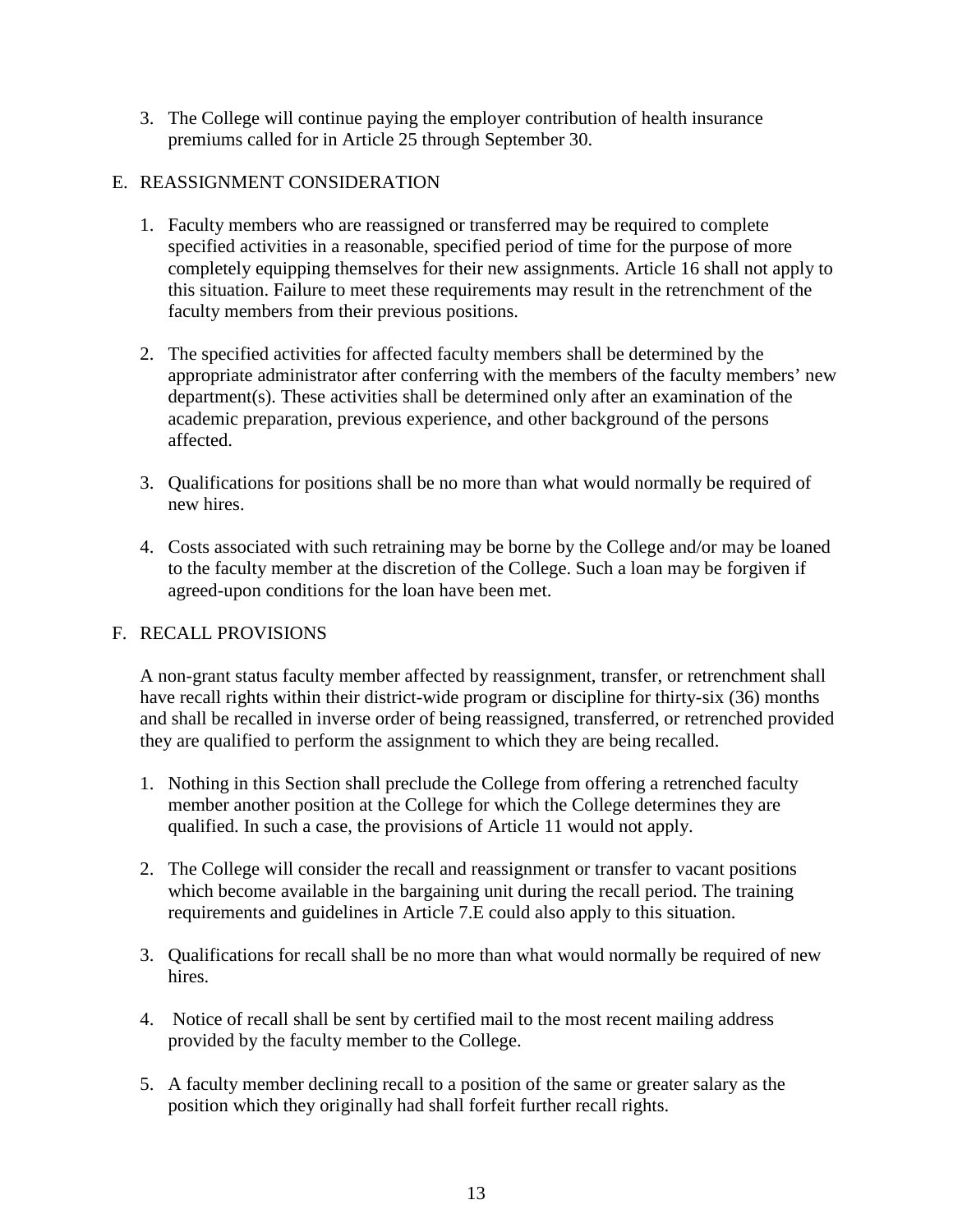6. If a faculty member accepts a temporary position at the College that expires during the initial thirty-six (36) month recall period, regardless of the FTE or the time period, then the recall period shall be extended by the same number of months or portion of a month the faculty member held the temporary position.

A recall at the same percentage (FTE) level and salary as the original position constitutes a return to the faculty member's original status.

7. If a retrenched faculty member is recalled within thirty-six (36) months of their retrenchment, they shall maintain their seniority from immediately prior to the retrenchment. Seniority applies to step level, assignments rights, and transfer rights.

# G. RIGHTS OF FULL-TIME GRANT STATUS FACULTY MEMBERS

- 1. Grant-funded faculty to be retrenched shall be given written notice ninety (90) calendar days prior to the effective date of the retrenchment unless the College is notified of a reduction in grant funds that does not allow for ninety days' notice. In this case, the faculty member shall be given notice of retrenchment within three days of the College receiving notification of the reduction in funding.
- 2. A grant status faculty member whose position has been terminated or reduced due to discontinued or reduced funding shall:
	- a. Be reduced in force by inverse order of seniority by grant and budget organizational unit provided the remaining faculty members within that grant and budget organizational unit have the necessary qualifications to teach the remaining courses and/or perform the remaining duties; and,
	- b. Have recall, in order of seniority, to the same or similar position within that grant and budget organizational unit, if the discontinued or reduced grant program is reinstated. Such recall rights shall extend for thirty-six (36) months after the effective date of the faculty member's termination or reduction in workload. Seniority shall be based on length of unit employment with the College. Recall extensions shall be made provided that:
		- i. An accepted assignment in the same grant and budget organizational unit as the original assignment which then expires during the faculty member's initial 36 month recall period shall extend the recall period. The extension will be at the same percentage level and for the same time period as the accepted assignment; and,
		- ii. There is a maximum of two funding sources; i.e., the initial funding source and the assignment funding source; and,
		- iii. There is a maximum of two (2) additional years of recall extension for a total maximum of five (5) years of recall; and,
	- c. Return to the faculty member's original status when recalled at the same percentage level and in the same funding source as the original position; and,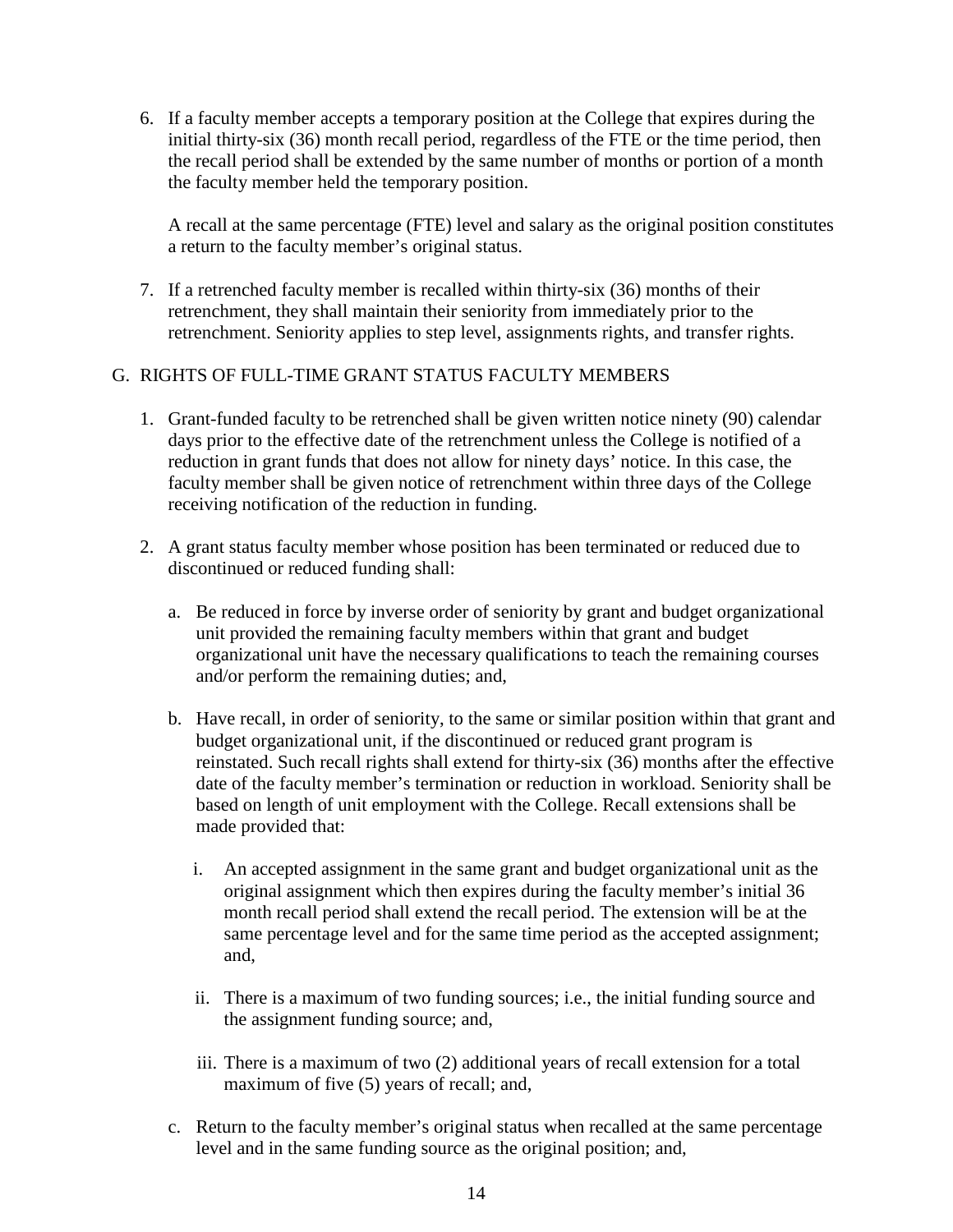- d. Have consideration for vacant positions which are considered internal opportunities for a period of time equal to the length of their employment, to a maximum of thirtysix (36) months provided the individual makes application for each position during the application period.
- 3. The College will continue paying the employer contribution of health insurance premiums called for in Article 25 for at least sixty (60) days beyond the date of retrenchment.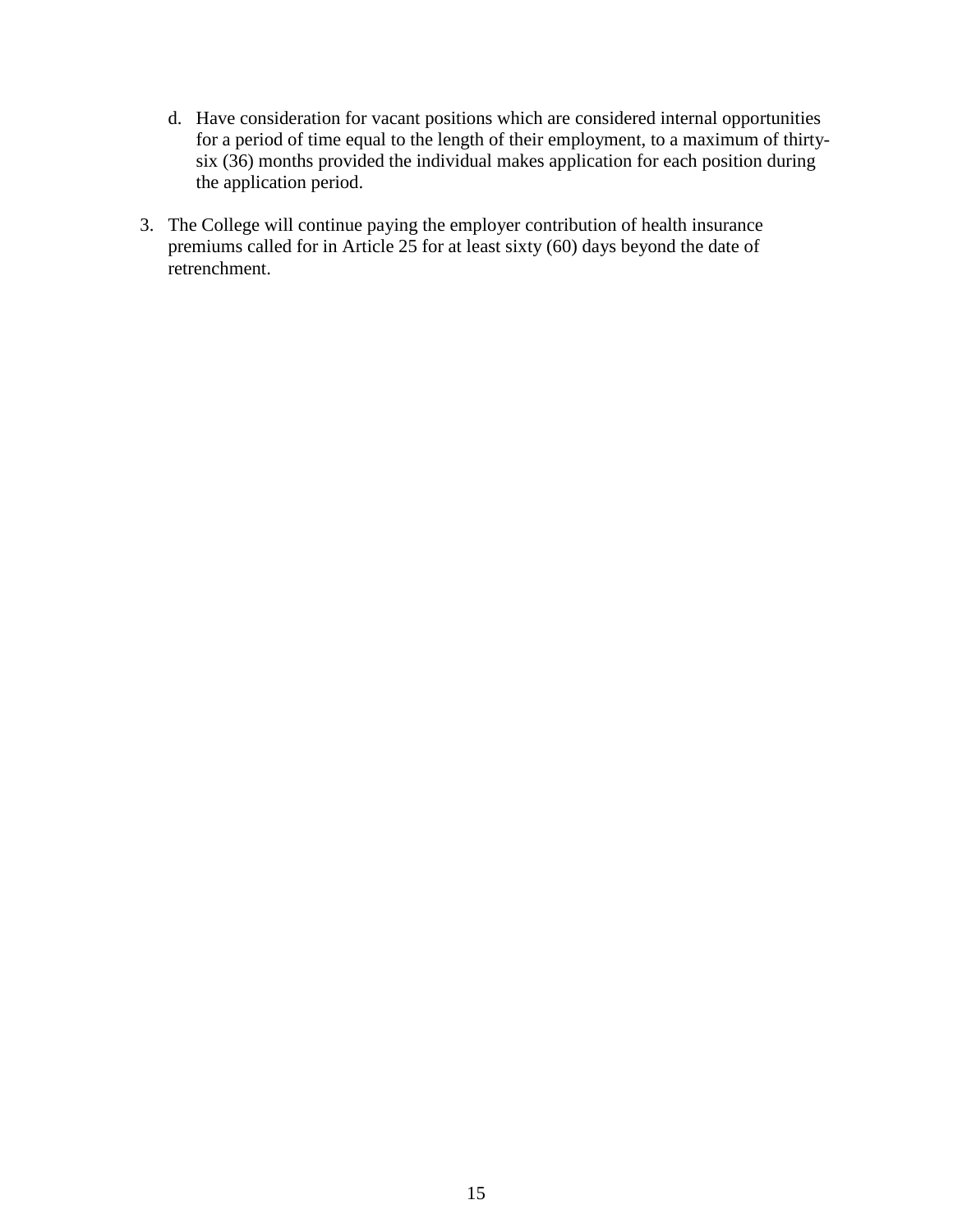# **ARTICLE 8—PERSONNEL FILES**

#### A. MAINTENANCE OF FILES

The College shall maintain personnel files for each faculty member in the College Human Resources Department. These files shall be the official repository of all materials relevant to the faculty member's employment with the College, including but not limited to evaluations, letters of intent, payroll change authorizations, commendations, letters or other materials deemed appropriate by the College. Materials that are obtained confidentially by the College during the employing process and grievance processing forms shall not be made a part of the official personnel file. All entries in the official personnel file must be dated and signed by the submitting party.

#### B. WORKING FILES

Nothing in this Agreement shall be construed to prevent or restrict immediate administrators from maintaining individual working files which shall be deemed personal to the administrators as part of their work product.

- 1. Working files may be used to store all notes and work product of the immediate supervisor for an indefinite period of time, except as follows:
	- a. Materials developed for a faculty member's evaluation, such as goals and objectives, observation data, and summaries of conferences will be shared with the faculty member, and when appropriate placed in the official personnel file. If relevant and timely, such materials may be transferred to a new immediate supervisor.
	- b. Other materials given to the immediate supervisor for their information and which may require further investigation will, within 50 working days, either be placed in the official personnel file of the affected faculty member or destroyed.
- 2. Working files are confidential to the immediate supervisor or designee and the affected faculty member and will not be shared with anyone except:
	- a. To discuss concerns with human resource personnel, or
	- b. To rebut new information introduced by a faculty member in any proceeding, or
	- c. If made part of the official personnel file in a timely manner and as set forth in this Article.
- 3. Materials from individual working files may not be utilized in any proceedings unless placed in the personnel files of the faculty member as set forth in this Section.

## C. PLACEMENT OF MATERIALS AND REBUTTALS

1. Except for employment intent letters and employment contracts returned to Human Resources by the faculty member and other routine materials and any other document already provided to the faculty member with a "cc: Personnel File" listed, the faculty member shall be notified within ten (10) working days of any and all other documents to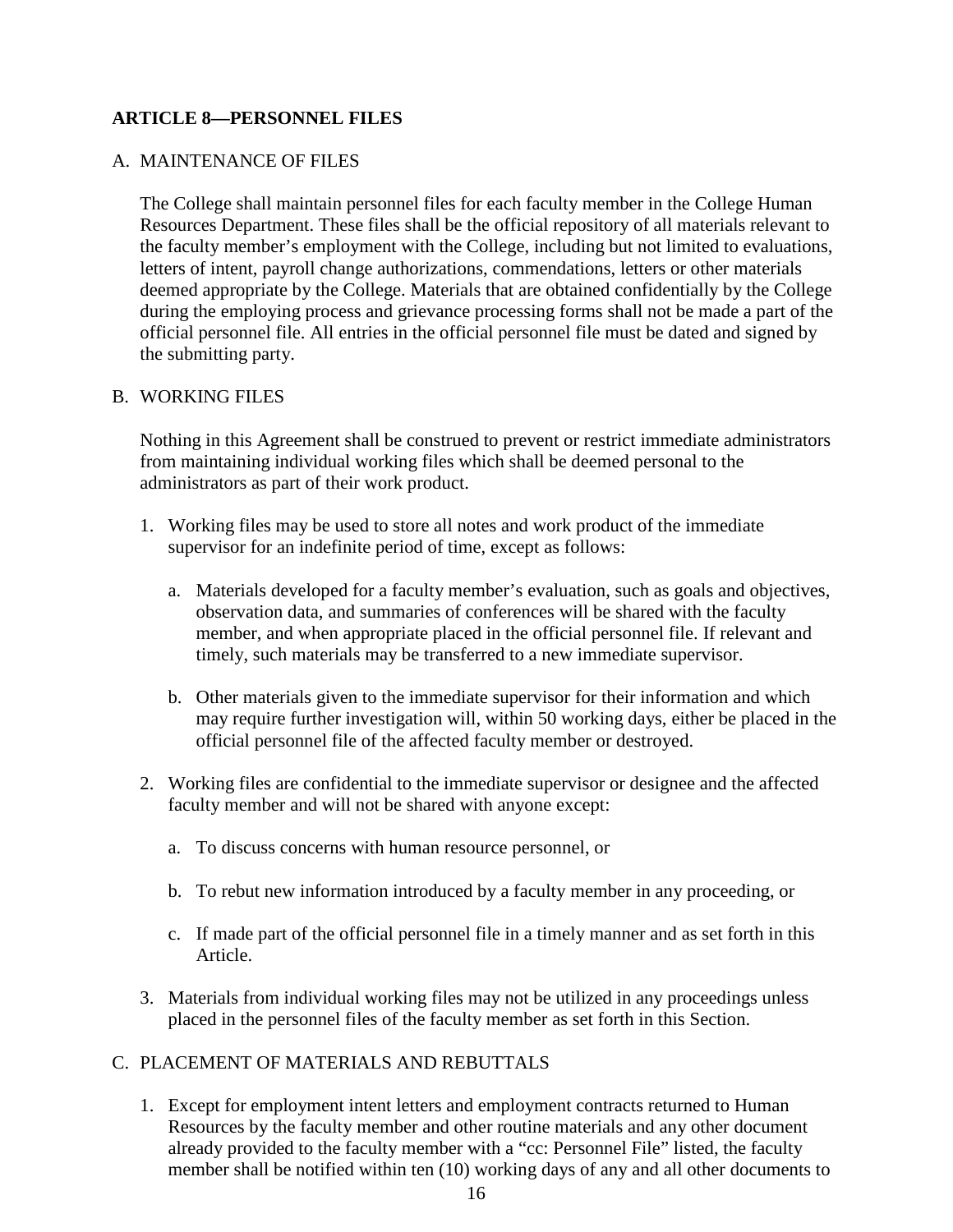be placed in the faculty member's personnel file and allowed to respond. Any written response of the faculty member shall be placed in the official file.

2. Faculty members may place in their files documents germane to their careers, like awards and citations. Documents must be on standard size paper and no more than two pages may be submitted in any one year.

#### D. INSPECTION AND USE OF FILES

The personnel and working files, by appointment, shall be open for inspection by the faculty member, and such other persons as are officially designated by the College or the faculty member in accordance with such rules and regulations as the College may adopt.

# E. USE OF OFFICIAL FILE MATERIAL

- 1. Materials may be expunged from the official file by mutual consent of the College and the faculty member.
- 2. No materials in the official file more than seven (7) years old will be used in any proceeding conducted pursuant to the terms of this Agreement.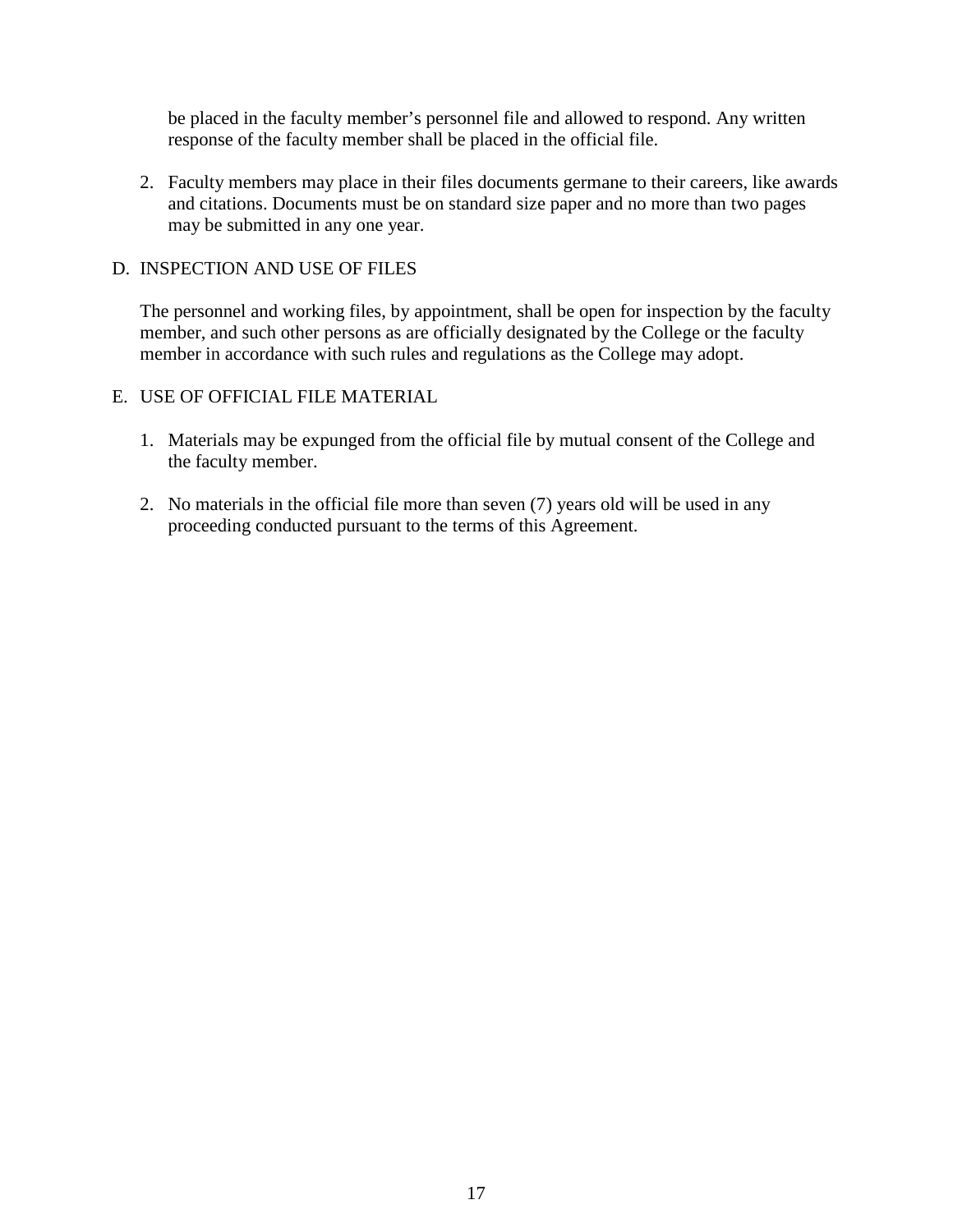# **ARTICLE 9—PARTICIPATION—PART-TIME/ADJUNCT FACULTY**

- A. The College shall keep part-time/adjunct bargaining unit members informed of standard instructional practices. In order to meet this requirement, a faculty handbook shall be published and made available to bargaining unit employees. The text of the handbook shall be provided to the Association fourteen (14) calendar days prior to official publication and made available to part-time/adjunct faculty.
- B. Part-time/adjunct bargaining unit faculty will be notified in no less than 48 hours in advance and may attend regularly scheduled meetings of their program and department, division, or the College. Each such instructional unit will establish the level of part-time faculty participation.
- C. Part-time/Adjunct members of the bargaining unit shall be included in the following committees, if the committees are active (the number of part-time/adjunct faculty on each committee is denoted in parentheses): College Council (2), Academic Standards Advisory Council (2), Center for Academic Innovation Advisory Group (2), and Curriculum Committee (2). Further, part-time/adjunct members of the bargaining unit may be included on any other committee established by the College. If insufficient numbers of members volunteer to serve on these committees after the normal recruitment process, the Association President may appoint a member. If the committee positions are still unfilled, then the position will remain vacant.
- D. Part-time/adjunct bargaining unit members who are required to attend meetings described in Article 9.B and those appointed to committees described in Article 9.C shall be compensated for meeting attendance as provided in Article 23.B.6.
- E. For meetings not described above, compensation for actual time met will be as provided in Article 23.B.6.
- F. If any required meeting is cancelled without prior notification (48 hours or more), where the bargaining unit member is not the cause of the cancellation, said faculty member(s) shall be compensated for one hour as provided in Article 23.B.6.
- G. Any substantive changes determined by the College to require training (e.g., Banner, website software, College Policies, Federal/State requirements, etc.) will be with pay. The amount of required time and compensation will be per Article 23.B.6.
- H. A minimum of 30 minutes will be provided for the Association to present information during the New Part-Time/Adjunct Faculty Orientation.
- I. The College recognizes the special role that part-time and adjunct faculty have in fulfilling the mission of the College. The College will evaluate the need for and, when the College finds it necessary, create both shared work and private spaces for their use. This also includes giving part-time/adjunct faculty an opportunity to express concerns and make suggestions on new buildings being planned that may impact their work.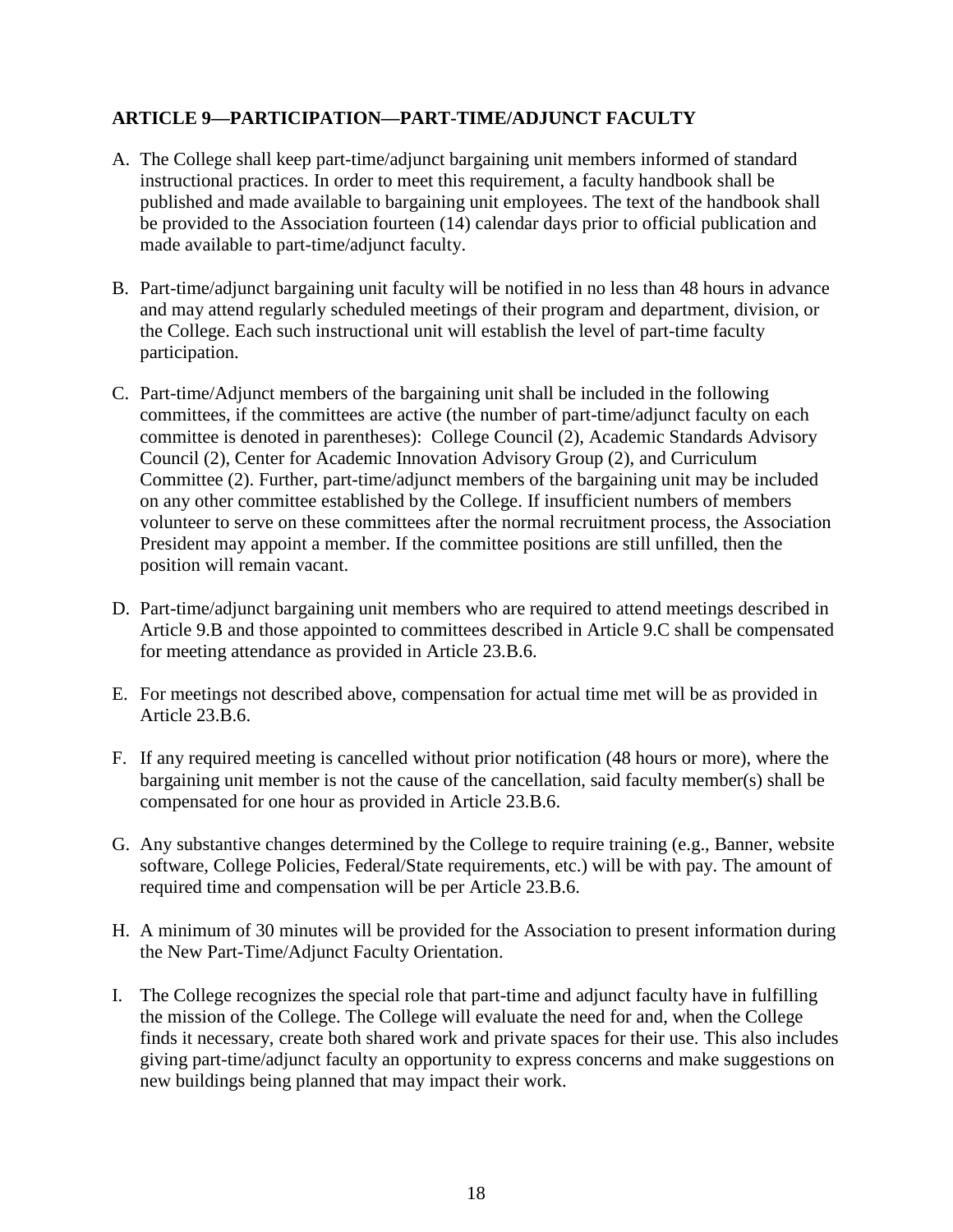# **ARTICLE 10—FACULTY MEMBER EVALUATION**

# A. PURPOSE OF EVALUATION

Both the College and the Association agree that the purpose of evaluation at Chemeketa Community College will be the continuous improvement of instruction and:

- 1. To identify specific strengths and provide for formalized recognition of staff accomplishments;
- 2. To provide faculty a means for identifying their growth and professional development;
- 3. To identify strengths and weaknesses in faculty performance, and reinforce strengths while eliminating weaknesses;
- 4. To identify special circumstances which impede effective instruction;
- 5. To help identify individual and in-service training requirements;
- 6. To provide continuing documentation for pay and promotional actions or to determine whether a faculty member's employment should be continued.

# B. EVALUATION METHODS FOR FACULTY

The College will evaluate faculty according to accreditation standards established by the Northwest Commission on Colleges and Universities (NWCCU). If, during the term of this contract, accreditation standards change resulting in a portion(s) of this Article being out of compliance, or if the College determines that the College is out of compliance, then the College and Association will convene a committee to develop a Memorandum of Agreement (MOA) to bring the College into compliance.

Nothing in this Article shall be construed to limit the evaluative methods that may be used, or to prevent individual departments from developing independent methods so long as they are consistent with the purposes defined in Article 10.A.

- 1. Faculty may be evaluated when the College determines to do so. If evaluated, a faculty member will be provided an opportunity to respond. Both the evaluation and the response will be placed in the faculty member's personnel file. The College agrees not to place an evaluation in a faculty member's personnel file without providing them an opportunity to review and sign the evaluation.
- 2. For evaluations done as part of the regular evaluation cycle, the methods of evaluation will be identified and the faculty member consulted on those methods at the outset of the evaluation cycle.

If the faculty member or the College wants additional methods of evaluation added after the evaluation cycle begins, a similar process of identification and consultation on evaluation methods will be followed.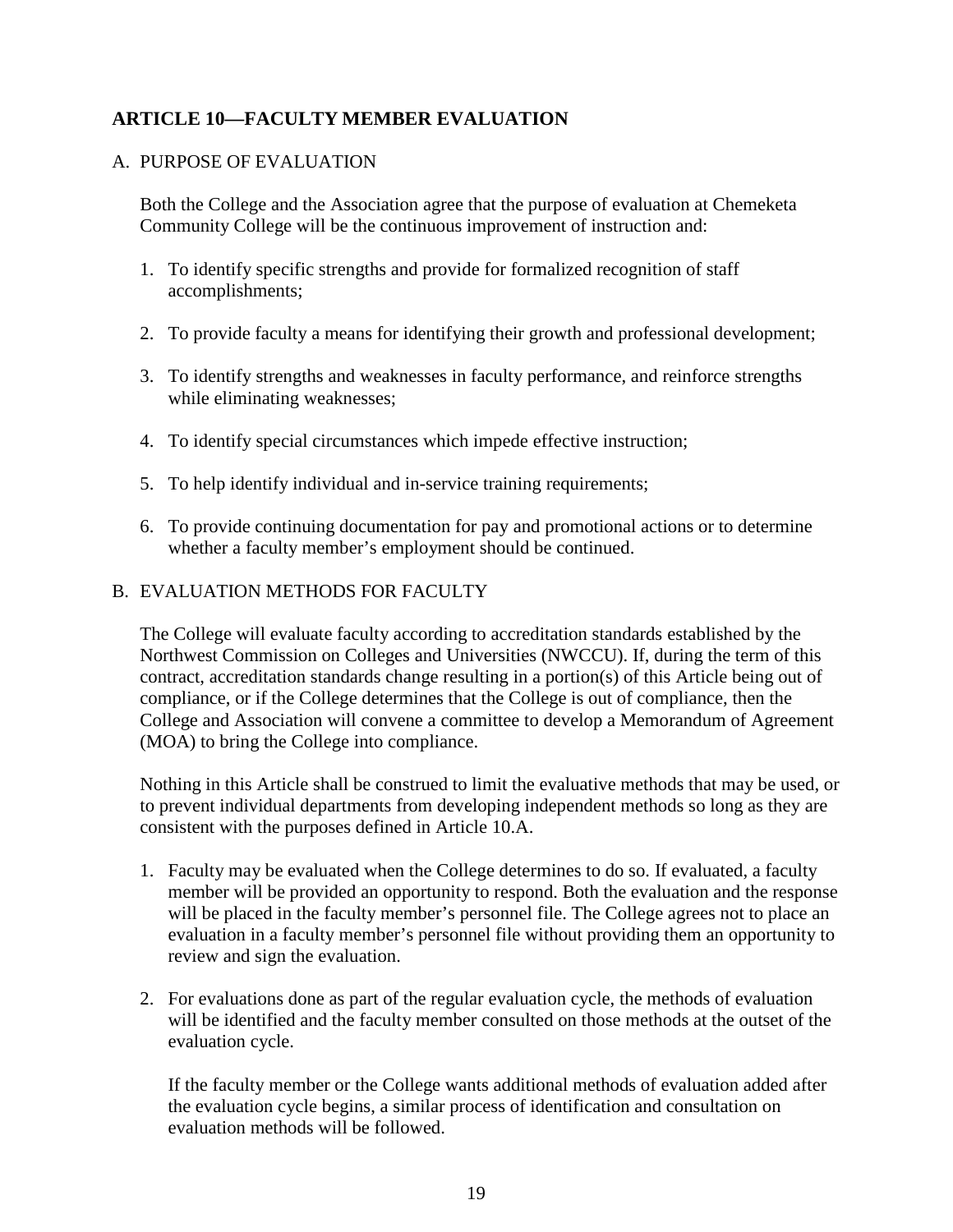- 3. Video cameras used for public safety shall not be used for performance related evaluations.
- 4. The faculty member shall be provided a written or electronic copy of every official evaluation and shall be afforded the opportunity to respond in writing to any evaluations made. If the faculty member chooses to respond, then the response will be attached to the evaluation and placed in the personnel file.
- 5. Student and Peer Feedback: To assist faculty in identifying their professional strengths and weaknesses, students and peers will be encouraged to provide feedback to faculty. This feedback may be used as a method of evaluation in the regular cycle of evaluation and to trigger further evaluation and corrective action when appropriate, but shall not be used in any proceeding which involves disciplinary action, termination, or non-renewal of full- or part-time faculty. If used for evaluative purposes, student feedback may not be the sole method of evaluation. Supervisors will collaborate with faculty about the time and method by which student feedback will take place in the classroom. Copies of these evaluations shall be made available to the faculty member.
- 6. Faculty shall be provided a job description, access to guidelines for evaluation, and a faculty handbook during the first term of the faculty evaluation cycle.
- 7. An early warning notice of performance concern(s) shall be given in writing or electronically to a faculty member when it comes to the attention of the faculty member's immediate supervisor.
- 8. At the end of the evaluation cycle, faculty members shall have a post-evaluation discussion with their immediate supervisor. If this meeting cannot be held, the absence of such meeting will not invalidate the evaluation.
- 9. Recommendations for continuing employment, salary placement, or promotional action, any or all of which may include an evaluation, as specified in Article 23, shall be in writing and shall be completed in accordance with the provisions of Article 23.

# C. PROBATIONARY AND GRANT STATUS FULL-TIME FACULTY EVALUATION

- 1. Probationary faculty shall be evaluated at least once during each of the three years of probation. A faculty member can request up to two (2) additional evaluations during the first probationary period. In cases where probation is extended, there shall be one (1) additional evaluation during the additional three (3) terms.
- 2. Finalized evaluations shall be in writing, identifying areas in which the immediate administrator notes that improvement is required, specifying performance objectives in such areas. The performance objectives to be improved are noted on the evaluation form.
- 3. During the first three years of employment in a grant funded program, a grant status faculty member shall be evaluated on the same basis as a probationary faculty member in accordance with the procedures established in Article 10.B and 10.C.2 above.
- 4. In subsequent years, such a faculty member shall be evaluated when the College determines to do so.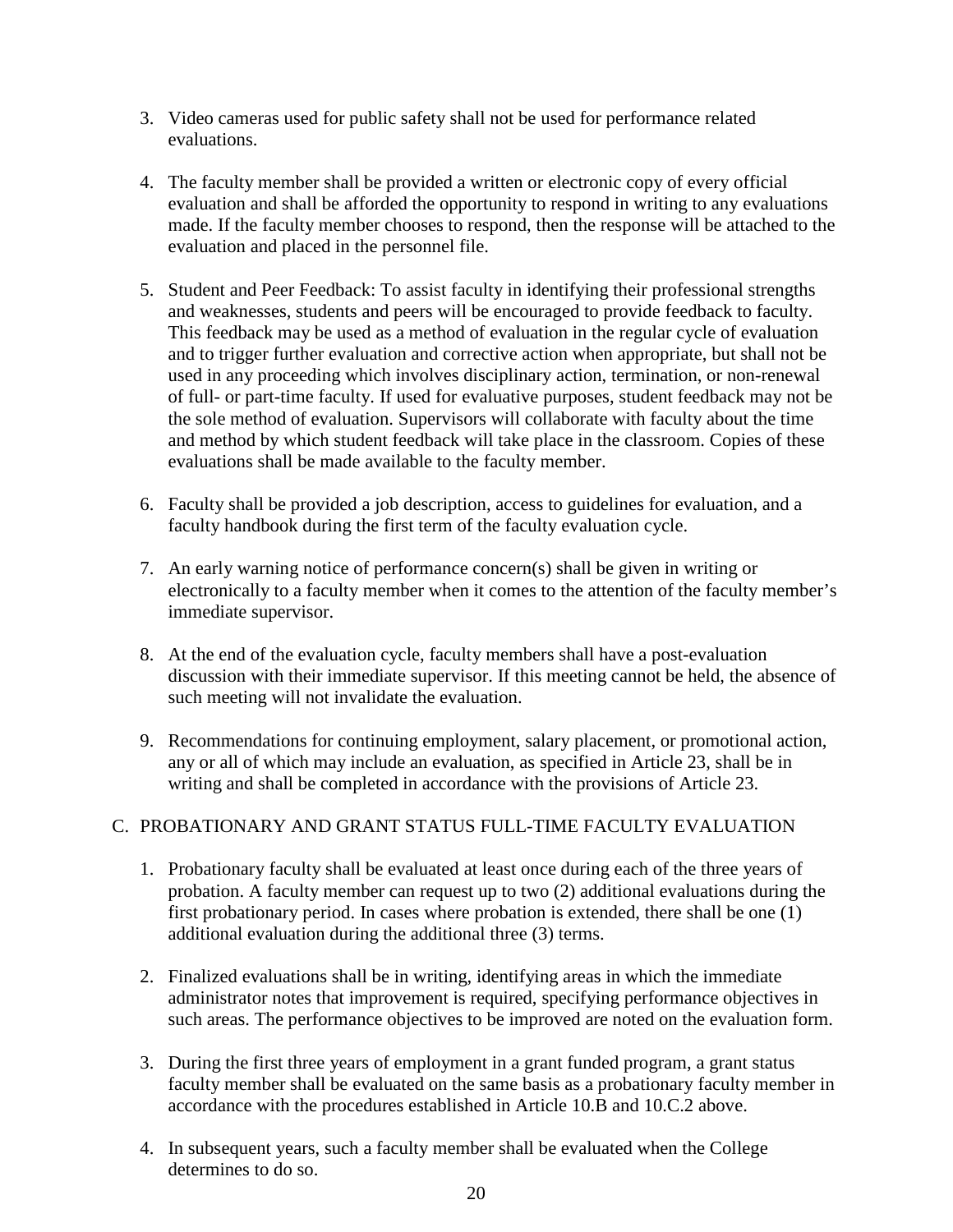#### D. IMPROVEMENT PLAN—FULL-TIME FACULTY

A regular or grant status full-time faculty member receiving a "Need for Improvement" rating on an evaluation shall be placed on an Improvement Plan. If the College determines it to be the best course of action, a faculty member may also be placed on an improvement plan by the College as the result of the complaint process covered in Article 29.G.

The Association will be sent a copy of any Improvement Plan to help assist the faculty member. Further, the faculty member shall have the right to representation, upon request, at any and all meetings called by the College concerning an Improvement Plan. The faculty member shall arrange for representation so that meetings regarding the plan shall not be unreasonably delayed.

- 1. The faculty member's immediate supervisor shall hold a conference at which time the faculty member will be given a written improvement plan and will be allowed an opportunity to review the plan with the supervisor. The following applies to the improvement plan:
	- a. Each area in which a "Need for Improvement" is identified on the performance rating will be considered in developing the Improvement Plan. A timeline will also be included.
	- b. The following are some methods which may be utilized in implementing the Improvement Plan. This list is not intended to be exclusive.
		- i. Consultation with colleagues for purposes of assistance in problem areas.
		- ii. Reassignment of duties to facilitate improvement.
		- iii. Additional training or course work.
		- iv. Personal counseling.
		- v. Support and direction by immediate supervisors.
		- vi. Consultation with the Center for Academic Innovation.
	- c. The faculty member's right to confidentiality shall be maintained.
	- d. Improvement plans shall include at least the five sections below with each section containing clearly stated item(s).
		- i. Standard(s) and/or deficiency(ies).
		- ii. Expectation(s) for each standard.
		- iii. How satisfactory achievement of each standard will be determined.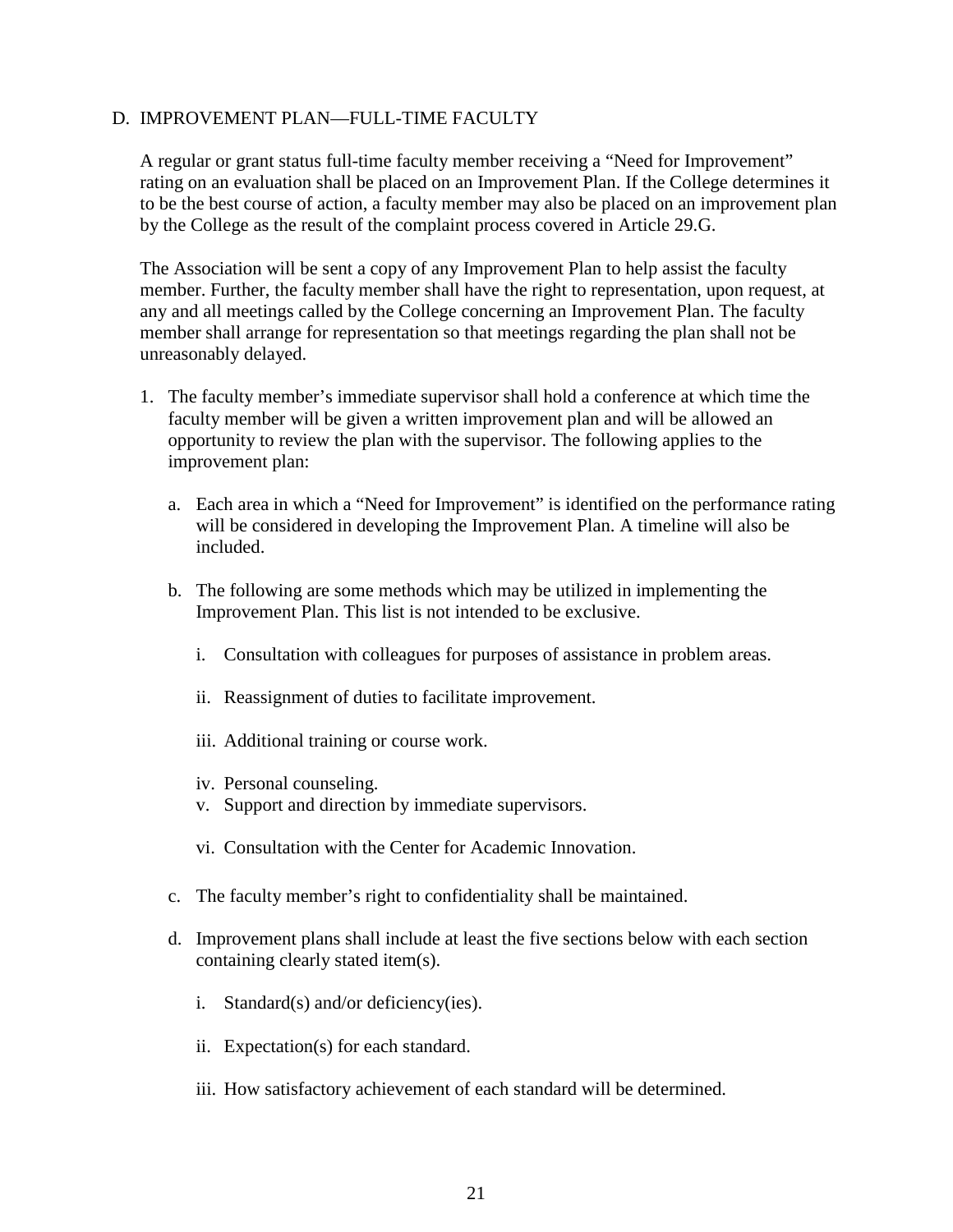- iv. Suggestion(s) for achieving each standard.
- v. Monitoring, assistance, and feedback to be provided by the supervisor.
- 2. The faculty member will be given sixty (60) calendar days to meet the expected level of performance. This period may be extended by mutual consent in thirty (30) day increments to a maximum of one hundred twenty (120) calendar days extension, for a total maximum of one hundred eighty (180) calendar days.

The Improvement Plan timeline will be put on hold during non-duty terms that are not part of the faculty member's regular contract year. The timeline will also be put on hold during College breaks (e.g. Winter and Spring breaks).

The March 15 date for "Notice of Employment" or nonrenewal shall be extended until the end of the plan.

- 3. Normally, plan(s) would be extended to coincide with the end of a regular academic term. Whenever four (4) or more areas of performance need improvement, the College may prioritize the plan into two sequential parts. Satisfactory progress, or completion, of part one will then lead to part two. In this case, each part will have its own timeline subject to Article 10.D.2. Both parts of the plan must be satisfactorily completed. Unsatisfactory progress or completion of part one will lead to Article 10.D.5.
- 4. If, at the conclusion of the improvement plan, the faculty member has met or exceeded the level of performance outlined in Article 10.D.1, the immediate supervisor will notify the faculty member and the plan of improvement shall be discontinued.
- 5. Faculty members who fail to meet the expected level of performance may be terminated or nonrenewed as provided in Article 12.A.9.

# E. PART-TIME/ADJUNCT FACULTY EVALUATION

- 1. To assist experienced part-time/adjunct faculty in evaluating and improving their instructional performance and to assist such faculty in assessing their qualifications for potential full-time faculty positions, the College agrees to the following procedures.
	- a. Upon written request to their immediate supervisor, a faculty member in good standing who is currently on Step 5 or above on the salary schedule shall be formally observed and evaluated annually.
	- b. In a timely manner following the evaluation, the immediate supervisor shall meet with the faculty member to discuss their performance and if requested, discuss the faculty member's qualifications and prospects for potential employment as full-time faculty.
- 2. Prior to Step 4, part-time/adjunct faculty will be evaluated and must receive a satisfactory or higher rating, prior to the College moving them to Step 5. (NOTE: All other criteria for step movement will be maintained.) Student evaluations may not be the only component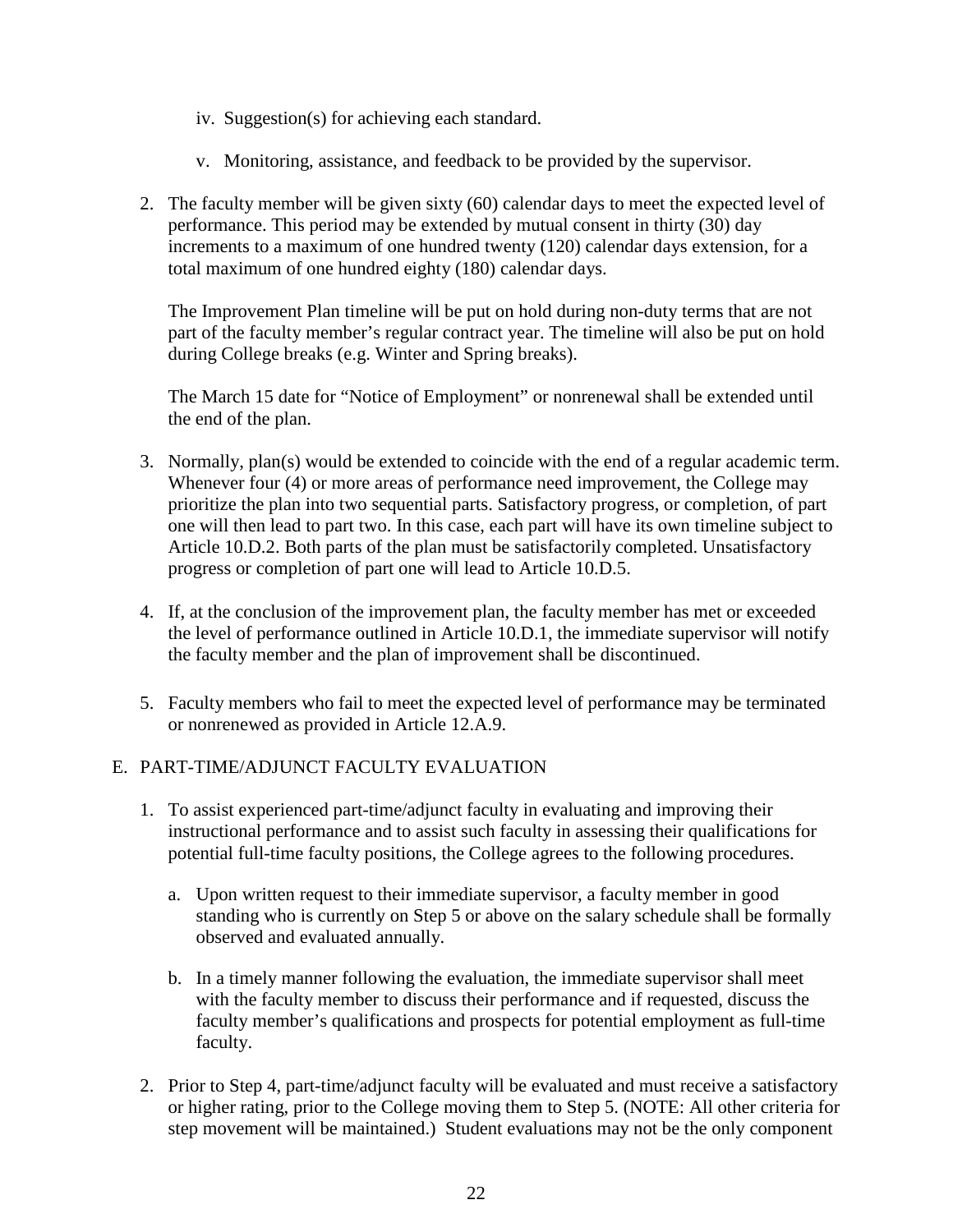of faculty evaluation. A part-time/adjunct faculty member who receives a less than satisfactory evaluation may have the opportunity to advance to Step 5 in the following year if a satisfactory or higher evaluation is received.

- 3. If the College determines to not evaluate a part-time faculty member for any reason, the lack of a formal evaluation shall not be used as the sole reason to deny a salary increment or to support disciplinary action. Conversely, the lack of a formal evaluation shall not nullify or restrict the College's right to take disciplinary action.
- 4. Part-time/Adjunct Faculty Performing Below Expectations

Faculty members who do not perform up to the College's expectation will be notified in writing and given a chance to improve before termination. The following procedure will be followed to provide an opportunity for the faculty member to improve their performance:

- a. supervisor will meet with the faculty member;
- b. expectations will be outlined in that meeting;
- c. a timeframe shall be given for improvement;
- d. a notice of outcome shall be given at the end of the timeframe.

A faculty member may grieve only the misapplication of this procedure. Faculty members who do not improve sufficiently may be terminated. (See Article 12.B.)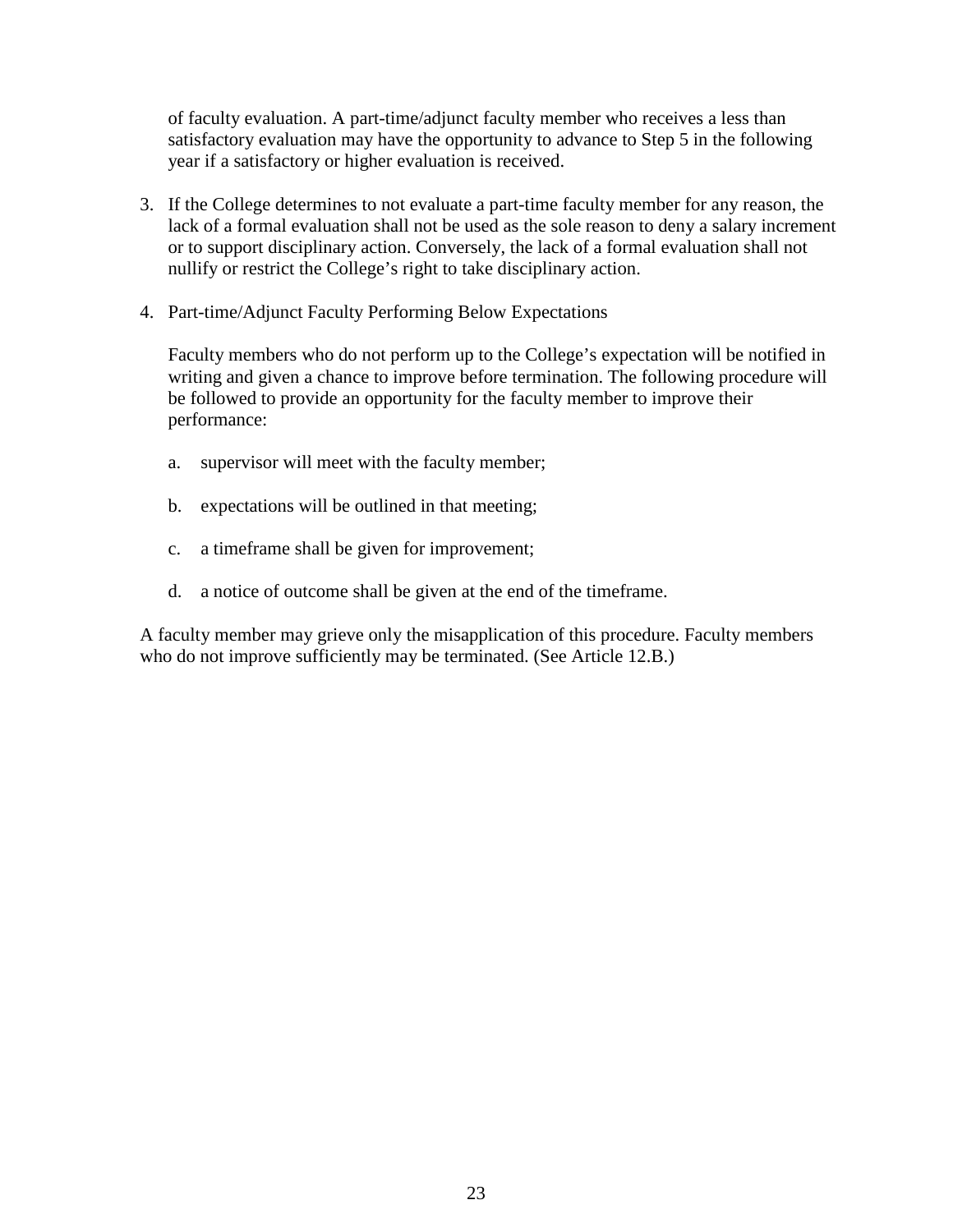# **ARTICLE 11—VACANT POSITIONS, NOTIFICATION, TRANSFER, AND EMPLOYMENT**

# A. FULL-TIME FACULTY POSITIONS

1. Definition of Vacancy

A vacancy is defined as any full-time bargaining unit position that has been vacated by reassignment and remains vacated for more than two (2) years; by resignation, termination, retirement, or death; or any new bargaining unit position.

This article shall not apply to the following:

- a. Temporary appointments of one (1) year or less,
- b. Appointment of two (2) years or less to fill a position vacated by reassignment of a full-time faculty,
- c. Specific reassignments of greater than two (2) years mutually agreed upon in writing by the College and the Association,
- d. Full-time bargaining unit positions which have been retrenched.
- 2. Posting of Vacancy Notices
	- a. In the event the College determines to fill a full-time vacancy as defined above, the College shall post notice of the availability of the position.
	- b. The notice shall include the required qualifications and the approximate date the position will be available. Advertising and posting shall be for a minimum of twentyone (21) calendar days.
- 3. Selection of Candidates

When faculty hiring committees are initially established, at least one-half of the committee shall be comprised of bargaining unit members. If a member of the bargaining unit who is on the committee cannot continue on the committee, the remaining committee members will complete the recruitment process. Nothing herein shall be construed to limit the right of the College to exercise its sole discretion in the employment of personnel.

4. Transfer of Faculty

In the event that a vacant position develops on one campus, center, or budgetary organizational unit that is equivalent to a current position occupied by a full-time faculty member, a full-time faculty member who meets the requirements for the position established by the College may request a transfer to the new vacancy without needing to apply for the position.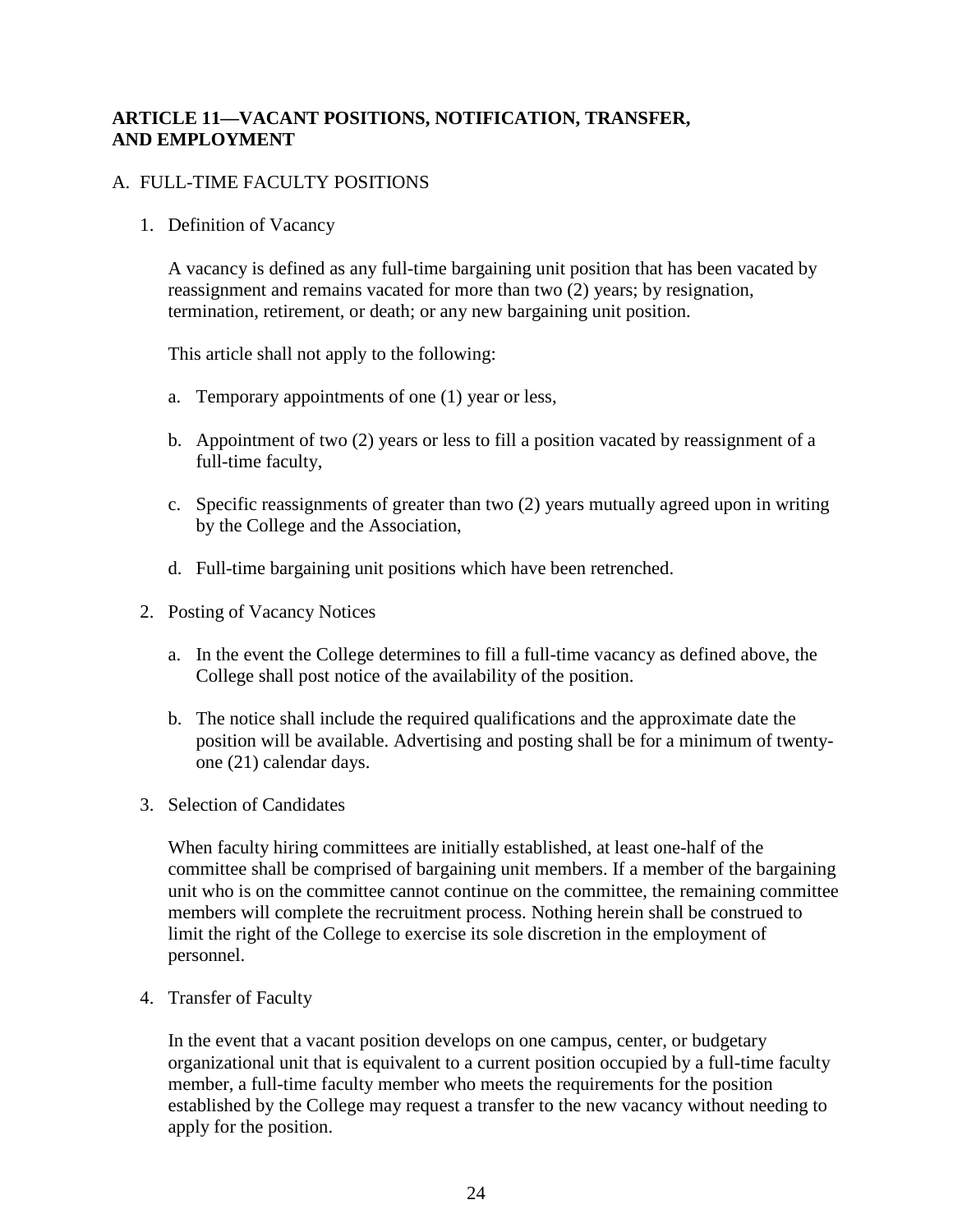If more than one full-time faculty member requests placement in such a position, the College will consider the one with the most seniority in the program first.

- 5. Interview Right for Part-Time/Adjunct Faculty
	- a. The College shall give preference for vacant bargaining unit positions to qualified part-time/adjunct faculty members who have been employed with the College at least one (1) of the immediate last four (4) terms, as self-identified on the electronic application form.
	- b. If one part-time/adjunct faculty member meets the above criteria, that individual shall be granted an interview for the vacant position. If two or more part-time/ adjunct faculty members meet the criteria above, at least two of those will be granted interviews.
	- c. If a part-time/adjunct faculty member is not selected for an interview or for hire, they have the right to request an explanation from Human Resources as to why they were not selected. This advice will be limited to advice on application materials and/or interview(s).

# B. FACULTY POSITIONS

1. Right to Hire

The College shall have the sole right to hire part-time/adjunct instructional personnel. In the exercise of this sole right, the College agrees to:

- a. Provide reasonable notice of part-time employment openings; and
- b. Require an employment application from all prospective employees.

#### C. INTERNAL POSITIONS

All faculty may apply for internal faculty positions. Part-time/adjunct faculty must be on a part-time/adjunct teaching contract or have been employed with Chemeketa once during the preceding four terms.

#### D. APPLICATION UPDATING

Faculty members may update information on their application by electronically updating their on-line application on the Chemeketa job opportunities website.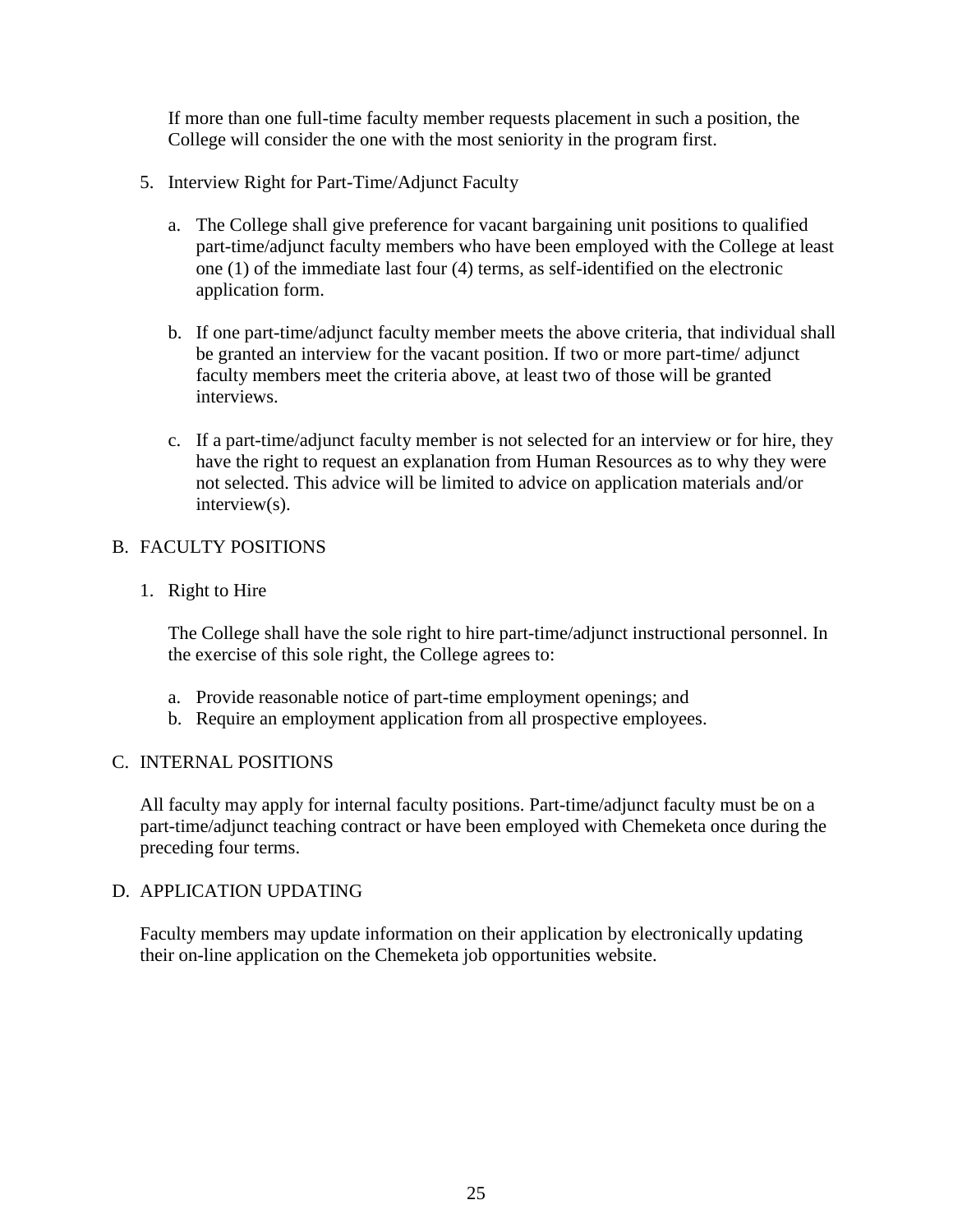# **ARTICLE 12—EMPLOYMENT STATUS**

# A. FULL-TIME FACULTY

# 1. PROBATIONARY STATUS

- a. Contracts for the probationary period shall be for one (1) year except when the initial employment is to complete an academic year. At least two (2) terms within the same academic year must be served to count as a full year of probationary status. The two (2) terms within the same academic year must be served consecutively unless the probationary faculty member has arranged for an (approved) leave of absence.
- b. After serving three (3) full academic years in probationary status, the faculty member may be required to serve one (1) additional year of probation when, in the judgment of the dean/director, the faculty member has not achieved the desired level of improvement outlined for them in accordance with Article 10.D.2 but has improved to the extent that the additional year of probation may allow them to make further improvement necessary to merit regular status. Extensions of probation must be approved by the appropriate administrator.
- c. Uninterrupted time spent in a temporary, grant, or experimental status shall be counted toward probationary status, except as noted in Article 12.A.3.g and 12.A.4.e.

#### 2. REGULAR STATUS

A faculty member who completes a minimum of three (3) full academic years in probationary status shall attain regular status unless they were notified of nonrenewal in accordance with Article 12.A.7 below or of probationary extension in accordance with Articles 12.A.1.b, A.4.d, A.4.e, and A.4.f. The (3) full academic years must be served consecutively unless the probationary faculty member has arranged for an (approved) leave of absence.

# 3. GRANT STATUS

a. A faculty member whose position is funded greater than fifty percent (50%) by sources other than general fund or tuition shall be considered to be on "grant status." However, if the majority of the funding for a position comes from individual tuition payments from students, the faculty member will not be designated "grant status" even if not included in the general fund.

For employment status purposes, it is understood that a self-support position funded by monies greater than fifty percent (50%) from outside sources/agencies (not for tuition reimbursement) is designated as grant status. A self-support position funded by monies less than or equal to fifty percent (50%) from outside sources/agencies is designated as general funded.

b. Grant status faculty shall have all the rights and obligations of a bargaining unit member except those limitations expressly imposed by the terms of this Agreement.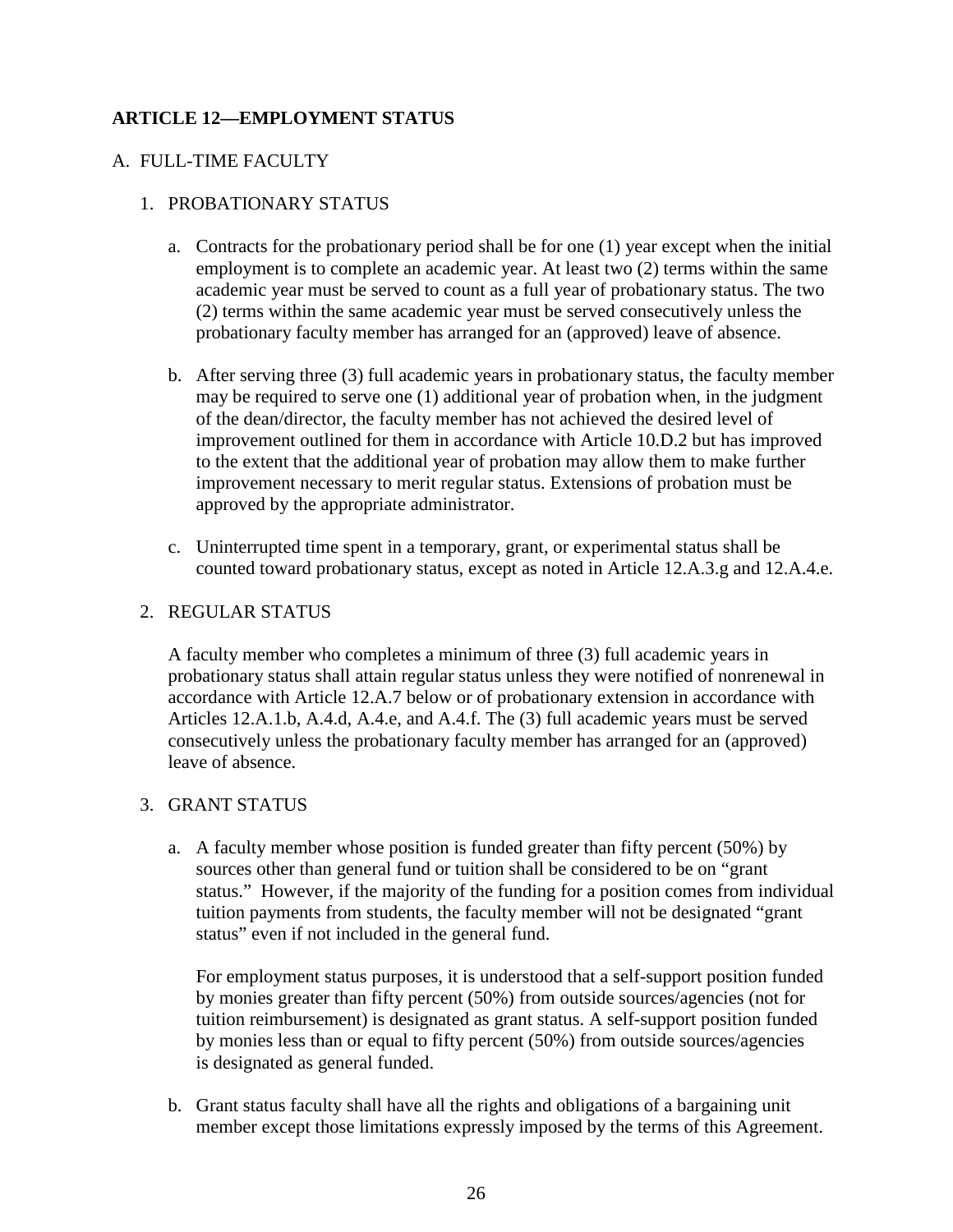- c. Faculty initially employed for grant status positions shall be subject to the normal faculty recruitment and selection processes.
- d. Grant status faculty shall be given terminal employment contracts for not less than one (1) year or for the duration of the grant, whichever is less.
- e. Grant status faculty whose performance is satisfactory shall be offered reemployment in the same position, provided those job expectations have not changed, if the grant program in which the faculty member was employed is renewed for the ensuing year.
- f. A faculty member in "grant status" is not eligible to attain "regular status." However, the faculty member who has attained regular status prior to accepting an assignment designated as "grant status" shall retain their regular status.
- g. Time spent in grant status shall apply towards the attainment of regular status if the faculty member is subsequently employed, without interruption, in a non-grant status position in the bargaining unit and when one of the following conditions is met:
	- i. The faculty member is hired to continue working in the same discipline and with the same job duties. All time spent in the grant status position shall apply towards attainment of regular status.
	- ii. The grant status faculty member with two (2) or more years of continuous bargaining unit service, hired for a general fund position, must satisfactorily serve an additional probationary period for three (3) academic terms before qualifying for regular status. The faculty member will have the option within the first twelve months of the probationary period to return to the prior grant status position as a grant status faculty member, provided the position still exists.

#### 4. TEMPORARY STATUS

a. A temporary faculty member is a person hired by the College to fill a vacated position caused by the absence (e.g., paid/unpaid leave, long term disability (LTD), reassignment) of a regular or probationary faculty member or to fill a newly created faculty position.

For these positions, the College may appoint an applicant without following the requirements of Article 11. The term of this appointment may only be for one year or less.

- b. A temporary faculty member shall have all rights and obligations of a bargaining unit member except those limitations expressly imposed by the terms of this Agreement.
- c. If the College creates a new regular, grant, or trial position with equivalent duties to the temporary position, the position shall be treated as a new bargaining unit position and subject to the provisions of Article 11. A faculty member in the temporary position will be eligible to apply.
- d. Time spent in temporary status shall apply towards the attainment of regular status if a temporary faculty member is hired into the position through the hiring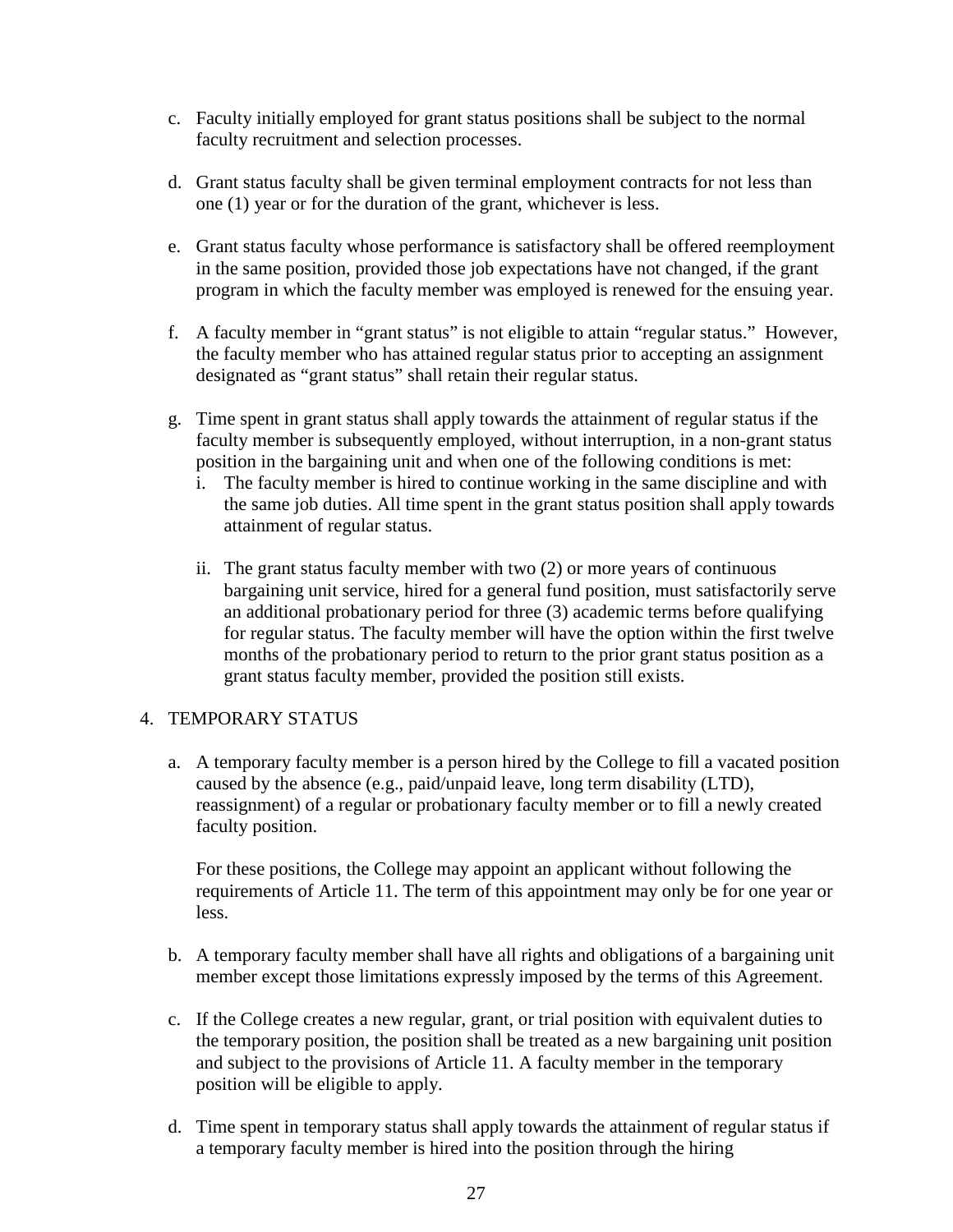process. However, there shall be a minimum of three (3) academic terms of normal probationary status before regular status can be obtained.

e. A grant status faculty member who is hired as a general fund temporary will not accrue seniority in an additional budgetary unit until the replaced faculty member no longer has any rights to return to the position currently being held by the temporary status faculty member. Once the position is vacated by the replaced faculty member, the grant status faculty member will be placed on probationary status in that position for a minimum of three (3) academic terms if the faculty member has provided satisfactory service. However, if a faculty member returns from their absence or if the grant status faculty member is not continued in the temporary position, the grant status faculty member will be returned to their former or similar grant position with the additional seniority gained as a temporary faculty member.

#### 5. TRIAL STATUS

a. A faculty member who is hired into a non-general fund trial position for a limited period of time in order to evaluate the need for a position shall be considered to be on "trial status." If a faculty member who has attained regular status accepts a trial position they will retain regular status.

For the Salem campus only, Trial Status positions will be limited to new curricular areas.

- b. Trial status faculty members shall have all the rights and obligations of a bargaining unit member except those limitations expressly imposed by the terms of this Agreement.
- c. Trial status positions shall be treated as a vacancy and subject to Article 11.
- d. New faculty members hired on trial status shall be given up to two employment contracts for no more than one (1) year each. Probationary or regular status faculty members currently employed less than 1.0 FTE cannot enhance their total FTE employment for more than one year through additional trial status employment.
- e. At the end of the trial period, if the faculty member's performance is satisfactory and the College decides to continue the position, the faculty member will move to their entitled probationary or regular status. In this case, uninterrupted time spent in trial status will be counted toward the attainment of regular status and FTE minimum level.

#### 6. RE-EMPLOYED STATUS

a. The College may periodically re-employ retired full-time faculty members on a temporary basis as full-time faculty to fulfill staffing needs when faculty vacancies are unable to be filled through traditional hiring processes. These faculty members are said to have "re-employment status."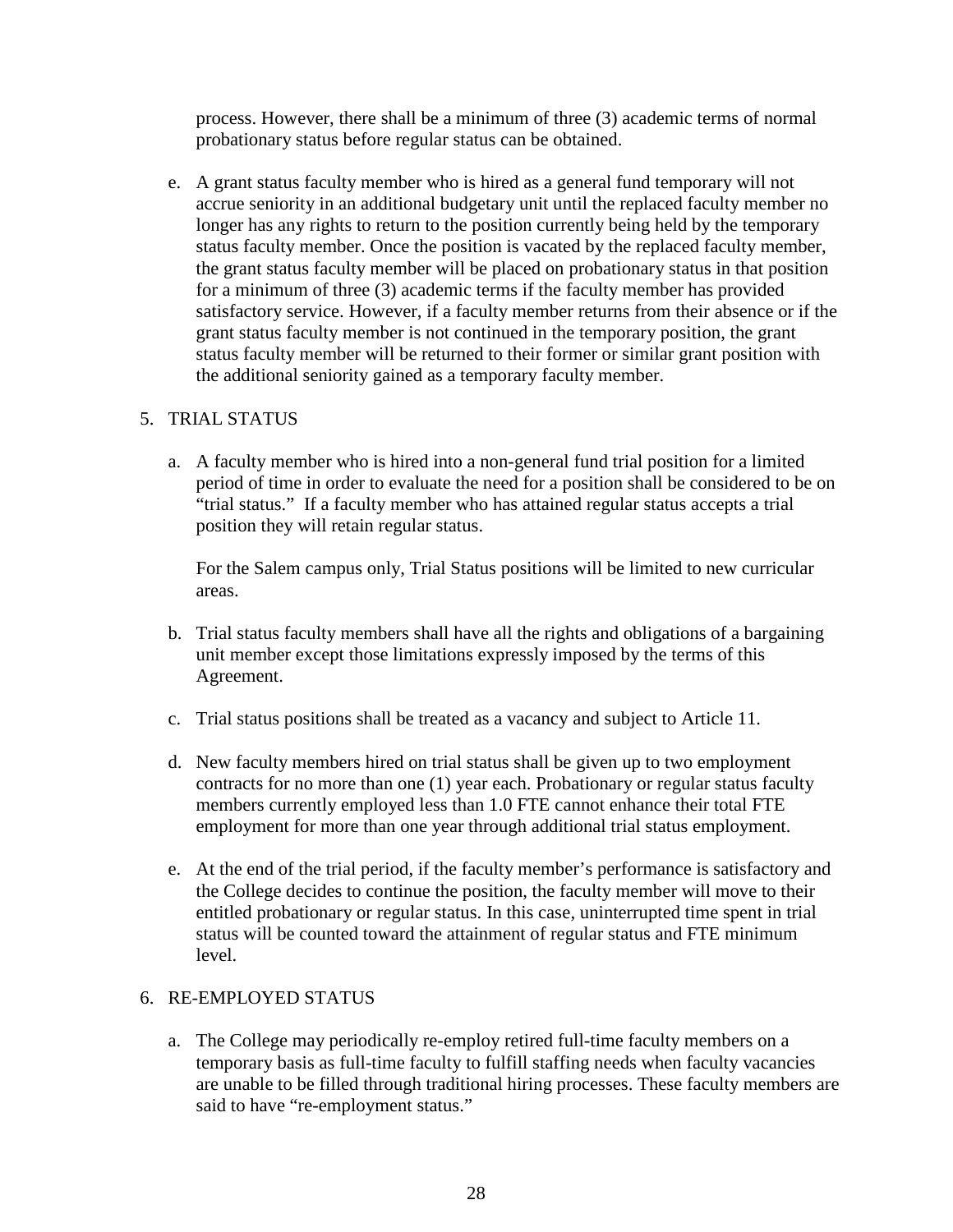- b. Re-employment faculty members will be considered members of the bargaining unit represented by the Association.
- c. All contractual rights and benefits under this Agreement and related Memoranda of Agreement will be afforded to re-employed status faculty members, except:
	- i. Re-employed status faculty members will be considered temporary status faculty (Article 12.A.4).
	- ii. Re-employed status faculty members will be placed at their most recent salary step prior to leaving College employment.
	- iii. Re-employed status faculty members are not eligible for leave of absence benefits (Article 14) or sabbatical leave (Article 15) except as provided by state and federal statutes.
	- iv. Any sick leave balances a retired full-time faculty member had at the time of retirement will not be reinstated at re-employment.
	- v. Early retirement benefits (Article 25.G.2) will be deferred for re-employed status faculty members until the end of the re-employment, and will be based upon the last year of regular employment.
	- vi. The College will report on an hour for hour basis for re-employed status faculty members with a PERS status of 07 (current PERS retiree). Re-employed status faculty members are responsible for staying within the calendar year working hour threshold established by PERS.

#### 7. PROBATIONARY STATUS NOTICE

- a. A probationary faculty member may be non-renewed for any cause deemed in good faith sufficient by the College so long as such action is not arbitrary or in bad faith.
- b. The College shall provide written notice of the renewal or nonrenewal decision to the faculty member no later than March 15 if hired in September or not less than fortyfive (45) calendar days prior to the expiration of their individual contract when initially hired after September.
- c. A notice of nonrenewal shall be sent by certified mail to the faculty member's last known address and shall include the reason(s) for the nonrenewal.
- d. If the College fails to provide such timely notice as provided in Article A.7.b above, then an offer of continued employment shall be considered to have been made and the probationary faculty member may validate such offer by providing written notice to the College after fifteen (15) calendar days of the deadline for such notice, of their acceptance of the assumed offer.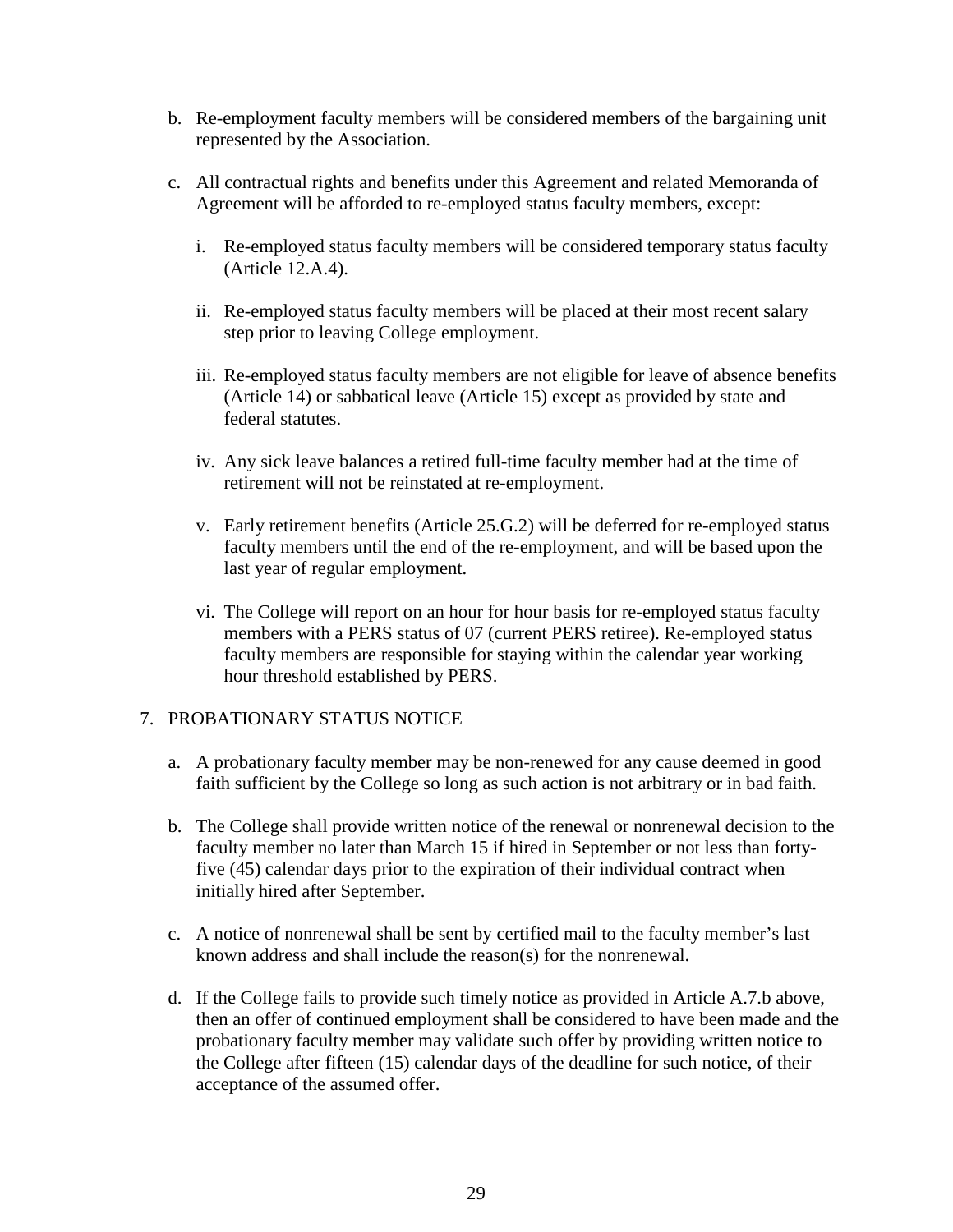## 8. LETTERS OF INTENT NOTICE

- a. An annual "Letter of Intent" will not be issued to regular status faculty members, unless there is a change in their employment status. Any change in employment status shall be provided in writing and received by the faculty member by March 15.
- b. All faculty members who are not on regular status and are being renewed, shall receive renewal notices including the terms and conditions of employment for the following academic year.
- c. A faculty member who has received notice of renewal or change in employment status shall notify the College in writing of their intent to continue employment within 15 calendar days of receipt of notice. Failure by the faculty member to respond in writing to the College's notification shall release the College from any additional obligation.

## 9. TERMINATION OF EMPLOYMENT

- a. The employment of a regular faculty member may be terminated for just cause. Just cause in this Agreement will be defined as:
	- 1) The employee shall have had reasonable notice of the policy or expectation;
	- 2) The policy or expectation shall be reasonably related to the operation of the College;
	- 3) The College shall conduct a fair and thorough investigation;
	- 4) The College shall demonstrate that the employee has engaged in the conduct that is alleged;
	- 5) The College shall apply its rules and expectations consistently, or provide a reasonable rationale for treating the immediate situation differently from prior situations;
	- 6) The College shall administer discipline in a progressive manner, where appropriate given the seriousness of the offense and in accordance with the past record of the employee.
- b. The employment of a grant status or temporary replacement status faculty member may be terminated for just cause prior to the expiration of their individual contract.
- c. Any termination for inadequate performance shall be on thirty (30) calendar days' notice.

## 10. COMPLETION OF EMPLOYMENT YEAR

Faculty members shall be considered to have completed a year of employment if they have been contracted for a full academic year at one-half or more of the workload for that year. Faculty members who begin service in midyear shall be considered to have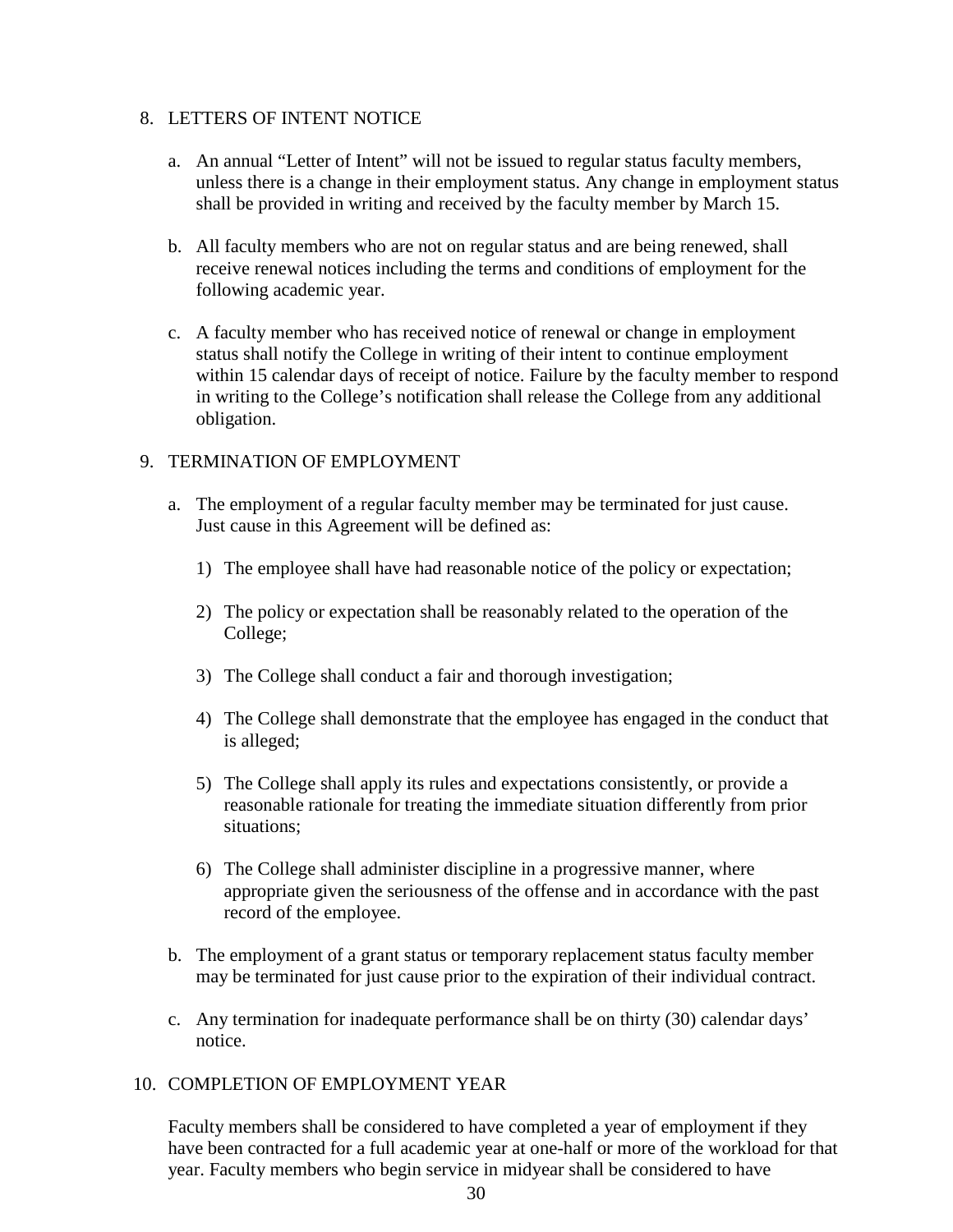completed a year of employment if they have been contracted for three academic quarters at one-half or more workload for that period.

## B. PART-TIME/ADJUNCT FACULTY

Part-time/adjunct faculty shall not, during the term of their contract, be terminated, reduced in rank or compensation without just cause. However, it is expressly recognized that the College may decline to re-employ any part-time faculty member for any academic, fiscal, or programmatic reason.

If the faculty member requests it, the College shall provide the faculty member reasons for the non-renewal in written or electronic form.

- 1. Contracts for part-time faculty are for one academic term.
- 2. The following faculty will be given an annual course schedule (Fall, Winter, Spring) that will be effective the first day of the fall term. This provision does not guarantee the faculty member any number of ILCs. The assignment of classes will be determined by Article 28.B**.**
	- a. Part-time faculty who are on Step  $5 \parallel 1$ ] higher.
	- b. Adjunct faculty who have been designated by the College to teach a workload as defined in Article 1.D.
- 3. The College will be allowed to deviate from the annual course schedule (Article 28.C) during the life of the course schedule without penalty and will be under no obligation to replace the class for the following reasons:
	- a. At the sole discretion of the College if enrollment in one or more of the classes warrants a cancellation of the class.
	- b. One or more of the classes in the assignment are needed to fill a full-time faculty member's full-time assignment in accordance with this Agreement.
	- c. The College determines that the faculty member is not qualified to teach one or more of the classes.
	- d. One or more of the classes are rightfully assigned to a more senior part-time or adjunct faculty member under Article 28.B.
	- e. The College determines that there are insufficient funds to run one or more of the classes.
	- f. The College determines to cancel the program containing the class.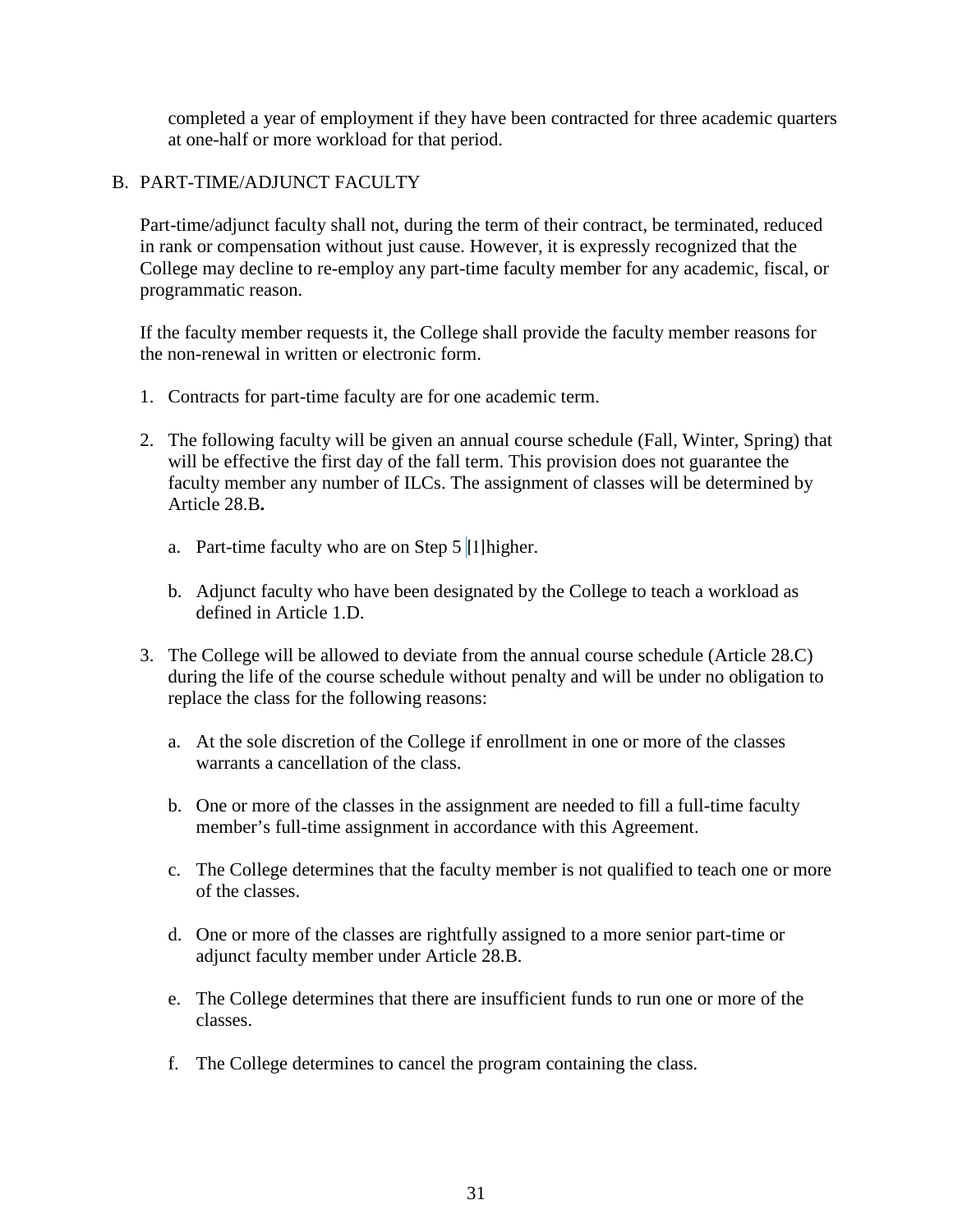# **ARTICLE 13—SICK LEAVE**

## A. DEFINITION AND USE

Sick leave is defined as absence due to illness or injury of a faculty member or other absences consistent with Family Medical Leave Act (FMLA) and the Oregon Family Leave Act (OFLA).

## B. FULL-TIME FACULTY

## 1. ACCUMULATION

- a. At the beginning of each academic year, each full-time faculty member on a 172-day contract shall be granted a ten (10) day sick leave allowance; each faculty member on a 192-day contract shall be granted an eleven (11) day sick leave allowance; and each faculty member on a 222-day contract shall be granted a twelve (12) day sick leave allowance. The accrued but unused portion of sick leave shall accumulate to an unlimited number of days.
- b. At the beginning of the fourth year of full-time employment, but not in succeeding years, each faculty member on a 172-day contract shall be granted an extra three (3) days of sick leave.

# 2. USE OF SICK LEAVE

- a. Accumulated paid sick leave can be used for family illness or injury (see also Article 14.G) as long as it is consistent with the federal Family Medical Leave Act (FMLA) and the Oregon Family Leave Act (OFLA). Sick leave can be used in whole days when a faculty member is absent for a full duty day or incrementally for less than full days. A full day is counted as 8 hours for the purpose of this section.
- b. Accrued but unused sick leave is not payable on termination of employment for any reason. However, upon retirement the value of one-half (1/2) of accumulated sick leave may be added to the final year's salary for the purposes of determining final average earnings to be used in computing benefits under the Oregon Public Employees Retirement System (PERS) in accordance with ORS 238.350 (355).
- c. Sick leave cannot be used beyond the qualifying period for Long Term Disability (LTD) Insurance.
- d. Before a faculty member who has been on sick leave returns to work, the College may require a note from the member's physician certifying that the member is able to resume their duties.

## 3. TRANSFER FROM OTHER PUBLIC EMPLOYERS

Unused sick leave accumulated under employment with other Oregon Community Colleges, or with other public employers, as mandated by law, shall be transferred to the new faculty member's sick leave account.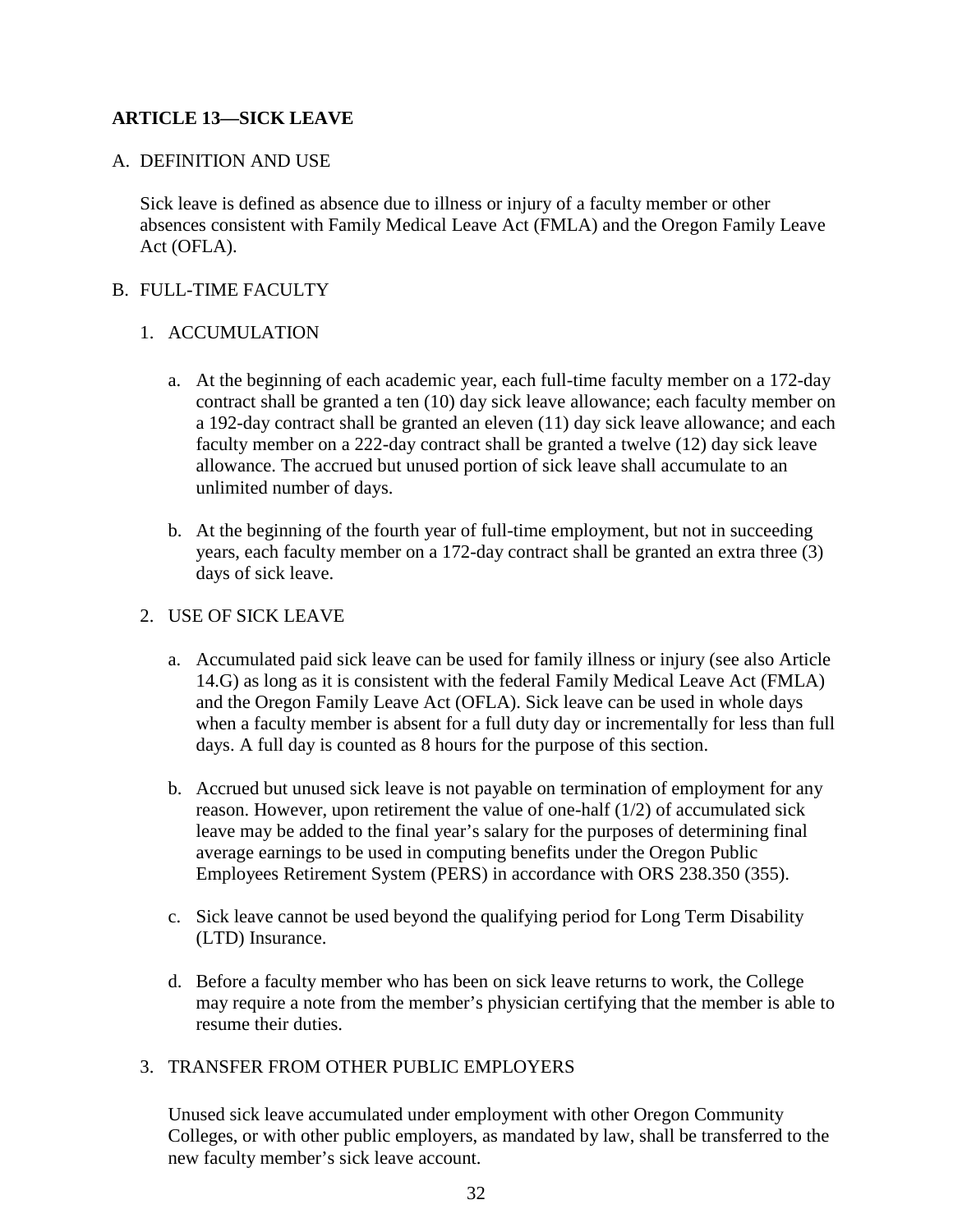## 4. WORKER'S COMPENSATION

The College will pay the first three day's salary of a faculty member on Worker's Compensation if such injury was the result of battery or assault while the faculty member was acting in their capacity as an employee.

### C. PART-TIME FACULTY

Starting July 1, 2018, and at the beginning of each fiscal year, each part-time/adjunct faculty member shall receive forty (40) hours of sick leave. A maximum of forty (40) hours of sick leave may be carried over into a new year, and at no time shall a member's sick leave balance exceed eighty (80) hours.

Part-time/adjunct faculty who are not employed by the College for four (4) consecutive academic terms, including summer term, shall forfeit all accumulated sick leave.

No portion of this leave can be transferred to another college employee or to another institution. This leave is not payable upon separation from college employment.

## D. NOTIFICATION AND VERIFICATION

Faculty members who are absent due to illness or injury may be required to keep their dean/director or Human Resources informed as to their status. Procedures for reporting shall be as specified by the dean/director or Human Resources.

Verification of the necessity for absence from work and use of sick leave from an attending physician or health care practitioner may be required.

## E. SICK LEAVE USE IN HIGH SCHOOL PARTNERSHIPS

- 1. In order to cover sick leave use in High School Partnerships, the College may hire qualified substitutes or may contract qualified part-time/ adjunct faculty. A substitute who is not otherwise a bargaining unit member will not gain membership in the Association by their employment as a substitute in the High School Partnerships program, neither will such a substitute be afforded any additional rights under this Agreement by their employment as a substitute in the High School Partnerships program.
- 2. When a part-time/adjunct faculty member substitutes for another faculty member in High School Partnerships, it shall not count toward their ILC workload, and they shall be compensated at their ILC hourly rate (Appendix A.2.b).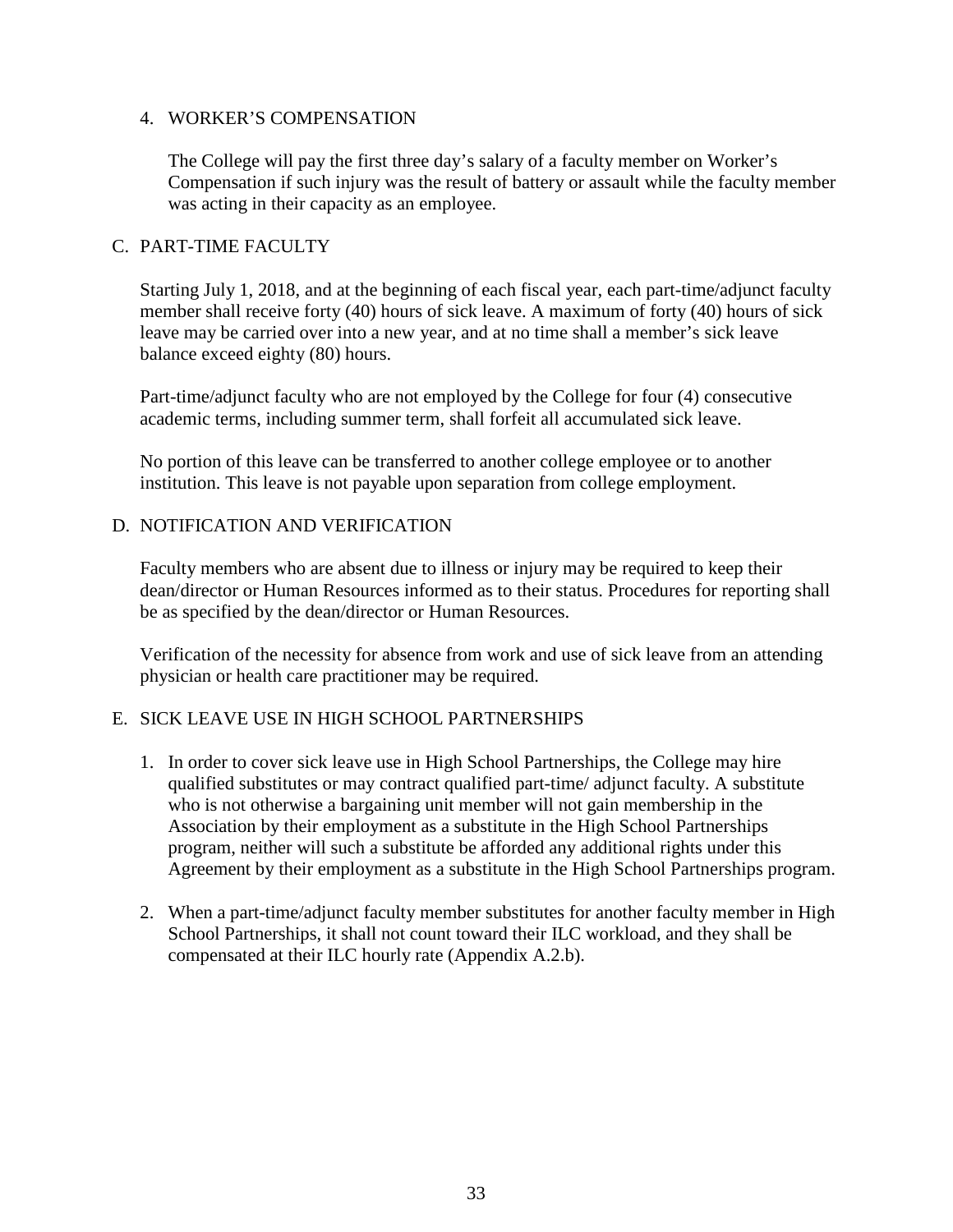# **ARTICLE 14—LEAVES OF ABSENCE**

## A. GENERAL LONG TERM LEAVES

- 1. A full-time faculty member or a part-time/adjunct faculty member on step 5 or higher may be granted a leave of absence without pay for up to two (2) years if the particular educational program for which the faculty member is responsible will not be adversely affected by their absence.
- 2. Requests for such leaves shall be submitted to the faculty member's immediate supervisor in writing and must include a detailed explanation of the reason for the requested absence. Requests shall be submitted in sufficient time to allow reasonable time for review. A response to such a request will be given in time to allow the faculty member adequate notice of its disposition prior to the period for which the leave is being requested.

## B. SHORT TERM LEAVES

Leaves of absence without pay for less than two (2) weeks will require the approval of the dean/director. Leaves of absence without pay for more than two (2) weeks, up to one (1) academic term, will require the approval of the appropriate vice president.

## C. BENEFITS DURING LEAVE

During such unpaid leave(s) which exceed one (1) month in duration, the faculty member shall not accrue any benefits; however, full-time faculty members may arrange with the College to self-pay the costs of group insurance benefits, if approved by insurance carrier, for the duration of such leave.

## D. RETURN FROM LEAVE

- 1. A faculty member returning from unpaid leave shall normally be placed on the salary schedule step earned at the time the leave was granted. However, if the leave for a full-time faculty member was for an approved professional development activity and the faculty member establishes that the activity was satisfactorily completed, they will be placed on the same salary schedule step as that which would have been earned had the leave not occurred. In such an event, not more than one (1) additional step may be granted.
- 2. Reinstatement of group insurance benefits shall be requested of the insurance carrier(s) but reinstatement shall be governed by the terms of the insurance policy or policies.

# E. RETURN FROM LONG TERM DISABILITY LEAVE

1. A full-time faculty member on Long Term Disability (LTD) Leave that does not exceed one (1) year shall be returned from such leave to the same position and salary step assigned at the time the LTD leave was granted.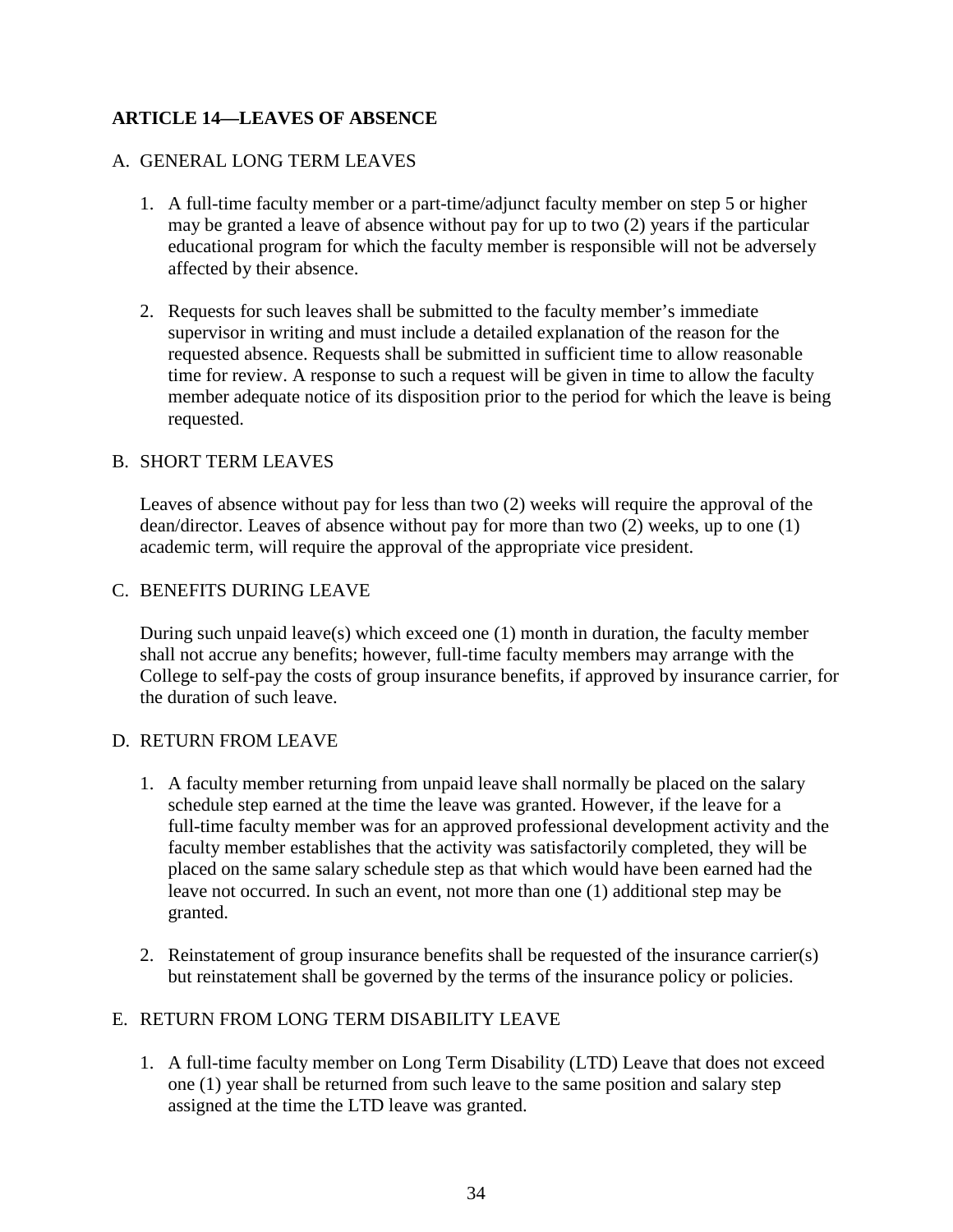- 2. A full-time faculty member on LTD leave for more than one (1) year shall have a right of reinstatement for additional periods of one (1) year for every two (2) years they have been employed by the College prior to the commencement of their LTD leave, to a maximum of five (5) years. (See Appendix B)
- 3. A full-time faculty member who wishes to exercise their right of reinstatement under this provision shall notify the College of their availability for work and shall be reinstated to the first available assignment they are qualified to perform. Such faculty members shall be returned at the same salary step assigned at the time the LTD leave was granted.

## F. PARENTAL LEAVE

- 1. Faculty who are becoming parents, either natural or adoptive, shall have the right to take parental leave for a maximum of one (1) year per event. Such leave shall be without compensation except as noted in Article 14.F.2 below.
- 2. Full-time faculty shall be paid eleven (11) weeks per event with benefits at their normal rate of pay with the requirement that the faculty member first uses accrued sick leave, until ten (10) days of accrued sick leave remain. This paid leave will be prorated for faculty at less than 1.0 FTE.
- 3. When parental leave begins after the term has started, the faculty member and their dean/director shall collaboratively create a special work assignment to cover the duty days before and/or after the leave. The special assignment shall count as the faculty member's normal workload.
- 4. If the dean/director decides to have the faulty member teach their originally assigned course before and/or after their leave, the College may assign a part-time/adjunct faculty member to cover the remainder of the course while the originally assigned faculty member is on leave, in accordance with Article 28. In this case, it shall not affect the parttime/adjunct faculty member's ILC limits for the term or year, and they shall be compensated at their ILC hourly rate (Appendix A.2.b).
- 5. If the faculty member decides to utilize the leave, it must be taken within one (1) year.
- 6. See also Article 14.G and H below.

# G. FAMILY MEDICAL LEAVE

1. Qualifying faculty may take family medical leave for up to twelve (12) weeks within a twelve (12) month period (i.e. rolling one-year period as defined by the College) for their own qualifying illness or another family member's qualifying illness as allowed by FMLA or OFLA. Family is defined under FMLA and OFLA as of the time of the leave. The faculty member must provide certification of the need for leave from a qualified health provider before the leave begins and periodically during the leave, if requested by the College. Accumulated sick and personal leave must be used for such leave. A faculty member will begin using family medical leave on the first day they qualify for its use. Insurance benefits during FMLA/OFLA leave will be covered as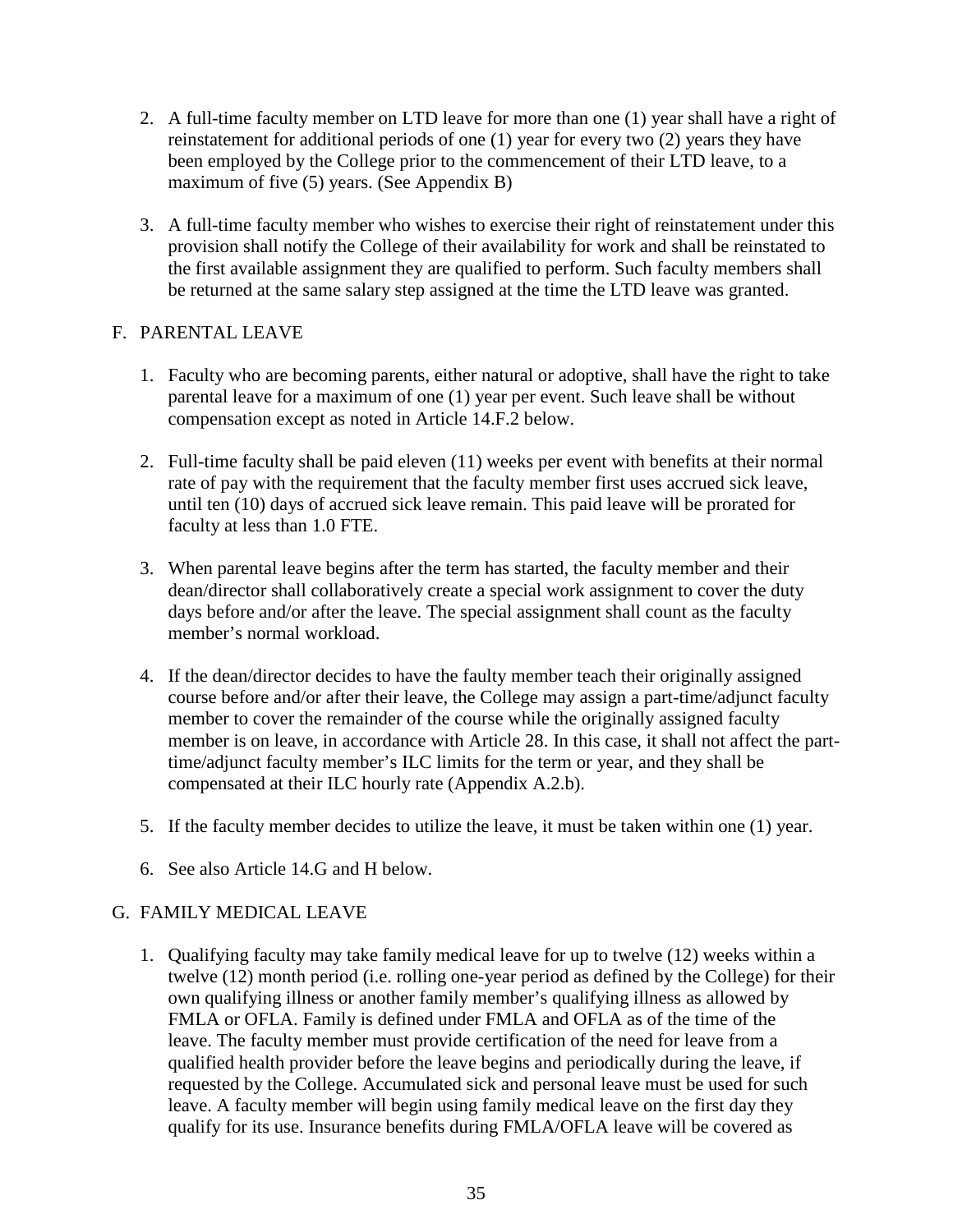required by FMLA/OFLA. If a faculty member received insurance benefits during a period of leave and does not return after the leave**,** the College may recover premium costs for unpaid time.

- 2. At the end of the twelve (12) weeks, a faculty member who is unable to work because of their own personal illness or injury and who does not qualify for Long Term Disability, may use any additional sick leave hours they have accumulated in order to complete the academic year in which the leave occurs. The faculty member may request to use additional accrued sick leave in the subsequent academic year.
- 3. Faculty members who are unable to return to work following the twelve (12) weeks of FMLA/OFLA and who have exhausted all their sick leave may request additional unpaid leave for a period of up to the end of the academic year in which the leave occurs.

## H. RETURN FROM PARENTAL OR FAMILY MEDICAL LEAVE

- 1. Full-time faculty members who take parental or family medical leave after completion of at least two (2) consecutive terms of an academic year will receive credit for a full year of experience; however, time spent on parental or family medical leave may not be applied toward the completion of the probationary period.
- 2. Except as provided in Article 14.H.1 above, full-time faculty returning from parental or family medical leave will be placed on the salary schedule in the same position as that which would have been earned had the leave not occurred.
- 3. Upon request by the full-time faculty member, the College may extend the leave beyond the time limit specified in Article 14.F.1 and 14.G above. However, credit on the salary schedule shall not be allowed for such extensions.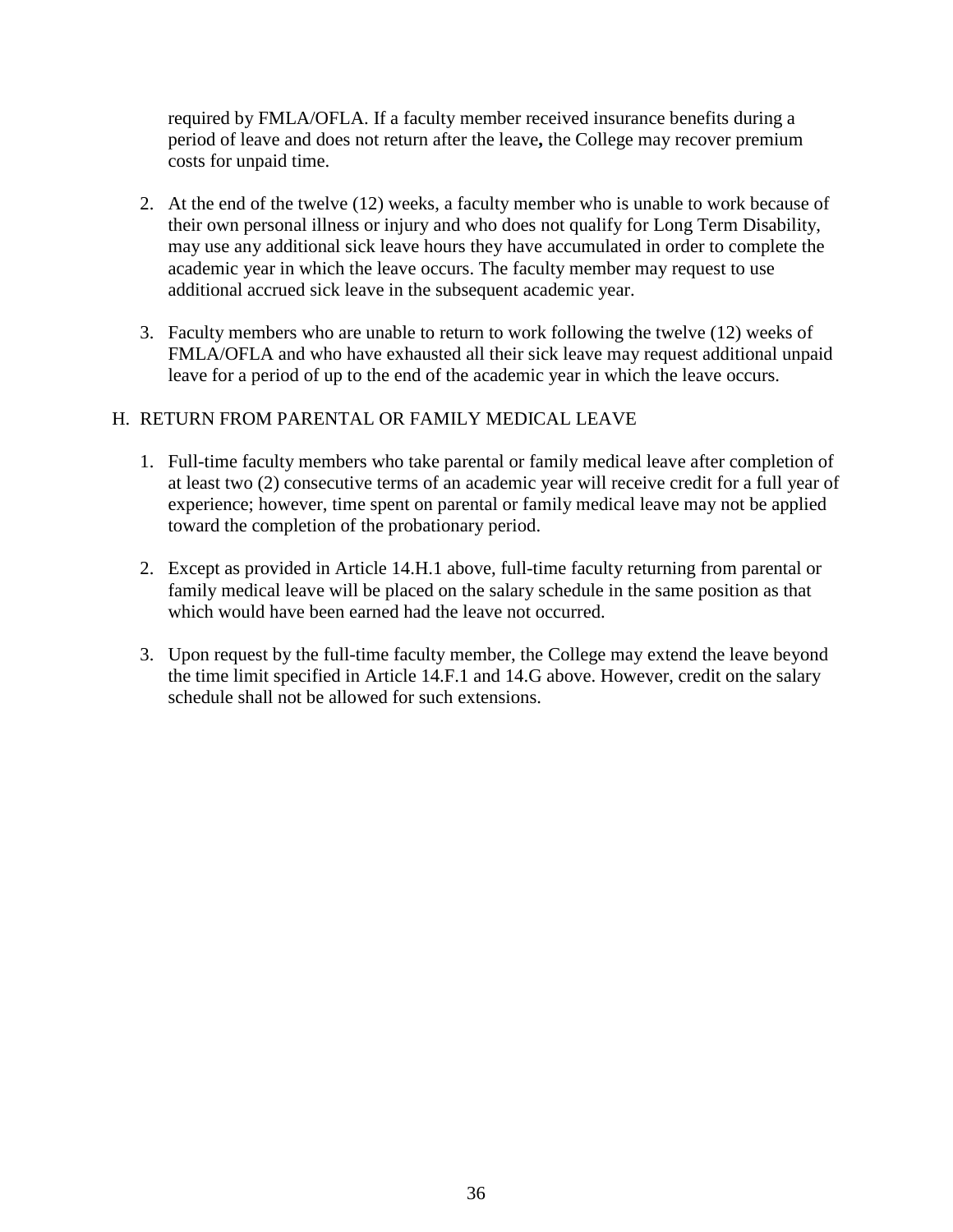# **ARTICLE 15—SABBATICAL LEAVE—FULL-TIME FACULTY**

## A. PURPOSE AND DEFINITION

Sabbatical leave offers an important opportunity for professional growth and enrichment for full-time faculty and is encouraged by the College.

For the purposes of this article a sabbatical is for one hundred percent (100%) leave time for one or more terms. A partial sabbatical is less than one hundred percent (100%) leave time for one or more terms.

## B. ELIGIBILITY

- 1. Upon recommendation of the Sabbatical Review Committee, in accordance with its established guidelines and procedures and pending final approval by the College Board of Education, leaves shall be granted up to the annual maximum full-time equivalent (FTE) of three percent (3%) of the full-time probationary and regular status (but not grant status) members of the bargaining unit. Any approved partial sabbaticals will be prorated to an FTE basis. This FTE will be totaled then rounded up to the nearest whole number to determine the number of sabbatical terms used. This rounded-up total will also be used to determine the remaining number of terms still available for one-term spring sabbaticals.
- 2. Initially, regular full-time faculty members who have completed six (6) years of service in the bargaining unit (unbroken by resignation) and who are in good standing shall be eligible for three (3) terms of sabbatical leave.
- 3. After initial sabbatical eligibility is established and at least one (1) term of sabbatical has been taken, a faculty member shall become eligible for one (1) additional term of sabbatical leave for each additional six (6) terms of full-time (or equivalent) service in the bargaining unit.
- 4. The maximum accumulation of sabbatical leave at any time shall be three (3) terms.
- 5. No accrual of sabbatical leave credits shall occur while the faculty member is on any leave. A resignation will eliminate any accrued sabbatical leave credit.
- 6. Faculty on sabbatical leave will not do other college work unless the supervisor and faculty member mutually agree to this exception. "College work" in this context includes but is not limited to teaching classes, serving on committees, or performing program chair duties.

If an individual works for the college during sabbatical leave, each sabbatical term will be considered the same for that individual as a full one hundred percent (100%) sabbatical in terms of eligibility and use (i.e., a term of leave is a term of leave regardless of percent time of sabbatical or college work for that individual).

## C. APPLICATION PROCESS

1. Verify eligibility with Human Resources.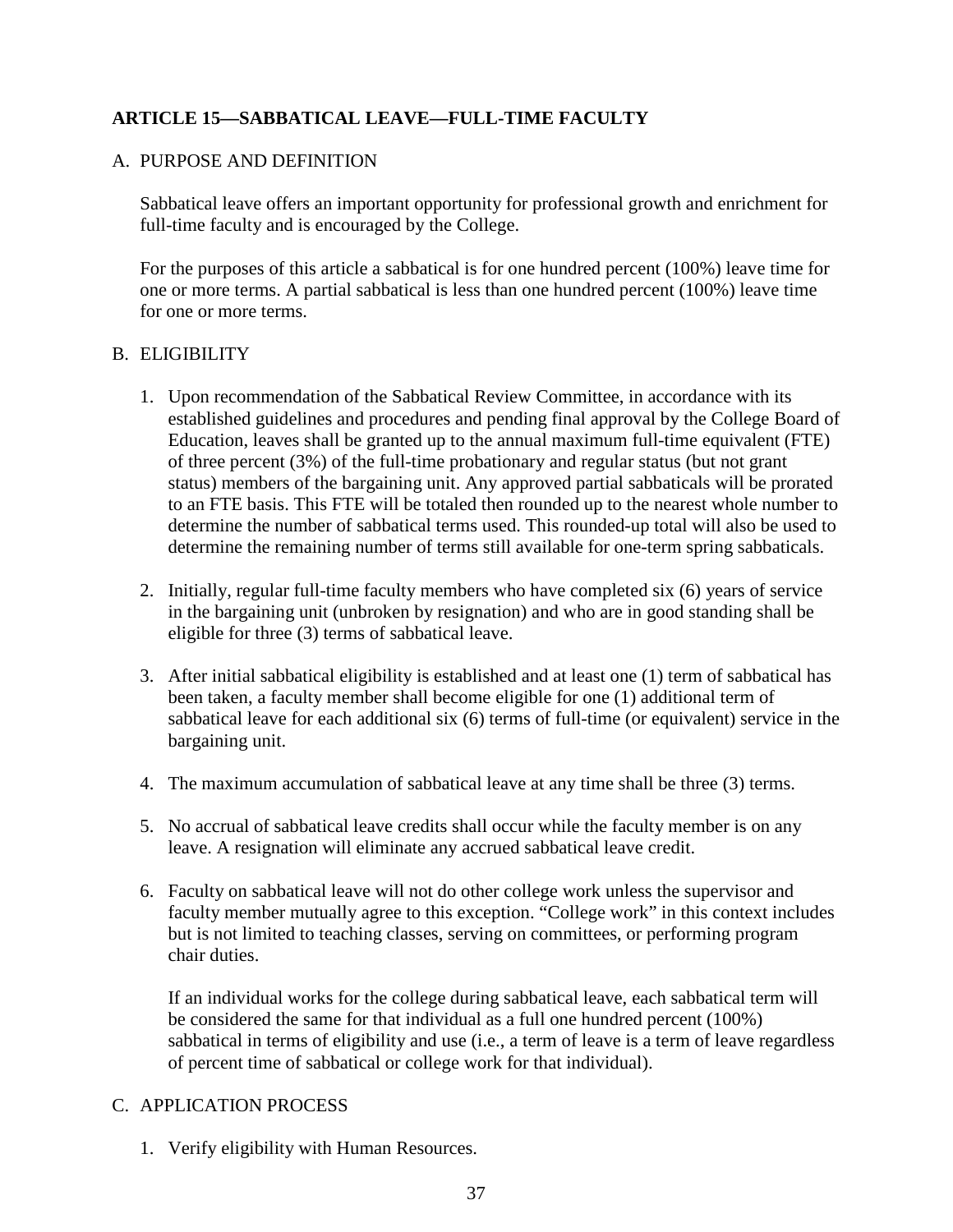- 2. Sabbatical leave applications must be completed and submitted in writing to the requesting faculty member's dean/director no later than the third work day of the start of Winter Term for leaves to be taken the following year.
- 3. Completed forms, reviewed, signed, and recommended by the director/dean, must be submitted to the Sabbatical Review Committee no later than January 31.
- 4. If all eligible leaves are not awarded by the April Board meeting, applications for a spring leave will be accepted until October 1.

## D. SELECTION PROCESS

- 1. The Sabbatical Review Committee comprised of six (6) members shall be appointed. Three (3) persons shall be appointed by the Association and three (3) persons by the College. Criteria for qualifications and procedures for the application of such criteria shall be determined by the Sabbatical Review Committee and be consistent with the purpose in Article 15.A.
- 2. The Committee shall review all applications and make recommendations to the Board of Education on each applicant. The recommendations go to the vice president of Academic Affairs in a timely manner and are delivered to the Board at their March meeting. Action is taken at the April Board meeting. Faculty members with approved sabbaticals will be officially notified by the College after Board approval in April.
- 3. If a faculty member declines an approved sabbatical, the Committee will reconvene to evaluate and recommend a replacement. Such approval, however, is subject to fiscal and/or time constraints on the College.

# E. GENERAL GUIDELINES FOR SABBATICALS

- 1. The applicant's proposal shall be of value to self, department, and the College.
- 2. The applicant's proposal should be related to previous experience or background.
- 3. The applicant's proposal shall be focused and definitive.
- 4. The applicant's length of service to the College and the number of sabbatical terms previously granted shall be considered.
- 5. A wide variety of research and/or experiential methods to accomplish goals shall be allowed.
- 6. A fair distribution of sabbatical opportunities to all departments/programs represented in the applicant pool shall be considered.
- 7. A proposal for one hundred percent (100%) sabbatical leave time for one or more terms shall be given highest priority. If, at this point, there is still sabbatical leave available, partial sabbaticals will be reviewed and considered.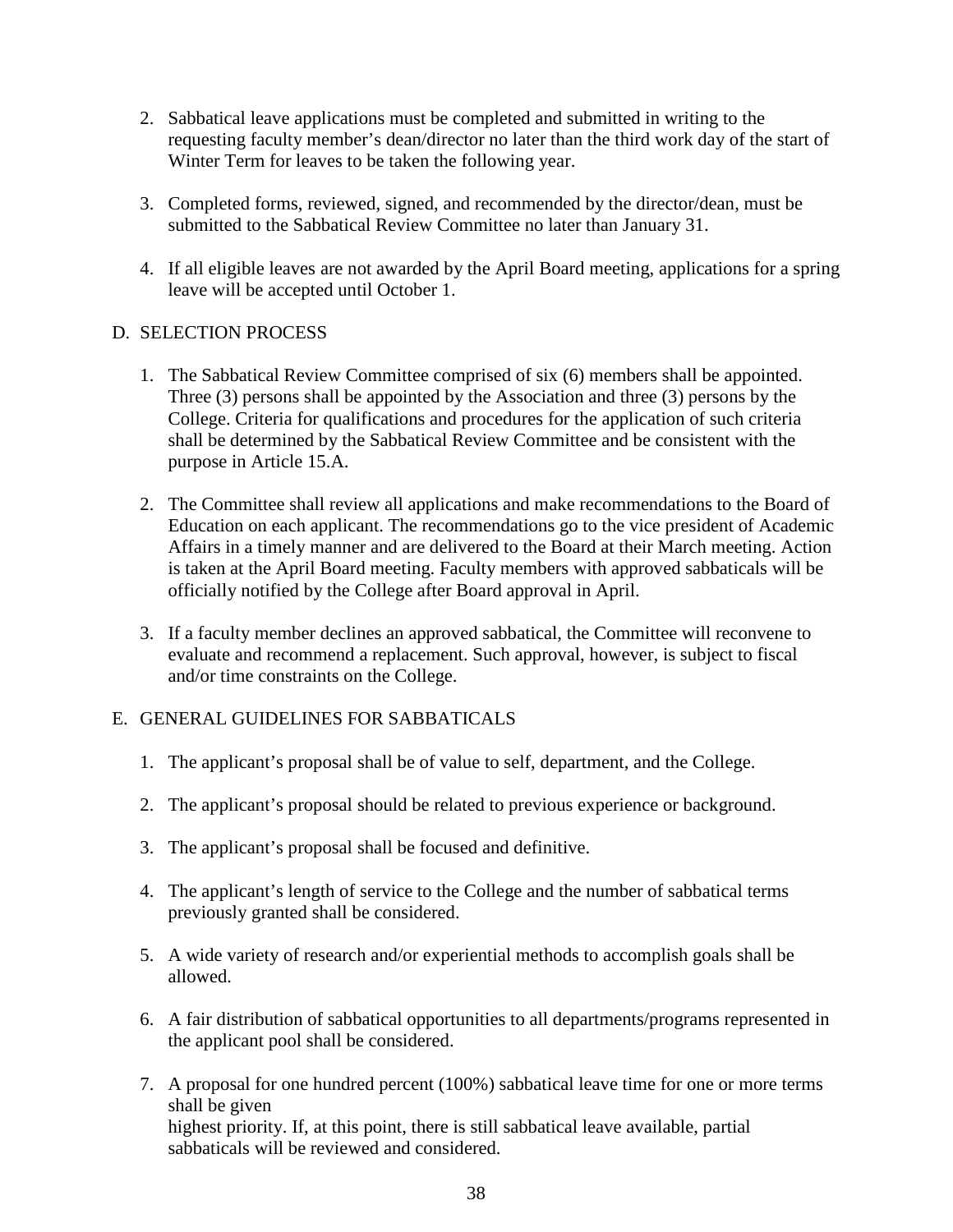## F. COMPENSATION

Compensation for salary, sick leave allowance, and personal business leave allowance for faculty members who are granted sabbatical leave will be one hundred percent (100%) for each term of sabbatical leave.

## G. CONDITIONS OF LEAVE

- 1. A faculty member on leave shall file a quarterly report of activities and accomplishments with their dean or director.
- 2. Upon completion of the sabbatical leave, the faculty member must return to the employ of the College for a period two (2) times as long as the duration of the leave. The College agrees that the employment offer will be of at least equal status to that held prior to the leave. Any partial sabbatical leave time shall be considered the same as a full one hundred percent (100%) leave for required return time (e.g., one (1) term of any percent sabbatical leave time requires two (2) terms of return employment at the College).
- 3. In the event the faculty member fails to return to the employ of the College, they may be required to return any or all of the compensation received from the College during the period of the leave.
- 4. Faculty members returning from sabbatical leave will be placed on the salary schedule in the same position as that which would have been earned had the leave not occurred.
- 5. Faculty on sabbatical leave shall continue to accumulate seniority in accordance with Article 7.A.4 as if the leave did not occur.
- 6. Ownership rights for instructional materials developed as part of an approved sabbatical will be determined in accordance with Article 30.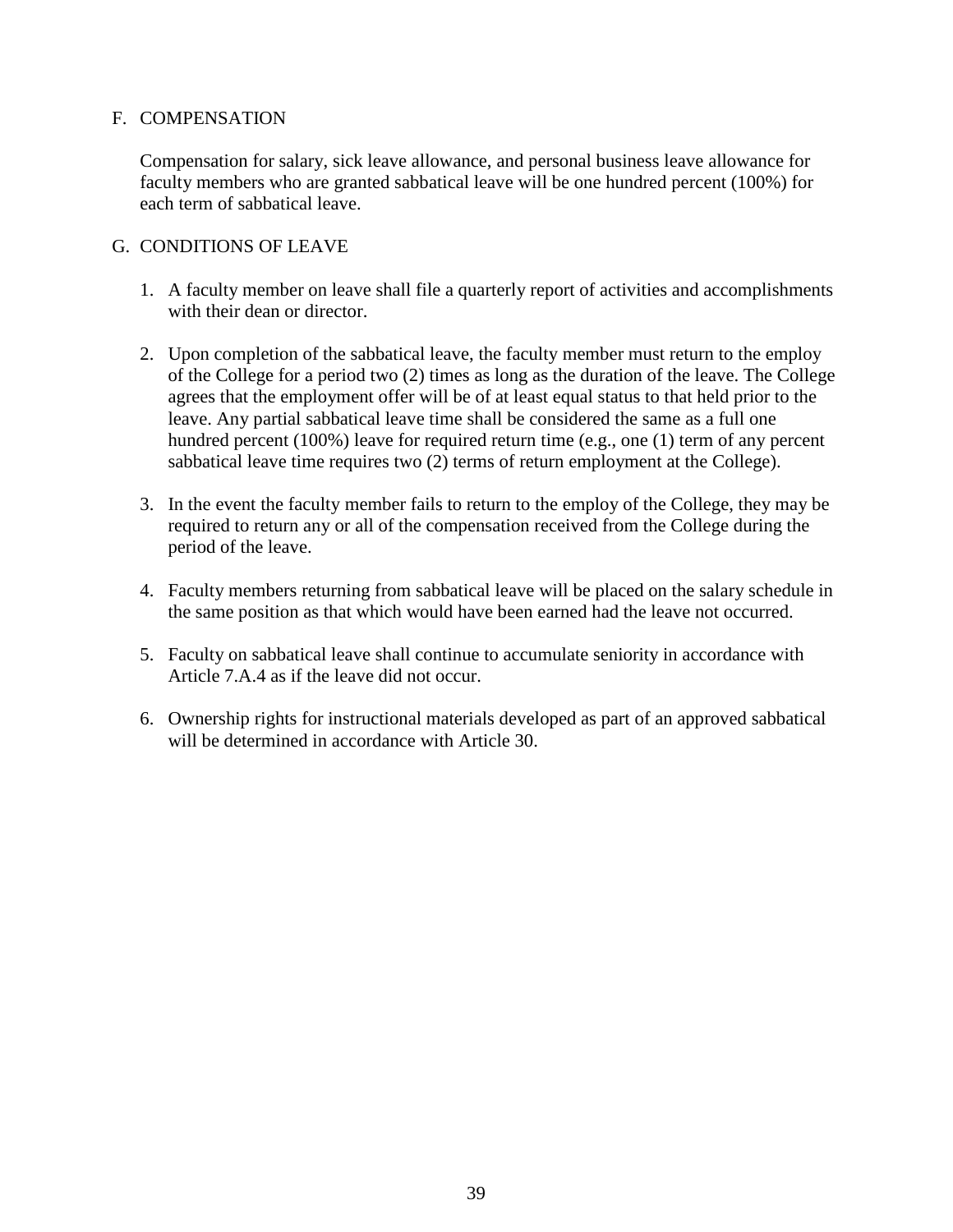# **ARTICLE 16—PROFESSIONAL DEVELOPMENT AND EDUCATIONAL IMPROVEMENT**

# A. TUITION AND EXPENSES FOR REQUIRED ACTIVITIES

The College agrees to pay the full cost of tuition, fees, and other reasonable expenses incurred in connection with any courses, workshops, seminars, conferences, in-service training sessions, or other such sessions which a faculty member is required to take by the College.

## B. FULL-TIME FACULTY

## 1. PROFESSIONAL ACTIVITIES FUND

a. Professional Activities Fund. Each academic year covered by this contract, each probationary, grant, trial, and regular status faculty member will have available at their request the sum of \$500 for travel and professional activities. Such funds, at the beginning of each academic year, shall be deposited into a professional development fund within the department.

Any individual unused professional activity funds shall be carried forward from academic year to academic year up to a total of \$2,000 per faculty member.

b. Academic and Student Affairs (ASA) Professional Development Fund. The College will maintain a fund for the purpose of supporting faculty professional activities not fully funded by the Professional Activities Fund. Examples of such activities are: travel to make presentations at professional gatherings, travel to participate as an officer in a professional organization, or honoraria for faculty who make presentations for the professional growth of other faculty. Criteria for the awarding of funds and application procedures will be developed and administered by ASA. The criteria, application procedures, and amount of funds available will be made known to faculty members by the College at the beginning of each academic year.

## 2. TRAINING RELATED TO RETRENCHMENT

Training which may be elected by the faculty member for reassignment or transfer to avoid retrenchment or to activate recall is addressed solely in Article 7, and is not subject to Article 16.A.

## C. FULL-TIME FACULTY EDUCATIONAL LOAN PROGRAM

## 1. General Information

- a. A forgivable loan of up to \$40,000 is available to each full-time faculty member considering an educational program who meets the eligibility requirements outlined in following section.
- b. During the time the faculty member is taking a course(s), no interest will accrue and no payments will be due.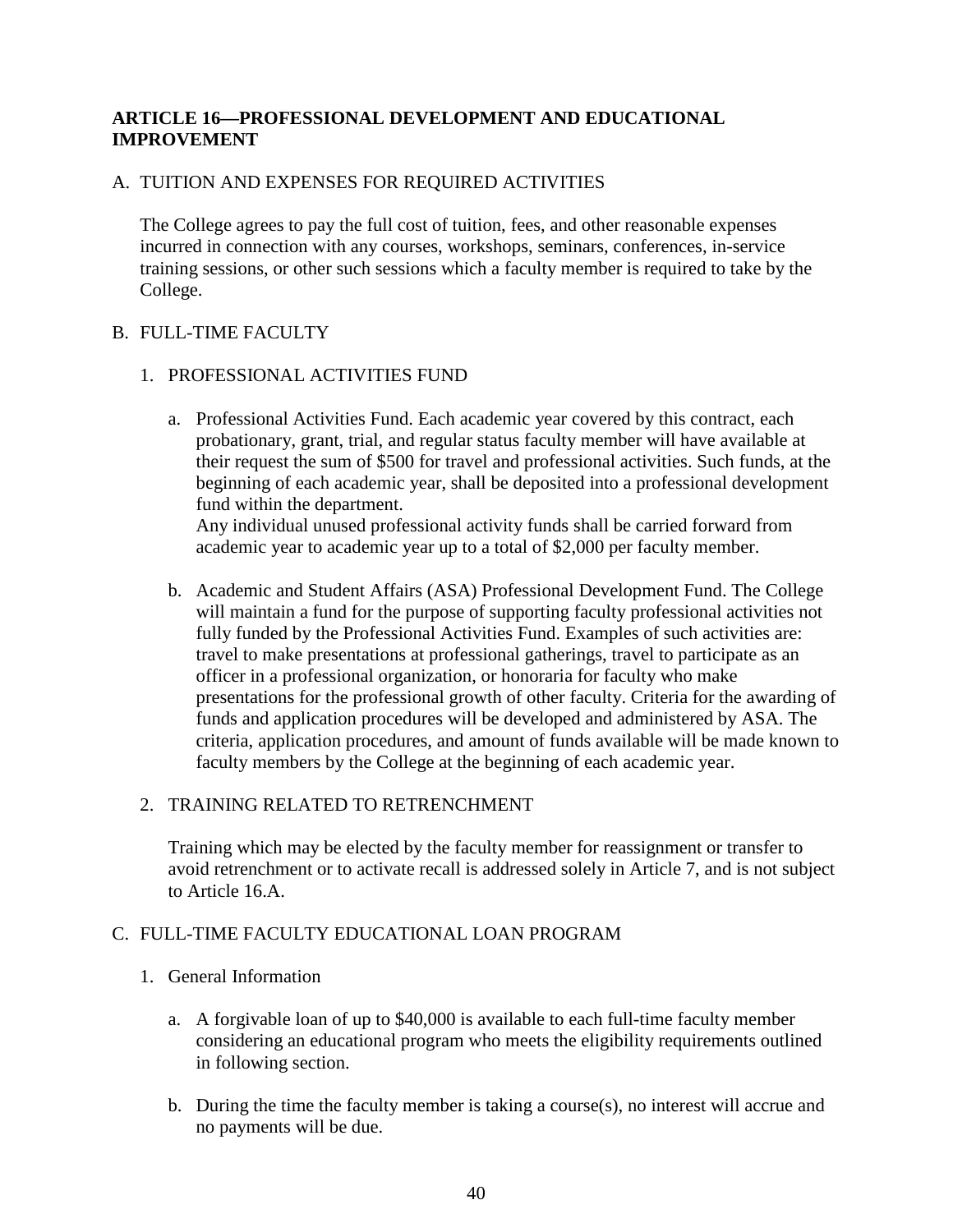- c. Continued employment at Chemeketa Community College as a faculty member in the same discipline shall be accepted in lieu of monthly principal and interest payments. For every month that the faculty member remains employed, the loan balance shall be reduced by one month's payment. Amortization will be over forty-eight (48) months and will begin at the completion of the faculty member's program. The amount forgiven may be considered taxable income by the Internal Revenue Service (IRS).
- d. The loan is only for tuition and fees and will be paid directly to the institution.
- e. The loan program cannot be used to pay for classes completed prior to being hired.
- f. If the faculty member discontinues or suspends the educational program prior to completion, monthly interest and principal payments will begin the month following discontinuation or suspension of the program. The loan accrues interest beginning on the first day of the month following discontinuation of the program at six (6.0) percent per annum, will be amortized over sixty (60) months, and payments will be paid via payroll deduction. The College may allow a grace period before requiring payments in special circumstances.
- g. Any suspension of the educational program does not automatically extend the faculty member's obligation to complete the program by a pre-determined date, as discussed under Eligibility.
- h. If employment at Chemeketa is discontinued for any reason, all outstanding principal and interest become due three months following the date of separation.
- i. Funding for the Program will be reviewed by the College prior to March 1 for the subsequent year. If it is determined that there is not adequate funding for the year, the Association will be notified and new applications will not be accepted. Faculty members whose applications were previously approved will be allowed to borrow additional funds.

# 2. Eligibility

Full-time faculty members are eligible if:

- a. At the time of hire, they did not meet the educational requirement and a Master's degree, license, or certification was a condition of their employment, or
- b. Subsequent to being hired, the College determines that a Master's degree, license, or certification is required or desirable.
- c. The faculty member, at the time of application, shall not have been notified of substandard job performance within the last term or be on an improvement plan. Notices of substandard job performance or an improvement plan may disqualify current program participants from receiving future loan proceeds.
- d. The educational program must be from an accredited institution.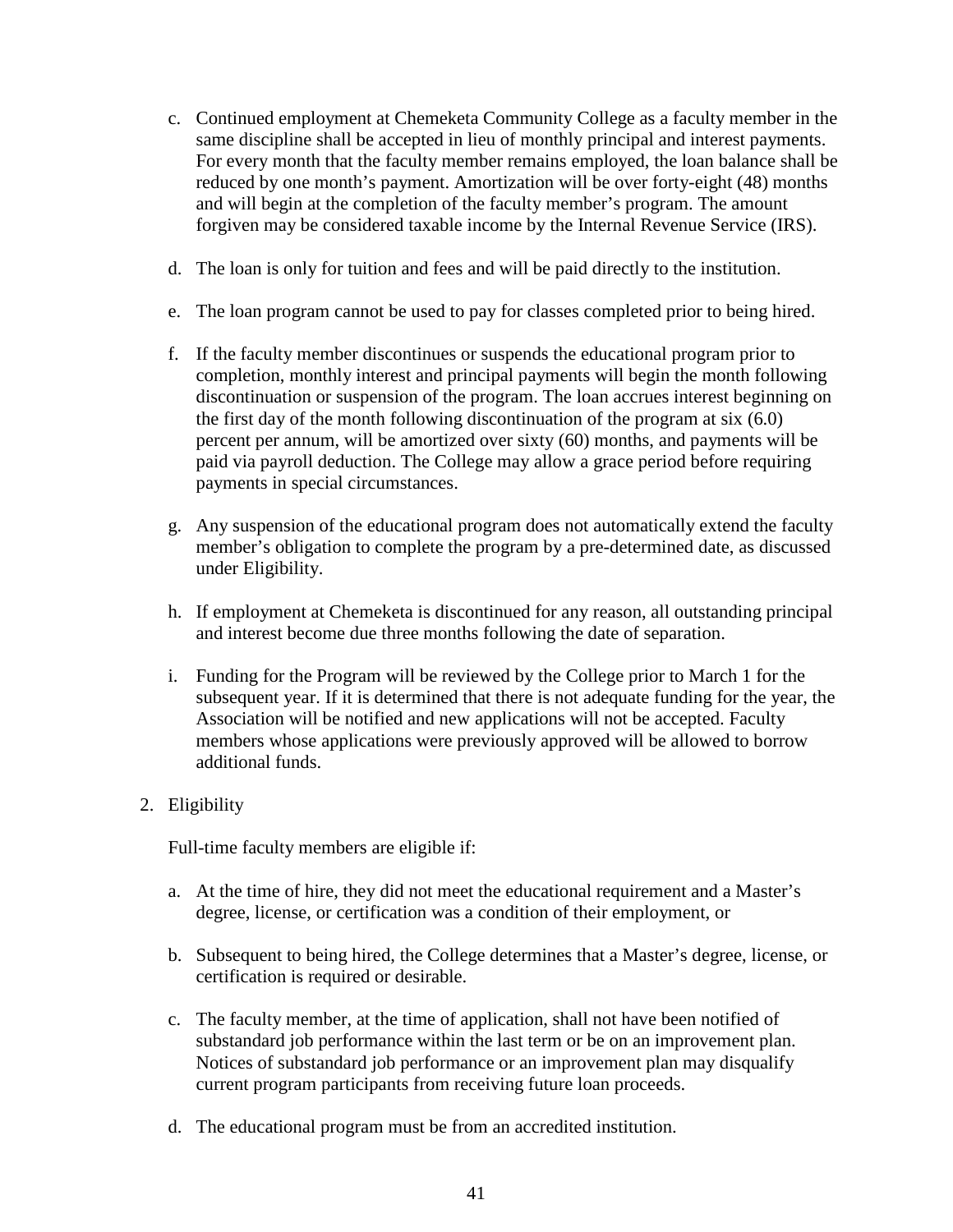- e. The faculty must remain in good standing in the educational program.
- f. The application must be approved by the faculty member's director/associate dean, dean, and director of Human Resources. The approval will be based on the eligibility standards stated in this section.
- 3. Reporting Requirements
	- a. The faculty member is responsible for providing Human Resources with invoices in a timely manner. This may mean working with the educational program to arrange invoicing.
	- b. The faculty member is required to submit notification within two weeks to Human Resources of any change in status. This includes discontinuation or suspension of participation in the educational program.
	- c. Unofficial transcripts must be provided to Human Resources at the end of each term enrolled. An official transcript or certificate of completion must be submitted to Human Resources upon completion of the educational program.
- 4. Procedure for Applying
	- a. Applications are available in Human Resources and must be submitted to the Human Resources department at least thirty (30) days prior to starting course work. The form must be signed by the faculty member's supervisor prior to submission. Once submitted to Human Resources, the director of Human Resources will approve or deny the application within ten (10) working days. The decision will be based on the eligibility standards stated in Article 16.C.2.
	- b. A signed loan agreement must be completed before any funds will be disbursed.

# D. PART-TIME FACULTY

- 1. Part-time faculty are encouraged to attend appropriate in-service and orientation sessions. However, a part-time faculty member will not be reimbursed for attending general inservice or orientation sessions unless they have been required to attend by their supervisor.
- 2. For courses, workshops, seminars, and conferences which a faculty member is not required to take by the College, the College will set aside an annual "dedicated professional development fund" of \$25,000 exclusively for the professional development of part-time faculty. These funds will be disbursed through an application process by Academic Affairs. A maximum amount of \$500.00 will be made available for any parttime faculty member, on a first come, first serve basis.
- 3. Application for these funds will be at any time during a faculty member's employment. If there are unspent professional development funds as of May 1 in any year, a part-time faculty member who has received professional development funds for that year may request additional funds to pay for incurred expenses not previously reimbursed, on a first come, first serve basis.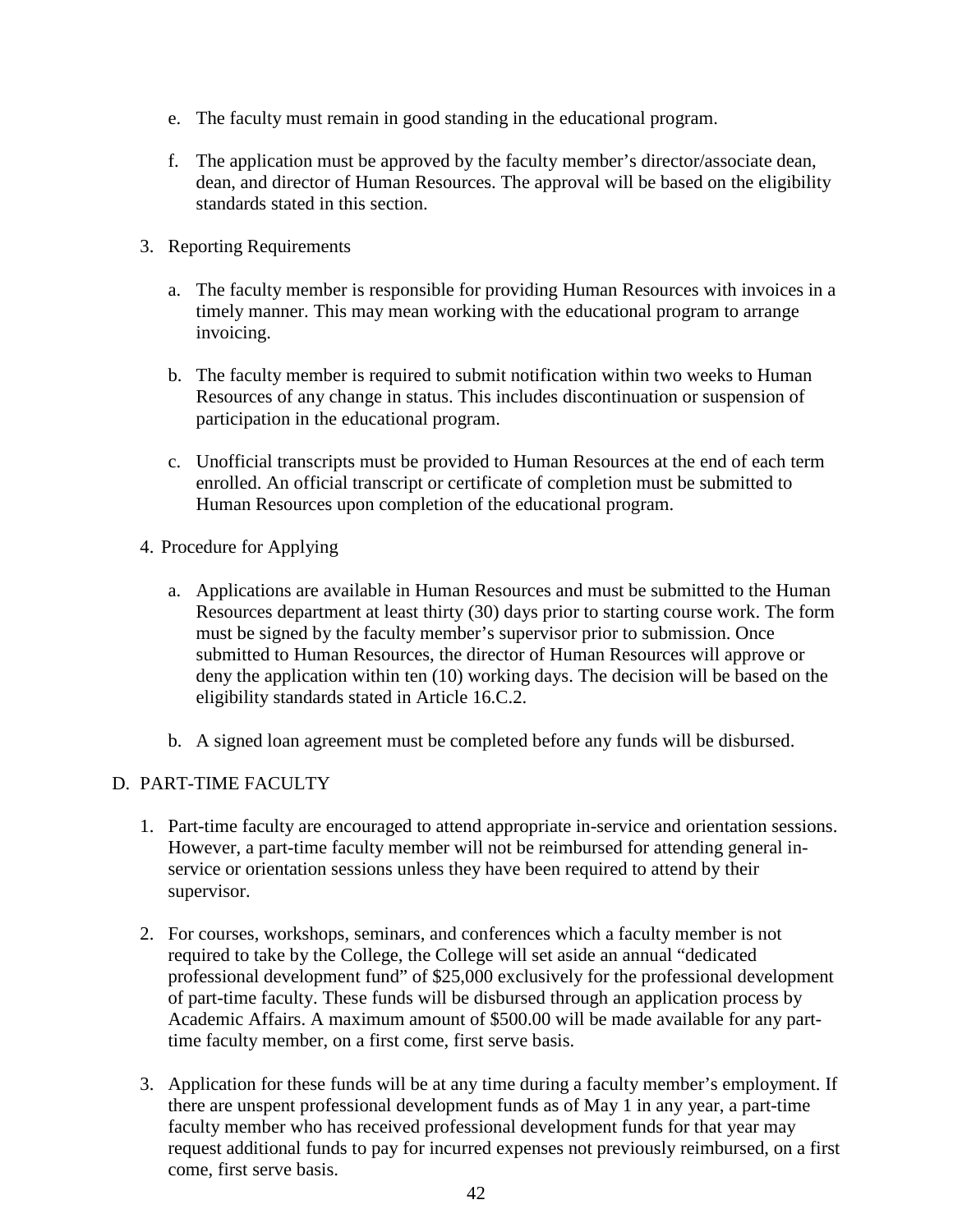- 4. All agreements to pay tuition and other expenses shall be reduced to writing by the faculty member's supervisor.
- 5. Specifically excluded from reimbursement under this Article are expenses for incidental supervisory conferences and meetings a faculty member may be required to attend.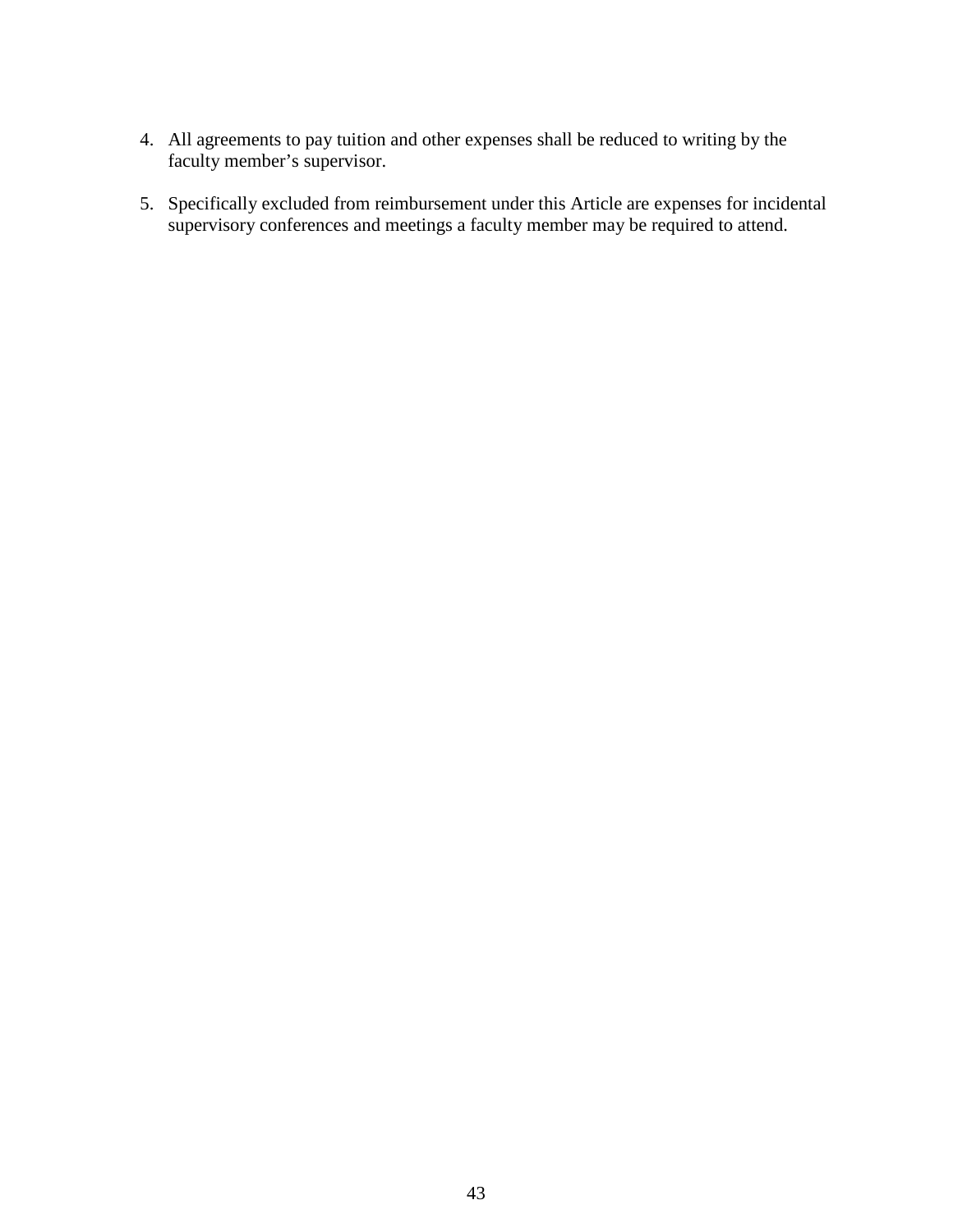# **ARTICLE 17—BEREAVEMENT LEAVE—FULL-TIME FACULTY**

## A. PROVISIONS

- 1. In the case of death in the full-time faculty member's immediate family or of a close personal friend, the faculty member shall be granted such time as is required up to three (3) working days leave with pay for the purposes of attending the funeral or making the necessary arrangements. Bereavement leave shall not accumulate from year to year.
- 2. Up to an additional five (5) working days may be granted when necessary for the purpose of travel connected with attendance at the funeral or making necessary arrangements or other special circumstances, which shall be deducted from accrued but unused sick leave.
- 3. Faculty members who exhaust all bereavement leave may be eligible for additional bereavement leave in accordance with Oregon Family Leave Act.

## B. DEFINITION OF IMMEDIATE FAMILY

For the purposes of the Article, immediate family shall include: parent, child, spouse, domestic partner, mother-in-law, father-in-law, daughter-in-law, son-in-law, brother, brotherin-law, sister, sister-in-law, aunt, uncle, grandparent, grandchild, or a dependent who lives in the household.

#### C. NOTICE TO COLLEGE

The faculty member shall provide the earliest possible notice of their absence to the College.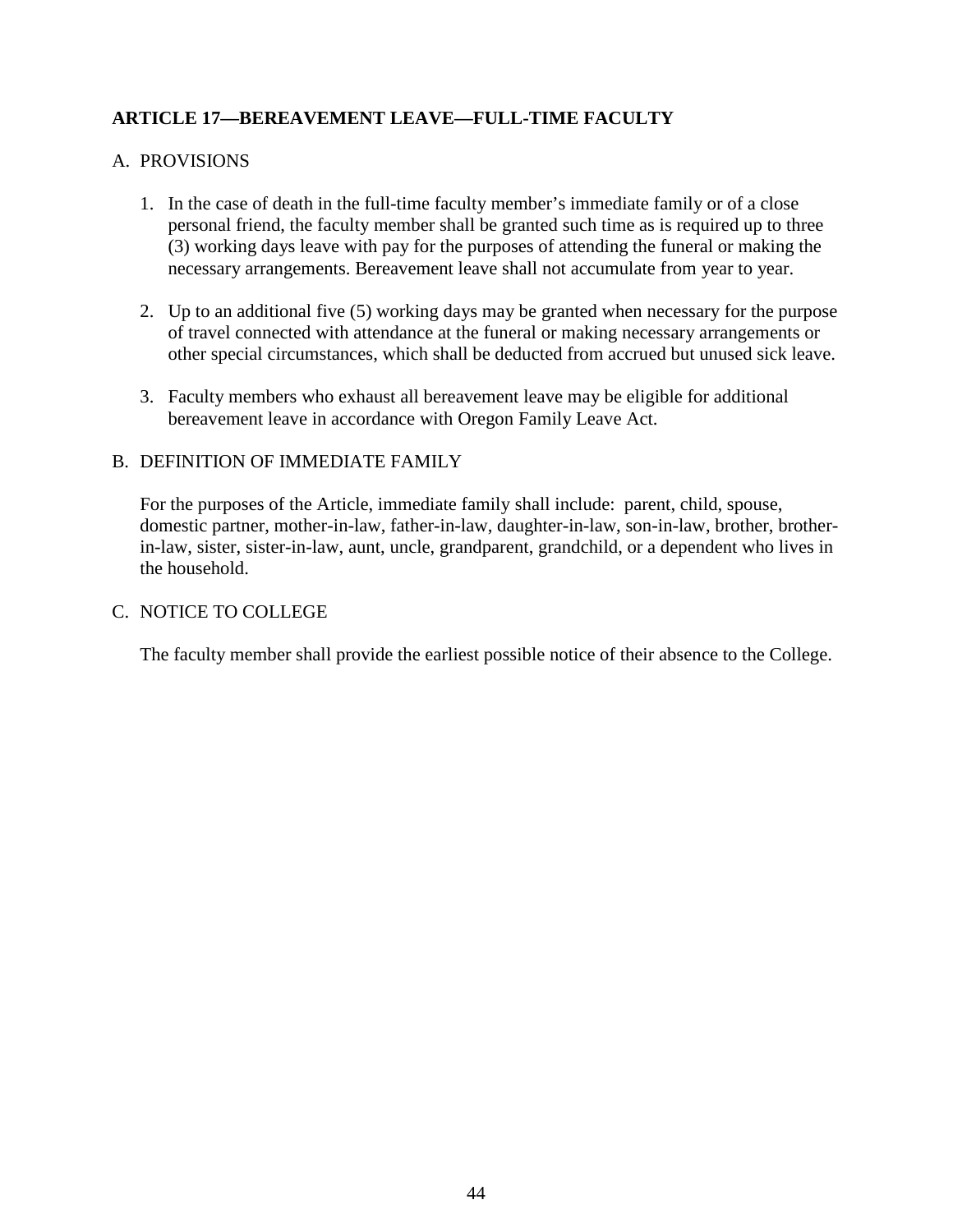# **ARTICLE 18—POLITICAL LEAVE—FULL-TIME FACULTY**

### A. PUBLIC SERVICE

A full-time faculty member who is elected or appointed to a full-time public office which requires their absence from duty with the College for an extended period of time shall be granted a political leave of absence without pay for the duration of such public service.

#### B. RUNNING FOR PUBLIC OFFICE

A leave of absence without pay for one (1) term shall be granted to any faculty member upon application for the purposes of running for political office.

## C. RETURN FROM LEAVE

Upon their return, the faculty member still under contract shall be placed at no less than the same position on the salary schedule as they were at the time the leave was granted.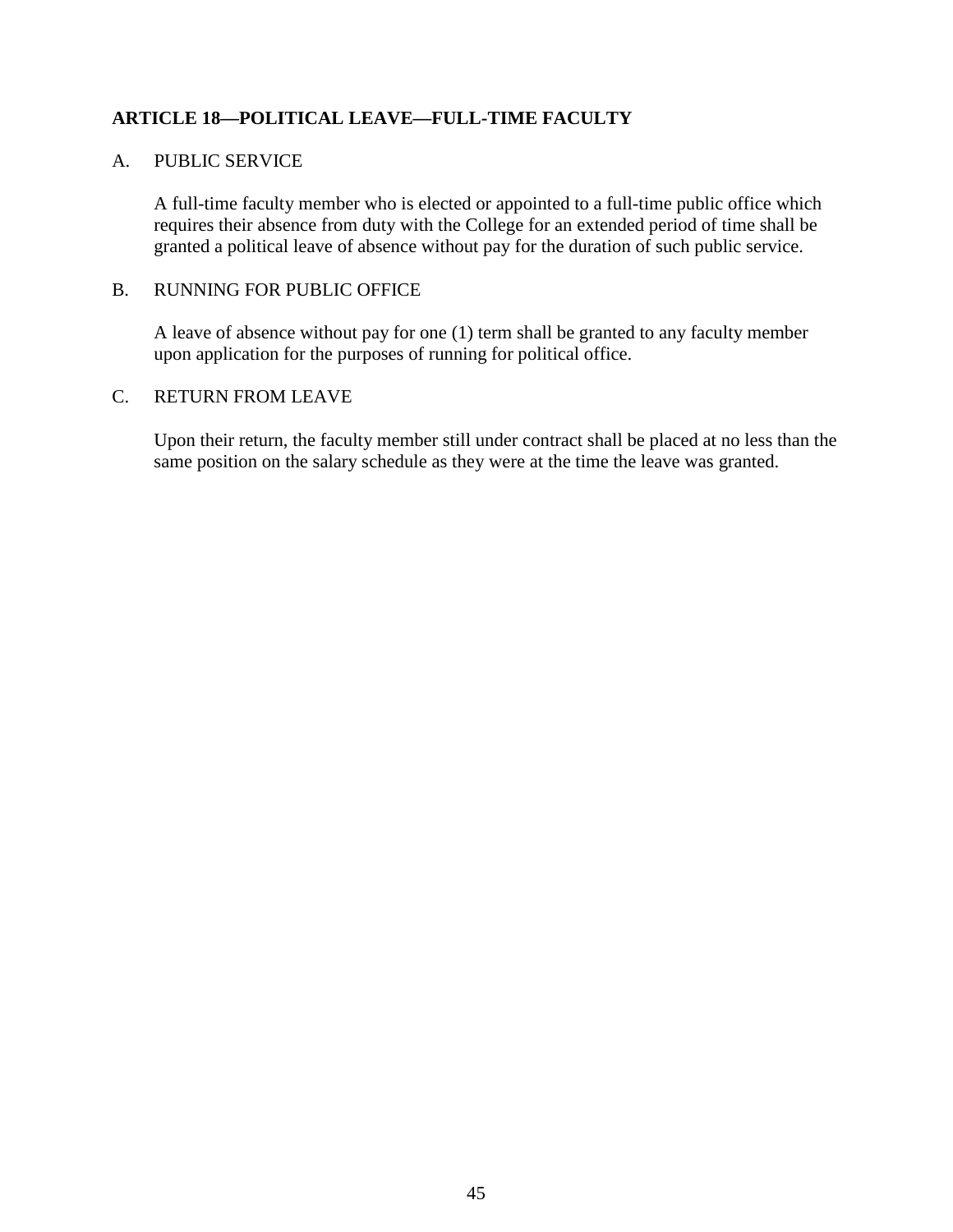# **ARTICLE 19—PERSONAL BUSINESS OR EMERGENCY LEAVE**

#### A. CONDITIONS FOR LEAVE

Personal business/emergency leave is for personal business not of a recreational nature.

1. Full-time

A full-time faculty member shall be granted up to two (2) days of non-accumulative personal/emergency leave with pay each year.

2. Part-time

A faculty member may use their sick leave hours (see Article 13.C) for personal/emergency leave.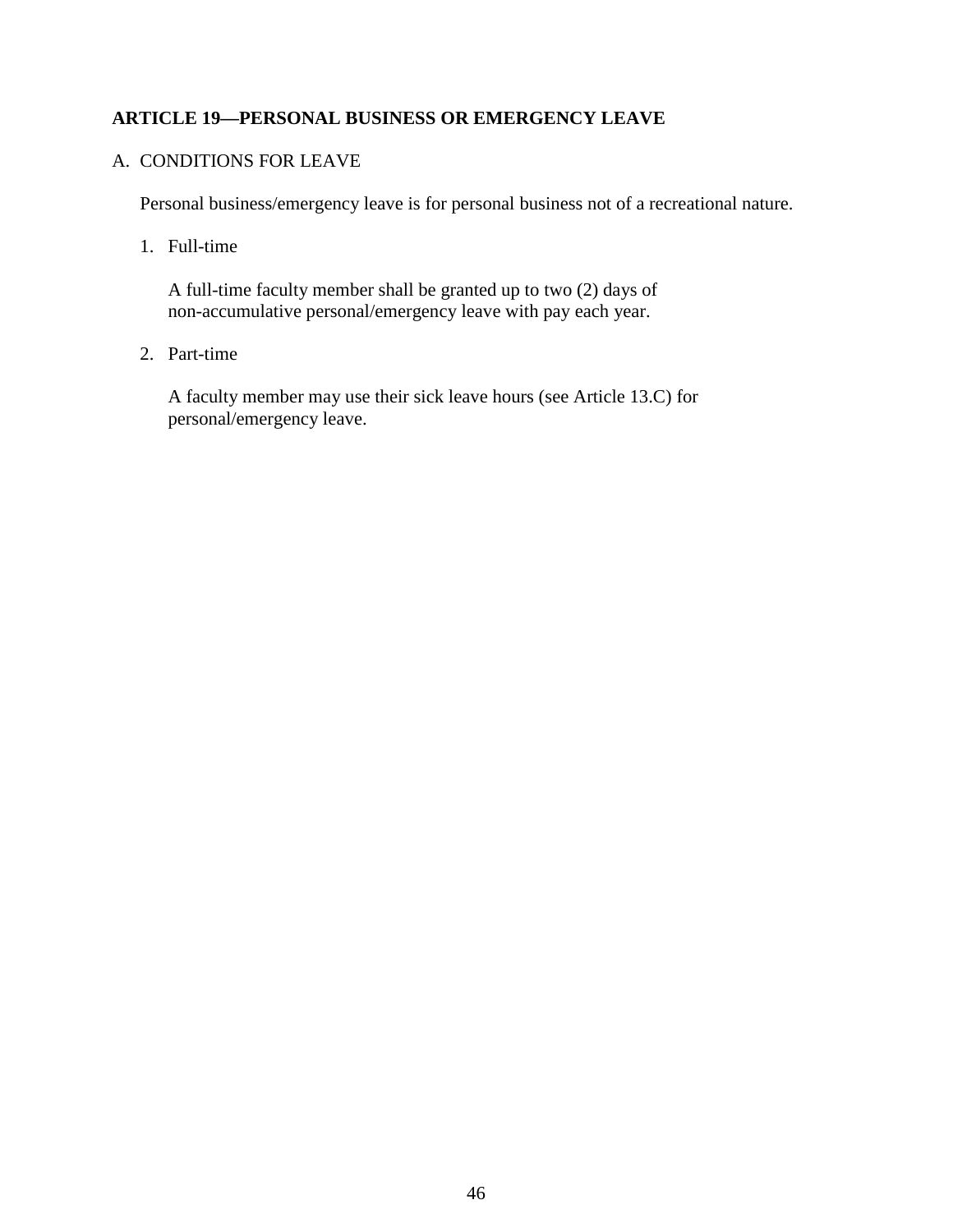# **ARTICLE 20—JURY DUTY**

## A. CONDITIONS OF SERVICE

Full and part-time faculty members shall be granted leave with pay for service upon a jury or when subpoenaed as a witness; however, such compensation shall be reduced by the amount the faculty member receives for such jury service or as a witness, excluding compensation for travel or expenses.

## B. OBLIGATIONS TO COLLEGE

During the period of time a faculty member is on jury duty, they will be responsible for reporting for duty at the College on those days when they are not required to report for or are excused for the day from jury duty.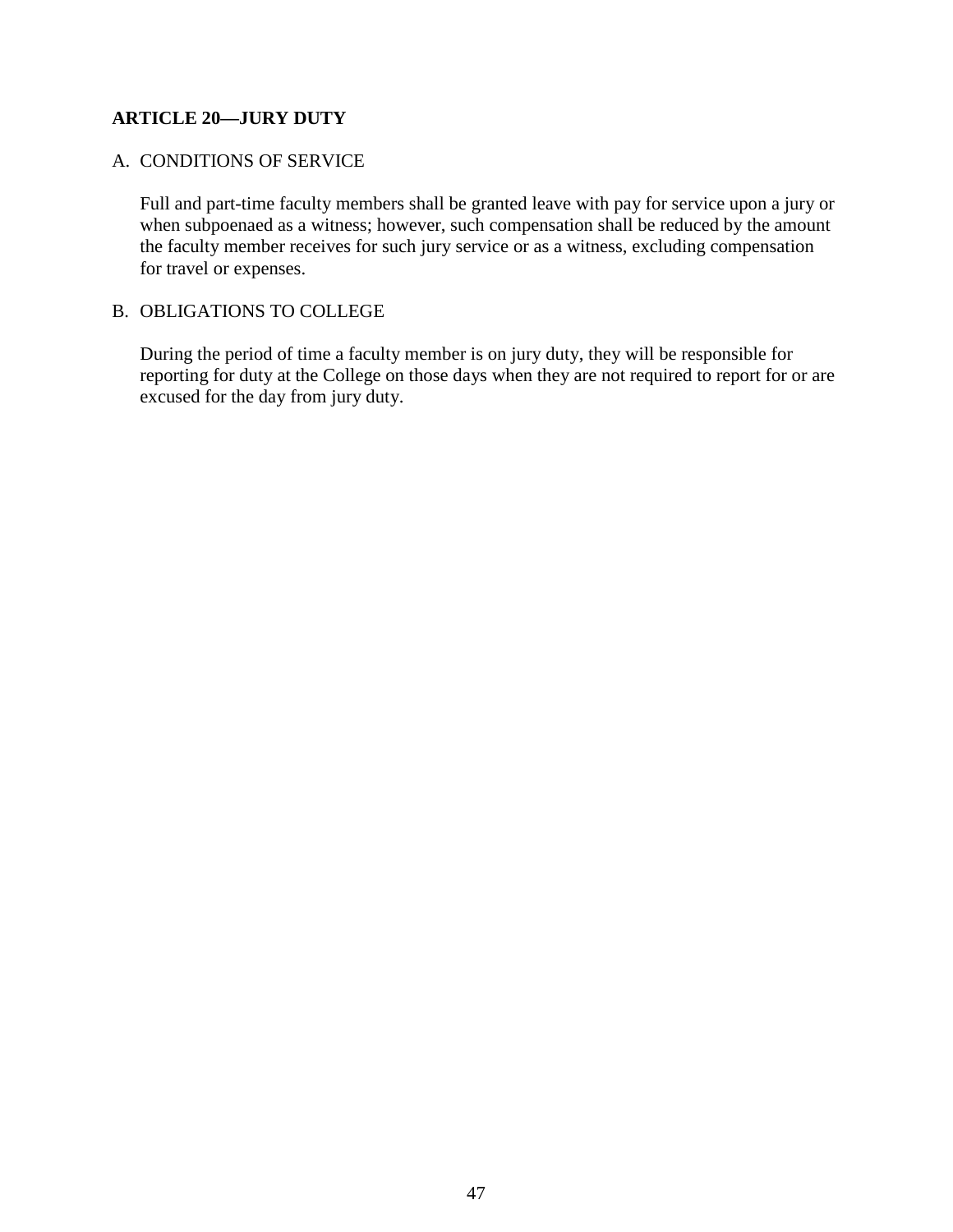# **ARTICLE 21—TUITION WAIVER**

## A. ELIGIBILITY

The College agrees to waive tuition as allotted in Article 21.B for any faculty member or member of their immediate family who enrolls in classes at Chemeketa Community College. Such classes may be taken either with or without credit, including self-supporting classes (subject to Article 21.E below). Immediate family for this purpose shall include spouse, children, step-children or legal dependents which meet the IRS dependent definition. Children, step-children, and legal dependents are eligible for tuition waiver until age twentyfive (25).

Prior to registration, part-time members are responsible for supplying the College Human Resources office proof of dependent status (such as showing a copy of previous year's tax form indicating dependent status). Proof can be submitted in person, through campus mail, or by fax. The documents used to prove eligibility shall be shredded after eligibility is established.

#### B. ANNUAL ALLOTMENT

1. Full-time Faculty

Tuition waivers shall apply to a maximum of sixty-four (64) credit hours annually for each full-time faculty member employed for a full year. The annual allotment shall begin with the summer term and run through spring term. Waivers for full-time faculty members less than one (1.0) FTE and/or less than full year shall be prorated based on FTE.

2. Part-time/adjunct Faculty

Part-time/adjunct faculty shall be allotted twelve (12) credits of tuition waiver per contract term employed.

## C. TIMELINES FOR USING TUITION WAIVERS FOR PART-TIME AND ADJUNCT FACULTY

Such waivers may be used anytime within the current term or the ensuing four (4) terms, including summer.

#### D. FACULTY ENROLLMENT IN CLASSES

A faculty member may enroll in a class provided attendance does not interfere with the faculty member's regular responsibilities to their students, they have first received permission from their director if the class is taken during their normal work day, and such classes do not require rescheduling of assigned classes and duties.

#### E. SELF-SUPPORT CLASSES

In no instance shall the faculty member or family member taking tuition-free classes be counted toward making minimum enrollment for self-support classes.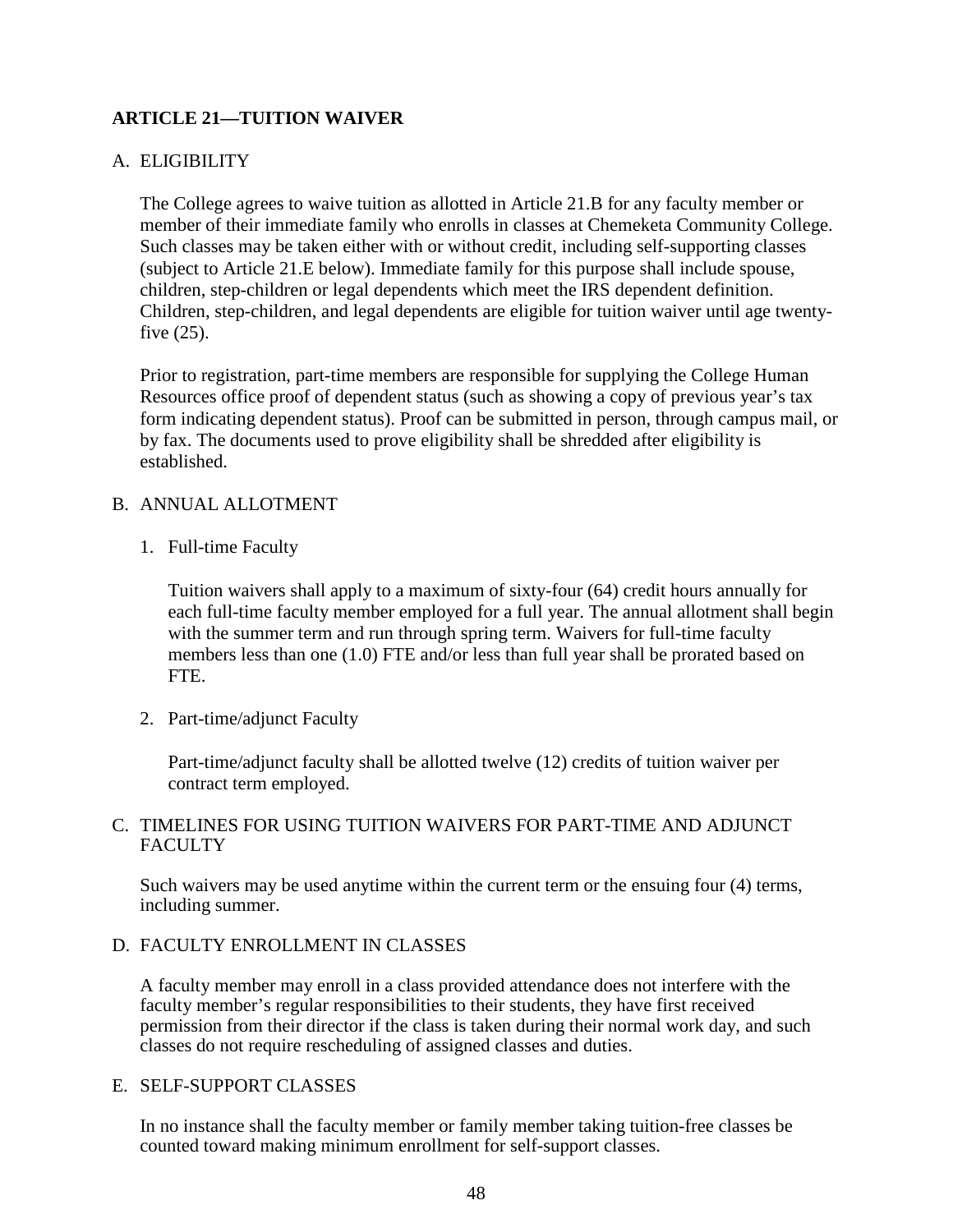# **ARTICLE 22—CALENDAR**

#### A. ADOPTION OF CALENDAR

Prior to official adoption, any proposed calendars affecting the bargaining unit will be referred to the Association for review and recommendation.

### B. FULL-TIME FACULTY

#### 1. NORMAL WORK YEAR

- a. The normal contract year, except as noted in Article 22.B.1.d below, shall not exceed 172 days, including paid holidays.
- b. The work year may be scheduled in any three terms during an academic year (Summer, Fall, Winter, Spring); however, a teaching assignment will normally be for Fall, Winter, and Spring terms. With the consent of the full-time faculty member hired prior to June 30, 2005, or for any full-time faculty hired after that date, assignments may include any three terms of the academic year. In this circumstance, because of the unusual scheduling that occurs during summer term, the faculty member will be consulted prior to official assignment and schedule determination.

A faculty member who works Summer term as part of their contract will be credited for 55 days.

| Term   | Instructional | Holidays | College Closure |
|--------|---------------|----------|-----------------|
|        | Days          |          |                 |
| Fall   | 52            |          |                 |
| Winter |               |          |                 |
| Spring | 54            |          |                 |
| Summer |               |          |                 |

The 172 days are counted in the following manner:

Since 172-day faculty normally work three of the four quarters, the total of the instruction days and holidays for those three quarters is 164 days. In addition, faculty are expected to work eight (8) days of In-Service.

A faculty member who does not work Fall term under this article is expected to attend Fall In-Service activities unless they have received written permission from their dean/director not to attend.

A faculty member who does not work the contracted number of days will need to add the number of days to their schedule necessary to complete their contract. Failure to complete the number of contract days could lead to discipline that could include, but is not limited to, an unpaid suspension not exceeding the number of days missed.

c. At the faculty member's option, with consultation with the program/discipline members, and with the approval of the College, a faculty member's work year may be scheduled in four consecutive terms at a prorated work level for each of the four terms. The aggregated work performed during the four-term work year will be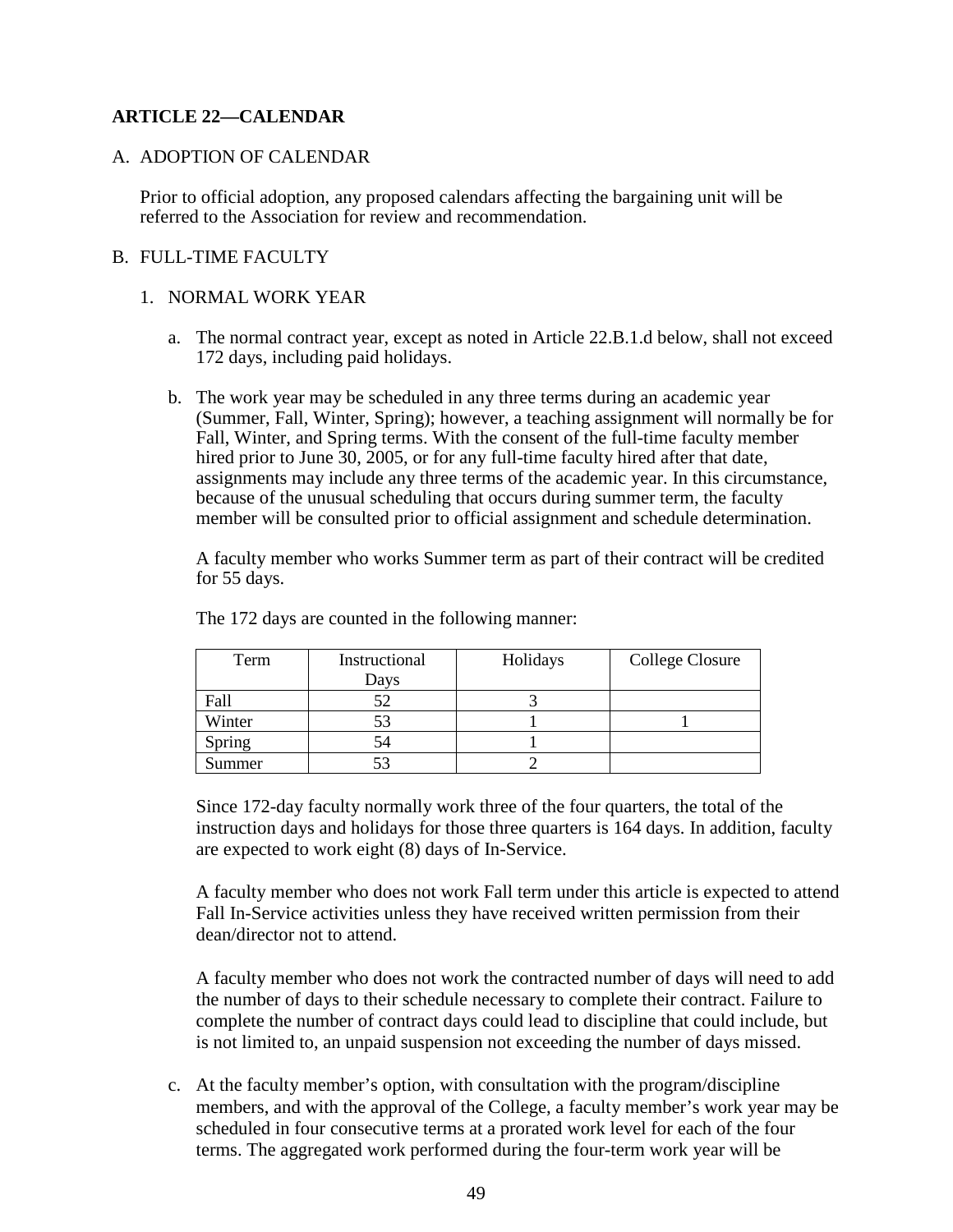equivalent to that performed during the contract year with a seven (7) hour work day. This option will require an annual agreement between the faculty member and the College.

d. Faculty members may be hired for 192- or 222-day contracts. This will be considered their normal work year.

## 2. EXTENDED WORK YEAR

Full-time faculty members may, upon request and with the approval of the immediate administrator, work up to four (4) additional days where necessary in connection with preparation for an academic term.

## 3. PAID HOLIDAYS

| Contract | Holidays |  |
|----------|----------|--|
| 172      |          |  |
| 192      |          |  |
| 222      | 12       |  |

The maximum number of paid holidays shall include New Year's Eve Day and New Year's Day, Martin Luther King, Jr. Day, Memorial Day, Juneteenth, Fourth of July, Labor Day, Veteran's Day, Thanksgiving and the Friday following Thanksgiving Day, Christmas Eve Day, Christmas Day.

## C. NORMAL WORK PERIOD FOR PART-TIME/ADJUNCT FACULTY

- 1. Part-time/adjunct faculty members will not be expected to work on College observed holidays that occur within their contracted period of employment.
- 2. During finals week, part-time/adjunct faculty members shall meet with students in a manner consistent with the program in which the class is taught.

## D. COLLEGE FACILITY CLOSURE

In the event that a College facility is closed due to inclement weather or short-term hazardous or emergency conditions, faculty who normally report to duty at or who have individual lessons scheduled for that facility will not suffer a reduction in compensation. The College reserves the right to reschedule or relocate any cancelled day(s) when the faculty member was otherwise required to report and require faculty to work without receiving additional salary. Part-time/adjunct faculty who, because of other employment commitments, are unavailable on the scheduled makeup day shall notify their supervisor and make due diligence to create alternate arrangements for class coverage.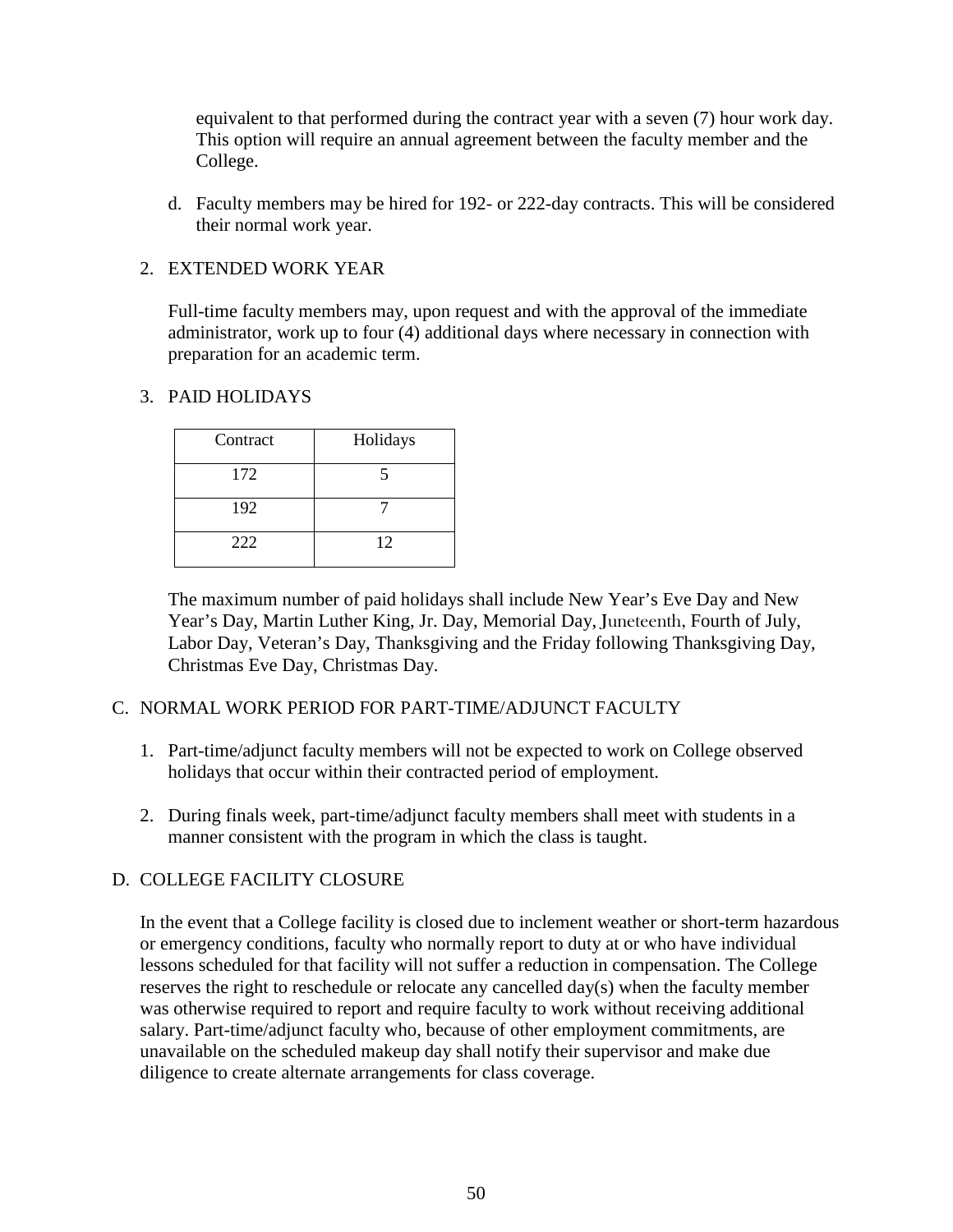# **ARTICLE 23—SALARY**

## A. FULL-TIME FACULTY

## 1. SALARY SCHEDULE

The salary index for the term of the contract is provided in Appendix A-1. The salary schedule, effective July 1, 2021, is set forth as Appendix A-2a. The base step for purposes of calculation shall be Step 13. This schedule shall apply to all full-time members of the bargaining unit and shall not be deviated from except as provided through this Agreement or through mutual consent of the Association and the College.

Effective July 1, 2021–June 30, 2022, the salary table will be increased by three-point three percent (3.3%). Effective July 1, 2022–June 30, 2023, the salary table will be increased by two percent (2.0%). Effective July 1, 2023–June 30, 2024, the salary table will be increased by two percent  $(2.0\%)$ .

## 2. INITIAL PLACEMENT CRITERIA

- a. Initial placement on the salary schedule shall be at Step 4.
- b. The College President, or designee, may, in cases of special need, authorize the initial salary placement of a full-time faculty member at any step on the salary schedule.
- 3. In addition to the salary set forth in Article 23.A.1.,
	- a. Faculty members who teach an online course for the first time shall be paid additional compensation of \$300 per credit hour per course.

## 4. FULL-TIME EXPERIENCE

Full-time experience shall mean an accumulation of three (3) academic terms of teaching with an academic assignment of fifty percent (50%) or more.

#### 5. STEP MOVEMENT

For each year of the contract, 2021–2022, 2022–2023, and 2023–2024, eligible faculty members who have not been on an improvement plan during the year will receive one (1) step of movement on the salary schedule.

Step movement beyond the terms of this Agreement shall not be considered a continuation of this contract and is subject to the bargaining process.

## 6. COMPENSATION FOR EXTRA RESPONSIBILITIES

Full-time faculty members engaged in extra responsibilities beyond the normal contract responsibilities shall be compensated in accordance with the Part-Time Faculty Salary Schedule of Chemeketa Community College with the exception of online classes, which are covered in Article 23.A.6.e below.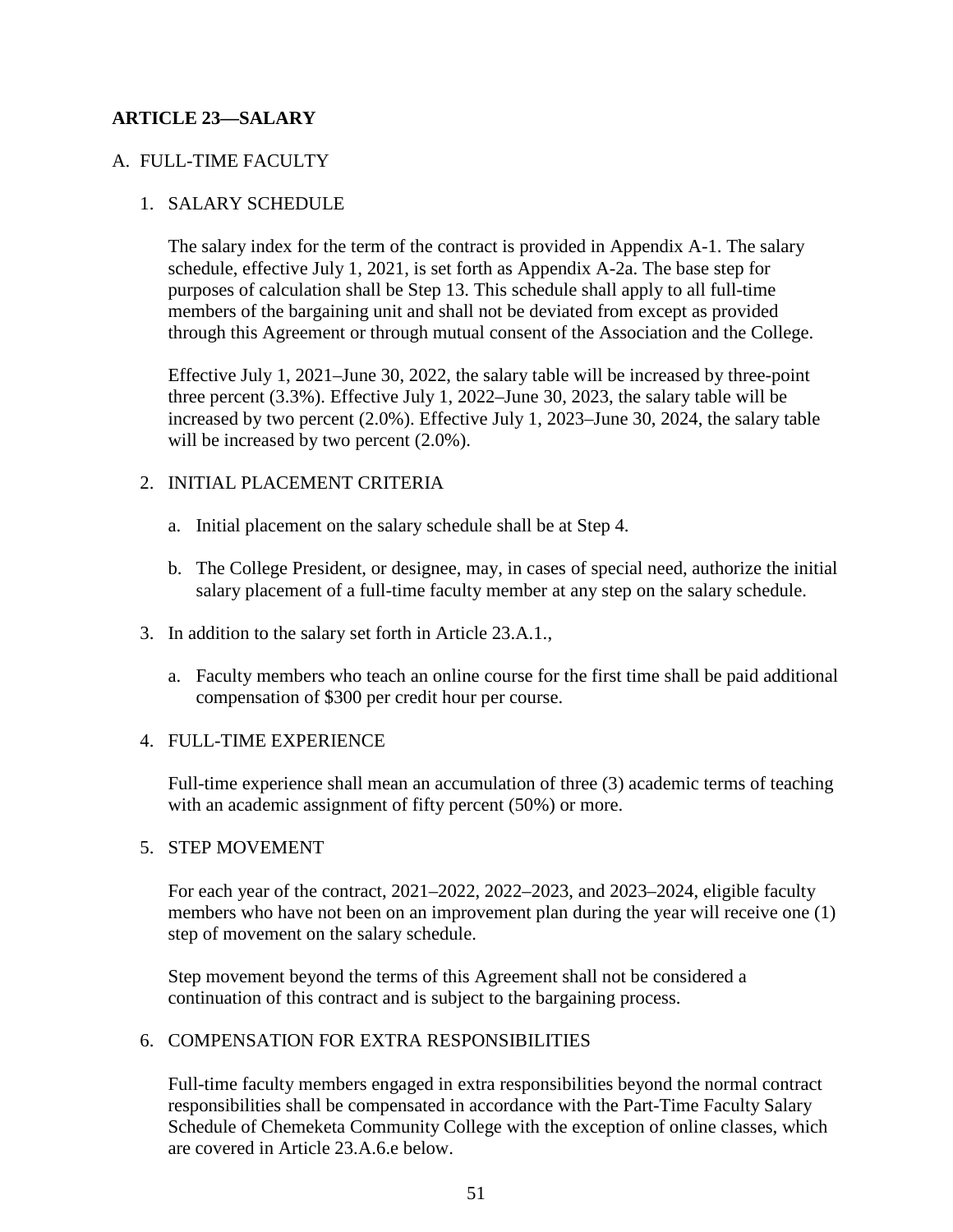- a. Faculty who volunteer for additional teaching/non-teaching assignments shall be compensated in accordance with the Part-Time Faculty Salary Schedule of Chemeketa Community College whenever such duties are outlined on that schedule.
- b. Faculty may also volunteer for extra responsibilities beyond the normal workload. If such extra responsibilities are not outlined on the Part-time Faculty Salary Schedule, then Article 23.A.1 is to be literally followed.
- c. Voluntary assignments shall be mutually agreed upon between the instructor and supervisor, and shall be confirmed upon signing a part-time contract and/or submitting a signed timesheet seeking hourly reimbursement based on the Part-Time Faculty Salary Schedule.
- d. Part-time salary for full-time probationary faculty or grant funded faculty will be at Step one (1) of the current Part-Time Faculty Schedule for the first year of employment, Step three (3) for the second year of employment, Step five (5) for the third year of employment, Step seven (7) for the fourth year of employment and Step eight (8) for the fifth year of employment

If a part-time/adjunct faculty member is hired into a full-time faculty position they will maintain their step position on the Part-Time Salary Schedule. They will move up two steps on the Part-Time Salary Schedule for every year in a full-time faculty position.

e. Online. The development of any online course shall be paid at the same curriculum development rate as for all courses. A maximum of thirty (30) hours per credit hour will be authorized.

# 7. EXTENDED CONTRACT

Faculty members required to work more than their contract days shall be compensated for their additional days at the applicable per diem rate of 1/172, 1/192 or 1/222 for each additional day worked (see Article 22.B.1 for Normal Work Year under this Agreement). An official College holiday shall be considered a working day if it occurs during the period of the extended contract.

## 8. NURSING FACULTY COMPENSATION

Full-time nursing faculty will be paid at the 192-day contract rate but will only work 172 days. The College has a continuing interest to hire and retain high quality nursing faculty. Therefore, the College agrees to continue this provision through June 30, 2026, and will amend the number of days as necessary in accordance with subsequent bargaining sessions. Any further amendments will be by mutual agreement of both parties.

#### 9. PERS/OPSRP PARTICIPATION

a. The College shall not withhold from faculty members' monthly salaries the faculty member contributions/payments required by the Public Employee Retirement System (PERS) and/or Oregon Public Service Retirement Plan (OPSRP).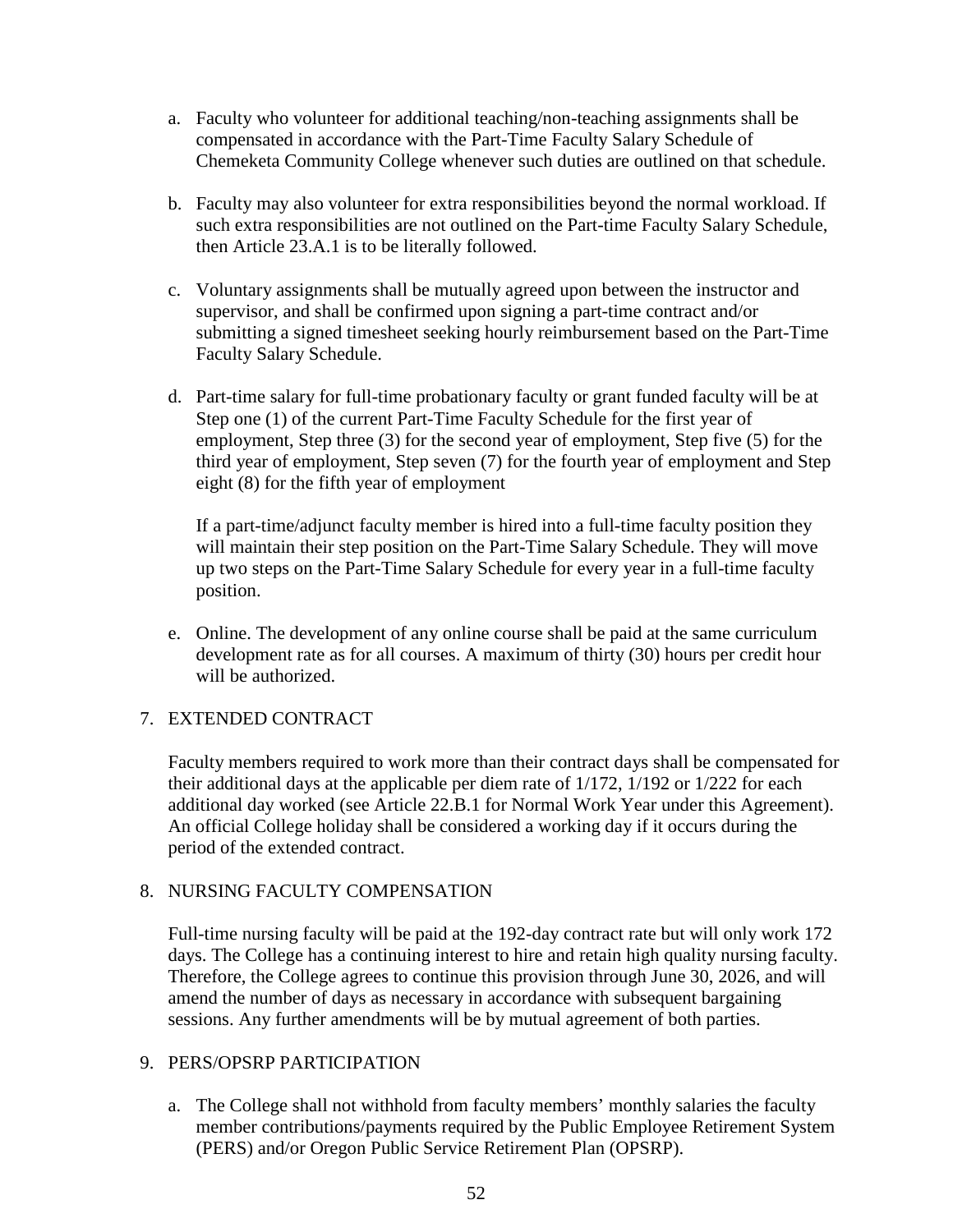b. The College shall "pick-up," assume, and pay the six percent (6%) faculty member contribution for faculty members participating in PERS or OPSRP. The full amount of required faculty member contributions "picked-up" or paid by the District on behalf of faculty members pursuant to this Agreement shall be considered as "salary" for the purpose of computing a member's "final average salary" within the meaning of the law, but shall not be considered as "salary" for the purposes of determining the amount of faculty member contributions required to be contributed. Such "picked-up" or paid faculty member contributions shall be credited to members' accounts and shall be considered to be faculty member contributions for purpose of applicable law.

## B. PART-TIME/ADJUNCT FACULTY

1. The salary schedules and indices for part-time/adjunct faculty are specified in Appendix A-2b. Levels A and B schedules are referenced and related to the full-time faculty schedule as follows:

| Part-time | Full-time |  |
|-----------|-----------|--|
| Step      | Step      |  |
|           |           |  |
|           |           |  |
|           |           |  |
|           |           |  |
|           |           |  |
|           |           |  |
|           |           |  |
|           |           |  |

The salary schedules and indices specified in Appendix A-2b shall not be deviated from except as provided through this Agreement.

For the length of this Agreement, the Part-Time Salary Schedule (lecture and lab ILC rate) shall be indexed to the 172-day full-time salary schedule as follows: sixty-three percent (63%) for 2021–2022; sixty-four percent (64%) for 2022–2023; and sixty-five percent (65%) for 2023–2024.

- 2. In addition to the salary set forth in Article 23.B.1, faculty members who teach an online course for the first time shall be paid additional compensation of \$300 per credit hour per course.
- 3. The college president, or designee, may, in cases of special need, authorize the initial salary placement of an individual at any step on the salary schedule.
- 4. The faculty member shall be awarded a salary step at the end of the quarter that causes the completion of 22 ILCs of teaching or 242 contact hours of teaching and/or nonteaching duties provided the member has not received an adverse supervisory recommendation. The payment of the awarded salary step shall occur the following quarter of employment.

If a member is awarded more than one step in an academic year, said member can only receive payment for one step movement increase during that academic year.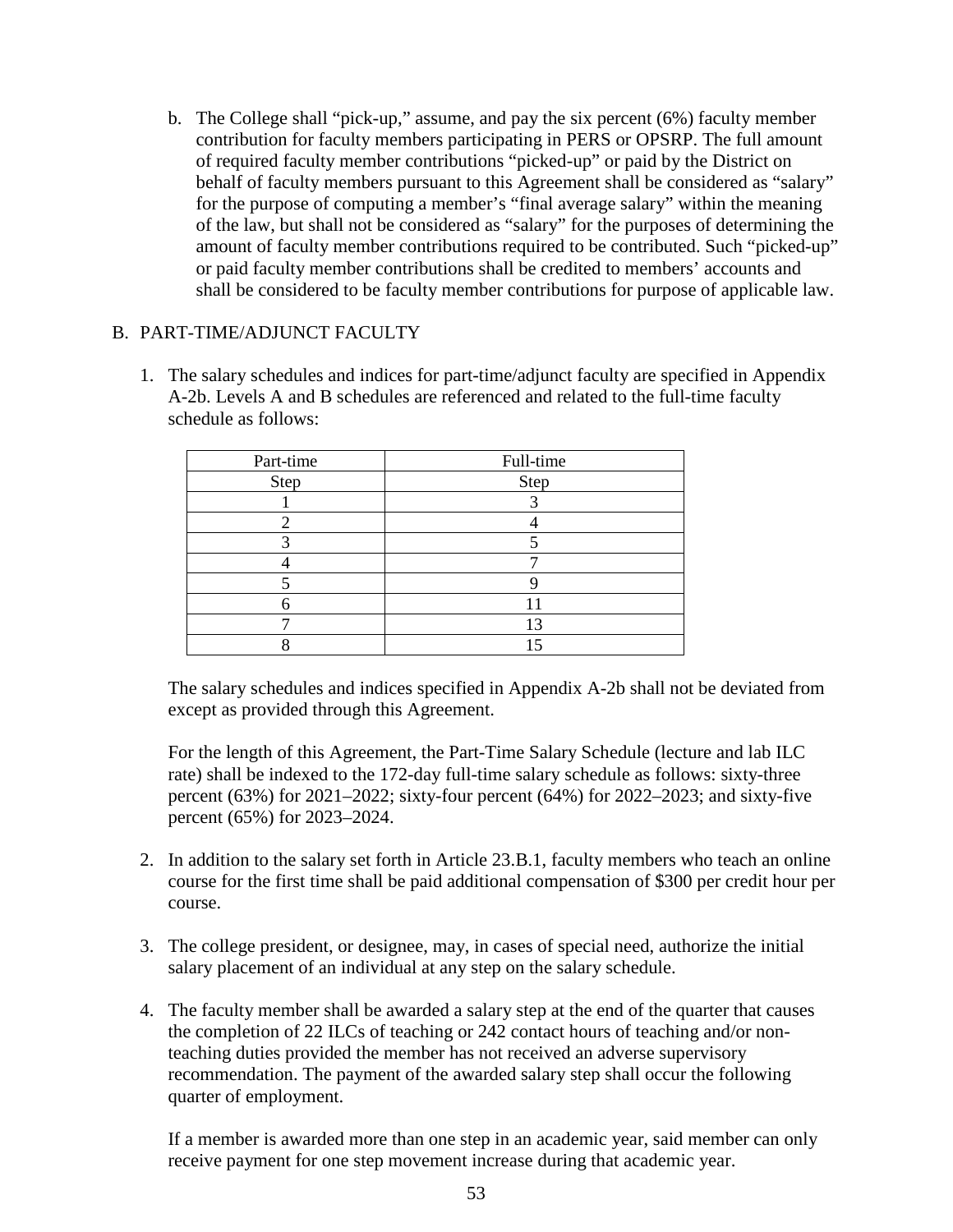Hourly teaching credits toward advancement on the salary schedule, which were earned prior to the fall term of 1992, shall be converted to an equal number of ILCs. Any subsequent accumulation of teaching credits shall be based on ILCs taught. Appendix A-2b shall continue to be calculated on a contact hour basis with 242 contact hours required for step movement.

No member will be awarded more than one (1) step movement on the salary schedule in any academic year including summer quarter, with summer being the first quarter and likewise spring being the fourth quarter. "Awarded" as used in this section means earned, or qualified for. "Payment at" or "implemented," or "earning salary at that step" occurs at the next quarter of employment subject to this section.

## 5. WORKSHOPS/SPECIAL ASSIGNMENTS

- a. Part-time/adjunct faculty hired by the College for workshops or special assignments (Level D in Appendix A-2b) shall be paid at rates determined by the College. The minimum hourly rate for such assignments shall be .062 times the lowest ILC rate contained in Appendix A-2b.
- b. Faculty hired by the College for specific faculty level tasks of ESOL assessment and placement, i.e. administering and interpreting tests for placing students and/or measuring their progress, shall be paid at the rate equal to 0.056 times the lowest ILC rate, and shall not count towards maximum workload.
- c. In special circumstances, as approved by the College President, classes which may evolve from Level D to Level A/B (Appendix A-2b), shall have special assignment rights and salary placement which may exceed the required minimums to accommodate the College's needs.
- 6. Any required meetings referred to in Article 9 shall be administered within the following guidelines:
	- a. Required meetings which may occur as a reassignment, in lieu of contracted duties, shall not be paid additional compensation.
	- b. Required meetings which occur in addition to previously contracted duties, and any required meetings during end-of-term finals week shall be compensated as follows:
		- i. Compensation shall be at an hourly rate equal to .056 times the lowest ILC rate.
		- ii. Any one (1) required meeting shall be reimbursed for a minimum of two (2) hours.
		- iii. Adequate notice of any required meeting will be given.
- 7. If requested by the supervisor for special circumstances and agreed to by the faculty member, additional office hours shall be provided by the member. Compensation shall be at the required meeting rate as provided in Article 23.B.6 above.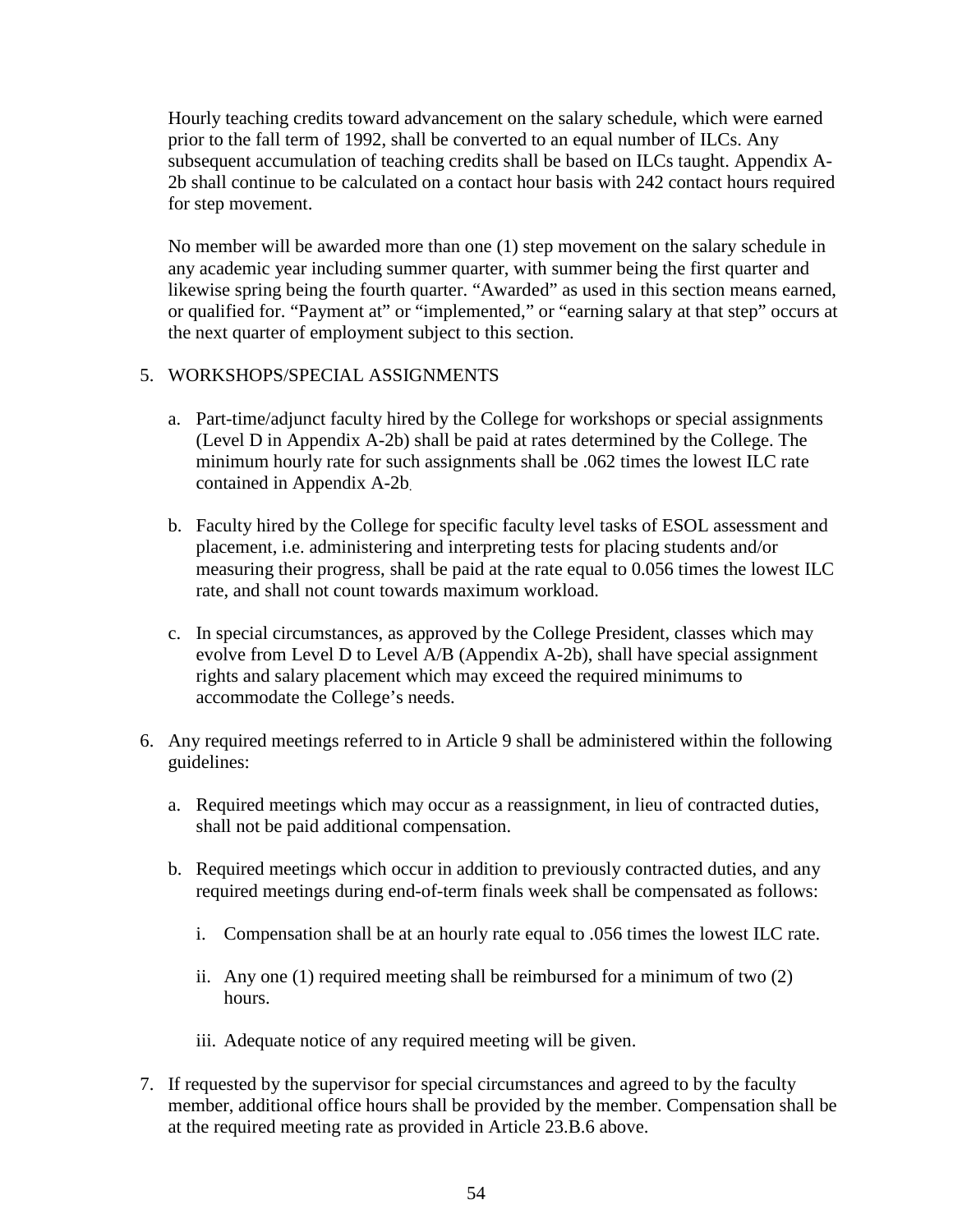- 8. Faculty required in their course/work assignment to drive to multiple work sites/ campuses within the same day will be paid mileage by the College at the current IRS rate. Excluded from this provision are faculty who teach individual courses at more than one work site/campus.
- 9. During field trips, time spent while travelling in a college vehicle and while on breaks will be compensated at the required meeting rate provided in Appendix A-2b.

# 10. PERS/OPSRP PARTICIPATION

- a. The College shall pay the faculty member contribution to the Oregon Public Employees Retirement System (PERS) for all eligible faculty members.
- b. Pursuant to ORS 238.074 and 238A.074, a part-time faculty member becomes eligible for PERS/OPSRP when their level of employment for the College reaches 0.375 FTE on a 12-month basis or 0.50 FTE on a nine-month basis. These levels shall be deemed to have been reached when a faculty member teaches twenty-seven **(**27) ILCs or accumulates 429 contact hours over a calendar year for the College. These employment levels are illustrated below:
	- i. an average of nine **(**9) ILCs or 143 hours over three terms in a calendar year, or
	- ii. an average of six point seventy-five (6.75) ILCs or 107.25 hours over four terms in a calendar year.
- c. The parties recognize that faculty members who do not fulfill the eligibility requirements in Article 23.B.10.b above, will only become eligible for PERS/OPSRP if their accumulated hours from multiple institutions satisfy the eligibility thresholds established by PERS/OPSRP.
- d. If qualified criteria are revised in state statute, the College may also revise these criteria to be consistent with state statute.
- e. The College will report hours to PERS on an hour-for-four basis for faculty members who are coded in the PERS system as zero seven ("07") (PERS retirees).

# 11. CHANGE IN FACULTY STATUS AND STEP MOVEMENT

- a. If a part-time/adjunct faculty member is hired into a full-time faculty position, they will remain in the bargaining unit and maintain their step position on the parttime/adjunct salary schedule. They will move up two steps on the Part-Time Salary Schedule for every year in a full-time faculty position.
- b. If a faculty member who has previously been part-time/adjunct returns to part-time status after serving in a full-time position of two consecutive terms or more, then they will move up two steps on the Part-Time Salary Schedule for every year in a full-time faculty position.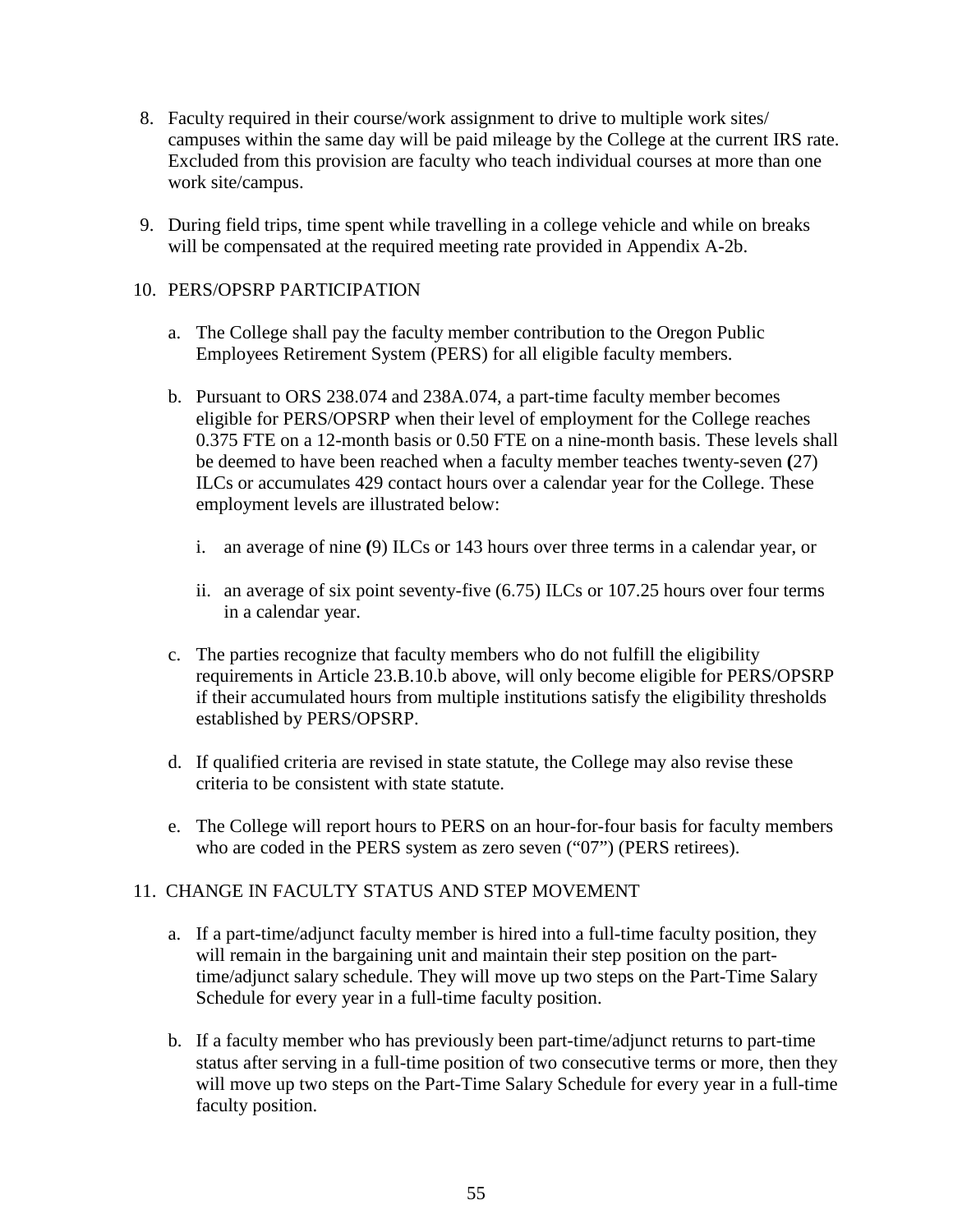# **ARTICLE 24—WORKLOADS**

### A. NORMAL TEACHING LOAD

1. Teaching Load Weights and Conversion Factors

| Types of Assignment                                      | Weight Factor        | One (1) ILC Equals  |
|----------------------------------------------------------|----------------------|---------------------|
| Lecture1.0000                                            | 1.0000 Lecture Hours |                     |
| Lab                                                      | 0.82                 | 1.2195 Lab Hours    |
| *Select Writing Intensive Courses<br>(See Appendix A-2b) | 1.2500               | .8000 Lecture Hours |

[\*Only when the fourth week enrollment report shows sixteen (16) or more students.]

2. The normal maximum teaching load per term for ILC faculty is fifteen (15) instructional load credits (ILCs), as defined in Article 24.A.1. Workloads shall be applied on an annualized basis with the normal maximum teaching assignment as forty-five (45) ILCs.

#### B. ONLINE COURSES

- 1. First Right of Refusal: Any faculty member who has initially authored an online course shall have first right of refusal to teach that course for the first four years after the course is developed. In order to exercise this right, the faculty author is responsible for submitting a written notice to the appropriate supervisor expressing a willingness to accept the specific teaching assignment. This notice shall be given prior to March 1 to exercise this right for the following academic year, or notice shall be given the term prior to teaching the course if the course is taught during the same academic year that it has been developed.
- 2. The right does not apply in the following situations:
	- a. When the course has been developed by a team.
	- b. When the faculty member has modified or adapted a pre-developed course, whether by another faculty member, or third party.
	- c. When the supervisor's unsatisfactory evaluation of the online course occurs after initial class offering.
- 3. Full-time faculty having authorship rights as outlined in Article 24.B.1 above have the right to designate authored classes as part of their regular full-time workload.

## **C**. LARGE CLASS SIZE

1. The College will provide maximum enrollment caps for all courses to be offered in the coming academic year on or before March 1.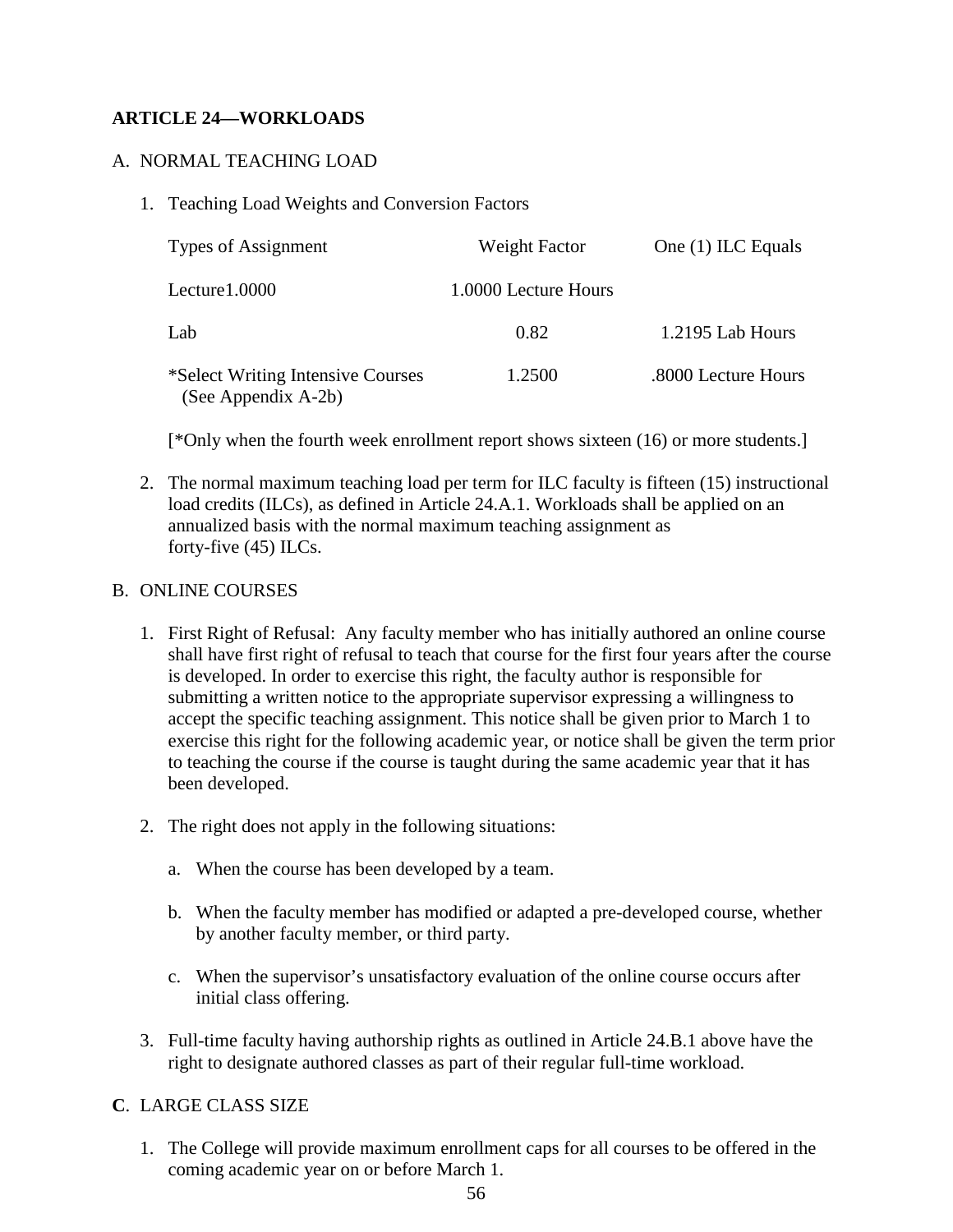- 2. Whenever a fourth-week class enrollment, regardless of delivery method, is larger than the enrollment cap provided in Article 24.C.1, the schedule of payment below shall apply.
- 3. Schedule of payment as a percent of enrollment caps

| Class $Size_a$ | Extra Pay                                              |  |
|----------------|--------------------------------------------------------|--|
| 100\% to 124\% | No change from regular workload rate.                  |  |
|                |                                                        |  |
| 125% to 149%   | Plus 25% of regular part-time contract for that class. |  |
|                |                                                        |  |
| 150% to 174%   | Plus 50% of regular part-time contract for that class. |  |

- a. Any fractional percentage shall be rounded to the nearest whole percent.
- b. All extra pay shall be based on enrollment at the end of the fourth week of classes each term.
- 4. Classes that are above one hundred twenty-four percent (124%) cap shall only occur with the mutual agreement of the faculty member and their supervisor.
- 5. Final determination as to the percent a class is above the cap will be made at the end of the fourth week of the term.
- 6. No class shall have more than one hundred seventy-four percent (174%) of the current enrollment cap for that class.

# D. FULL-TIME FACULTY

- 1. NORMAL WORK WEEK
	- a. The normal work week for one (1.0) FTE full-time faculty shall be thirty-five (35) hours per week.
	- b. The immediate administrator shall meet with the department or program areas to obtain input from faculty on concerns and alternatives related to schedules, workloads, and the addition of any new classes or courses. These meetings shall occur prior to the scheduling process.
	- c. When a disagreement exists concerning the workload credit of a new class between the supervisor and faculty developing the class:
		- i. An appeals committee made up of two full-time faculty appointed by the Association from curriculum committee members, and two administrators appointed by the College will convene. This committee will review the workload and recommend a resolution to the difference of opinion.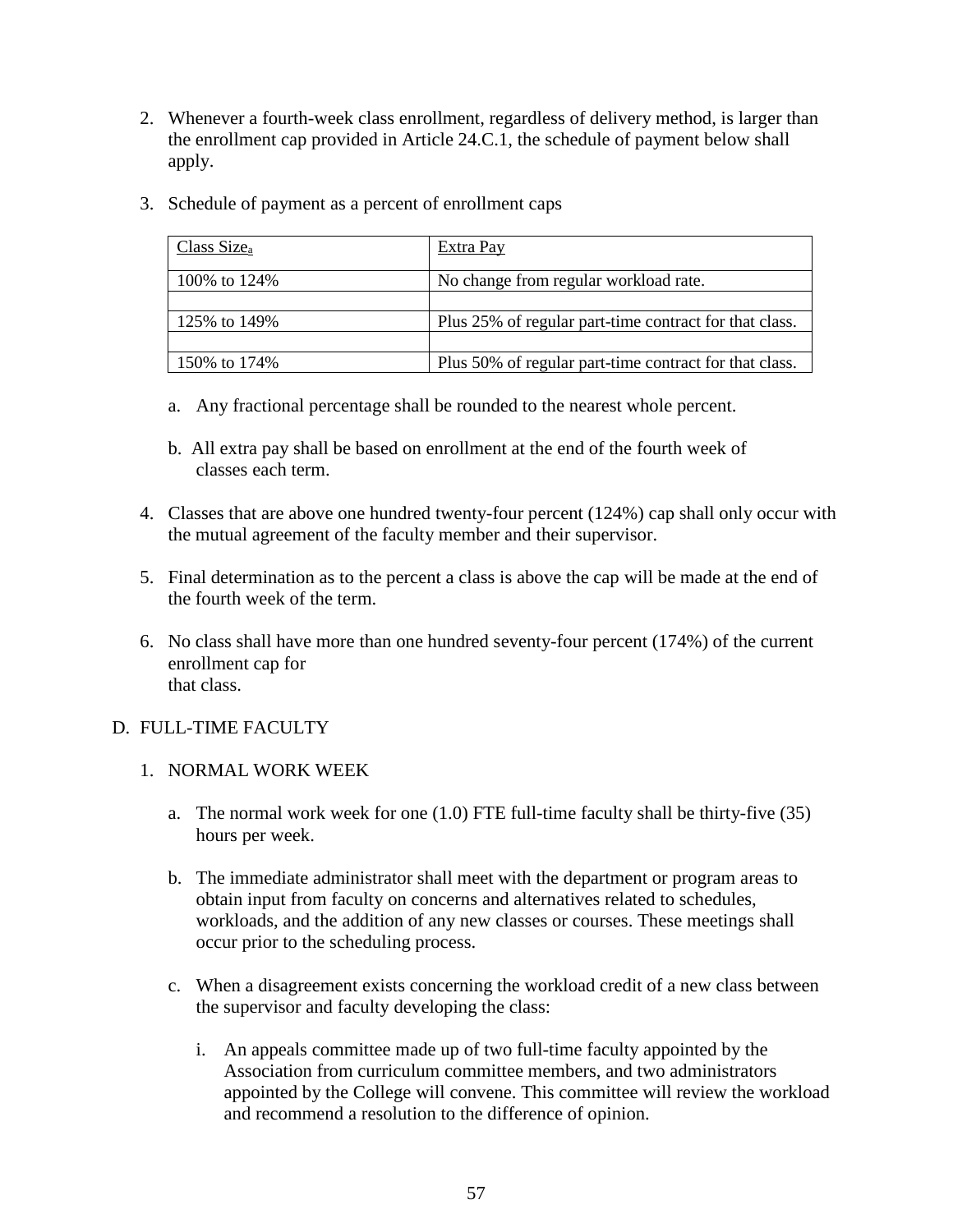- ii. If the impacted faculty is not satisfied with the decision of the appeals committee, the decision on workload credit may be appealed to the vice president of Academic Affairs for final resolution.
- d. Upon a full-time faculty's written request and prior to September 1 of each year, the College shall provide full-time faculty a written work schedule and the workload calculation for the academic year.

# 2. SPECIAL CIRCUMSTANCES

Supervisors will work with non-ILC faculty not identified below to establish clear workload expectations at the beginning of each academic year.

- a. ABE/GED and Career and Technical Education instruction conducted within Corrections Education offered at an average of twenty-two (22) student contact hours per week with a maximum of twenty-five (25) student contact hours in any one week.
- b. High School Partnerships instruction will be offered an average of twenty-two (22) student contact hours per week with a maximum of twenty-five (25) contact hours in any one week. Student contact hours may include, but are not limited to, teaching duties, study hall and/or lab duties, and office hours. Faculty in High School Partnerships may have the option to use their assigned classroom for their office hours.
- c. The full-time workload for faculty counselors shall consist of an average of twentytwo (22) student contact hours per week with a maximum of twenty-five (25) student contact hours in any one week.
- d. The normal workload for a non-ILC faculty is thirty-five (35) hours per week as defined in 24.D.1.a. Workloads shall be applied on an annualized basis. When a fulltime non-ILC faculty member is scheduled for a work week that exceeds thirty-five (35) hours, the supervisor will work with the faculty member to adjust their upcoming schedule to achieve an average work week of thirty-five (35) hours.
- e. Article 24.B.2 shall not prohibit the adjustment of workloads. It shall be the responsibility of the immediate administrator to fix and adjust workloads as circumstances warrant. If it is necessary for only a few in a program area to have an assignment greater than forty-six and one-half (46.5) ILCs, the maximum ILCs in one year set forth in Article 24.A.2, then an honest effort will be made to decrease their workload in the following year.
- f. Normally, an instructor's assignment shall not require more than three (3) different lecture preparations per term, or six (6) different lecture preparations per term for High School Completion. The immediate administrator shall discuss exceptions with the instructor. The instructor shall be given the opportunity to suggest alternatives prior to official assignment.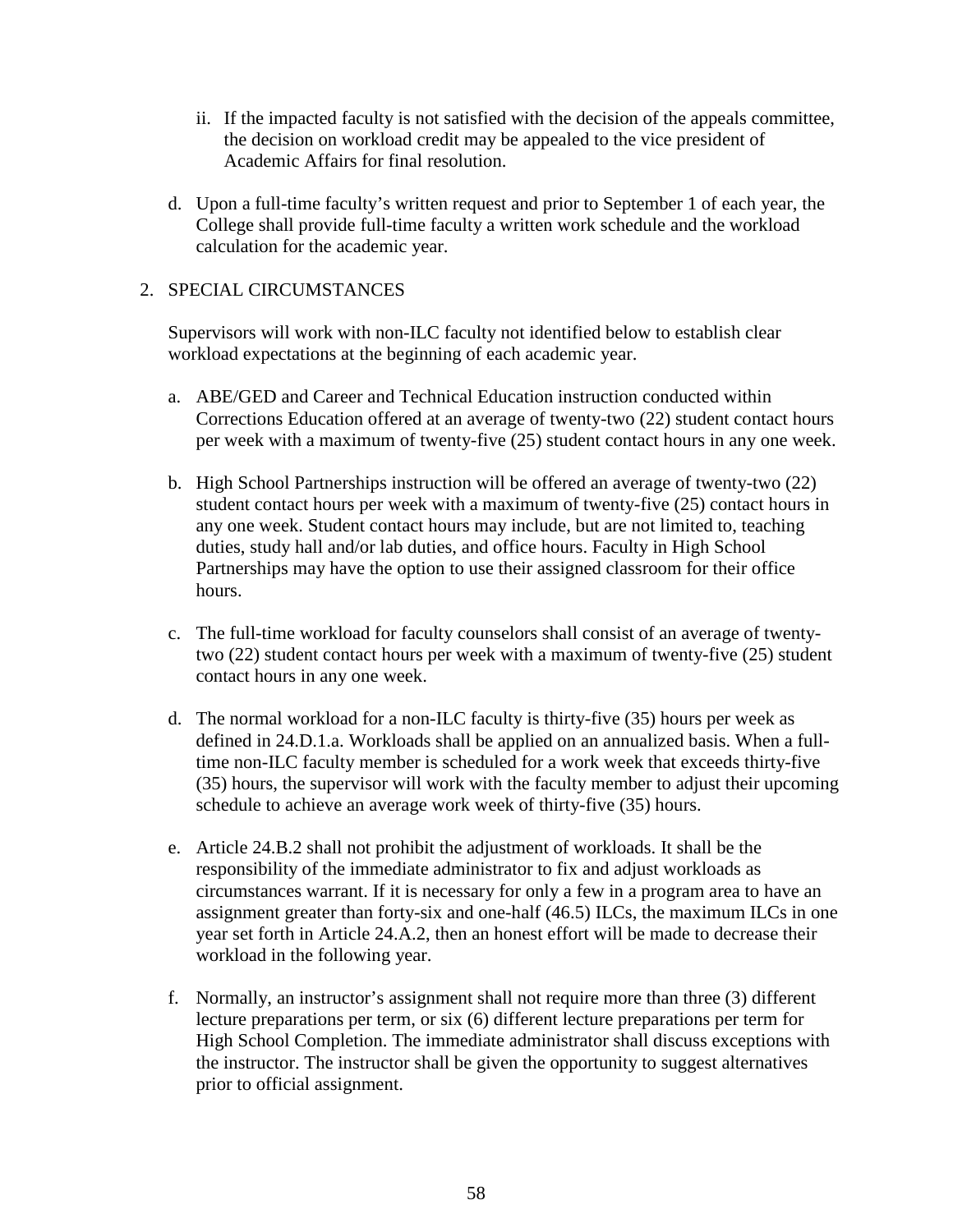# 3. ASSIGNMENT OVERLOAD TO REGULAR TEACHING LOADS

If during the contracted three (3) term year a full-time faculty member's regular teaching load (other than that assigned through Article 28) exceeds the maximum forty-six and one-half (46.5) ILCs indicated in Article 24.A.2, the member shall, upon completion of the year, be paid for this overload. This excess in regular teaching load shall be paid according to the faculty member's regular ILC rate in Appendix A-2b.

## 4. EQUIVALENT WORKLOADS

The additional compensation provided for in Article 24.C shall not apply if, all things considered, the member's overall workload is substantially equivalent to that described in Article 24.A, B, and C. Any disagreement with regard to whether such equivalency exists may be submitted as a grievance in accordance with Article 32 of the Agreement.

## 5**.** EQUITY OF ASSIGNMENTS

- a. Workloads and academic advising shall be divided equitably among the full-time faculty in each department and program area on an annual basis. The same faculty within a department or program area will not always be given an assigned overload to their regular teaching load (Article 24.D.3) or work schedule. However, nothing in this subsection shall restrict a faculty member from volunteering for additional teaching/non-teaching assignments above a normal workload at any time.
- b. All additional assignments, voluntary or not, will count toward the faculty's annual ILC or duty day workload.

## 6. QUALIFICATION FOR ASSIGNMENTS

A faculty member shall not be assigned to instruct classes or be given assignments, including distance education, for which they have not had preparation, either through education, training, experience, or informal study.

## 7. TEMPORARY ASSIGNMENTS

A full-time faculty member, who is given a temporary assignment outside their regular assignment and department, shall continue to accrue seniority within the bargaining unit and within their regular budgetary unit, and shall have the right to return to their regular position if still available, or to an equivalent position at the end of their temporary assignment.

## 8**.** PROGRAM CHAIRS

- a. Program chairs shall be regular status full-time faculty member**(s)**, unless none are available, and will be selected by the supervisor after consultation with program fulltime faculty.
- b. Program chairs will be designated on a voluntary basis. Program chair duties are outlined in the Program Chair Handbook. Program Chair duties performed outside the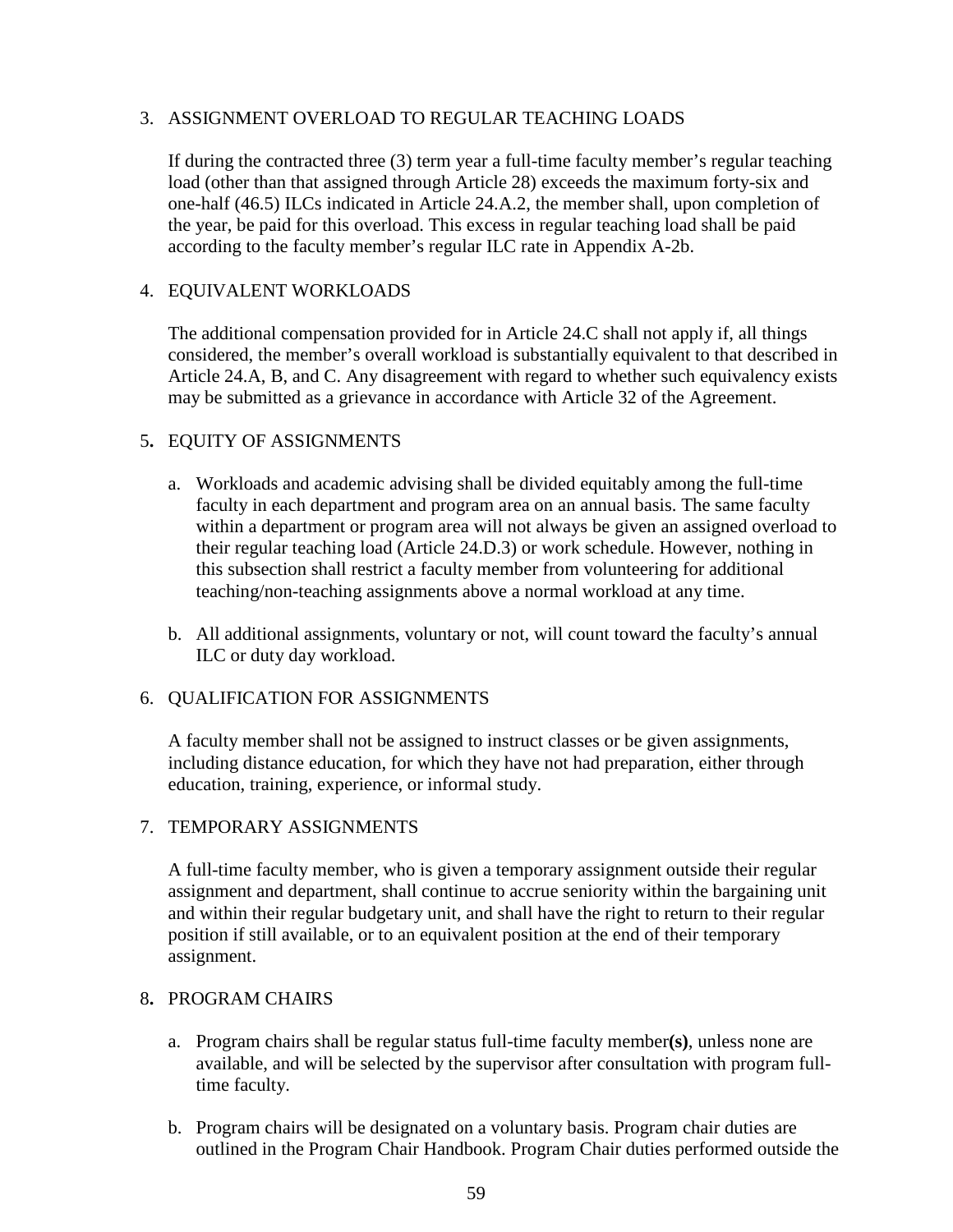regular academic year shall be paid at the faculty member's regular per diem contracted daily rate for a maximum of ten (10) days. Program chairs will be released a minimum of thirty-three percent (33%) (fifteen (15) ILCs per regular academic year) or equivalent for non-ILC based faculty from their regular assignment during the regular academic year to perform these duties with two exceptions:

- i. Programs containing two (2) or less FTE faculty
- ii. Program chairs that do not perform all A duties as listed in the Program Chair Handbook may be prorated to a minimum of four (4) ILCs per term or equivalent for non-ILC based faculty.
- c. The length of appointment to a program chair position shall be two years. Appointments can be extended by consensus of the department/program members and the chair's supervisor.
- d. Program chairs shall not exercise final decision-making in hiring or determining the evaluation of a faculty member, nor shall they adjust grievances or discipline a member of the bargaining unit.
- e. The evaluation of Program Chair duties will be separate in content from any evaluation that is described in Article 10, and will not be considered part of their normal faculty evaluation.
- f. With a minimum of a thirty-day calendar notice, a Program Chair may resign from the position effective at the end of the academic year and return to their regular faculty assignment.
- g. Removal of a Program Chair shall not cause the separation of said person from the service of the College. Upon removal from the chair position, the faculty person shall return to their regular faculty assignment the following academic year.
- h. Equivalent workload release for non-ILC based faculty will be two (2) hours per week for eleven (11) weeks for each ILC of release time.
- i. Any changes to the duties of program chairs will be made in consultation with the Association.

## 9. MANDATORY ADVISING

The College has implemented a mandatory advising system. Mandatory advising workloads shall only be given to full-time faculty. The College and the Association agree to monitor the progress of the system through regular Contract Management meetings. If both sides agree that the system requires contractual language, a separate Memorandum of Agreement will be entered into.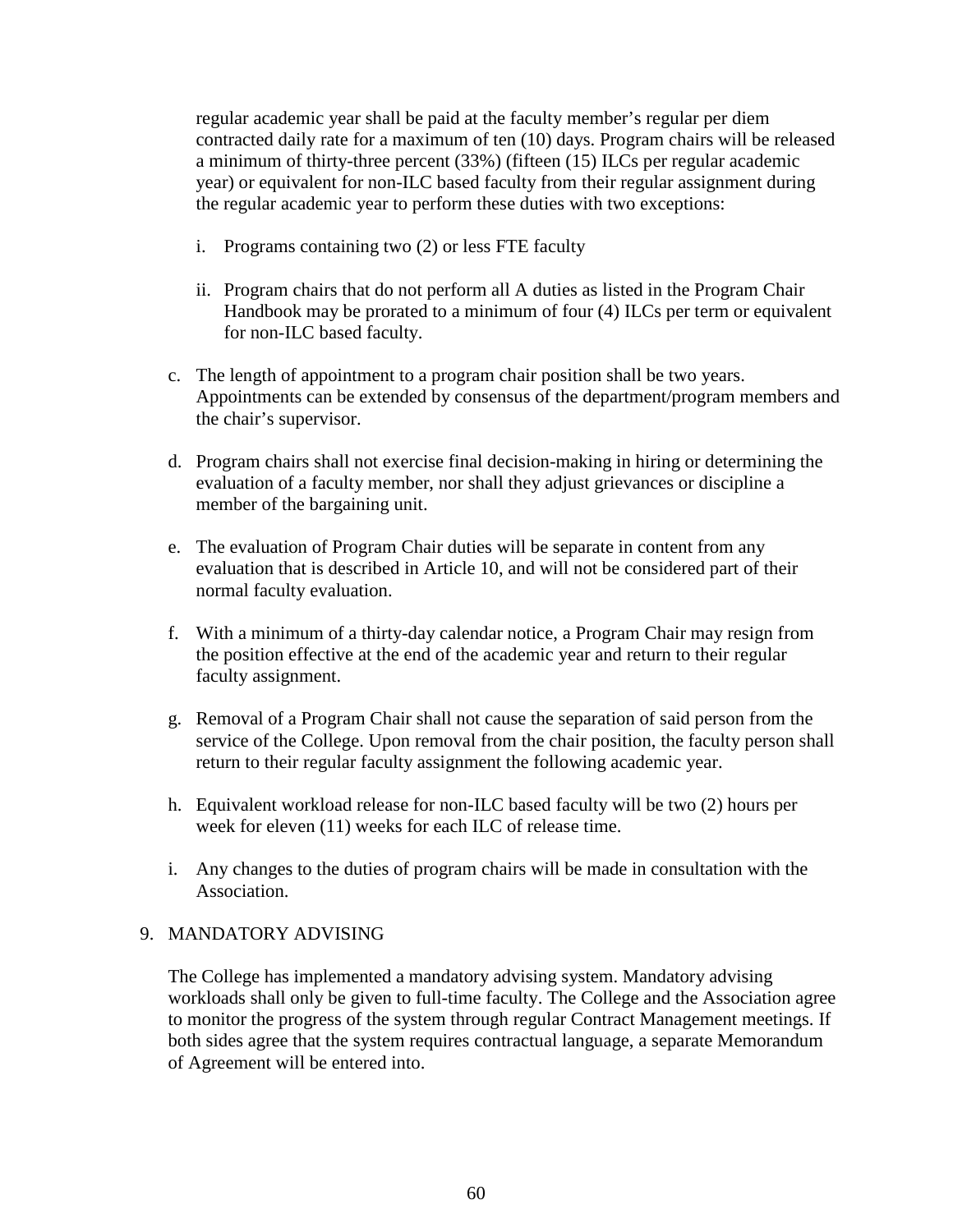# **ARTICLE 25—BENEFITS**

## A. COMMITTEE TO INVESTIGATE ALTERNATIVES TO CURRENT INSURANCE PLANS

The College and Association will participate in the Insurance Task Force and will abide by its charter. The Association may appoint up to three (3) members on this committee. Any findings or recommendations that could result in a change to the existing plans will be subject to the approval of the College and the Association. The addition of new plans will be subject to the approval of the College.

## B. INSURANCE PLANS AVAILABLE—FULL-TIME FACULTY

- 1. For each eligible full-time faculty member who has elected to participate, the College will make available insurance benefits that are substantially similar to the existing plans (subject to availability):
	- a. Full Family Medical—choice of one:
		- 1) Preferred Provider Plan
		- 2) Health Maintenance Organization Plan
	- b. Full Family Vision Plan
	- c. Full Family Dental Plan
	- d. Faculty member AD&D/Group Life Plan \$50,000
	- e. Dependent Group Life—\$2,000
	- f. Faculty member Long Term Disability for 2/3 salary, maximum \$8,000 monthly, after ninety (90) calendar days

## C. PAYMENT OF PREMIUMS FOR COVERAGES IN ARTICLE 25.B.1

Any premium costs in excess of the College contribution will be paid by the faculty member.

1. Starting September 1, 2021, the College paid contribution for premiums shall be increased by three percent (3%) to \$1,581.41.

Starting September 1, 2022, the College paid contribution for premiums shall be increased by three percent (3%) to \$1,628.85.

Starting September 1, 2023, the College paid contribution for premiums shall be increase by three percent (3%) to \$1,677.72.

For the life of this agreement, the College will pay up to an additional \$80.00 per month towards the combined medical insurance. This will be prorated by FTE.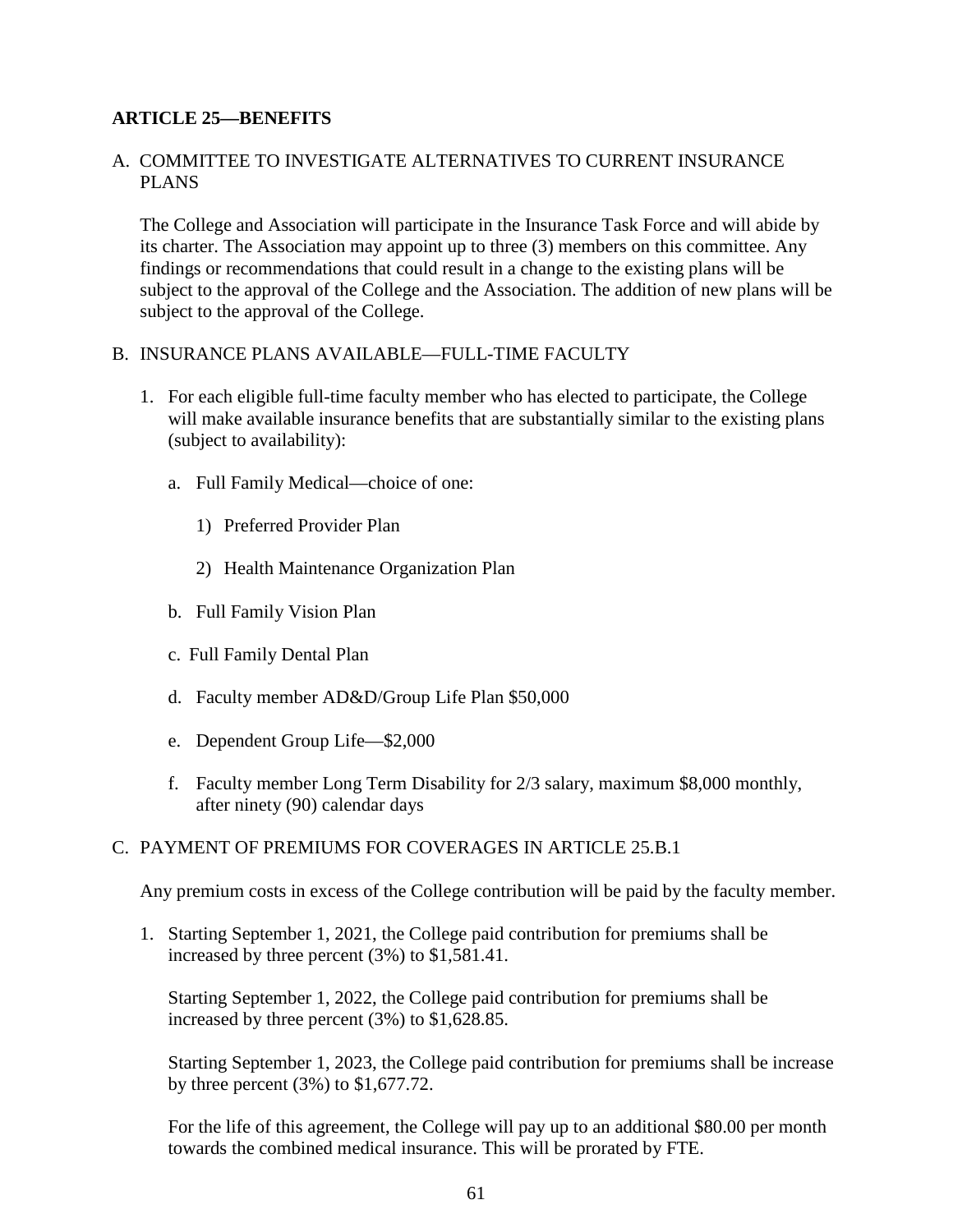For the life of this Agreement, the following will apply to full-time faculty who elect a plan with a Health Saving Account (HSA):

- a. The College will contribute \$30 per month to the employee's HSA.
- b. For employees who contribute to the HSA account, the College will contribute an additional dollar-for-dollar matching contribution up to a maximum of \$20 per month.
- c. Both college contributions (in Article 25.C.1.a and 25.C.1.b) will be prorated for less than one point zero (1.0) FTE employees.
- 2. The College will pay the same percent of the premiums as the workload level when faculty have workloads less than one hundred percent (100%) subject to the provisions of Article 25.B above.
- 3. Full-time faculty on partial retrenchments shall have their premiums paid at the same level as their assignment just prior to the partial retrenchment subject to the provisions of Article 25.B above.
- 4. All disabled full-time faculty shall receive all insurance benefits through the period of their qualified recall right as specified in Article 7.F.

## D. PAYMENT FOR PREMIUMS FOR COVERAGE IN ARTICLE 25.B.1.f

Long Term Disability insurance premiums shall be deducted from the faculty's monthly pay.

## E. DUAL COVERAGE—FULL-TIME FACULTY

The College will provide coverage for only one spouse (partner) if both parties are employed by the College. Faculty with a spouse (partner) with College coverage will decide which employee will carry coverage or else the College will choose.

The College will pay a \$100 per month stipend to employees who are required to waive dual coverage because both spouses/domestic partners are employed by the College.

# F. RETIREMENT OPTIONS—FULL-TIME FACULTY

- 1. PERS/OPSRP Retirement Plan: Full-time faculty who discontinue work and are eligible for PERS/OPSRP retirement benefits and have applied for these benefits and have at least five (5) years of salaried employment service with the College, and are not eligible for Medicare, may receive and participate in the College's retiree medical insurance plan at their own expense. Further, contingent upon approval of the insurance carrier, retirees may enroll in the College's plan upon a change of life circumstances (prior to Medicare eligibility) resulting in loss of coverage for the retiree after the date of retirement.
- 2. Chemeketa Faculty Early Retirement Plan: Faculty member hired on or before September 30, 2005, who meet certain age, service periods and retirement dates are eligible for the faculty early retirement plan according to the requirements below: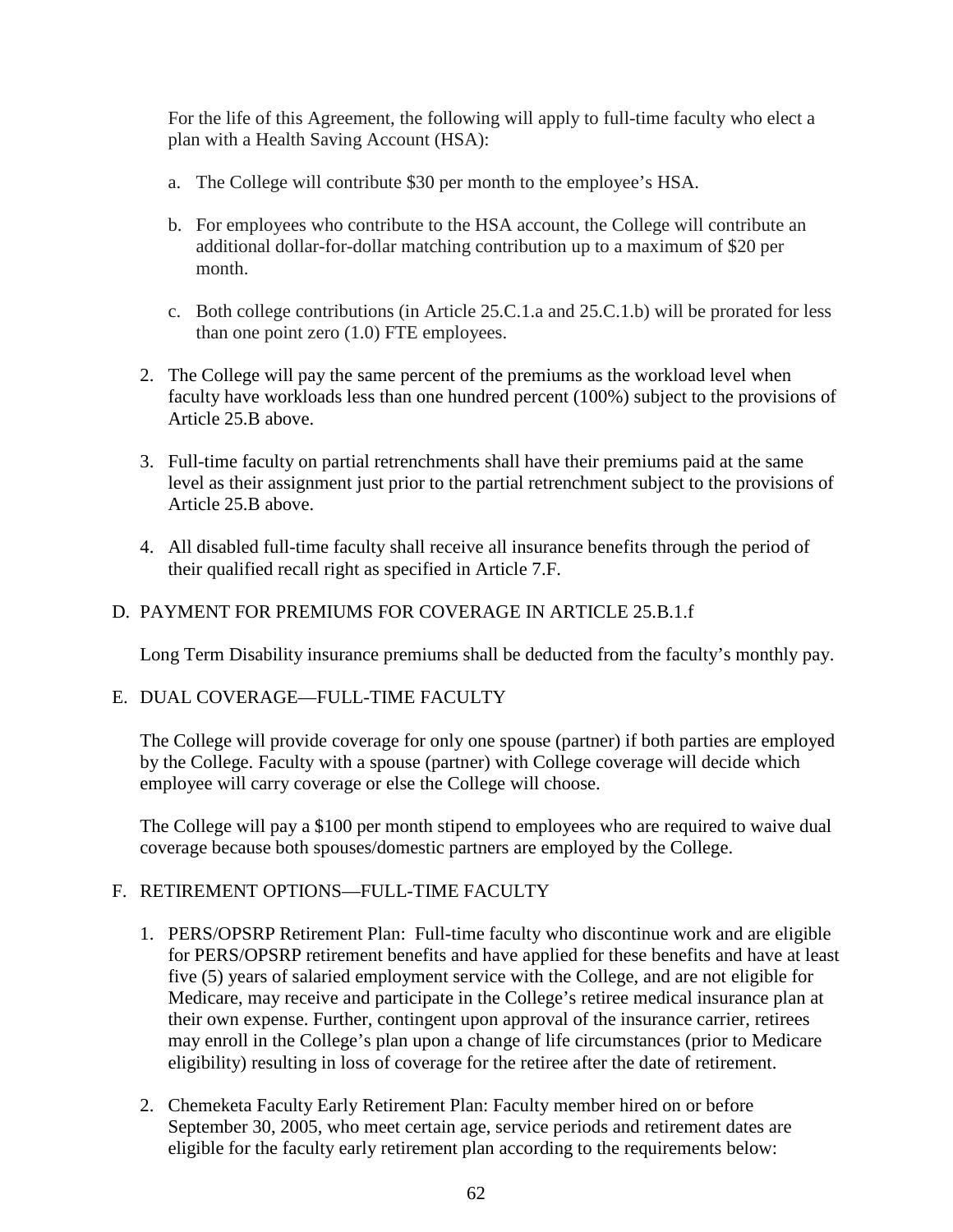- a. Service and Age Requirement: Faculty who have reached the age of fifty-five (55) but not yet sixty-two (62) who have served the College for a minimum of ten (10) years of continuous service immediately prior to retirement or faculty members less than age fifty-five (55) who have obtained thirty (30) years of college salaried employment (full-time faculty, exempt, or classified) at Chemeketa Community College.
- b. Monthly Stipend Amount: The monthly stipend shall be four hundred dollars (\$400) for ten (10) years of service, plus ten dollars (\$10) for each year of service beyond the minimum ten (10) [e.g., twenty (20) years of service earns a monthly stipend of five hundred dollars (\$500)].
- c. Stipend Period:
	- i. Faculty who meet service and age requirements in Article 25.G.2.a above and who retire on or before June 30, 2015, will be paid a monthly stipend for a maximum of four years up to the age of sixty-two (62).
	- ii. Faculty who meet service and age requirements in Article 25.G.2.a above and who retire between June 1, 2015, and June 30, 2016, will be paid a monthly stipend for a maximum of three years up to the age of sixty-two (62).
	- iii. Faculty who meet service and age requirements in Article 25.G.2.a. above and who retire between July 1, 2016, and June 30, 2017, will be paid a monthly stipend for a maximum of two years up to the age of sixty-two (62).
	- iv. Faculty who meet service and age requirements in Article 25.G.2.a. above and who retire between July 1, 2017, and June 30, 2018, will be paid a monthly stipend for a maximum of one year up to the age of sixty-two (62).
	- v. Notwithstanding Article 25.G.2.a, faculty who retire prior to age fifty-eight (58) will have the option of receiving the same amount of stipend calculated using the Monthly Stipend amount in Article 25.G.2.b. above and the Stipend Period in Article 25.G.2.c.i. through G.2.c.iv above, divided over the months between retirement and age sixty-two (62).
- d. The total monthly stipend will be subject to prorating for full-time faculty who have had reduced contracts during their employment with the College. The formula is: (Sum of yearly percentage divided by total years = stipend percentage of assignments)
- e. Approved paid or unpaid leaves of absence, excluding sabbaticals, do not constitute a break in continuous service, but will not be counted as time served for this option.
- f. Faculty who retire under this option shall be able to participate, up to qualification for Medicare, in College group health insurance plans, including their spouse, provided that the faculty member pays the premiums.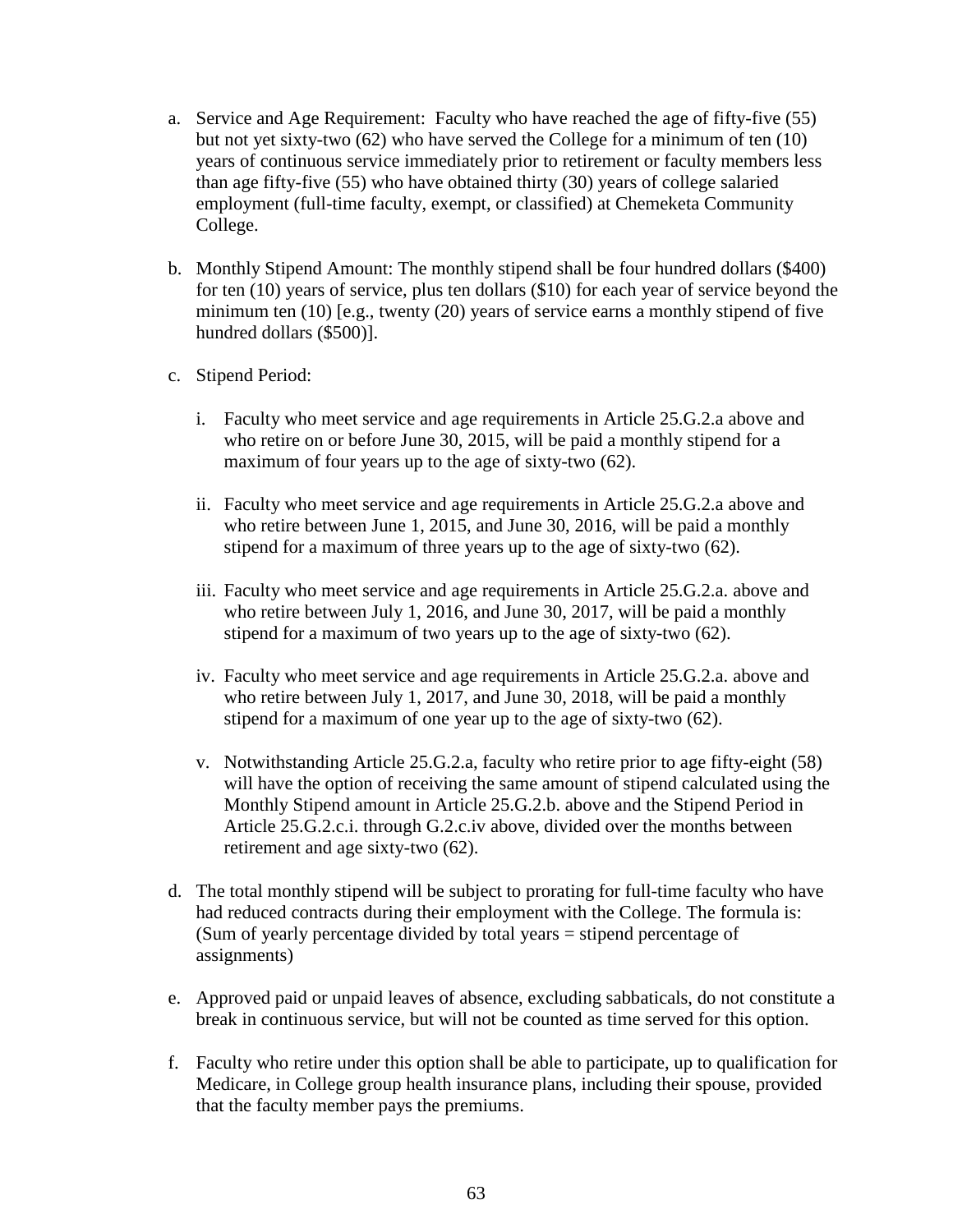- g. Stipends or benefits are not transferable to a beneficiary in the event of the faculty member's death.
- h. A minimum of six (6) months' notice must be given prior to the planned date of retirement. Normally, retirements should be effective at the end of an academic term. This requirement may be waived by the college president.
- i. For faculty who have birthdays during the breaks between their regularly schedule terms, a faculty member will qualify under Article 25.G when a faculty member's last working day (last scheduled duty day) is prior to the qualifying birthday (e.g., faculty completing work fall term, then have a qualifying birthday before the start of winter term). However, the last day of actual work (not the date of retirement) determines insurance coverage.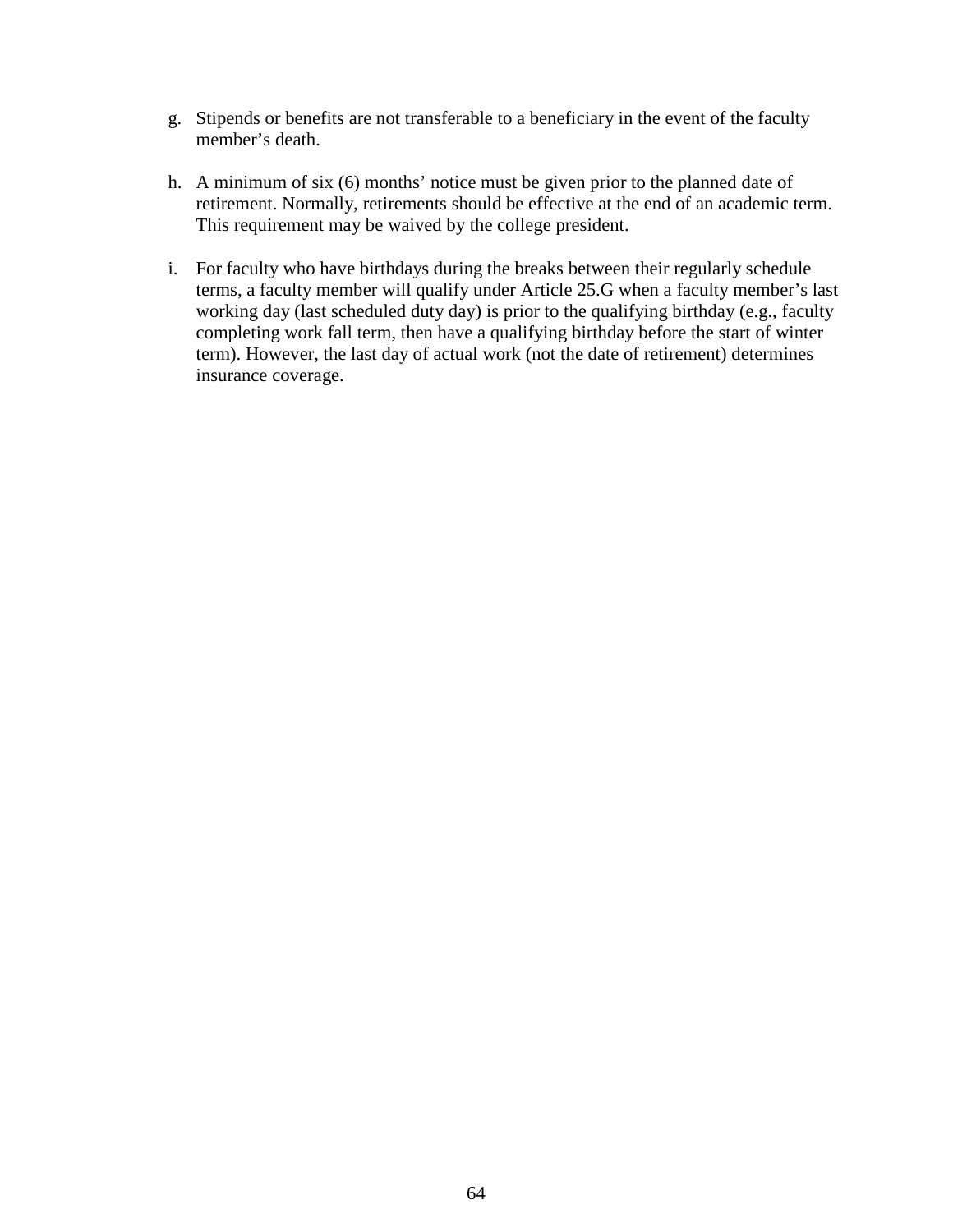# **ARTICLE 26—INSTRUCTIONAL AUTHORITY**

## A. INSTRUCTIONAL METHODOLOGY

Each faculty member will be given the initial responsibility to determine classroom discussion and method of presentation of the subject they teach subject to the evaluation procedures as outlined in Article 10 of this Agreement.

## B. SELECTION OF TEXTBOOKS AND/OR MATERIALS

- 1. Full-time faculty will initially select the appropriate textbooks and/or other instructional or informational materials for their subjects or areas of concern in accordance with the policies and guidelines as developed by the College. Alternate textbooks and other instructional or informational materials may be utilized in accordance with established policies and guidelines*.*
- 2. Part-time faculty will use textbooks and/or other instructional or information materials for their subjects or areas of concern in accordance with the policies and guidelines as developed by the College. Alternate textbooks and other instructional or informational materials may be utilized in accordance with established policies and guidelines*.*
- 3. In the event that a faculty member wishes to assign a required or optional textbook and/or materials that are self-authored, the faculty member who authored the text or materials will give the immediate supervisor notice of this fact, since assignment of such text could result in a potential or actual conflict of interest.

The immediate supervisor, or designee, will then convene an independent review textbook committee composed of the faculty member's peers. In no event shall the review committee include the faculty member who authored the materials. This committee will evaluate the textbook's efficacy as a student learning tool, proposed cost, and other relevant factors and, thereafter, approve or deny it for use in the class. This process will also be used for other course materials authored or owned by a faculty member.

## C. PROVISION OF TEXTBOOKS, MATERIALS, AND/OR EQUIPMENT FOR PART-TIME FACULTY

Any program-required software, textbooks, or safety equipment as determined by the College and specifically for the instruction of a class in that program shall be provided for the parttime faculty member at no cost. The part-time member may be required to return equipment or supplies that can be re-used by the College.

## D. DETERMINATION OF STUDENT GRADES

1.Faculty shall maintain the first right and responsibility to determine grades and other evaluations of students in accordance with guidelines published in the current Faculty Handbook. No grade shall be changed without consultation with the faculty member, except as provided in D.2 below.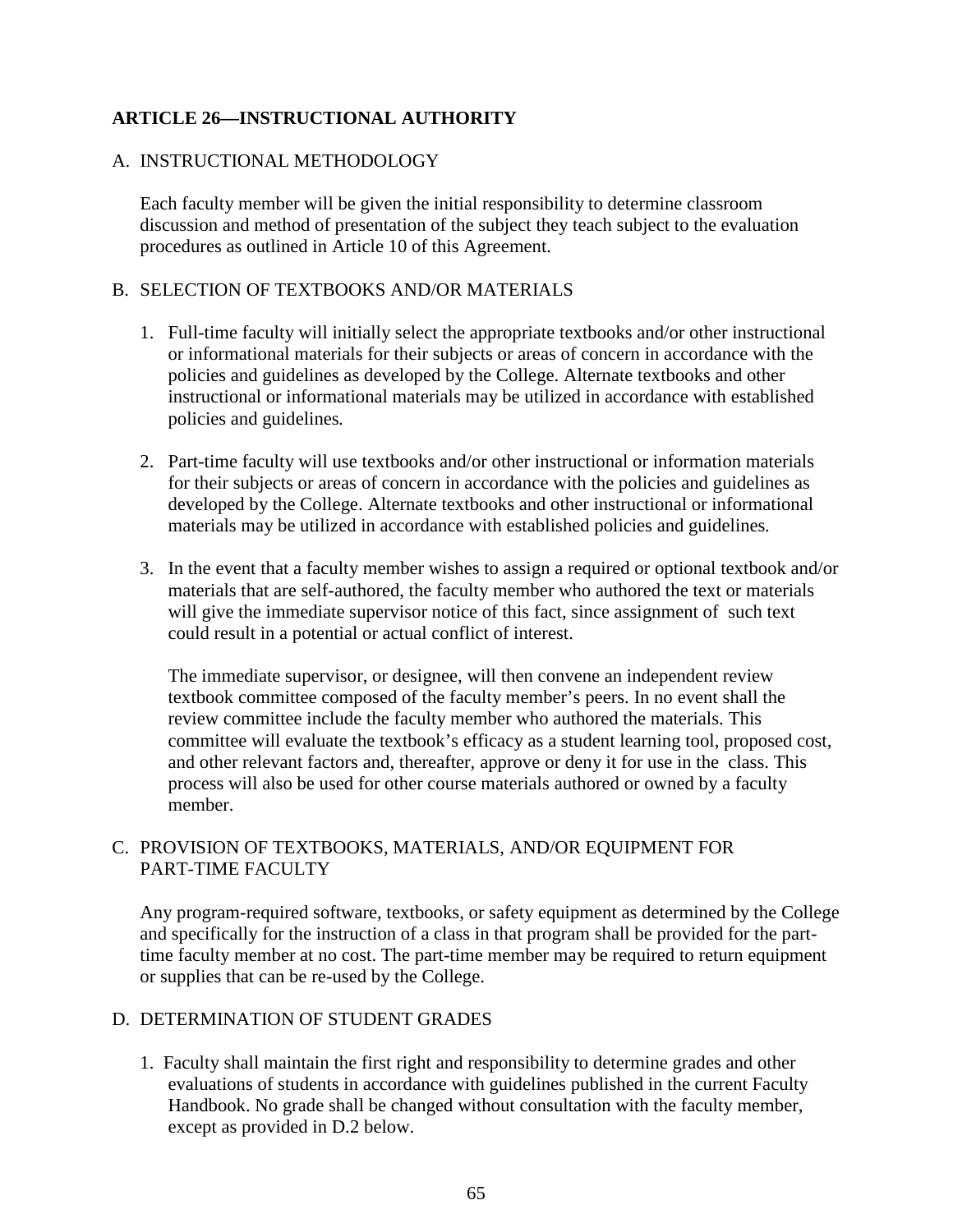2. If, after a good faith effort, the instructor cannot be located for consultation, a grade may be changed by the immediate administrator if there has been a miscalculation or misapplication of the grading criteria as specified in the course syllabus resulting in the assignment of an incorrect grade.

#### E. CURRICULUM AND PROGRAM REVIEW

- 1. Program chairs from the affected program or discipline shall be consulted as soon as practicable regarding scheduling, any curriculum, program, course changes or course development affecting their program curriculum prior to changes being made.
- 2. Full-time and part-time/adjunct faculty members of the bargaining unit shall be included on the Curriculum Committee and Academic Standards Advisory Council for the purpose of providing faculty input into curriculum and academic policy development and to maintain curriculum continuity and quality.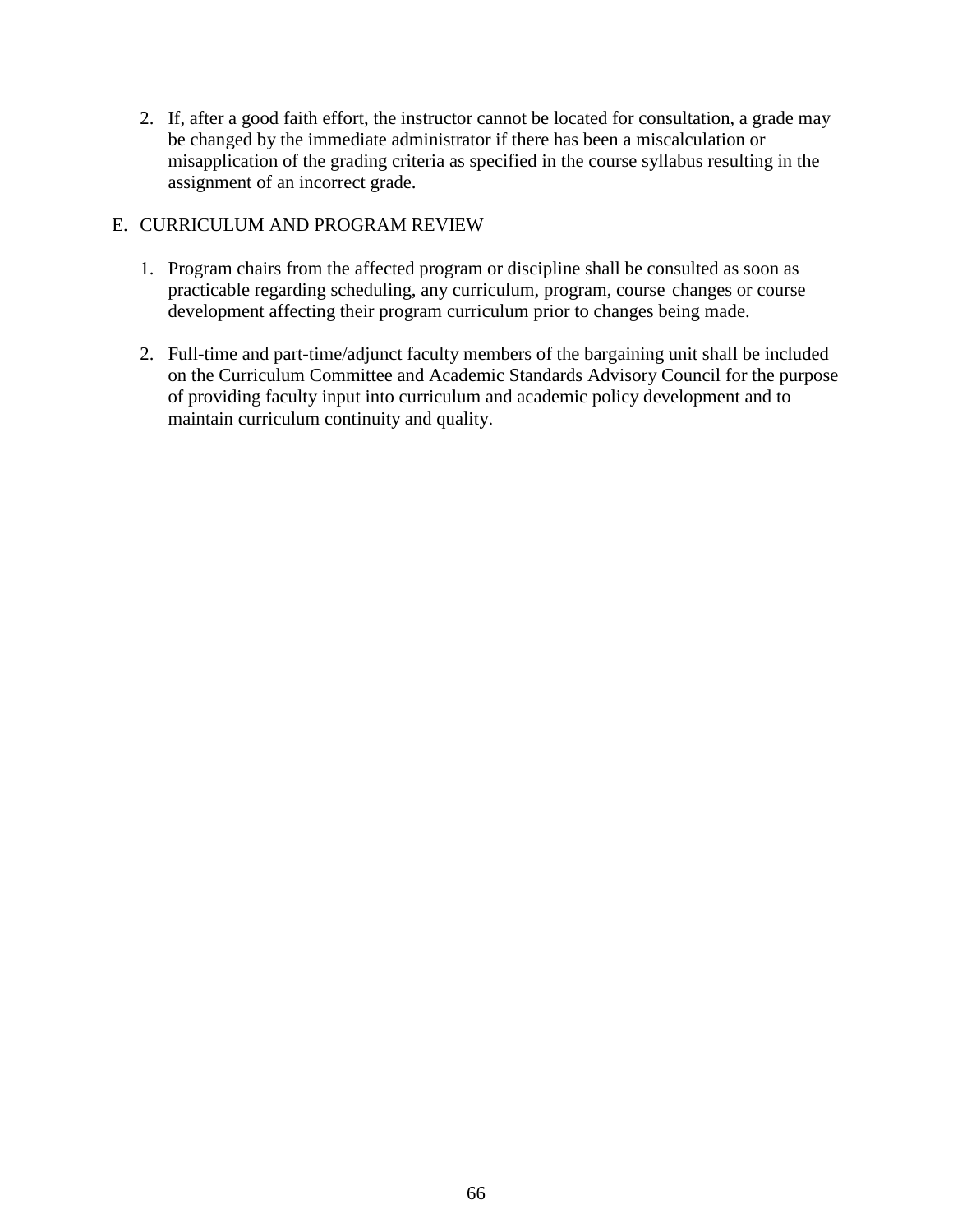#### **ARTICLE 27—ACADEMIC FREEDOM**

#### A. PUBLIC UNDERSTANDING AND SUPPORT OF ACADEMIC FREEDOM

The purpose of this statement is to promote public understanding and support of academic freedom and professional responsibility to the students, to the community, and to Chemeketa Community College. This institution is being operated for the common good and not to further the interest of either the individual instructor or the institution as a whole. The common good depends upon the free search for truth and its free expression.

#### B. ACADEMIC FREEDOM IN ITS TEACING ASPECT

Academic freedom is essential to these purposes and is applied to teaching and other collegerelated activities. Academic freedom in its teaching aspect is fundamental for the protection of the rights of the faculty member in teaching and of the student to freedom in learning. It carries with it duties correlative with rights.

- 1. Faculty members are entitled to freedom in the classroom or on campus while acting in a professional capacity, but they should be careful not to introduce into their teaching controversial matters which have no relation to their subject.
- 2. Faculty members are entitled to full freedom in research and in the publication and presentation of the results, subject to the adequate performance of their other academic duties and in concert with existing College policies and publications and printing.
- 3. Faculty members are members of a learned profession and members of the educational institution. When they speak or write as an individual, they should be free from institutional censorship or discipline, but their special position in the community imposes special obligations. As faculty members, they should remember that the public may judge their profession and the institution by their words and actions.
- 4. As a member of the institution, the faculty member seeks above all to be an effective teacher. Although they observe the stated regulations of the institution, they maintain their right to criticize and seek revision.
- 5. As a member of their community, the faculty member has the rights and obligations of any community member. They determine the amount and character of the civic and community involvement outside the institution with due regard to their responsibilities within it. As an individual engaged in a profession that depends upon freedom for its health and integrity, the faculty member has a particular obligation to promote conditions of free inquiry and to further public understanding of academic freedom.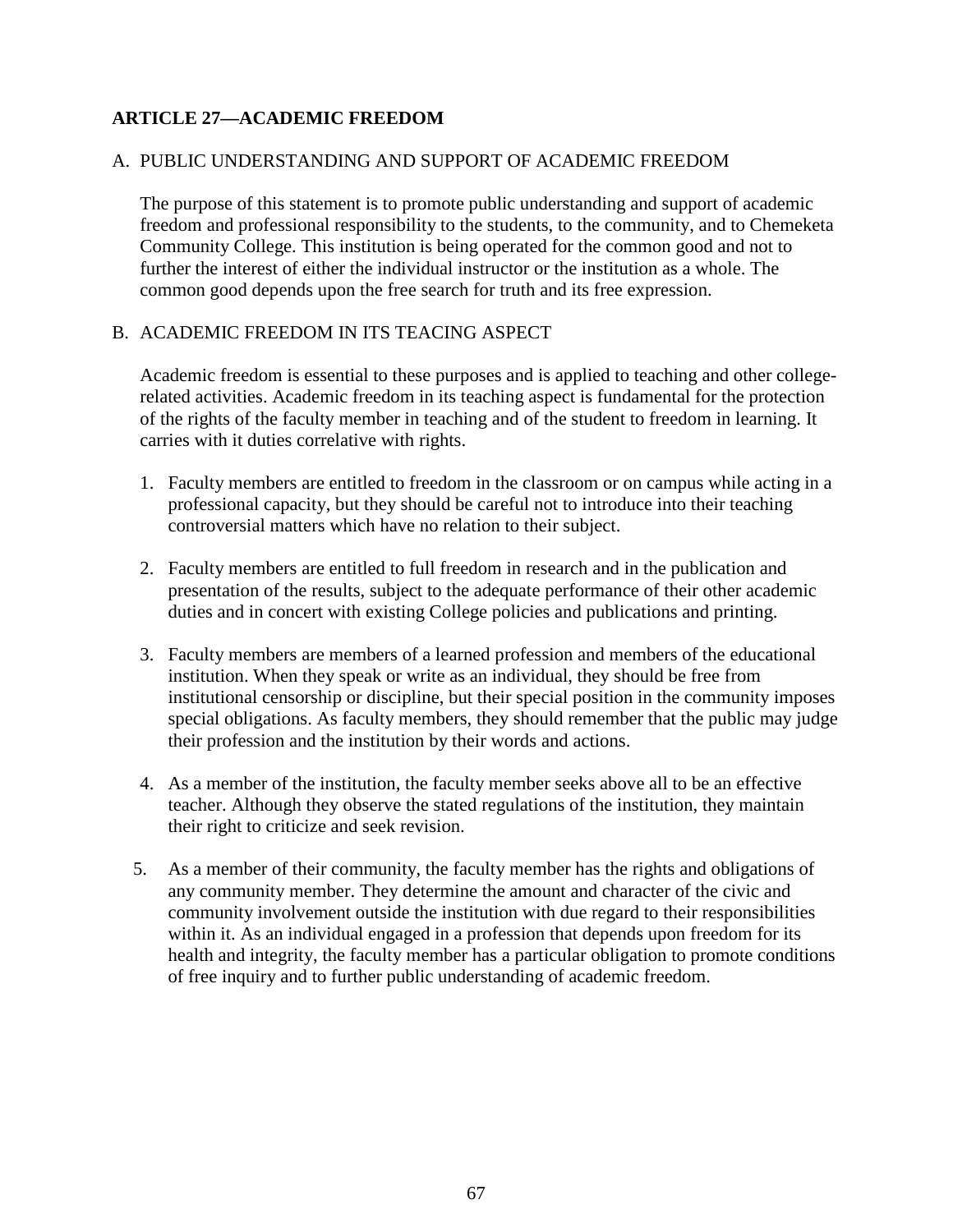#### **ARTICLE 28—ASSIGNMENT OF OVERLOAD AND NON-CONTRACT TERM CLASSES**

#### A. APPLICABILITY OF ARTICLE

This article applies to the assignment of classes that are available after the assignment of regular teaching loads have been made for full-time and adjunct faculty under Article 1.D.

#### B. ORDER OF ASSIGNMENT

For classes covered by this article, faculty must have the professional qualifications and/or training required by the College to teach the course.

For classes covered by this article, a faculty member cannot teach more than 16.5 ILCs in any term. Exceptions to this limit will be by mutual consent of the Association and the College and will be on a case by case basis.

When more than one faculty member has expressed interest in teaching a specific class covered by this article, the class will be assigned in the following order.

- 1. Full-time faculty members according to the following criteria:
	- a. This assignment preference is limited to classes in the program into which the faculty member was most recently hired to teach as a full-time faculty member.
	- b. This preference may be restricted by the College both for faculty members who are currently on an Improvement Plan (see Article 10.D) or probationary full-time faculty members.
	- c. Effective in the Fall term of 2022, during their assigned terms (Fall, Winter, Spring, unless an alternative schedule has been approved), full-time faculty members are allowed to teach up to 18 ILCs beyond the normal workload. For academic year 2021–2022, during their assigned terms (Fall, Winter, Spring, unless an alternative schedule has been approved), full-time faculty members are allowed to teach up to 21 ILCs beyond the normal workload. This restriction does not apply to their nonassigned term (normally, summer).

Adjunct faculty assigned 45 ILCs under Article 1.D may not teach any overload classes.

- d. Nothing in Article 28.C.1 shall be construed to permit a full-time faculty member to be assigned a course that has been assigned to another faculty member prior to the previous September 1, unless it is done so to give the full-time member a full-time workload or give an adjunct assigned 45 ILCs under Article 1.D.2 a full workload.
- 2. Part-time/adjunct faculty members who meet the following criteria:
	- a. Have taught at least one course in the supervisory area that the course is offered in within the last three years, and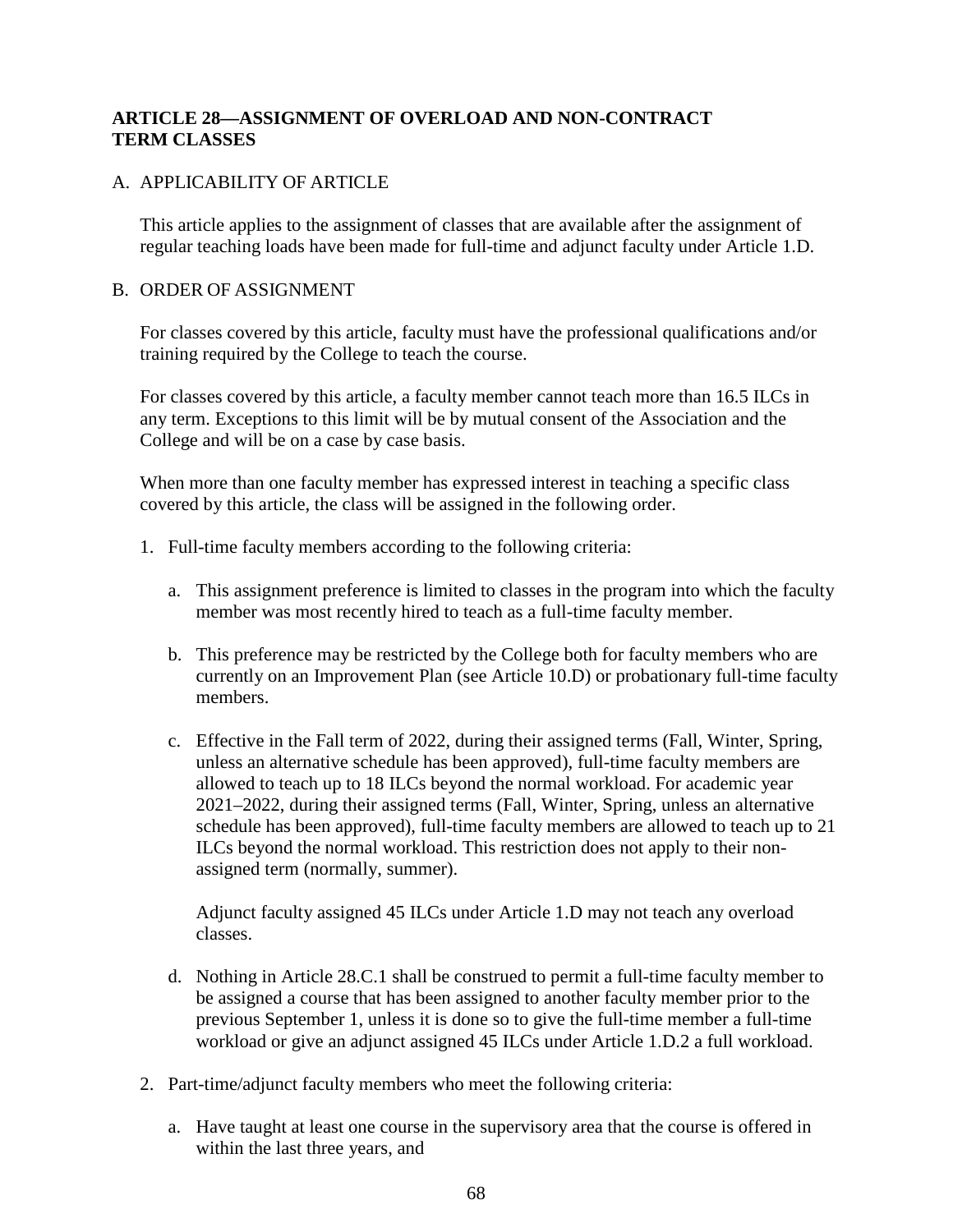b. Have not exceeded the allowable assignment levels set forth in Article 1.

If two or more part-time/adjunct faculty qualify, the first option will be given to the member who is on the highest step of the Salary Schedule. Among members on the same step, the first option will be given to the member who has taught the greatest number of sections of that course or, if that course is part of a course sequence as defined in Appendix D, the first option will be given to the member who has taught the greatest number of cumulative ILCs of courses from that course sequence within the last five (5) years. If the members have taught the same number of sections, determination of assignment shall be by lot, if no other settlement can be reached. In the event such reassignment is not offered, the member may request from the supervisor the reason(s).

3. Qualified full-time faculty members who are requesting to teach courses outside the program into which they were most recently hired.

All members of the bargaining unit who are qualified to teach (Article 28.B) have priority in the assignment of courses over a non-bargaining unit member (Classified and Exempt employees).

#### C. NOTICE TO PART-TIME/ADJUNCT FACULTY

- 1. Prior to September 1 of each year, the College shall prepare a tentative master schedule of all classes covered under this contract for the regular academic year.
- 2. Assignment notification: The College will provide the following upon written request from a part-time/adjunct faculty member:
	- a. By September 1 of each year, the College will provide to part-time/adjunct faculty members, who have been employed by the College for any part of the two (2) immediately consecutive prior years, a proposed schedule of assigned classes for the coming academic year.
	- b. For others, a proposed work assignment for Fall term by September 1 and, by the third week of the current term, a proposed work assignment will be provided for the following term.

The proposed assignment notification is not an enforceable employment contract. It is an expression of the College's tentative assignment plans based on information available at the time of notification.

- 3. Part-time/adjunct faculty members may discuss their proposed assignments with their supervisors prior to the beginning of any term to grant them the option of requesting modification of said assignments.
- 4. The College shall make an effort to avoid deviations from the proposed assignment notifications, but nothing in this Article shall limit the College's ability to deviate because of academic, fiscal, or programmatic reasons, or as set forth in Article 12.B.
- 5. If a class is terminated, cancelled, or rightfully reassigned to another instructor the following applies: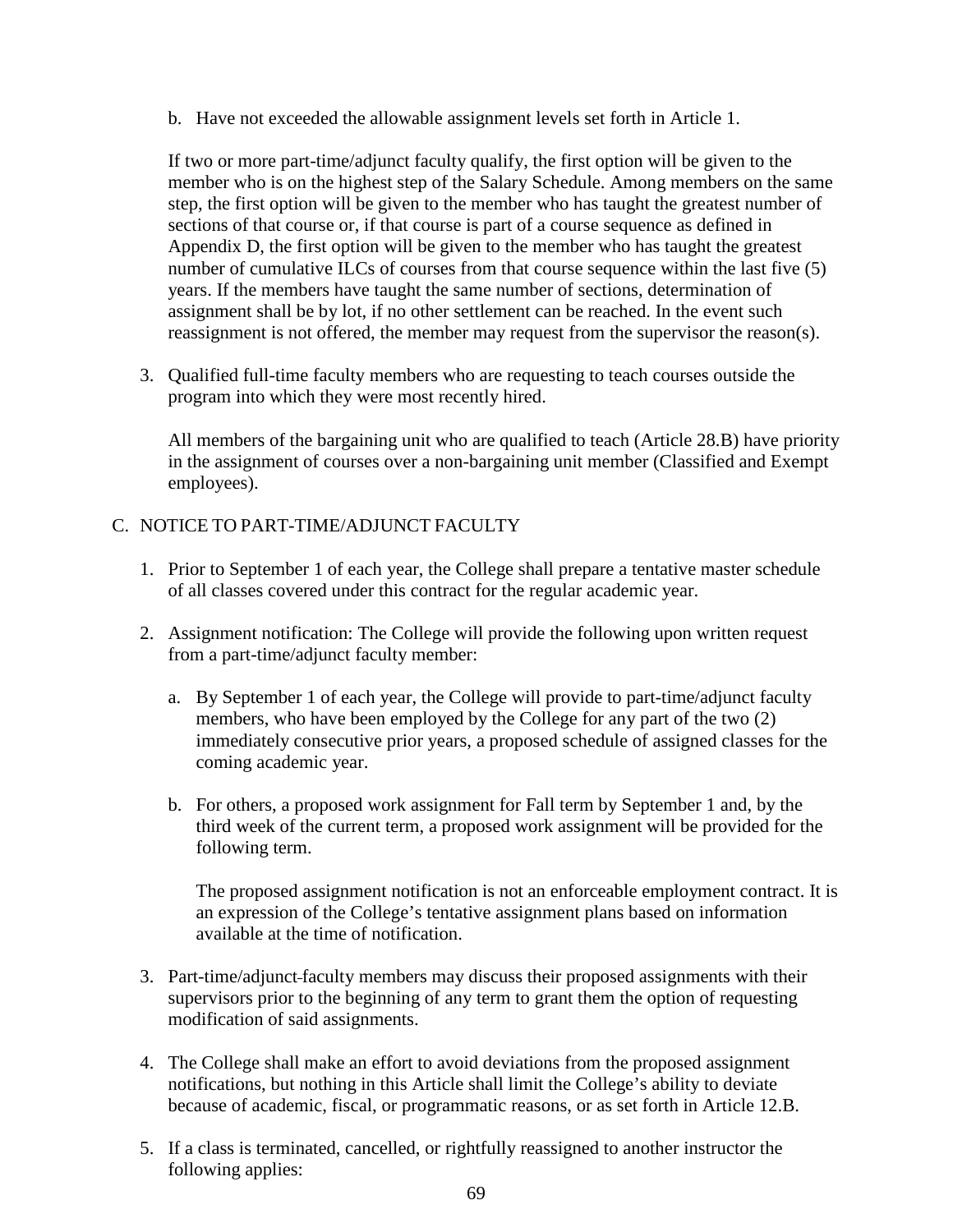- a. If the termination or reassignment occurs eight (8) days or more prior to the initial class meeting, the faculty member will not be compensated.
- b. If the cancellation or reassignment occurs seven (7) calendar days or less prior to the initial class, the faculty member will be paid four (4) hours at the lecture rate if it is a lecture or lecture/lab class. If it is a lab only class, the compensation will be at the lab rate.

If the class is a lecture/lab, the faculty will be paid four (4) hours at the lecture rate, not four (4) hours for the lecture portion of the class and four (4) hours for the lab portion of the class.

c. If the cancellation or reassignment occurs during or after the initial class meeting, the faculty member will be paid for the student contact hours and an additional two hours at their regular hourly rate of pay for the cancelled/reassigned class. Contact hours will be paid at the rate of whichever modality the contact hours occurred (lecture, lab, or both).

#### D. PRO-RATED CONTRACTS

The College and the part-time/adjunct faculty member may, by the end of the first week of a term, mutually agree on a pro-rated contract for classes that are below the current minimum class size required of full-time faculty. Pro-rated contracts shall be calculated in the following manner: (actual class size/minimum FT class size) x 100. At no time will a prorated contract fall below 50 percent of the faculty member's scheduled salary.

Minimum class size for continuing any class may vary due to special circumstances as determined by the College.

#### E. FULL-TIME RETIREMENTS

A full-time faculty member's retirement is considered a break in service and the College is under no obligation to rehire them as a part-time/adjunct faculty member.

If the College does reemploy them as a part-time/adjunct faculty member the following will occur:

- 1. The number of sections accumulated teaching individual courses over the last three years will be carried forward.
- 2. If the retired faculty member is offered and accepts a part-time teaching position they will maintain the step on the Part-Time Faculty Schedule held at the time of retirement.

A full-time faculty member who is contemplating retirement may ask their dean/director about the possibility of teaching as part-time/adjunct faculty. The dean's response does not guarantee a teaching assignment.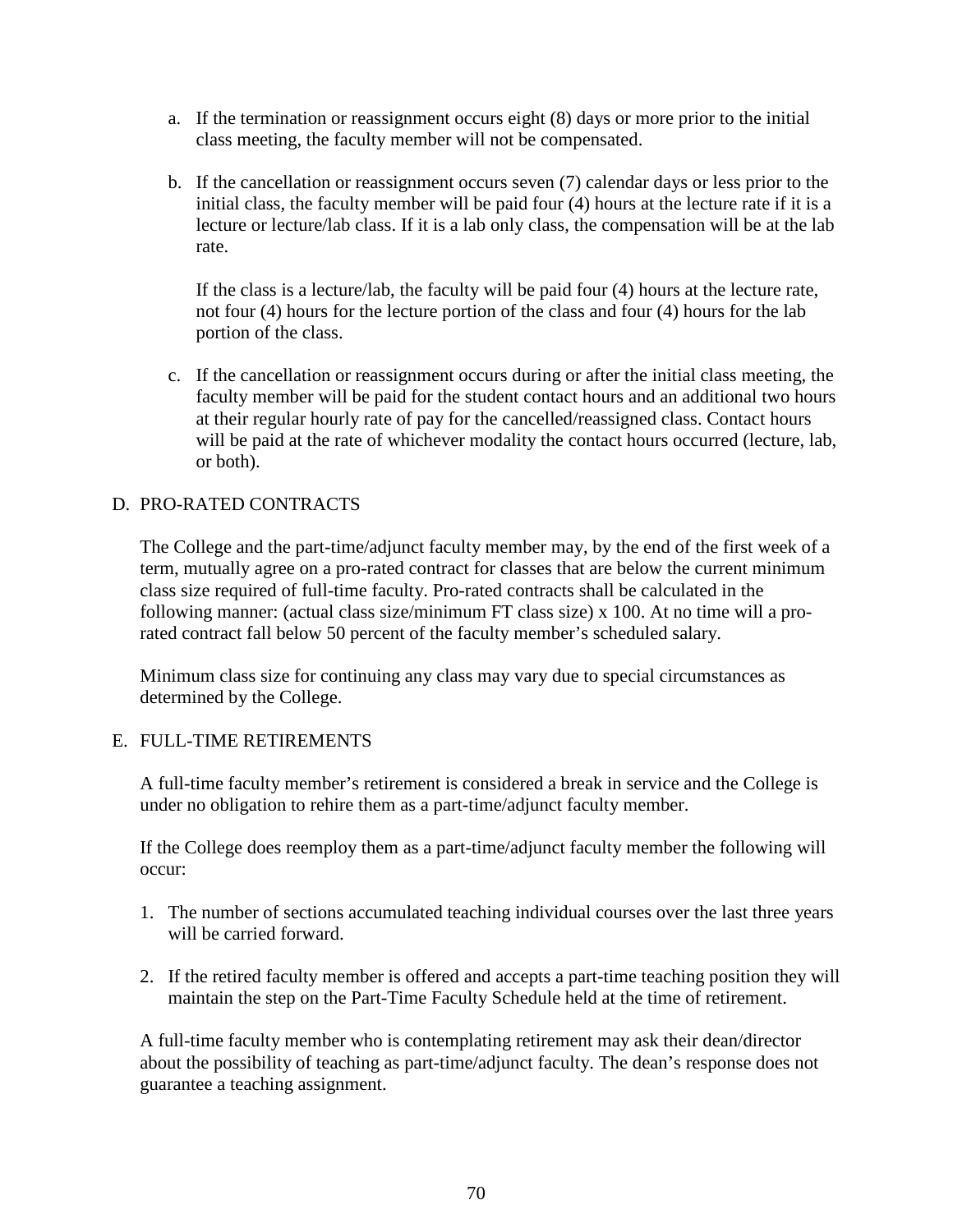#### **ARTICLE 29—FACULTY RIGHTS**

#### A. CRITICISM OF PERFORMANCE

All faculty members and administrators shall be accorded treatment in a manner befitting the professionalism of both parties. Any criticism of individual performance, therefore, shall be made in confidence.

#### B. JUST CAUSE FOR DISCIPLINE

- 1. Part-time/adjunct faculty shall not be disciplined without just cause during the term of their contract.
- 2. Full-time faculty members shall not be disciplined without just cause.

#### C. RIGHT TO BE REPRESENTED AT MEETINGS

When bargaining unit members have a reasonable belief that a meeting with a college administrator may lead to discipline, they may request representation from the Association and the College will recognize the member's right to representation at the meeting.

For meetings, like investigatory or disciplinary meetings, the College shall provide the following in writing or email to the member and to an Association Vice President or designee:

- Twenty-four (24) hours advanced notice of meeting that includes the time and location.
- A brief written summary of the reason for the meeting.

#### D. NONDISCRIMINATION

The College will not discriminate against a faculty member because they make a complaint, whether the complaint is contractual or non-contractual.

#### E. PERSONAL LIFE

The College recognizes that the personal life of the faculty member is not an appropriate concern of the College except to the extent that such activity affects the faculty member's ability to do their job.

#### F. NOTICE OF RESIGNATION

A full-time faculty member desiring to terminate employment with the College is requested to notify their immediate supervisor and the director of Human Resources, in writing, and whenever possible, at least one (1) academic term prior to the requested effective date of the termination.

#### G. COMPLAINT PROCESSING

As used in this process:

• "days" are defined to be calendar days.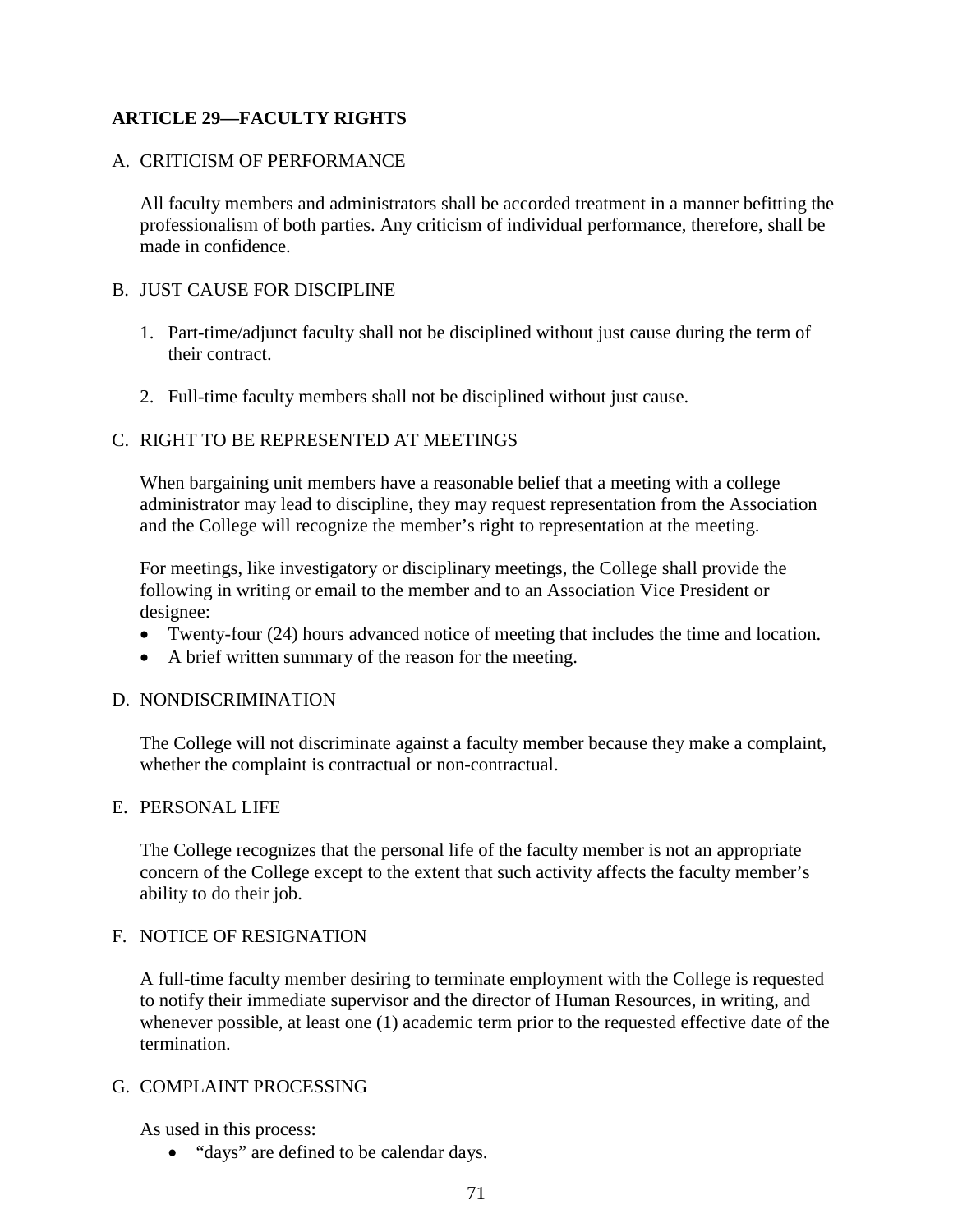- A concern or complaint is resolved when the complainant retracts the complaint or the College determines that sufficient measures have been taken to address the complaint. However, a complaint of unlawful harassment or discrimination shall not be considered resolved solely because the complainant retracts the complaint.
- 1. Less Serious Concerns or Complaints

Any concern or complaint about a faculty member that would commonly be perceived to be less serious will be referred to the faculty member first to try to resolve the complaint. If the situation is not resolved at that level, it will be resolved at the instructional department/program level in consultation with the faculty member and the faculty member's immediate supervisor. Examples of these types of complaints are grade disputes, pedagogical concerns, and professional differences.

After a preliminary investigation, if the immediate supervisor determines that the concern or complaint lacks sufficient merit, the supervisor may resolve the concern or complaint without involving the faculty member. This dismissed complaint cannot be considered in any future disciplinary action against the faculty member.

2. More Serious Concerns or Complaints

More serious concerns or complaints, including alleged violations of college policy, that may result in discipline or that could otherwise impact a member's employment status, shall be processed in accordance with the process described below.

a. Faculty Member Notification

Any concern or complaint registered against a faculty member will be called to the attention of the faculty member, their immediate supervisor, and the Association Vice President (or designee) within fourteen (14) days of when the complaint was first received.

If the complaint was written, the faculty member, their immediate supervisor, and the Association Vice President (or designee) will be given a copy of the complaint.

If the complaint was made verbally, the faculty member, their immediate supervisor, and the Association Vice President (or designee) will be given a written summary of the complaint that includes the name(s) of the complainant(s) and the general nature of the complaint.

b. Initial Fact-Finding

The college will review the complaint and may seek additional information from the complainant to inform next steps.

c. Meeting with Faculty Member

The College supervisor or administrator in charge of processing the complaint will meet with the faculty member, their immediate supervisor and, upon the request of the faculty member, the Association Vice President (or designee) to continue initial fact-finding and discuss options to resolve the complaint.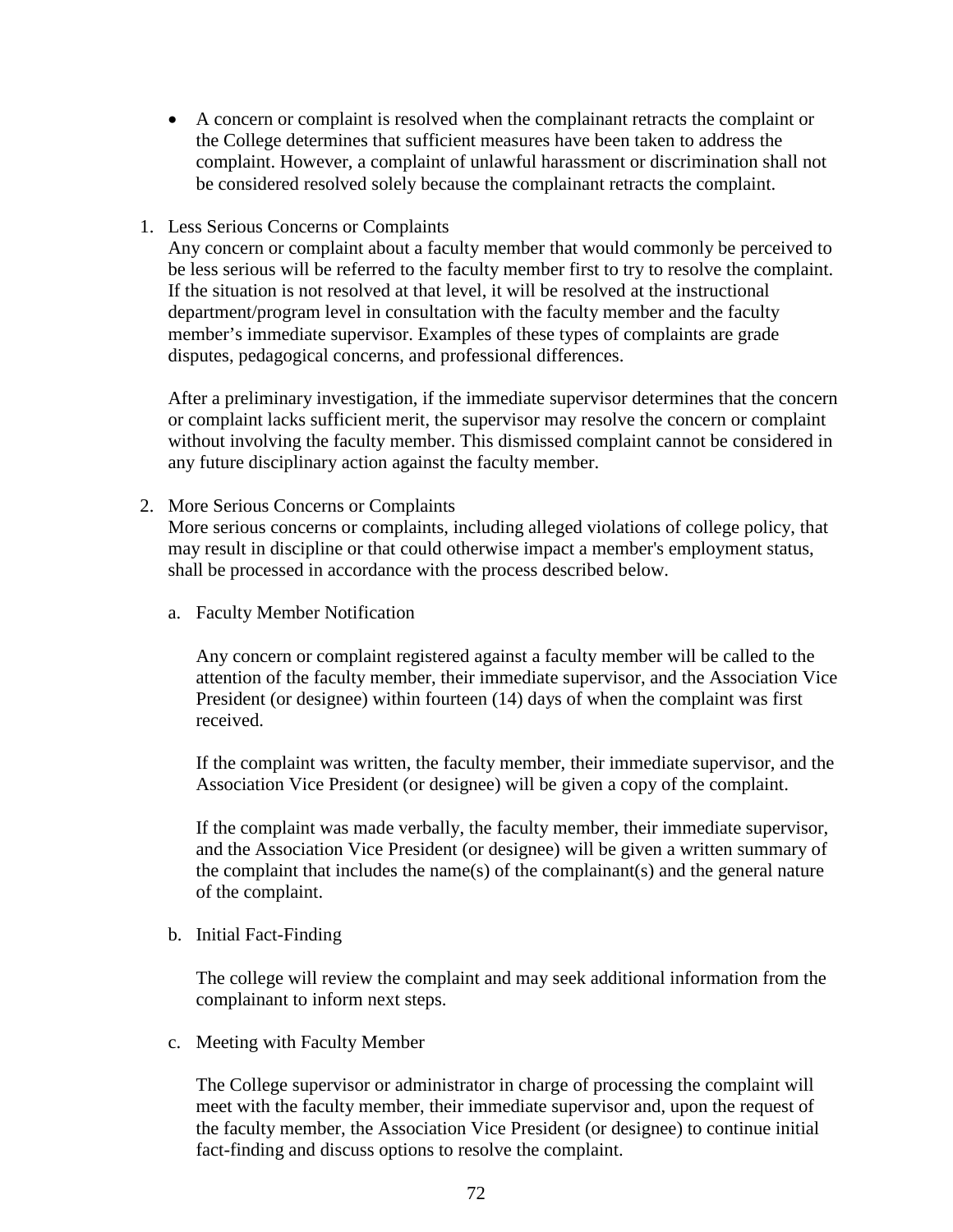This meeting will occur within fourteen (14) days of faculty notification in Article 29.G.2.a unless otherwise agreed to by the parties.

Faculty may request representation from the Association and the College will recognize the member's right to representation at the meeting.

d. Alternative Dispute Resolution

At its discretion, and with the agreement of the complainant and the faculty member, the College may pursue options for informal or alternative dispute resolution.

e. Investigation

If the College determines there is sufficient reason to believe there may be merit to the complaint(s), then a formal investigation will begin. At this time the faculty member, and their immediate supervisor, and the Association Vice President (or designee) will be made aware that an investigation will begin.

The investigation will be completed within sixty (60) calendar days unless the College determines the investigation cannot be completed prior to the deadline. If the College determines to extend the deadline, it will provide the Association a written rationale for the extension.

f. Investigation Report and Rebuttal

The College will submit a written investigation summary to the faculty member, their immediate supervisor, and the Association Vice President (or designee) immediately following the investigation. This submission signifies the end of the investigation. Within fourteen (14) days of receiving this report, the faculty member will be given the opportunity to respond to and/or rebut the findings of the investigation.

g. Record of Complaint

If the complaint is resolved or, following the investigation, the College determines that there is insufficient proof of merit to the complaint, then no record of the complaint will be placed in the member's personnel file and such complaint shall not be used against the faculty member in any future disciplinary action.

h. Improvement Plan

If the College determines to do so, a faculty member may be placed on an Improvement Plan (Article 10.D) as a result of the complaint process.

i. Just Cause

The College is not precluded from proceeding to disciplinary action (written reprimand, unpaid suspension, or dismissal) if there is just cause for discipline.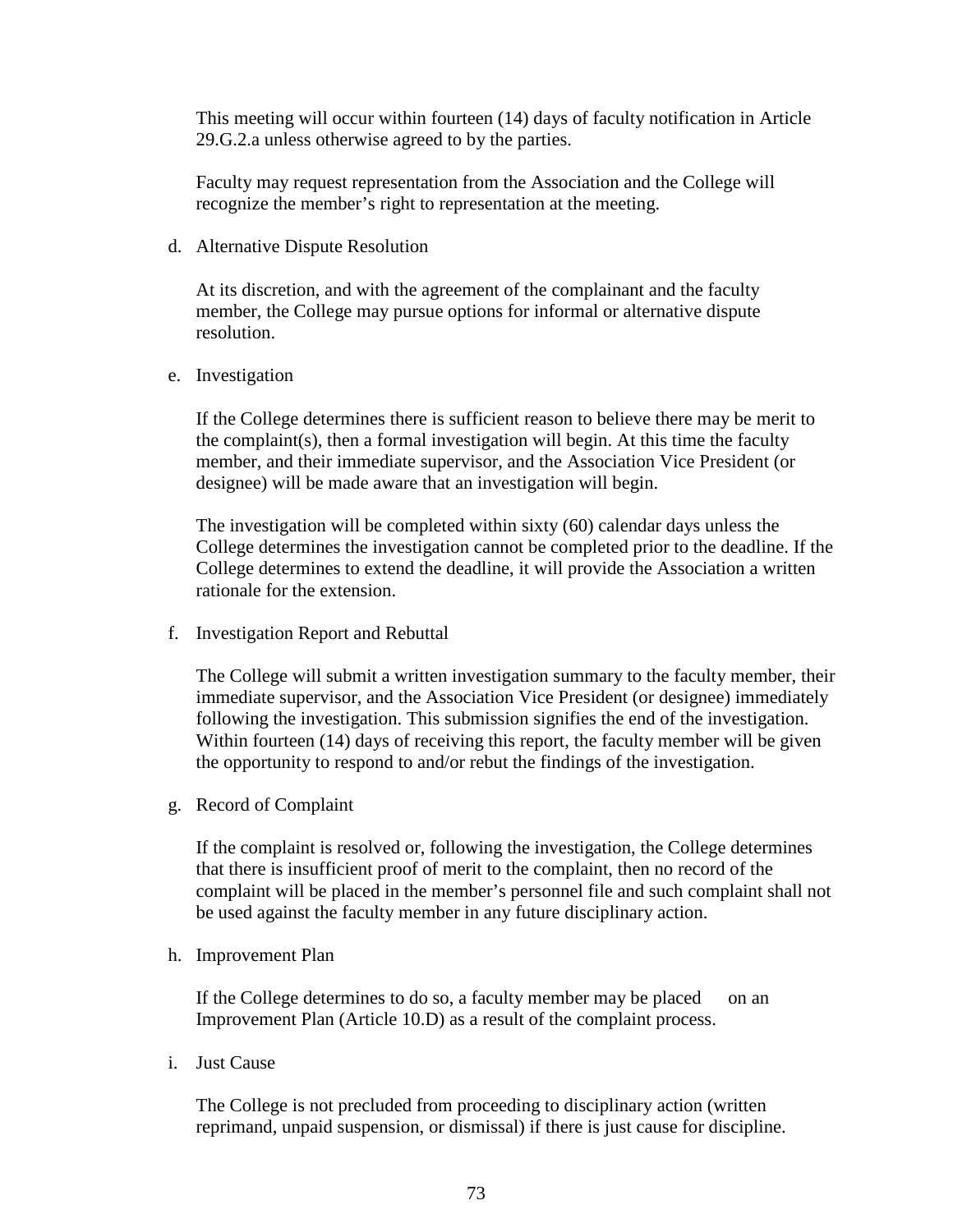#### H. PRIVACY

1. The College recognizes that the primary purpose of security/surveillance cameras is to protect the College, employees, students, and visitors. The College may access and use video footage for disciplinary proceedings if it has a reasonable suspicion of a violation of law or college policies and the footage is accessed as part of a related or unrelated investigation.

The electronic recording of classes by students will be done in accordance with Oregon law.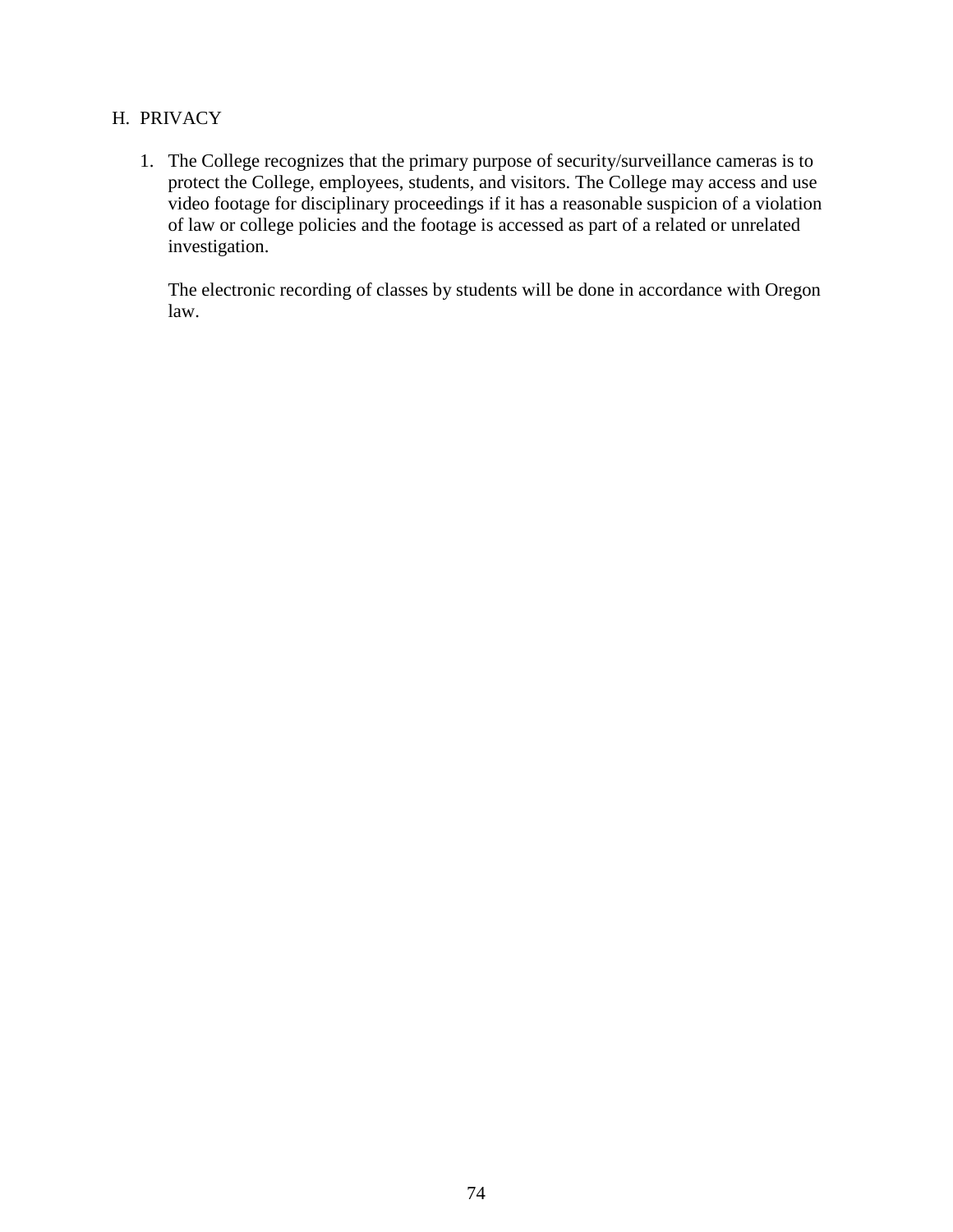#### **ARTICLE 30—OWNERSHIP OF INSTRUCTIONAL MATERIALS**

#### A. COLLEGE OWNERSHIP

The College shall own the copyright of copyrightable works created by faculty members in the following circumstances:

- 1. The College expressly directs a faculty member to create a specified work as part of their regular work assignment or directly compensates a faculty member to create a specified work as part of a work for hire agreement.
- 2. The work is created with extraordinary use of College resources. This refers to unusual and substantial personnel expenses, including release time given to faculty, and significant support from non-teaching staff, such as editors, graphic artists, and librarians. Significant use of College resources during sabbatical leave may be considered extraordinary. Such an arrangement shall be agreed to in writing in advance of the project.
- 3. The faculty author voluntarily transfers the copyright, in whole or in part, to the College in the form of a signed contract.
- 4. The work is created in the regular course of a faculty member's employment and relates to the administration of the College.

#### B. FACULTY OWNERSHIP

1. Faculty members shall own the copyright to copyrightable works they create at the College resulting from their teaching, artistic creativity, writing, or research. This includes work done as part of a sabbatical leave, except as provided for in Article 30.A.2.

As copyright owners, they have the rights to use, copy, reproduce, modify, display, perform, distribute, create derivative works, and permit others to do the same. They also shall have the rights to hold and register copyrights in their own name, protect and enforce their copyright interest, and license, transfer, or assign their copyright interest to others and collect revenues from doing so.

- 2. Works created for ordinary teaching use in the classroom and in department programs, such as syllabi, assignments, and tests, shall remain the property of the faculty member, but the College shall be permitted to use such material for internal administrative purposes, including satisfying requests of accreditation.
- 3. The College shall not be held responsible for any opinions expressed in the work nor for any direct, indirect, or consequential damages resulting from the creation or exploitation of the work.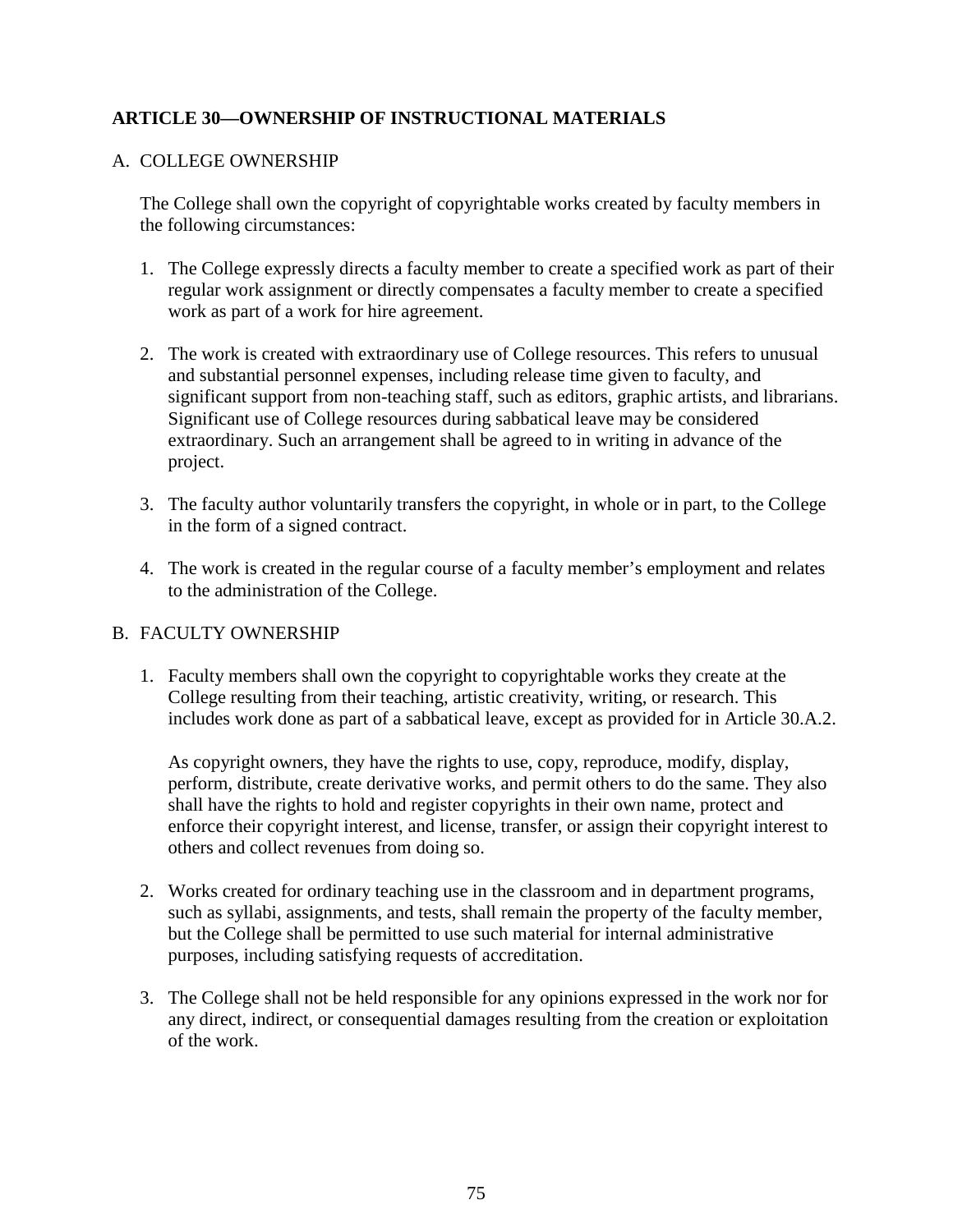#### **ARTICLE 31—ASSOCIATION DUES**

#### A. ASSOCIATION DUES

The College will deduct dues, fees, and any other assessments for authorized deductions to the Association in accordance with the payroll-deduction authorizations signed by members and provided to the Association. The Association will provide the College with a list identifying the employees who have signed such authorizations and the authorized deduction amounts. The College shall rely on the list to make the authorized deductions and to remit payment to the Association. The College will deduct dues and fees from the faculty member's paycheck each month according to the information provided by the Association.

The College will remit the dues and fees to the Association each month at no cost to the faculty member or the Association. Each month, the College will provide the Association the names of the persons whose fees and dues the College has collected.

#### B. HOLD HARMLESS

The Association shall hold the College harmless from any claims against the College as a result of deductions paid to the Association.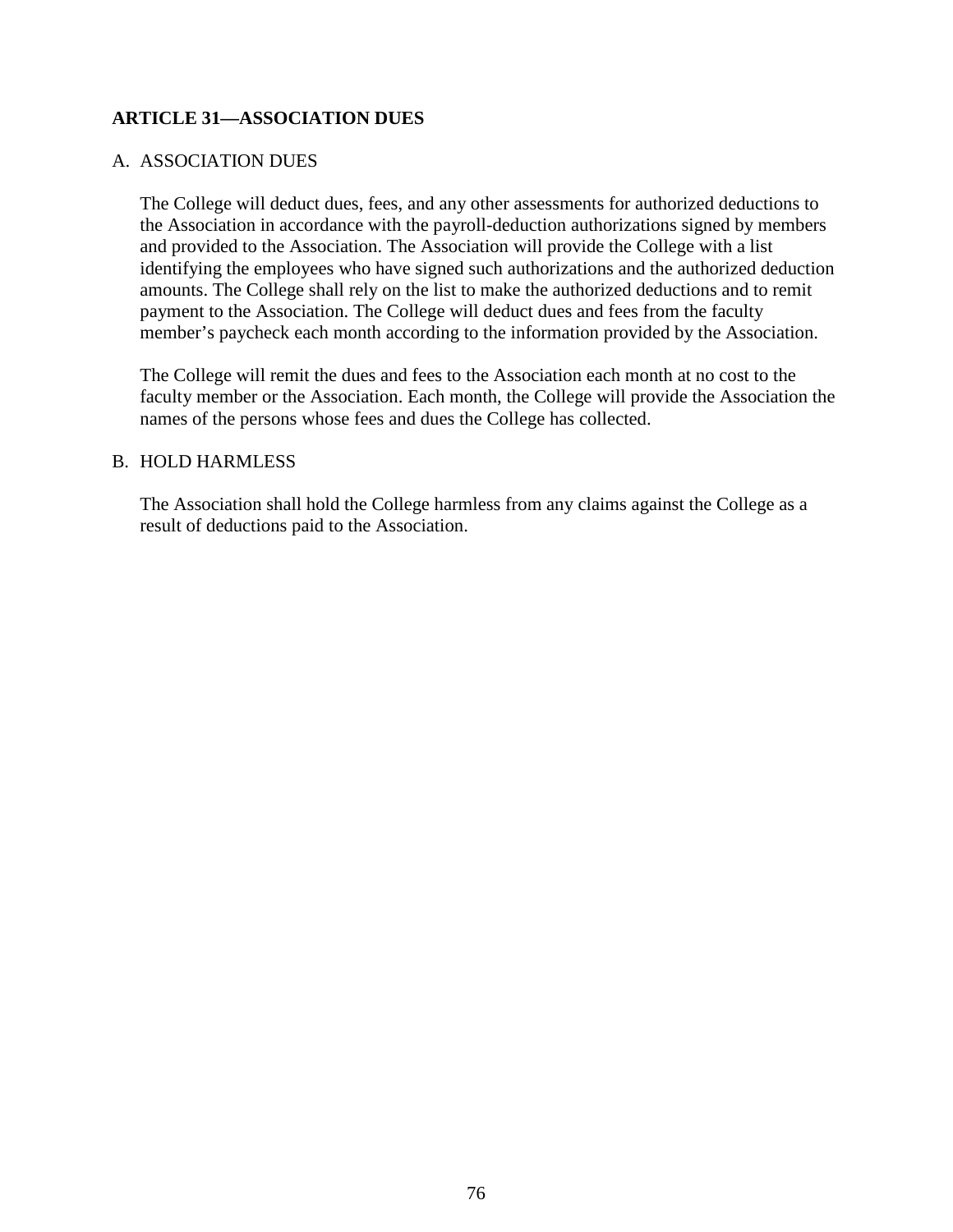#### **ARTICLE 32—GRIEVANCE PROCEDURE**

#### A. DEFINITIONS

- 1. A "grievance" shall mean a complaint by a faculty member of the Chemeketa Faculty Association/OEA/NEA, hereinafter called the Association, that there has been a violation of any provision of this contract.
- 2. A "grievant" is the person or persons making the complaint.
- 3. As used in this article, "days" are defined as calendar days. With the exception of the initial filing timeline set forth in Article 32.C, days on which the grievant is not under contract, days between terms, or days the grievant is on an approved leave shall not be counted without mutual agreement of the parties.
- 4. The "Contract Management Committee" is a committee consisting of no more than three (3) representatives from the Association and three (3) representatives from the Administration. Each party will determine its representatives.

#### B. PURPOSE

The purpose of this procedure is to provide an orderly method for resolving grievances. A determined effort shall be made to settle any such differences at the lowest possible level and there shall be no suspension of work or interference with the operations of the College. Meetings or discussions involving grievances or grievance procedures shall be scheduled at times so as not to interfere with the faculty member's duties. The grievant may be accompanied by a representative of their choice when presenting the grievance or issue at any step.

#### C. INITIAL RESOLUTION OF ISSUES

Faculty members shall be responsible for initiating the resolution of issues by emailing their immediate supervisor a request to meet to discuss the issue. The faculty member will note that this email is the initiation of the resolution process. If the immediate supervisor does not have the authority to resolve the issue, the immediate supervisor will forward the request to the administrator who does and will notify the faculty member.

The faculty email must be sent within thirty (30) days after the faculty member learns of the facts on which the issue is based or the issue will be considered resolved. This deadline may be extended by mutual agreement of the Association and the College.

A meeting will be scheduled by the administrator referenced above. This meeting will be for the purpose of mutually resolving the issue and will take place within fourteen (14) days of the initial email.

If the immediate supervisor or involved administrator believes they do not have the authority to resolve the issue, then they shall notify the faculty member by email within the fourteen (14) days. The process will then move to the next step (Article 32.D) without the meeting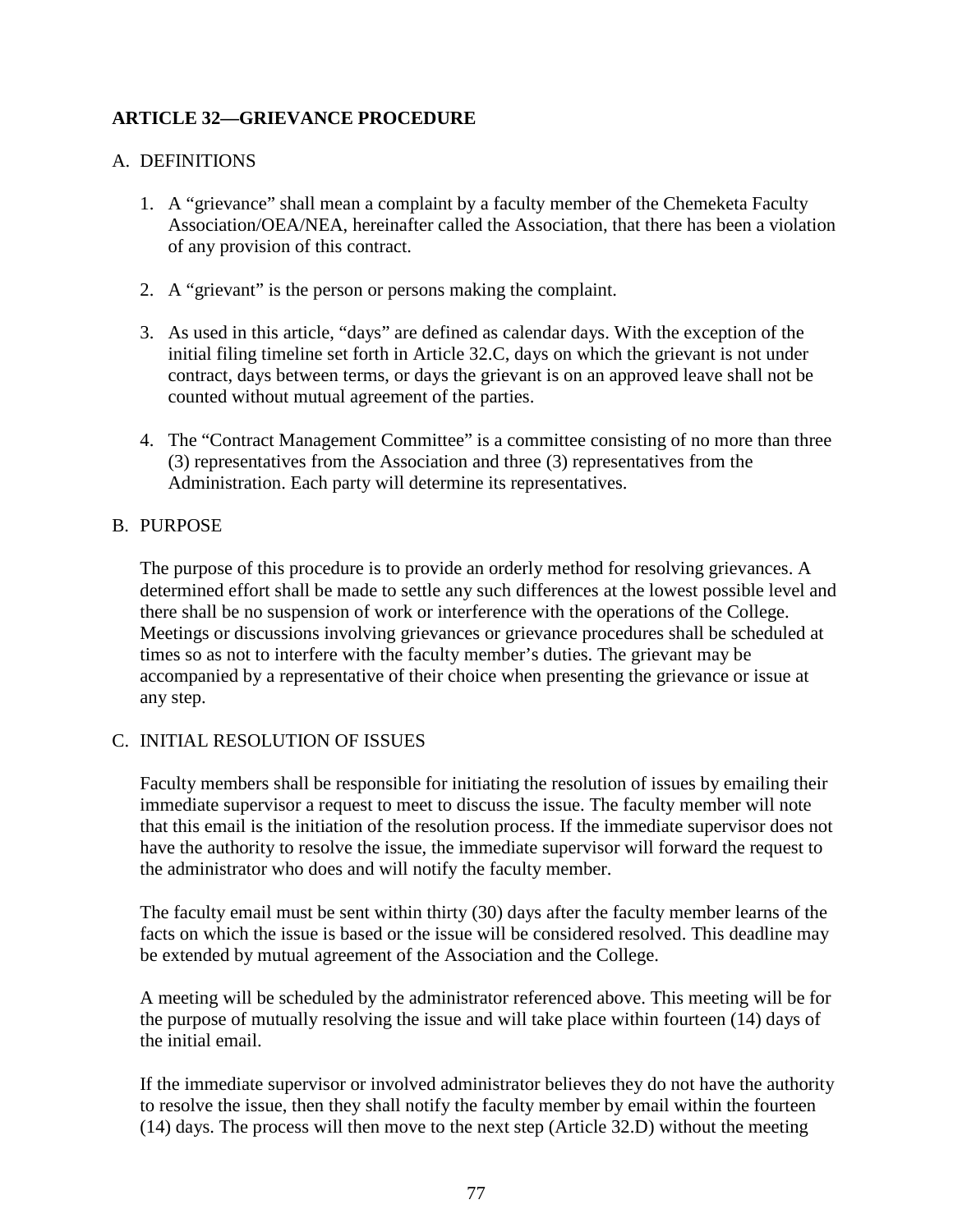If the issue is mutually resolved as a result of these discussions, then the immediate supervisor or involved administrator will provide the faculty member, and will copy the Association, a summary of the issue and its resolution. If the issue is not resolved within fourteen (14) days of the original email, the immediate supervisor or involved administrator will provide the faculty member, and will copy the Association, a summary of the issue and why it was not resolved. In that case, the grievance steps below will be followed.

#### D. STEPS FOR FORMAL GRIEVANCE

Grievances will be processed in the following manner and unless mutually agreed upon by the parties, within the stated time limits.

#### 1. Step 1

- a. If the issue is not resolved initially, a written grievance shall be submitted within fourteen (14) days of the meeting in the initial process (Article 32.C) to any of the administration representatives on the Contract Management Committee. The written grievance shall give a clear and concise statement of the alleged grievance including the facts upon which the grievance is based, the issues involved, the Agreement provisions involved, and the relief sought.
- b. The administration representative who received the grievance will arrange for a meeting of the Contract Management Committee to take place within fourteen (14) days of receiving the written grievance. The Contract Management Committee will review and discuss the grievance. Additional meetings may be scheduled to resolve the grievance.
- c. If the Contract Management Committee is not able to mutually resolve the grievance, the administration representative will provide a written response to the Association within fourteen (14) days of the last Contract Management Committee meeting. The total number of days from the submission of the written grievance to the written response will be no more than twenty-eight (28) days, unless mutually agreed upon by both parties

#### 2. Step 2

- a. If the grievance is not resolved in Step 1, the grievant may file the grievance in writing to the College President. Such appeal shall occur within fourteen (14) days after receipt of the Contract Management Administration representative's written response in Step 1.
- b. The President or designee shall thoroughly review the grievance, arrange for necessary discussion, and give a written answer to the faculty member with a copy to the Association no later than fourteen (14) days after receipt of the written grievance.
- 3. Step 3
	- a. Grievances not settled in Step 2 of the grievance procedure shall be reviewed by the Association, which shall have sole discretion as to whether a grievance, whether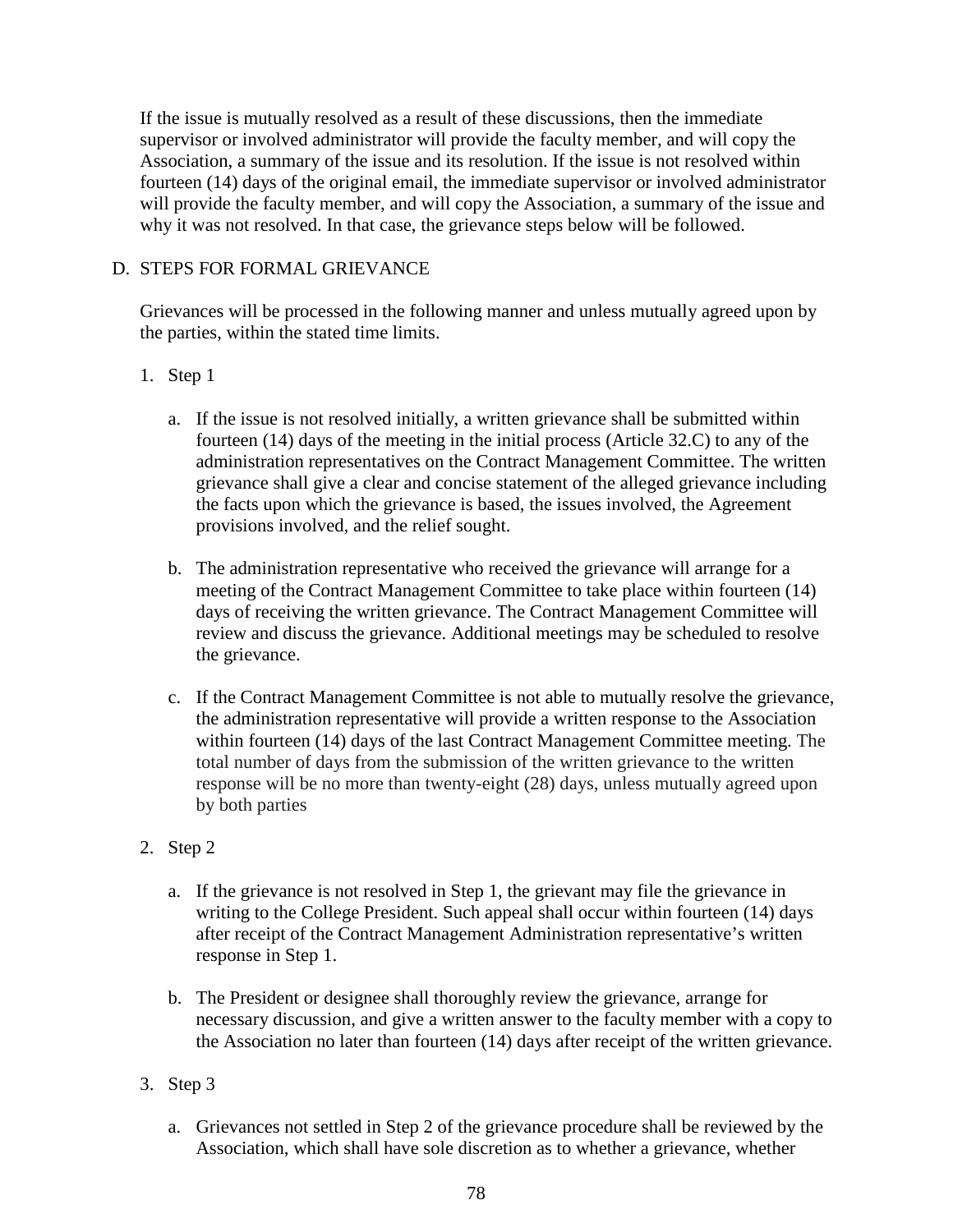individual or Association, should be appealed to arbitration. If the Association determines that a grievance shall be appealed to arbitration, it shall file a written notice of a request for arbitration to the President within twenty-one (21) days following the President's response concerning the grievance.

- b. Within fourteen (14) days after a written notice of arbitration, the parties will attempt to mutually agree on the selection of an arbitrator, or failing that, request a list of seven (7) arbitrators, who reside in Oregon or Washington, from the State Employment Relations Board, Conciliation Service Division and, upon receipt of same, alternately strike names until one (1) remains, and submit the matter to arbitration.
- c. The hearing and all other proceedings shall be conducted according to the voluntary rules of the American Arbitration Association.
- d. The arbitrator shall have no power to add to, subtract from, modify or amend any terms of this Agreement, and their decision shall be based on whether or not the Agreement has been violated.
- e. A decision of the arbitrator shall, within the scope of their authority, be binding upon the parties.
- f. For part-time/adjunct faculty, it is expressly understood that this Agreement creates employment relationships that terminate, without condition, upon the expiration of an individual faculty member's contract. Consequently, the arbitrator has no power to make an award that confers continuing employment status, beyond the term of an existing employment contract, to any bargaining unit employee.

This prohibition against awards of continuing employment is absolute and unconditional, except as described in the paragraph below. The College shall not be obligated to comply with any award given by an arbitrator in violation of this section of the Agreement.

If an arbitrator finds that the College failed to assign a course to a part-time/adjunct member in accordance with Article 28 and determines that the appropriate remedy is to assign an equivalent course in a future term, the College will be obligated to pay the member an amount equivalent to what would have been paid for teaching the course in lieu of assigning the course.

#### E. COSTS OF ARBITRATION

The College and the Association will share equally any joint costs of the arbitration procedure such as the fee and expense of the arbitrator and the cost of the hearing room.

#### F. INITIATION OF GROUP GRIEVANCES

1. Where more than one faculty member has a common grievance, the Association may initiate a group grievance on their behalf. In such a case, a written grievance will be filed with an Administration representative on the Contract Management Committee.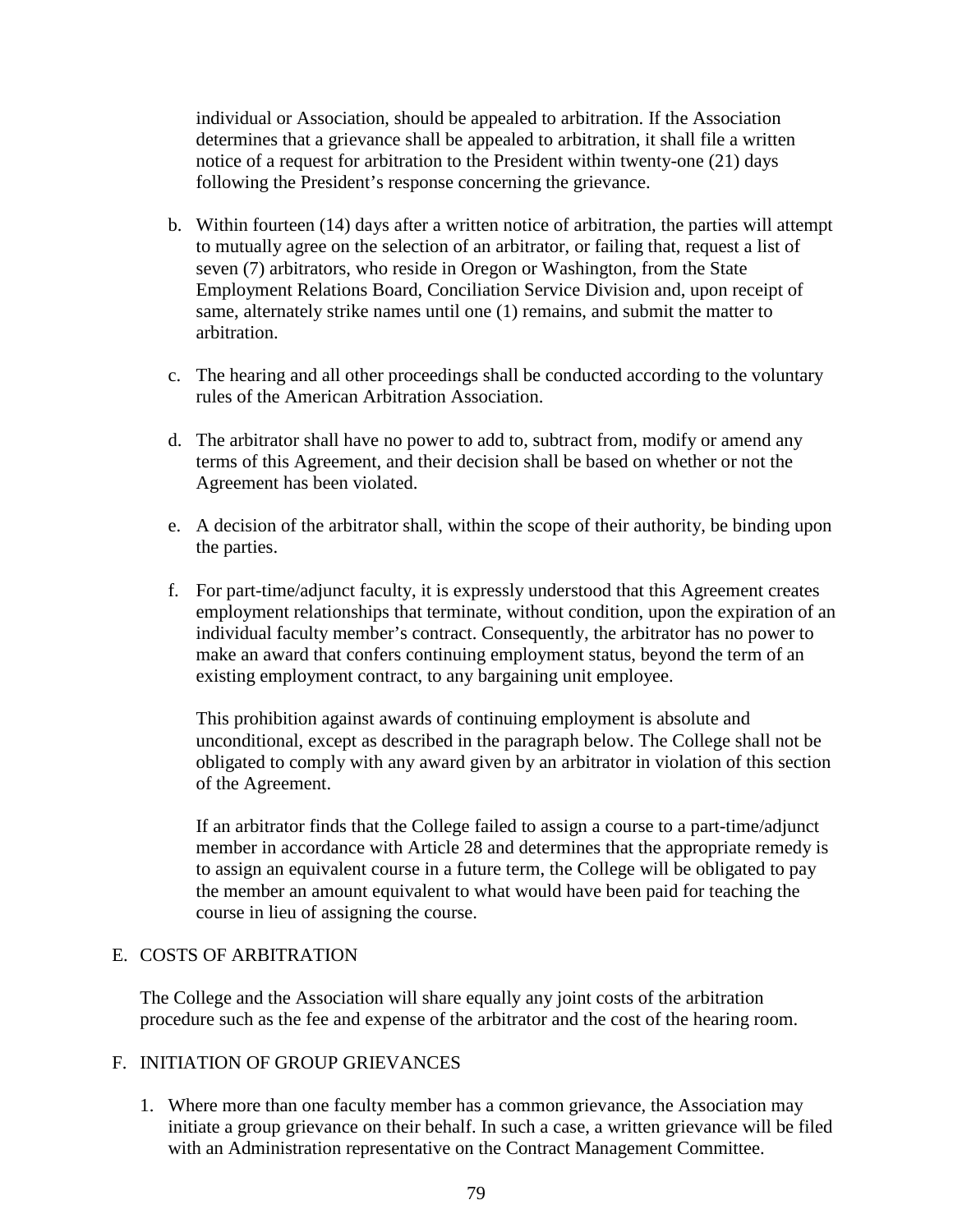2. The same steps and time intervals shall apply as in the individual grievances.

#### G. ASSOCIATION GRIEVANCES

The Association shall have the right to initiate a grievance growing out of an alleged violation of Association rights under this contract. Any such grievance shall be initiated by filing the written grievance with an Administration representative on the Contract Management Committee. The remainder of the procedure shall be as provided for the individual grievances.

#### H. GENERAL PROVISIONS

- 1. No reprisals of any kind will be taken by the employer or by any members of the administration against any party in interest or any other participant in the grievance procedure by reason of such participation.
- 2. Failure at any step of the procedure to communicate the decision in writing within the specified time limits shall permit the grievant to proceed to the next step. Failure at any step of this procedure to appeal a grievance to the next step within the specified time limit shall be deemed to be acceptance of the decision rendered at that step.
- 3. All documents, communications, and records dealing with the processing of a grievance will be filed separately from the personnel files of the participants.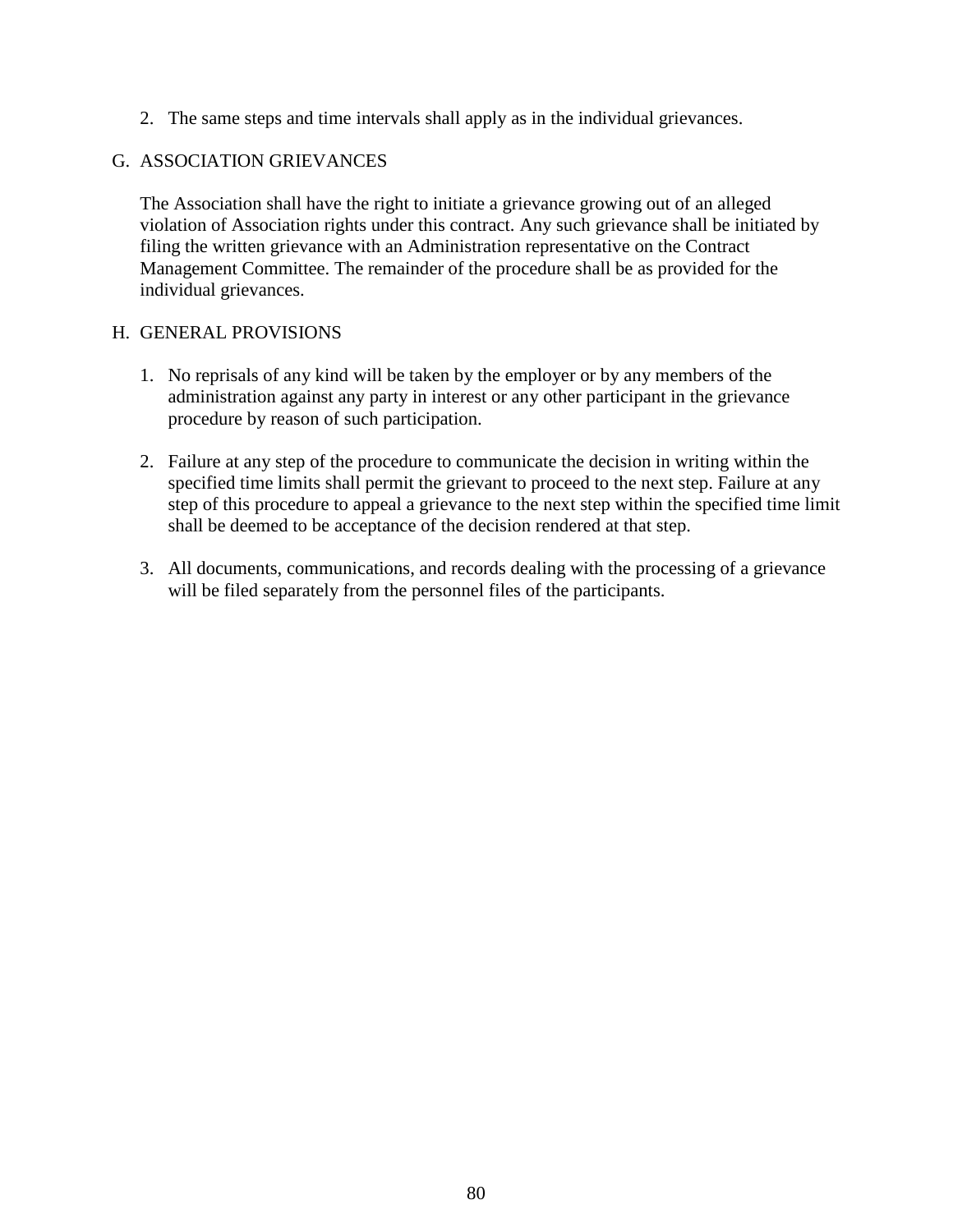#### **ARTICLE 33—STATUS OF AGREEMENT**

#### A. FULL AGREEMENT

Both parties agree that during the course of negotiations which resulted in the execution of this Agreement, each party had the unlimited opportunity of making proposals, assessing proposals, and analyzing positions. The parties further assert that all obligations and benefits contained in the Agreement are the result of voluntary agreement. This Agreement contains the full and complete agreement reached on issues considered during negotiations.

#### B. MANDATORY SUBJECTS OF BARGAINING

All conditions of employment which are mandatory subjects of bargaining shall remain in effect for the duration of this Agreement unless mutually agreed to in writing.

#### C. CHANGES IN PERSONNEL POLICIES

Any time the College determines that personnel policies not covered by this Agreement should be amended or new personnel policies adopted, the College will provide the Association one (1) calendar month notice and an opportunity to respond prior to the time the amendment or new policy becomes effective.

#### D. SEVERANCE PROVISION

In the event that any provisions of the Agreement shall, at any time, be declared invalid by any court of competent jurisdiction, such decisions shall not invalidate the entire Agreement; it being the expressed intention of the parties hereto, that all other provisions not declared invalid shall remain in full force and effect. If any mandatory provision is declared invalid and the subject or intent of the provision is still lawful, the parties shall enter into negotiations in accordance with ORS 243.698 to obtain language that is mutually satisfactory to implement the lawful subject or intent of the invalidated provision.

#### E. PRECEDENCE OF AGREEMENT

In the event that any provision of this Agreement is contrary to any policies adopted by the College prior to the effective date of this contract, the provisions of this Agreement shall then apply.

#### F. INDIVIDUAL EMPLOYMENT CONTRACTS

Any individual employment contract between the College and an individual, as defined in Article 1 of this Agreement, shall be subject to the terms and conditions of this Agreement. If such an individual employment contract contains language contrary to this Agreement, this Agreement during its duration shall be controlling.

#### G. DURATION

This Agreement shall be effective as of July 1, 2021 (unless otherwise noted) and shall remain in effect through June 30, 2024.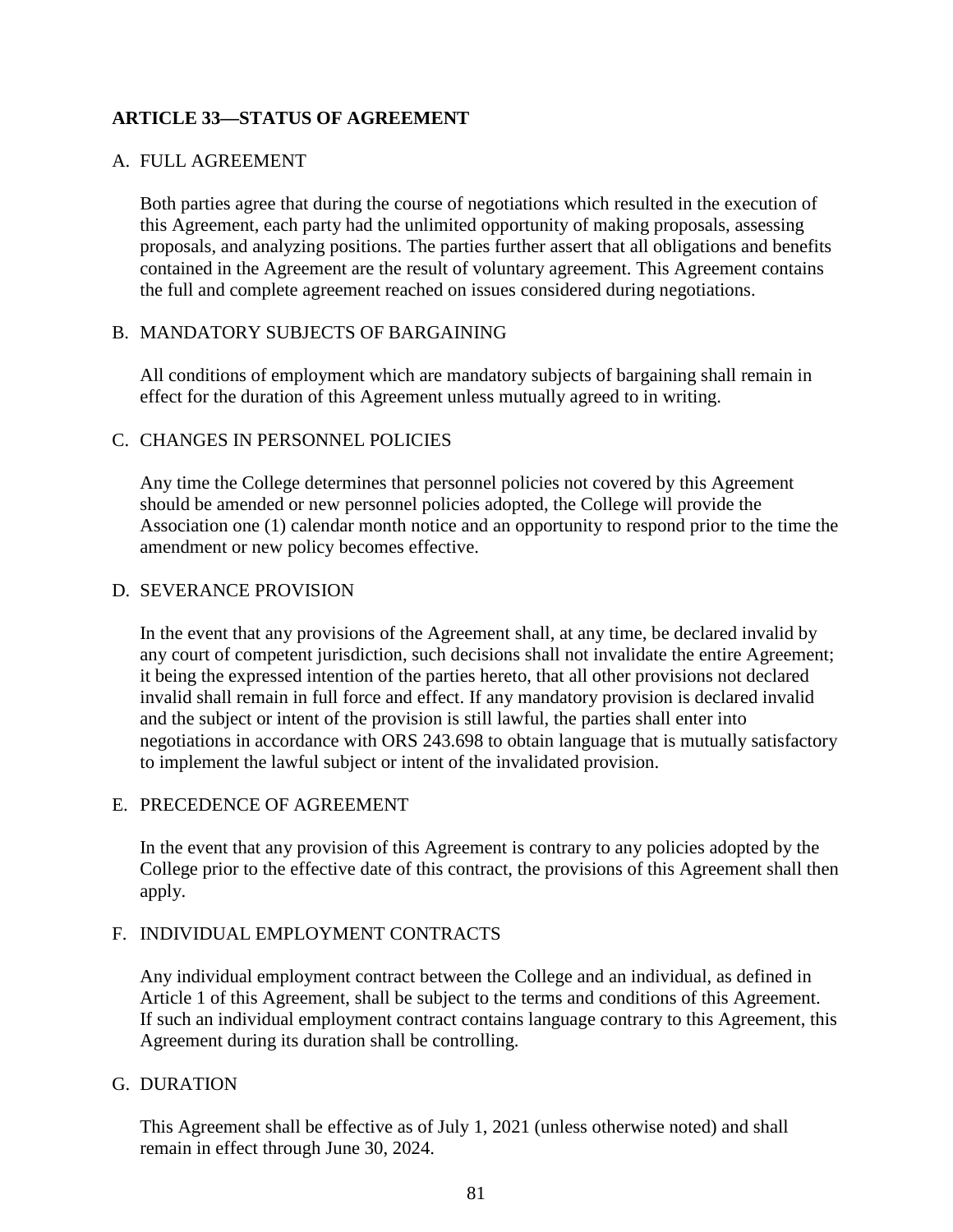#### H. PAYROLL DEDUCTIONS AND ELECTRONIC TRANSFERS

The College shall continue for the life of this Agreement payroll deductions and electronic transfers as permitted by law on the date of this Agreement (e.g. credit union, Association dues, fees, tax sheltered annuities (TSAs), Chemeketa Foundation donations, scholarships) including but not limited to any portions that may be used for political purposes.

#### I. NOTICE OF MODIFICATION OR TERMINATION

If either the Association or the College desires to modify or terminate this Agreement for a successive term, it shall attempt to give as much advance notice as possible to the other party, preferably by December 1 of the academic year in which the Agreement expires. In the event such notice is given, the parties shall commence negotiations for a successor Agreement within sixty (60) calendar days, or as otherwise mutually agreed upon, pursuant to ORS 243.650–243.782.

#### J. STATUS OF EXPIRED AGREEMENT

Upon expiration, this Agreement shall be automatically renewed from year to year unless the College or the Association provides written notice to the other of its desire to modify the Agreement for a successive term or to terminate the Agreement as provided in Article 33.I above.

#### K. PRINTING OF AGREEMENT

Access to the Agreement shall be provided to all bargaining unit members now employed or hereafter employed by the College. The College will provide printed copies to any bargaining unit members requesting one. An additional 75 printed copies of the Agreement will be provided to the President of the Association.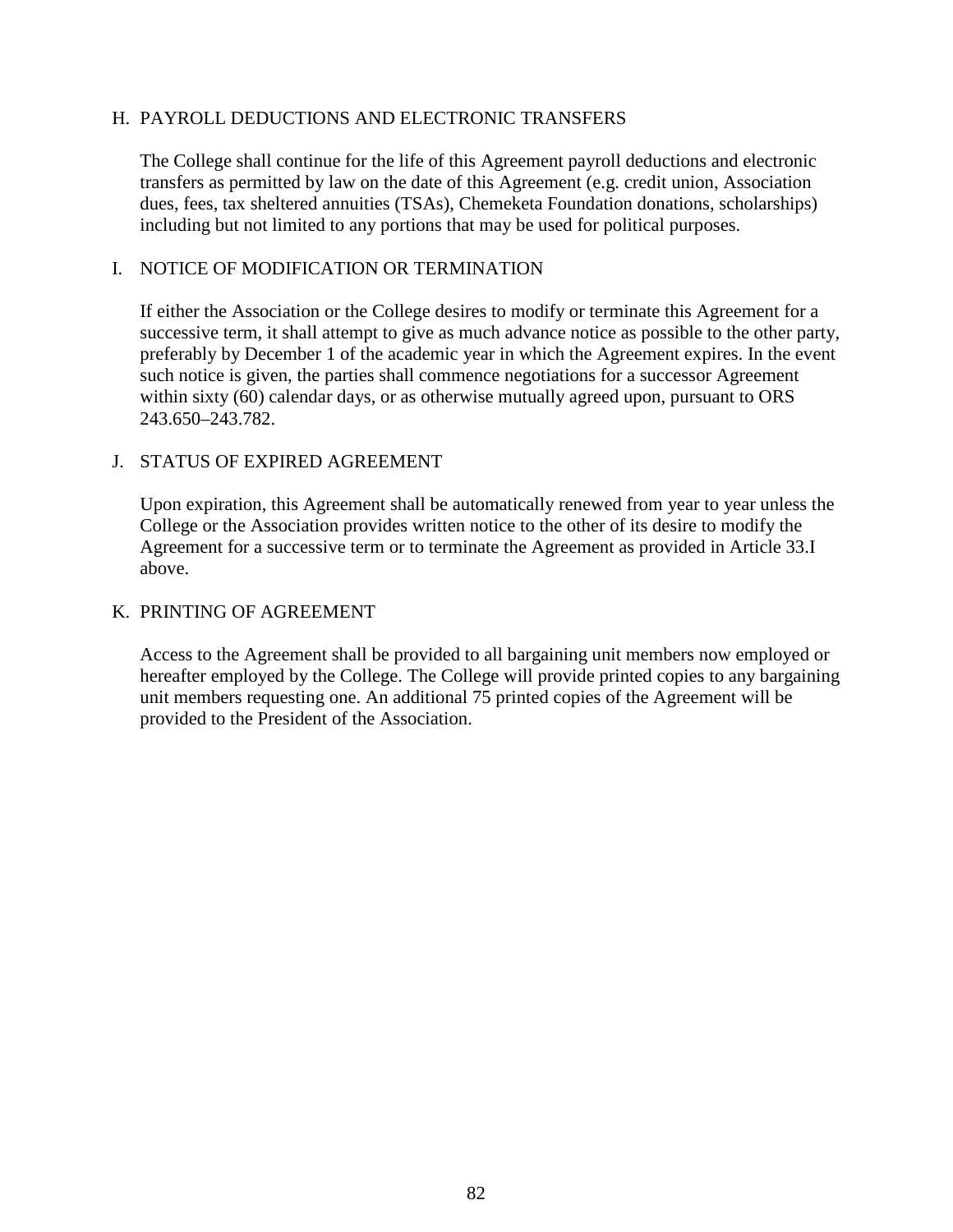# **APPENDIX A-1 CHEMEKETA COMMUNITY COLLEGE 2021**–**2022 SALARY INDEX Effective July 1, 2021**

|                 | 172 Day | 192 Day | 222 Day |                 |
|-----------------|---------|---------|---------|-----------------|
| <b>STEP</b>     | Index   | Index   | Index   | <b>STEP</b>     |
| 15              | 1.10250 | 1.23070 | 1.34750 | 15              |
| 14              | 1.05000 | 1.17209 | 1.28333 | 14              |
| 13              | 1.00000 | 1.11628 | 1.22222 | 13              |
| 12              | 0.96000 | 1.07164 | 1.17333 | 12              |
| 11              | 0.92160 | 1.02878 | 1.12640 | 11              |
| 10              | 0.88473 | 0.98761 | 1.08134 | 10              |
| 9               | 0.84934 | 0.94809 | 1.03809 | 9               |
| 8               | 0.81537 | 0.91019 | 0.99656 | 8               |
| $\overline{7}$  | 0.78276 | 0.87380 | 0.95670 | $\overline{7}$  |
| 6               | 0.75144 | 0.83880 | 0.91843 | 6               |
| 5               | 0.72138 | 0.80525 | 0.88170 | 5               |
| <b>Starting</b> | 0.69253 | 0.77306 | 0.84643 | <b>Starting</b> |
| $\overline{3}$  | 0.67175 | 0.74985 | 0.82103 | 3               |
| $\overline{2}$  | 0.65160 | 0.72737 | 0.79640 | $\overline{2}$  |
| $\mathbf{1}$    | 0.63205 | 0.70554 | 0.77250 | $\mathbf{1}$    |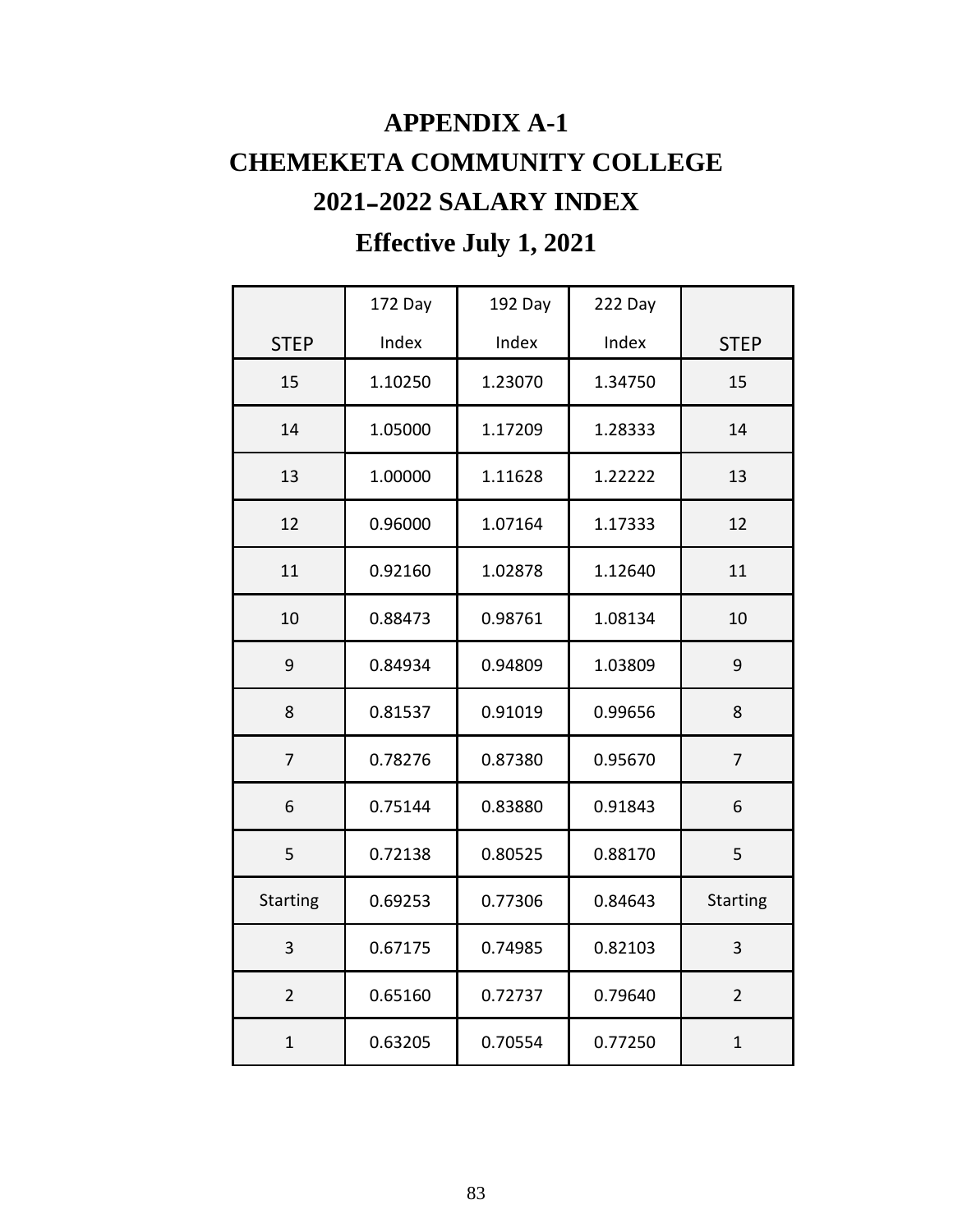# **APPENDIX A-2a CHEMEKETA COMMUNITY COLLEGE SALARIED FACULTY SALARY SCHEDULE**

# **Effective July 1, 2021**

| <b>CHEMEKETA COMMUNITY COLLEGE</b><br>2021-2022 SALARIED FACULTY SALARY SCHEDULE<br><b>EFFECTIVE JULY 1, 2021</b> |                                                       |                |              |               |                |              |               |                |              |
|-------------------------------------------------------------------------------------------------------------------|-------------------------------------------------------|----------------|--------------|---------------|----------------|--------------|---------------|----------------|--------------|
| <b>STEP</b>                                                                                                       | <b>192 DAYS</b><br><b>222 DAYS</b><br><b>172 DAYS</b> |                |              |               |                |              |               |                |              |
|                                                                                                                   | ANNUAL                                                | <b>MONTHLY</b> | <b>DAILY</b> | <b>ANNUAL</b> | <b>MONTHLY</b> | <b>DAILY</b> | <b>ANNUAL</b> | <b>MONTHLY</b> | <b>DAILY</b> |
| 15                                                                                                                | \$93,690                                              | \$7,807.50     | \$544.71     | \$104,585     | \$8,715.42     | \$544.71     | \$114,511     | \$9,542.58     | \$515.82     |
| 14                                                                                                                | \$89,229                                              | \$7,435.75     | \$518.77     | \$99,604      | \$8,300.33     | \$518.77     | \$109,057     | \$9,088.08     | \$491.25     |
| 13                                                                                                                | \$84,980                                              | \$7,081.67     | \$494.07     | \$94,862      | \$7,905.17     | \$494.07     | \$103,864     | \$8,655.33     | \$467.86     |
| 12                                                                                                                | \$81,581                                              | \$6,798.42     | \$474.31     | \$91,068      | \$7,589.00     | \$474.31     | \$99,710      | \$8,309.17     | \$449.14     |
| 11                                                                                                                | \$78,318                                              | \$6,526.50     | \$455.34     | \$87,426      | \$7,285.50     | \$455.34     | \$95,721      | \$7,976.75     | \$431.18     |
| 10                                                                                                                | \$75,184                                              | \$6,265.33     | \$437.12     | \$83,927      | \$6,993.92     | \$437.12     | \$91,892      | \$7,657.67     | \$413.93     |
| 9                                                                                                                 | \$72,177                                              | \$6,014.75     | \$419.63     | \$80,569      | \$6,714.08     | \$419.63     | \$88,217      | \$7,351.42     | \$397.37     |
| 8                                                                                                                 | \$69,290                                              | \$5,774.17     | \$402.85     | \$77,348      | \$6,445.67     | \$402.85     | \$84,688      | \$7,057.33     | \$381.48     |
| $\overline{7}$                                                                                                    | \$66,519                                              | \$5,543.25     | \$386.74     | \$74,255      | \$6,187.92     | \$386.74     | \$81,300      | \$6,775.00     | \$366.22     |
| 6                                                                                                                 | \$63,857                                              | \$5,321.42     | \$371.26     | \$71,281      | \$5,940.08     | \$371.26     | \$78,048      | \$6,504.00     | \$351.57     |
| 5                                                                                                                 | \$61,303                                              | \$5,108.58     | \$356.41     | \$68,430      | \$5,702.50     | \$356.41     | \$74,927      | \$6,243.92     | \$337.51     |
| <b>NORMAL</b><br><b>STARTING</b>                                                                                  |                                                       |                |              |               |                |              |               |                |              |
| STEP 4                                                                                                            | \$58,851                                              | \$4,904.25     | \$342.16     | \$65,695      | \$5,474.58     | \$342.16     | \$71,930      | \$5,994.17     | \$324.01     |
| 3                                                                                                                 | \$57,085                                              | \$4,757.08     | \$331.89     | \$63,722      | \$5,310.17     | \$331.89     | \$69,771      | \$5,814.25     | \$314.28     |
| $\overline{2}$                                                                                                    | \$55,373                                              | \$4,614.42     | \$321.94     | \$61,812      | \$5,151.00     | \$321.94     | \$67,678      | \$5,639.83     | \$304.86     |
| 1                                                                                                                 | \$53,712                                              | \$4,476.00     | \$312.28     | \$59,957      | \$4,996.42     | \$312.28     | \$65,647      | \$5,470.58     | \$295.71     |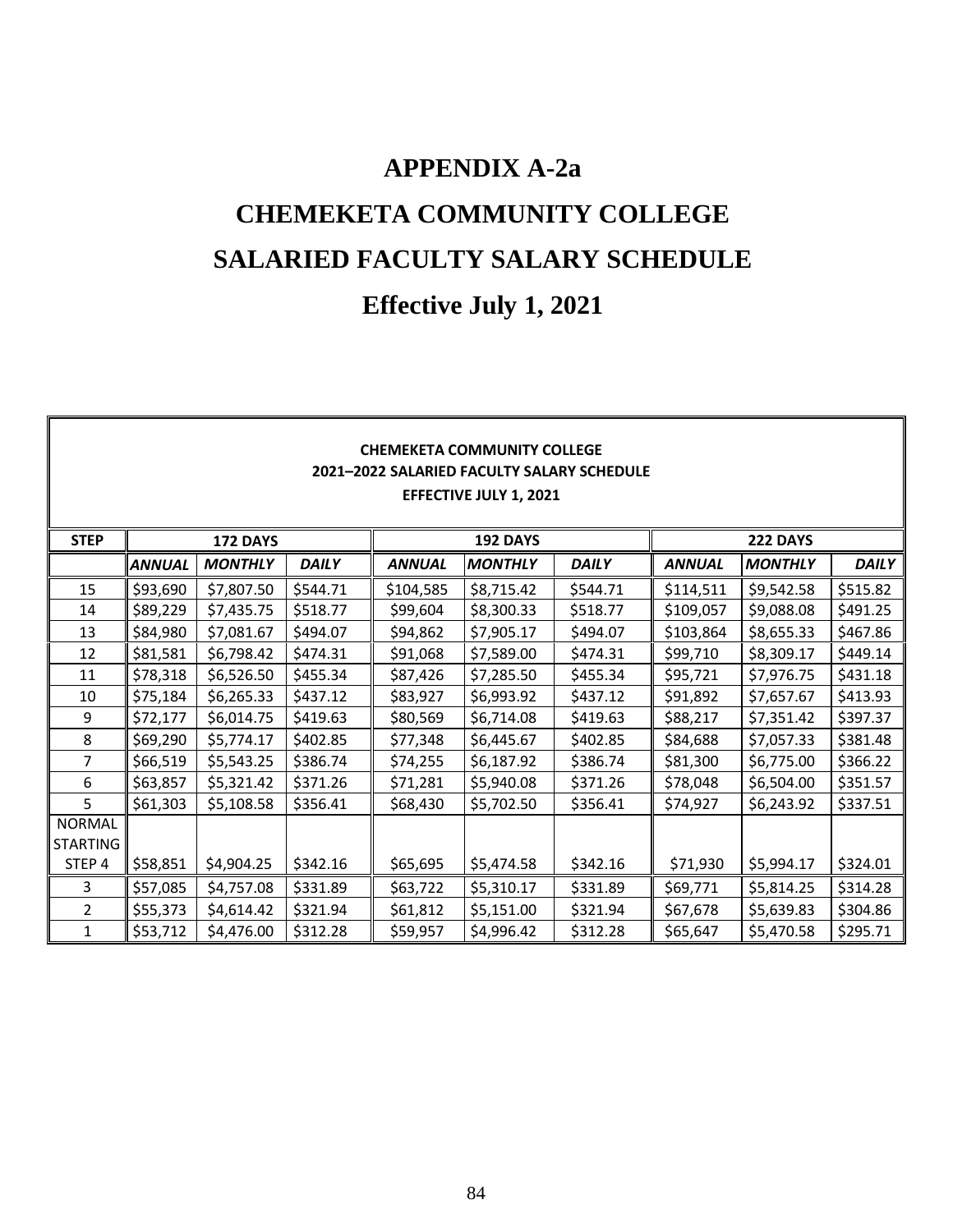### **APPENDIX A-2b Part-Time (Adjunct) Faculty Salary Schedule**

| <b>CHEMEKETA COMMUNITY COLLEGE</b>                                               |                                                                                                                                                                                                                                                                                                                                                                                           |                                                      |                     |                     |           |           |           |                                                     |              |     |
|----------------------------------------------------------------------------------|-------------------------------------------------------------------------------------------------------------------------------------------------------------------------------------------------------------------------------------------------------------------------------------------------------------------------------------------------------------------------------------------|------------------------------------------------------|---------------------|---------------------|-----------|-----------|-----------|-----------------------------------------------------|--------------|-----|
| PART-TIME (ADJUNCT) FACULTY BARGAINING UNIT SALARY SCHEDULE                      |                                                                                                                                                                                                                                                                                                                                                                                           |                                                      |                     |                     |           |           |           |                                                     |              |     |
| Effective Fall Term 2021 - Summer Term 2022                                      |                                                                                                                                                                                                                                                                                                                                                                                           |                                                      |                     |                     |           |           |           |                                                     |              |     |
| LEVEL                                                                            | <b>DESCRIPTION</b>                                                                                                                                                                                                                                                                                                                                                                        | <b>STEPS</b>                                         |                     |                     |           |           |           |                                                     | <b>LEVEL</b> |     |
|                                                                                  |                                                                                                                                                                                                                                                                                                                                                                                           | $\mathbf{1}$                                         | $\mathbf{2}$        | 3                   | 4         | 5         | 6         | $\overline{7}$                                      | 8            |     |
| А                                                                                | Lecture Credit Courses<br><b>ILC Rates</b>                                                                                                                                                                                                                                                                                                                                                | \$799.00                                             | \$824.00            | \$858.00            | \$931.00  |           |           | $\vert$ \$1,010.00 \$1,096.00 \$1,190.00 \$1,312.00 |              | A   |
|                                                                                  | <b>Hourly Rates</b>                                                                                                                                                                                                                                                                                                                                                                       | \$72.6364                                            |                     | \$74.9091 \$78.0000 | \$84.6364 | \$91.8182 |           | \$99.6364 \$108.1818 \$119.2727                     |              |     |
| B/C                                                                              | Lab $(1$ lab hr. = .82 ILC)<br><b>Hourly Rates</b>                                                                                                                                                                                                                                                                                                                                        | \$655.18                                             | \$675.68            | \$703.56            | \$763.42  | \$828.20  | \$898.72  | \$975.80                                            | \$1,075.84   | B/C |
|                                                                                  | ABE/GED/HSC/ESL Labs<br><b>Agriculture Credit Labs</b><br>Health Care Skills Credit Labs<br>Laboratory Credit Courses<br><b>Physical Education Activity Courses</b><br><b>Science Credit Labs</b><br><b>Studio Art Classes</b><br><b>Technology Credit Labs</b><br><b>Trade Credit Labs</b><br><b>Vocational Preparatory Credit Labs</b><br><b>Vocational Supplemental</b><br>Credit Labs | \$59.5618                                            | \$61.4255 \$63.9600 |                     | \$69.4018 | \$75.2909 | \$81.7018 | \$88.7091                                           | \$97.8036    |     |
| D                                                                                | Workshops / Special Assignments                                                                                                                                                                                                                                                                                                                                                           | Minimum = \$49.54 (CD = Curriculum Development Rate) |                     |                     |           |           |           | D                                                   |              |     |
|                                                                                  | (Bargaining Unit Rate)<br>(See Article 23.B.5)                                                                                                                                                                                                                                                                                                                                            |                                                      |                     |                     |           |           |           |                                                     |              |     |
| E                                                                                | Hourly Employee Rate<br>Counseling<br><b>CWE Coordinator</b><br>Library Work                                                                                                                                                                                                                                                                                                              | \$29.28                                              | \$30.70             | \$32.27             | \$33.92   | \$35.59   | \$37.51   | \$39.05                                             | \$39.97      | E   |
| Required Meeting (RM) Rate = \$44.74<br>Bargaining Unit (See Article 23.B.6.b.i) |                                                                                                                                                                                                                                                                                                                                                                                           |                                                      |                     |                     |           |           |           |                                                     |              |     |

Curriculum Development Rate (CD) = \$49.54

#### **Effective Fall Term 2021–Summer Term 2022**

Level A

- 1. Lecture Credit Courses: (one [1] weekly lecture hour per term = one [1] ILC)
- 2. ESOL qualifying classes: (one [1] weekly lecture hour per term = one [1] ILC)

3. Writing Intensive\* qualifying classes: (one [1] weekly lecture hour per term = one [1] ILC)

 When the fourth week enrollment report shows sixteen (16) or more student, the Writing Intensive\* courses lecture hour value shall be changed to 1.25 ILC for the entire term.

| *Qualifying classes are: |       |                 |              |              |                   |                   |       |              |
|--------------------------|-------|-----------------|--------------|--------------|-------------------|-------------------|-------|--------------|
| <b>BA214</b>             | BT105 | <b>FNI 151W</b> | WR080        | <b>WR090</b> | WR121             | <b>WR240</b>      | WR243 | <b>WR250</b> |
|                          | BT210 | <b>FNI 152W</b> | <b>WR088</b> | <b>WR115</b> | WR122             | WR241             | WR244 | <b>WR262</b> |
|                          |       |                 | WR089        |              | WR <sub>227</sub> | WR <sub>242</sub> | WR245 | WR263        |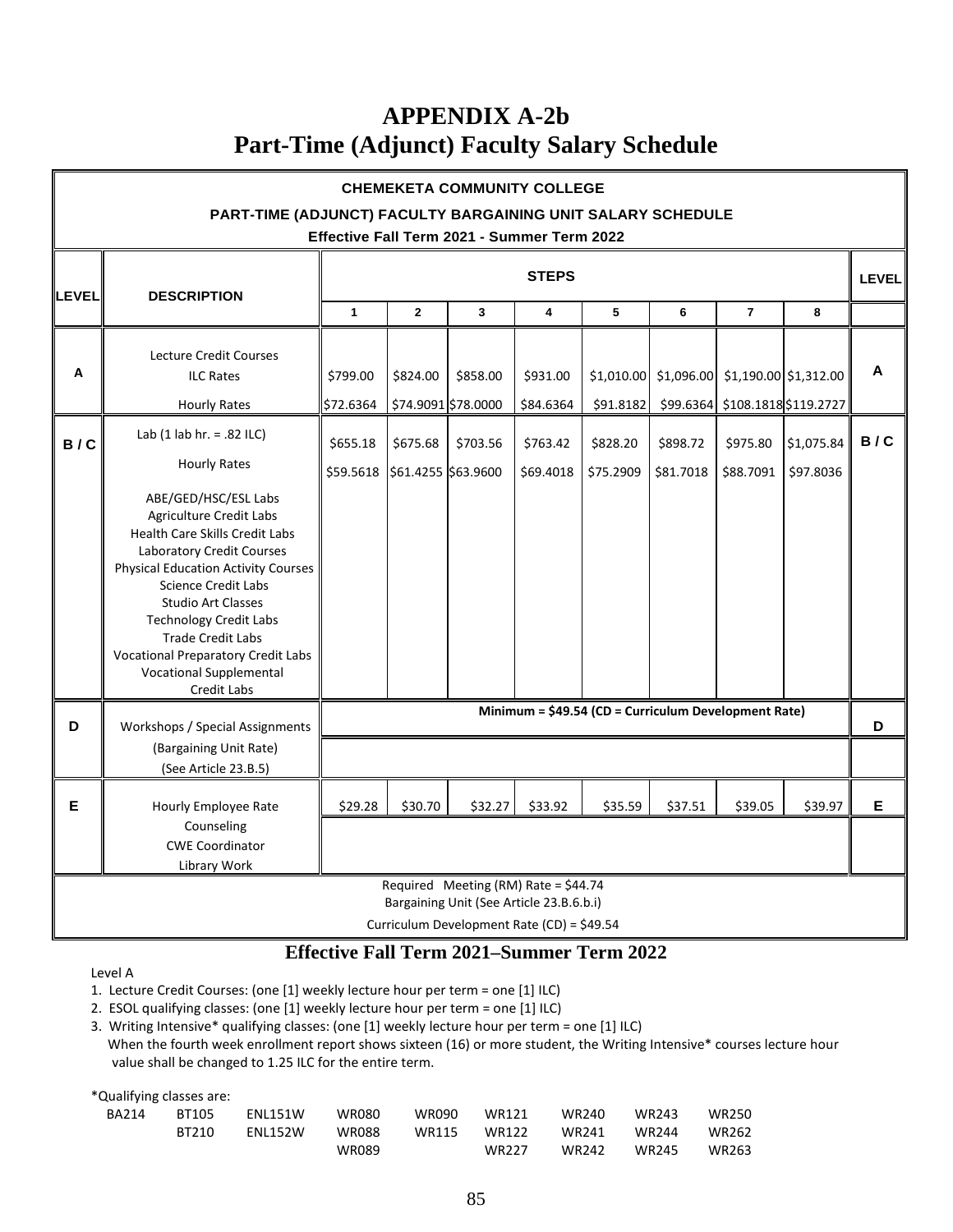### **APPENDIX B—LONG TERM DISABILITY**

- 1. The first day, identified by the attending physician, that the faculty member is unable to perform duties of their job, will be the first day of the 90 (ninety) calendar-day waiting period and will be considered as the beginning of their disability and the beginning of their recall period.
- 2. The following chart outlines the years of recall an individual will have as per Article 14.E.1.

| Employment | <b>LTD</b>         | Recall |
|------------|--------------------|--------|
| Years      | Period             | Years  |
| $1+$       | 1 year or less     |        |
| 2          | $1 + years$        | 2      |
| 3          | $1 + years$        | 2      |
| 4          | $1 + years$        | 3      |
| 5          | $1 + years$        | 3      |
| 6          | $1 + years$        |        |
|            | $1 + years$        |        |
| $8+$       | $1 + \text{years}$ |        |

To obtain a year of service, an individual must complete one-half or more of their assigned duty days. Example: 86 days or more of a 172-day contract. In no case will an individual have more than five years of recall rights.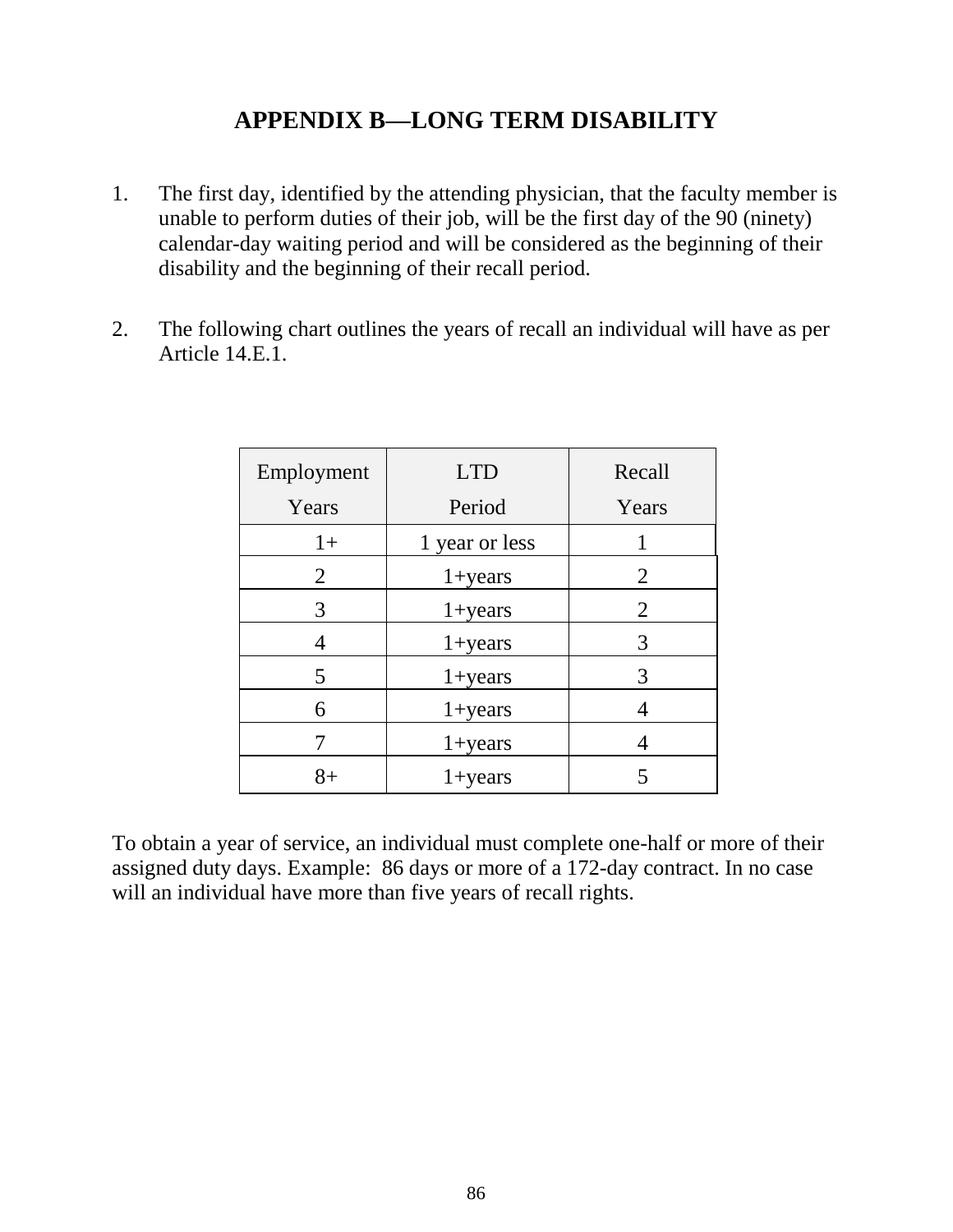# **APPENDIX C Programs and Disciplines**

#### CTE PROGRAMS

| Accounting                            | Drafting/Civil Technology            | <b>Medical Assisting</b>            |
|---------------------------------------|--------------------------------------|-------------------------------------|
| <b>Agribusiness Management</b>        | Early Childhood Education            | <b>Nursing Education</b>            |
| Anesthesia Technician                 | <b>Electronics</b>                   | Office Administration & Technology  |
| <b>Automotive Technology</b>          | <b>Emergency Medical Technology</b>  | <b>Occupational Skills Training</b> |
| <b>Building Inspection Technology</b> | <b>Fire Protection Technology</b>    | Pharmacy Technician                 |
| <b>Business Management</b>            | <b>Health Information Management</b> | Speech Language Pathology Assistant |
| <b>Computer Information Systems</b>   | Horticulture                         | Vineyard Management                 |
| Criminal Justice                      | Hospitality & Tourism Management     | <b>Visual Communications</b>        |
| Dental Assisting                      | <b>Human Services</b>                | Welding                             |
| Diesel Technology Program             | <b>Machining Technology</b>          | Winemaking                          |

#### GENERAL EDUCATION / DEVELOPMENTAL EDUCATION DISCIPLINES

ABE / GED **Economics** Economics Mathematics Anatomy and Physiology Botany General Biology Communication/Speech Geology

American Sign Language Education Education Microbiology<br>
Anatomy and Physiology Engineering Music Music Anthropology English Philosophy/Religion Art ESOL ESOL Physical Astronomy<br>Botany General Biology Political Science Chemistry Geography Geography Psychology<br>
Communication/Speech Geology Reading/Study Skills Computer Science Health & Human Performance Sociology Developmental Writing History Spanish

OTHER PROGRAMS—*may include but are not limited to the following:*

| Corrections Education | <b>High School Partnerships</b> | Tech Hub        |
|-----------------------|---------------------------------|-----------------|
| Counseling            | Library                         | Chemeketa Press |
| CWE/Internships       |                                 |                 |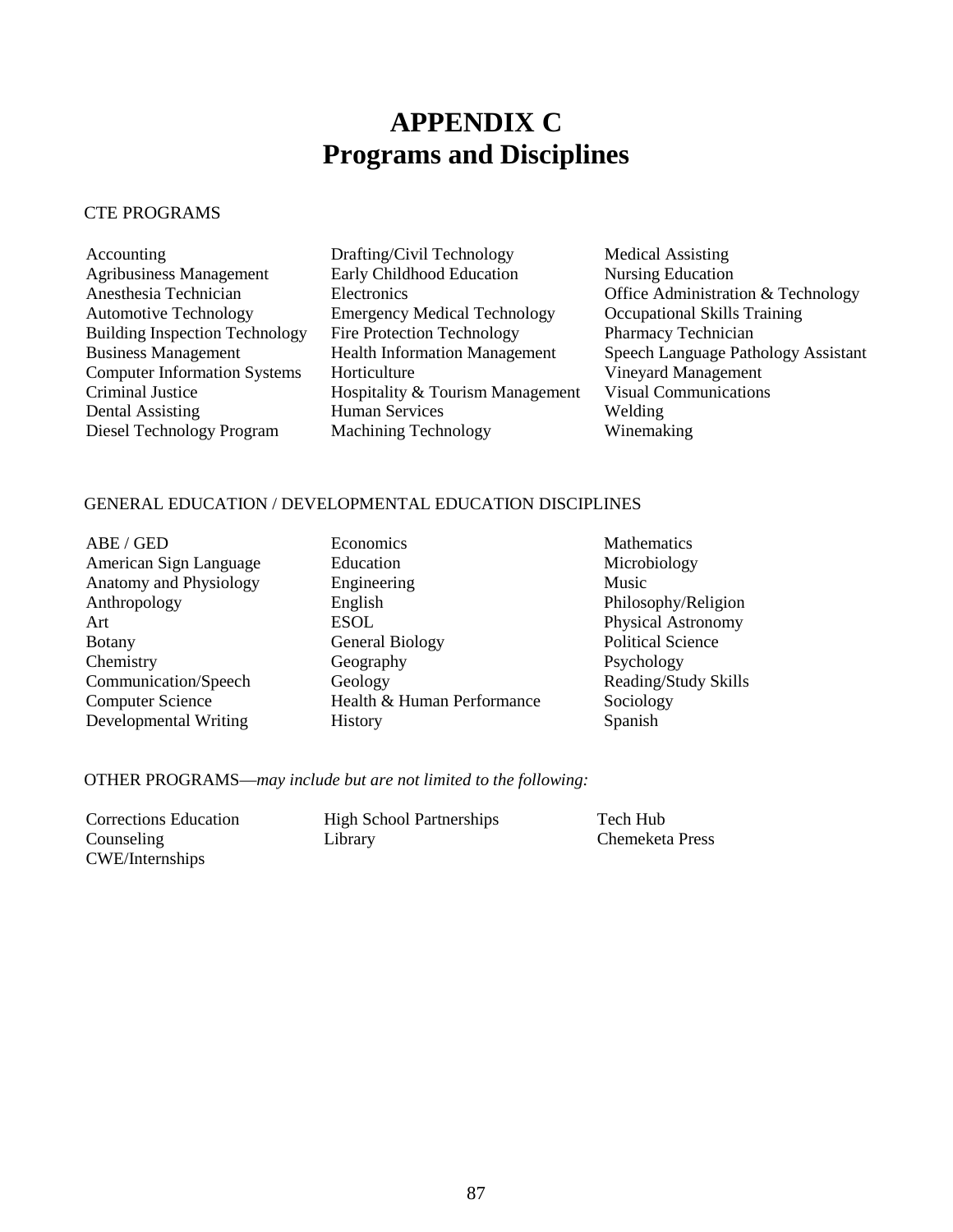# **Index**

| <b>Contents</b>                                      | <b>Page Number</b> |
|------------------------------------------------------|--------------------|
| <b>Academic Freedom</b>                              | 67                 |
| Assignment of Overload and Non-Contract Term Classes | 68                 |
| <b>Association Communications</b>                    | 6                  |
| <b>Association Dues</b>                              | 76                 |
| <b>Benefits During Leave</b>                         | 34                 |
| <b>Bereavement Leave—Full-time Faculty</b>           | 44                 |
| Calendar                                             | 49                 |
| <b>Compensation for Extra Responsibilities</b>       | 51                 |
| Complaints                                           | 72                 |
| <b>Duration of Agreement</b>                         | 81                 |
| <b>Early Retirement Options</b>                      | 62                 |
| <b>Emergency Leave</b>                               | 46                 |
| <b>Employee Benefits</b>                             | 61                 |
| <b>Employment Status</b>                             | 26                 |
| Evaluations                                          | 19                 |
| <b>Equivalent Workloads</b>                          | 59                 |
| <b>Facilities Use</b>                                | 6                  |
| <b>Faculty Rights</b>                                | 71                 |
| <b>Family Medical Leave</b>                          | 32                 |
| <b>Grant Status Faculty</b>                          | 26                 |
| <b>Grievance Procedure</b>                           | 77                 |
| <b>Group Grievances</b>                              | 79                 |
| Harassment-Free Workplace                            | 10                 |
| <b>Health Insurance</b>                              | 61                 |
| Holidays                                             | 49                 |
| <b>Improvement Plan</b>                              | 21                 |
| <b>Individual Employment Contracts</b>               | 81                 |
| <b>Internal Positions</b>                            | 25                 |
| <b>Instructional Authority</b>                       | 65                 |
| <b>Jury Duty</b>                                     | 47                 |
| Just Cause for Discipline                            | 71                 |
| Large Class Size                                     | 56                 |
| Leaves of Absence—Full-time Faculty                  | 34                 |
| Letters of Intent Notice—Full-time Faculty           | 30                 |
| Long Term Disability Leave                           | 34                 |